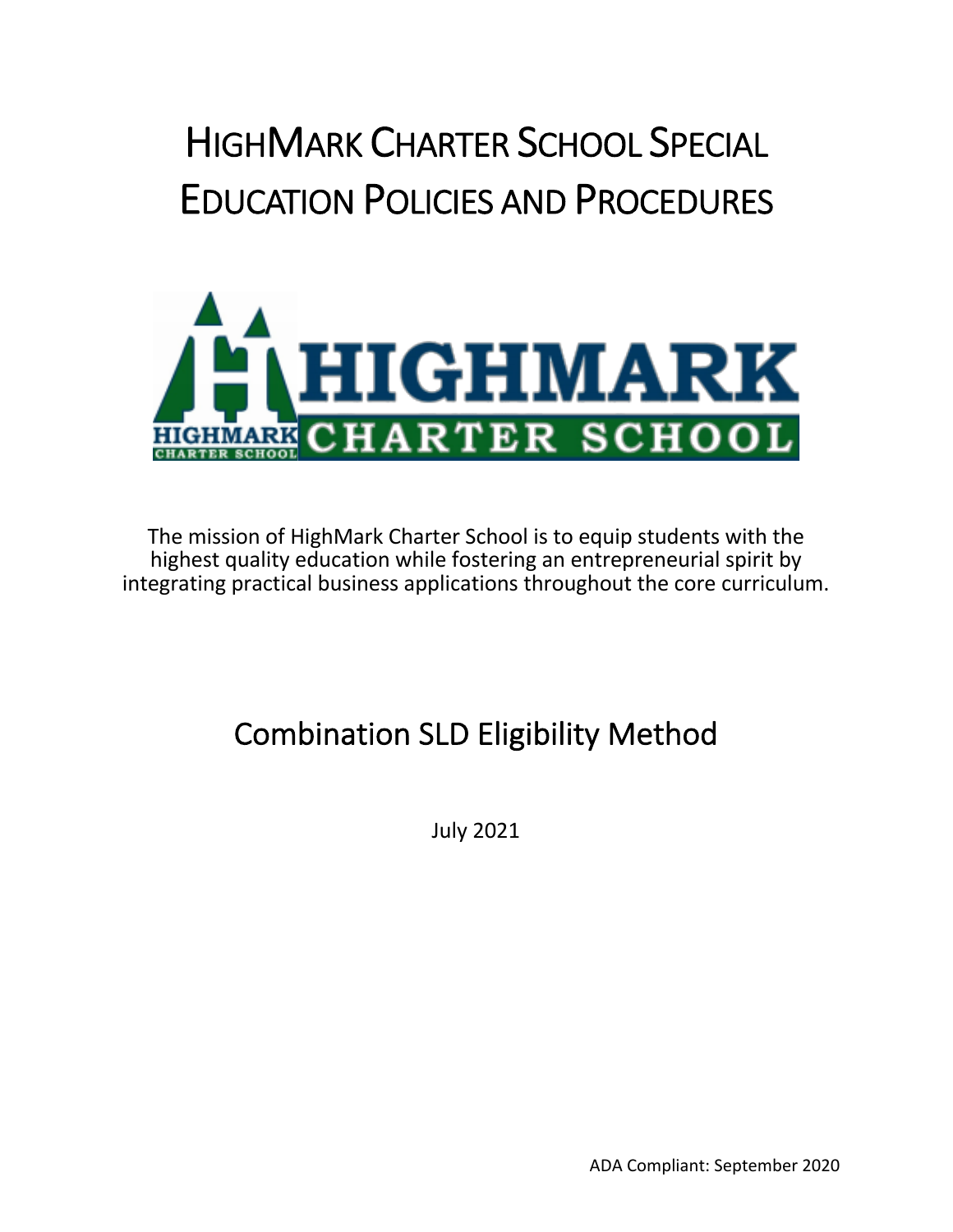## Table of Contents

| $\mathbf{L}$     | <b>GENERAL PROVISIONS</b>                                                              | $\mathbf{1}$ |
|------------------|----------------------------------------------------------------------------------------|--------------|
| I.A.             |                                                                                        |              |
| I.B.             |                                                                                        |              |
| 1.C.             | FULL EDUCATIONAL OPPORTUNITY GOAL (34 CFR § 300.109; Rules IX.A.2.d.(2)(c)) 2          |              |
| I.D.             | METHODS OF ENSURING SERVICES (34 CFR § 300.154; Rules IX.A.2.d.(2)(m)) 3               |              |
| II.              | IDENTIFICATION, LOCATION, AND EVALUATION                                               | 4            |
| II.A.            |                                                                                        |              |
| II.B.            |                                                                                        |              |
| II.C.            |                                                                                        |              |
| II.D.            |                                                                                        |              |
| II.E.            | SCREENING FOR INSTRUCTIONAL PURPOSES (34 CFR § 300.302; Rules II.E.) 10                |              |
| II.F.            |                                                                                        |              |
| II.G.            |                                                                                        |              |
| II.H.            | ADDITIONAL REQUIREMENTS FOR INITIAL EVALUATIONS AND REEVALUATION                       |              |
| II.I.            |                                                                                        |              |
| II.J.            | CATEGORICAL DEFINITIONS, CRITERIA, AND ASSESSMENTS (34 CFR § 300.8; Rules II.J.)<br>16 |              |
| III.             | IEP DEVELOPMENT AND SERVICE DELIVERY                                                   | 23           |
| III.A.           |                                                                                        |              |
| III.B.           |                                                                                        |              |
| III.C.           |                                                                                        |              |
| III.D.           | LEA RESPONSIBILITY FOR IEP MEETINGS (34 CFR § 300.323(c)(1)); Rules III.D.) 25         |              |
| III.E.           |                                                                                        |              |
| III.F.           |                                                                                        |              |
| III.G.           |                                                                                        |              |
| III.H.           |                                                                                        |              |
| III.I.           | DEVELOPMENT, REVIEW, AND REVISION OF THE IEP (34 CFR § 300.324; Rules III.I.)  29      |              |
| III.J.<br>III.J. | DEFINITION OF THE INDIVIDUALIZED EDUCATION PROGRAM (34 CFR § 300.320; Rules<br>32      |              |
| III.K.           |                                                                                        |              |
| III.L.           | ASSISTIVE TECHNOLOGY (34 CFR § 300.105; R277-495; Rules III.M.) 36                     |              |
| HM SpEd Manual   |                                                                                        |              |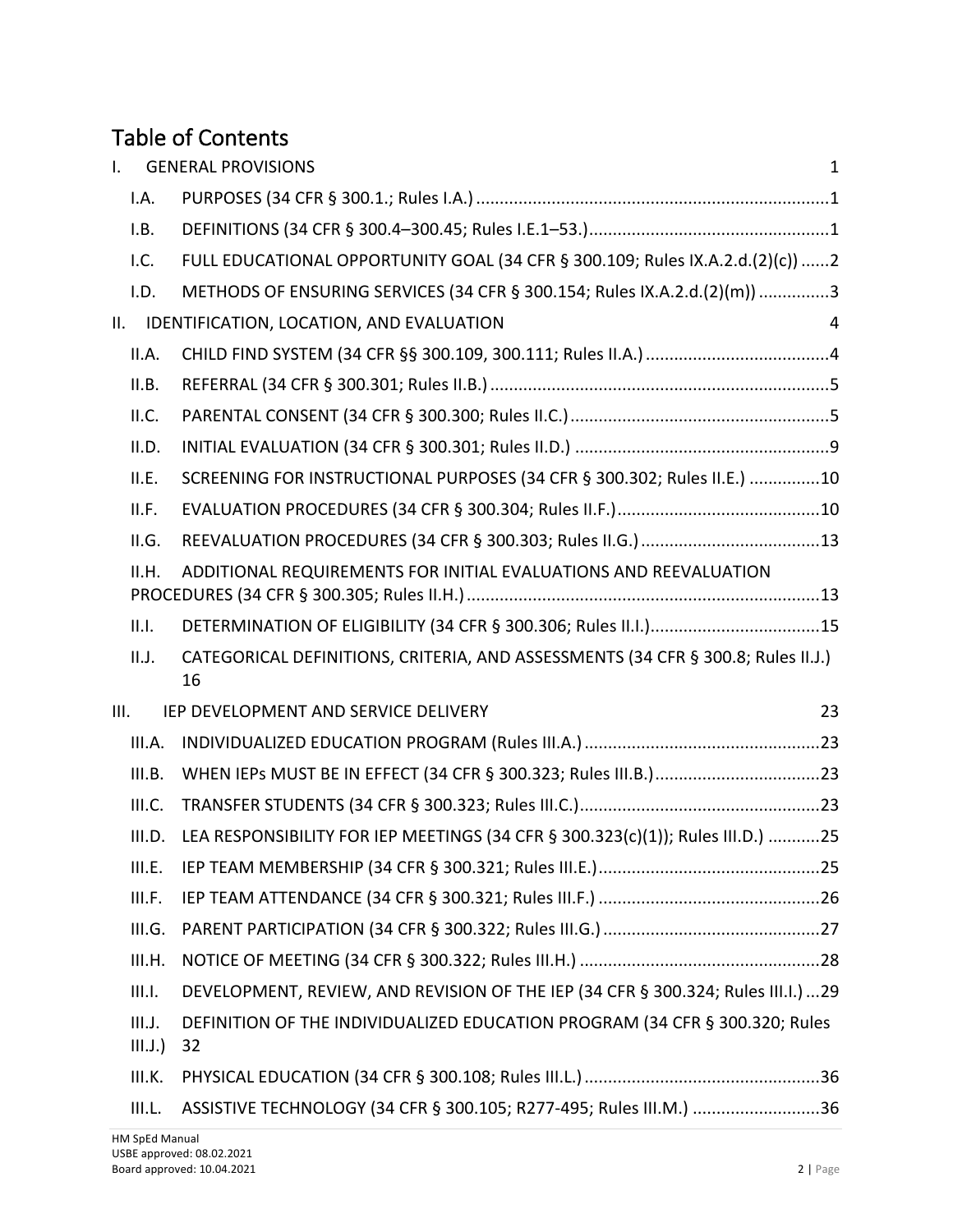|        | III.M. EXTENDED SCHOOL YEAR (ESY) SERVICES (34 CFR § 300.106; R277-751; Rules III.N.)36            |
|--------|----------------------------------------------------------------------------------------------------|
| III.N. | LEAST RESTRICTIVE ENVIRONMENT (LRE) (34 CFR § 300.114; Rules III.O.) 37                            |
| III.O. | CONTINUUM OF ALTERNATIVE PLACEMENTS (34 CFR § 300.115; Rules III.P.) 38                            |
| III.P. |                                                                                                    |
| III.Q. | PARENTAL INVOLVEMENT IN PLACEMENT DECISIONS (34 CFR §§ 300.327, 300.50;                            |
|        |                                                                                                    |
| III.R. | NONACADEMIC SETTINGS AND EXTRACURRICULAR ACTIVITIES (34 CFR § 300.117; UCA                         |
|        |                                                                                                    |
| IV.    | PROCEDURAL SAFEGUARDS: DUE PROCESS PROCEDURES FOR PARENT(S) AND STUDENTS<br>(IDEA SUBPART E)<br>42 |
|        | IV.A. PARENTAL OPPORTUNITY TO EXAMINE RECORDS AND PARTICIPATE IN MEETINGS (34                      |
| IV.B.  | INDEPENDENT EDUCATIONAL EVALUATION (34 CFR § 300.502; Rules IV.B.) 43                              |
| IV.C.  |                                                                                                    |
| IV.D.  | PROCEDURAL SAFEGUARDS NOTICE (34 CFR § 300.504; Rules IV.D.) 46                                    |
| IV.E.  | STATE COMPLAINT PROCEDURES (34 CFR § 300.151-153; UCA 53E-7-208; Rules IV.E.)<br>47                |
| IV.F.  |                                                                                                    |
| IV.G.  | FILING A DUE PROCESS COMPLAINT (34 CFR § 300.507; UCA 53E-7-208; Rules IV.G)48                     |
| IV.H.  |                                                                                                    |
| IV.I.  |                                                                                                    |
| IV.J.  |                                                                                                    |
| IV.K.  | IMPARTIAL DUE PROCESS HEARING (34 CFR § 300.511; Rules IV.K.) 48                                   |
| IV.L.  |                                                                                                    |
|        |                                                                                                    |
| IV.N.  |                                                                                                    |
| IV.O.  | STATE ENFORCEMENT MECHANISMS (34 CFR § 300.537; Rules IV.O.) 48                                    |
| IV.P.  | TIMELINES AND CONVENIENCE OF HEARINGS (34 CFR § 300.515; UBSE-SER IV.P.) 49                        |
| IV.Q.  |                                                                                                    |
| IV.R.  | ATTORNEYS' FEES (34 CFR § 300.517; UCA 53E-7-208(4)(b); Rules IV.R.) 49                            |
| IV.S.  | STUDENT'S STATUS DURING PROCEEDINGS (34 CFR § 300.518; Rules IV.S.) 49                             |
| IV.T.  |                                                                                                    |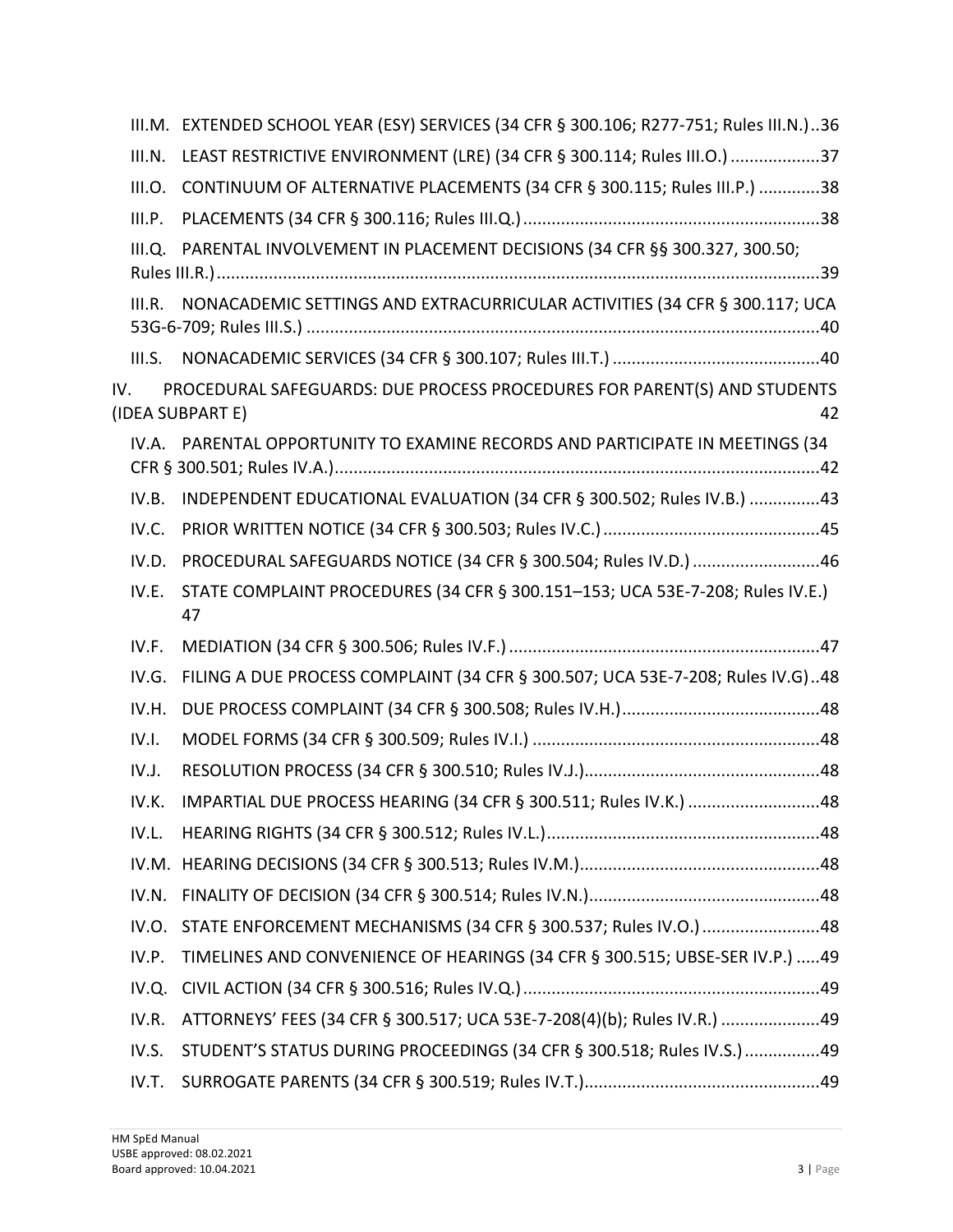|      |              | IV.U. TRANSFER OF PARENTAL RIGHTS AT AGE OF MAJORITY (34 CFR § 300.520; Rules IV.U.)<br>50  |    |
|------|--------------|---------------------------------------------------------------------------------------------|----|
|      |              |                                                                                             |    |
|      |              | V. DISCIPLINE PROCEDURES (34 CFR § 300.530)                                                 | 59 |
|      | V.A.         | DISCIPLINE PROCEDURES FOR STUDENTS WITH DISABILITIES (Rules V.A.) 59                        |    |
|      | V.B.         | AUTHORITY OF SCHOOL PERSONNEL (34 CFR § 300.530(a-c); Rules V.B.) 59                        |    |
|      | V.C.         |                                                                                             |    |
|      | V.D.<br>V.D. | CHANGE OF PLACEMENT DUE TO DISCIPLINARY REMOVALS (34 CFR § 300.536; Rules<br>60             |    |
|      | V.E.         |                                                                                             |    |
|      | V.F.         |                                                                                             |    |
|      | V.G.         |                                                                                             |    |
|      | V.H.         |                                                                                             |    |
|      | V.I.         |                                                                                             |    |
|      | V.J.         | PROTECTIONS FOR STUDENTS NOT DETERMINED ELIGIBLE FOR SPECIAL EDUCATION                      |    |
|      | V.K.         | REFERRAL TO AND ACTION BY LAW ENFORCEMENT AND JUDICIAL AUTHORITIES (34                      |    |
| VI.  |              | STUDENTS WITH DISABILITIES IN OTHER SETTINGS                                                | 67 |
|      |              | VI.A. PRIVATE SCHOOL PLACEMENTS BY LEAs (34 CFR § 300.325; Rules VI.A.) 67                  |    |
|      | VI.B.        | STUDENTS WITH DISABILITIES ENROLLED BY THEIR PARENT(S) IN PRIVATE SCHOOLS                   |    |
|      |              | VI.C. STUDENTS WITH DISABILITIES ENROLLED IN HOME SCHOOL. (Rules VI.D.)69                   |    |
|      |              | VI.D. STUDENTS WITH DISABILITIES ENROLLED IN VIRTUAL SETTINGS (Rules VI.F.)70               |    |
|      | VI.E.        | STUDENTS WITH DISABILITIES WHO ARE ALSO IN STATE CUSTODY/CARE (UCA 62A-4a-                  |    |
|      |              | VI.F. STUDENTS WITH DISABILITIES WHO RESIDE IN NURSING HOMES (Rules VI.L) 71                |    |
| VII. |              | TRANSITIONS (34 CFR § 300.1; Rules VII.)                                                    | 72 |
|      |              | VII.A. TRANSITION SERVICES-SCHOOL TO POST-SCHOOL (Rules VII.B.)72                           |    |
|      |              |                                                                                             |    |
|      |              | VII.C. TERMINATION OF SERVICES UPON REACHING AGE 22 (R277-419-2(25)(b); Rules VII.D.)<br>77 |    |
|      | VIII.        | RESPONSIBILITIES OF THE UTAH STATE BOARD OF EDUCATION                                       | 78 |
|      |              |                                                                                             |    |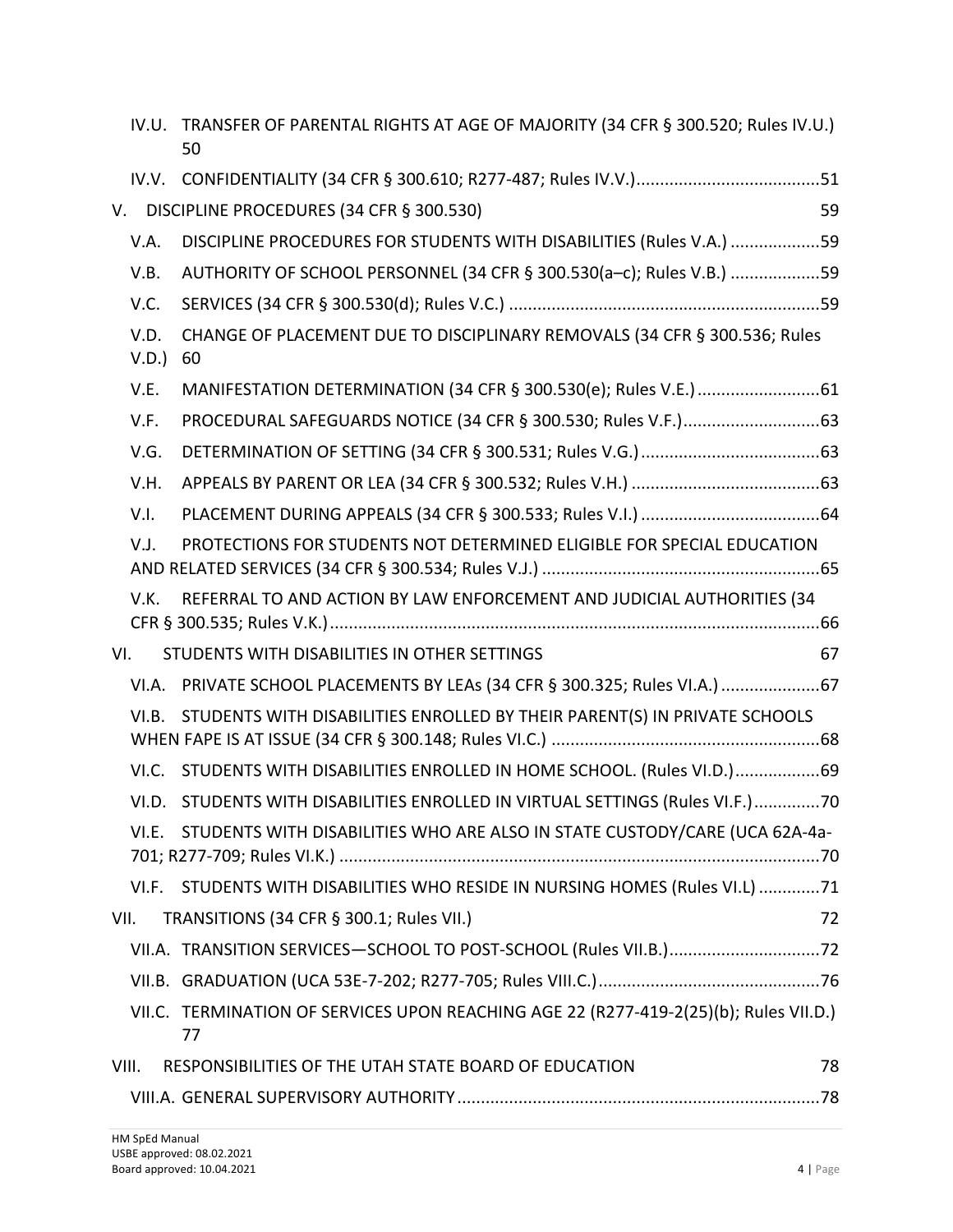|     |              | VIII.D. PERSONNEL QUALIFICATIONS (34 CFR § 300.156; Rules VIII.K.3-5.) 79                   |    |
|-----|--------------|---------------------------------------------------------------------------------------------|----|
|     |              | VIII.E. REPORTING ON SUSPENSION AND EXPULSION RATES (34 CFR § 300.170; Rules VIII.M.)<br>80 |    |
|     |              | VIII.F. PROHIBITION ON MANDATORY MEDICATION (34 CFR § 300.174; Rules VIII.X.)80             |    |
| IX. |              | LEA ELIGIBILITY AND RESPONSIBILITIES                                                        | 82 |
|     | IX.A.        | LEA ELIGIBILITY FOR IDEA PART B FUNDS (34 CFR §§ 300.211-212, 220)82                        |    |
|     | IX.B.        | USE OF PART B FEDERAL FUNDS BY THE LEA (34 CFR §§ 300.200-206, 208)83                       |    |
|     | IX.C.        | CHARTER SCHOOLS AND THEIR STUDENTS (34 CFR § 300.209; Rules IX.C.)89                        |    |
|     | IX.D.        | COORDINATED EARLY INTERVENING SERVICES (CEIS) (34 CFR § 300.226; Rules IX.D.) 89            |    |
|     | IX.E.        |                                                                                             |    |
|     | IX.F.        |                                                                                             |    |
|     | IX.G.        | ROUTINE CHECKING OF HEARING AIDS AND EXTERNAL COMPONENTS OF SURGICALLY                      |    |
|     | IX.H.        | EDUCATOR LICENSE REQUIREMENTS (R277-504; R277-506; R277-520; Rules IX.I.)  91               |    |
|     | IX.1.        | PURCHASE OF INSTRUCTIONAL MATERIALS IN ACCESSIBLE FORMATS (34 CFR §                         |    |
|     |              | X. SPECIAL EDUCATION FUNDING (Rules X.)                                                     | 94 |
|     | X.A.         |                                                                                             |    |
|     | X.B.         | ALLOCATION OF STATE SPECIAL EDUCATION FUNDS FOR PROGRAMS FOR STUDENTS                       |    |
|     | X.C.<br>X.C. | SPECIAL EDUCATION ADD-ON ALLOWABLE USE (FUND 1205) (UCA 53F-2-307(1); Rules<br>95           |    |
|     | X.D.         | SPECIAL EDUCATION SELF-CONTAINED ALLOWABLE USE (FUND 1210) (UCA 53F-2-                      |    |
|     | X.E.         | STATE SPECIAL EDUCATION IMPACT AID ALLOWABLE USE (FUND 1225) (UCA 53F-2-                    |    |
|     | X.F.         | STATE SPECIAL EDUCATION EXTENDED SCHOOL YEAR (ESY) ALLOWABLE USE (FUND                      |    |
|     | X.G.         | STATE EXTENDED SCHOOL YEAR STIPEND FOR SPECIAL EDUCATORS (EYSE)                             |    |
|     | X.H.         | STATE SPECIAL EDUCATION INTENSIVE SERVICES ALLOWABLE USE (FUND 1230) (UCA                   |    |
|     | X.I.         | STATE SPECIAL EDUCATION FUNDS ALLOWABLE USE. (Rules X.P.) 96                                |    |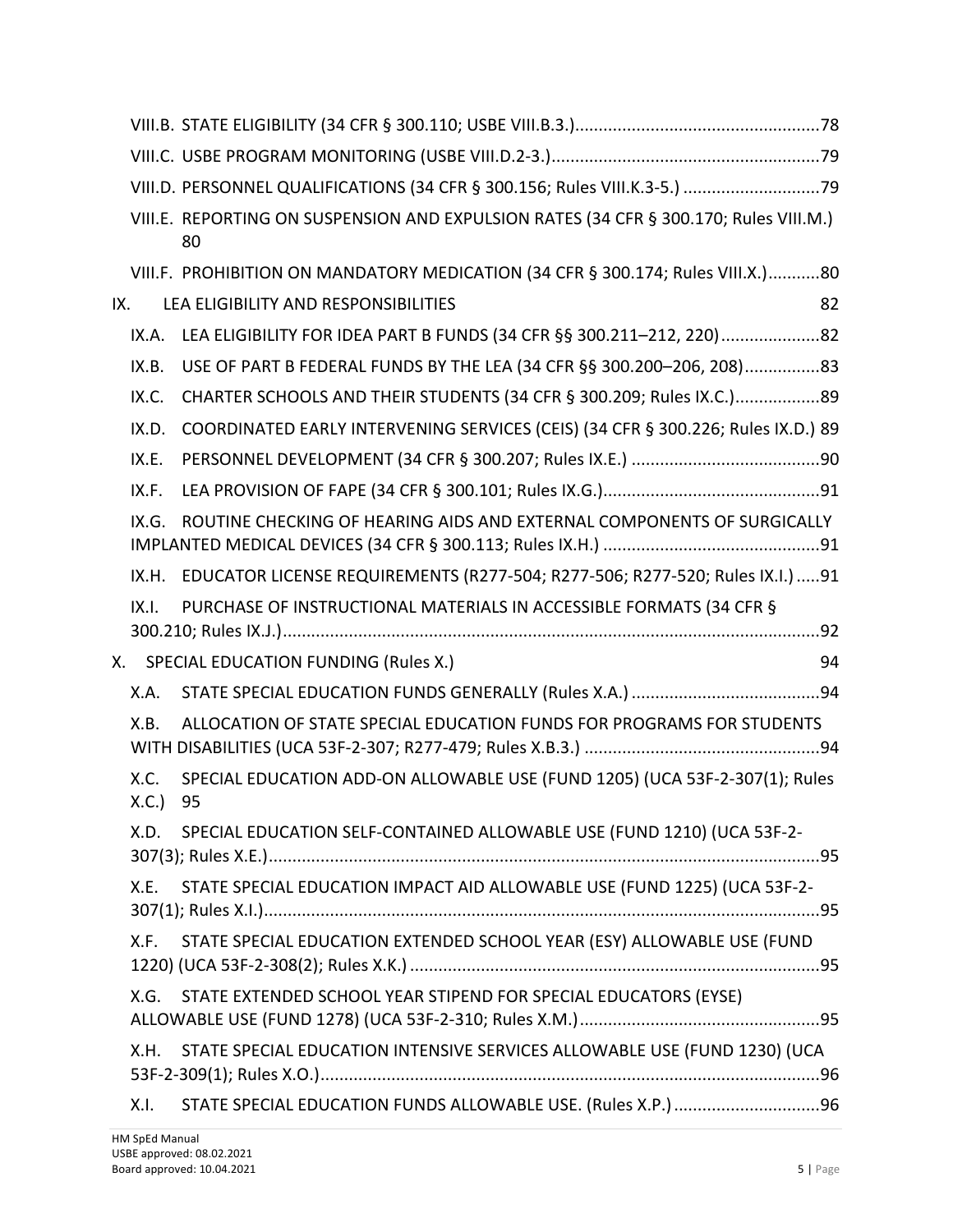- X.J. ALLOWABLE COSTS FOR FEDERAL (IDEA) SPECIAL EDUCATION FUNDS (Rules X.R.1.; 4-
- 7.) 97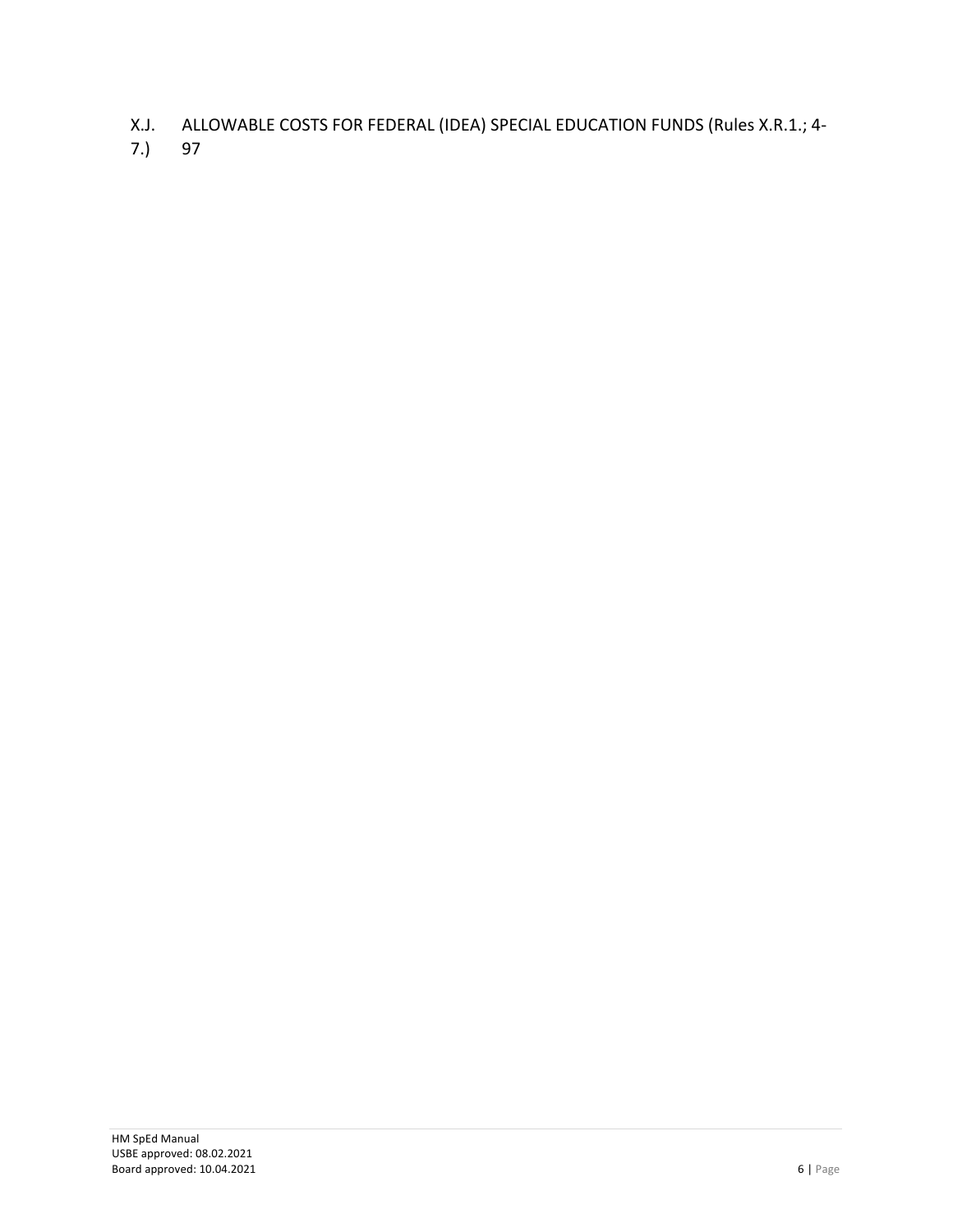#### I. GENERAL PROVISIONS

#### I.A. PURPOSES (34 CFR § 300.1.; RULES I.A.)

The primary purposes of this local education agency (LEA) policies and procedures manual, consistent with Utah Code Annotated (UCA) 53E-7-2 and the Individuals with Disabilities Education Improvement Act (IDEA), Public Law 108-446, as amended; are:

- 1. To ensure that all students with disabilities ages 3 through 21 in Utah, including students with disabilities who have been suspended or expelled from school and students who have not graduated from high school with a regular high school diploma, have available to them a free appropriate public education (FAPE) that emphasizes special education and related services, as specified on an Individualized Education Program (IEP) designed to meet their unique needs and prepare them for further education, employment, and independent living;
- 2. To ensure that the rights of students with disabilities and their parent(s) are protected;
- 3. To ensure that State standards are implemented for the provision of a FAPE to students with disabilities, as defined in Utah State Board of Education Special Education Rules (Rules); and
- 4. To assess and ensure the effectiveness of efforts to educate students with disabilities.

#### I.B. DEFINITIONS (34 CFR § 300.4–300.45; RULES I.E.1–53.)

- 1. HighMark Charter School has adopted applicable definitions as found in Rules I.E.1-53. including:
- 2. *Charter school* (20 USC § 7221i; UCA 53G-5-404) means a public school that functions as an LEA unless it is a school of an LEA, that:
	- a. Is exempt from significant State or local rules that inhibit the flexible operation and management of public schools, but not from any rules relating to the other requirements of this paragraph;
	- b. Is created by a developer as a public school, or is adapted by a developer from an existing public school, and is operated under public supervision and direction;
	- c. Operates in pursuit of a specific set of educational objectives determined by the school's developer and agreed to by the authorized public chartering agency, provides a program of elementary or secondary education, or both;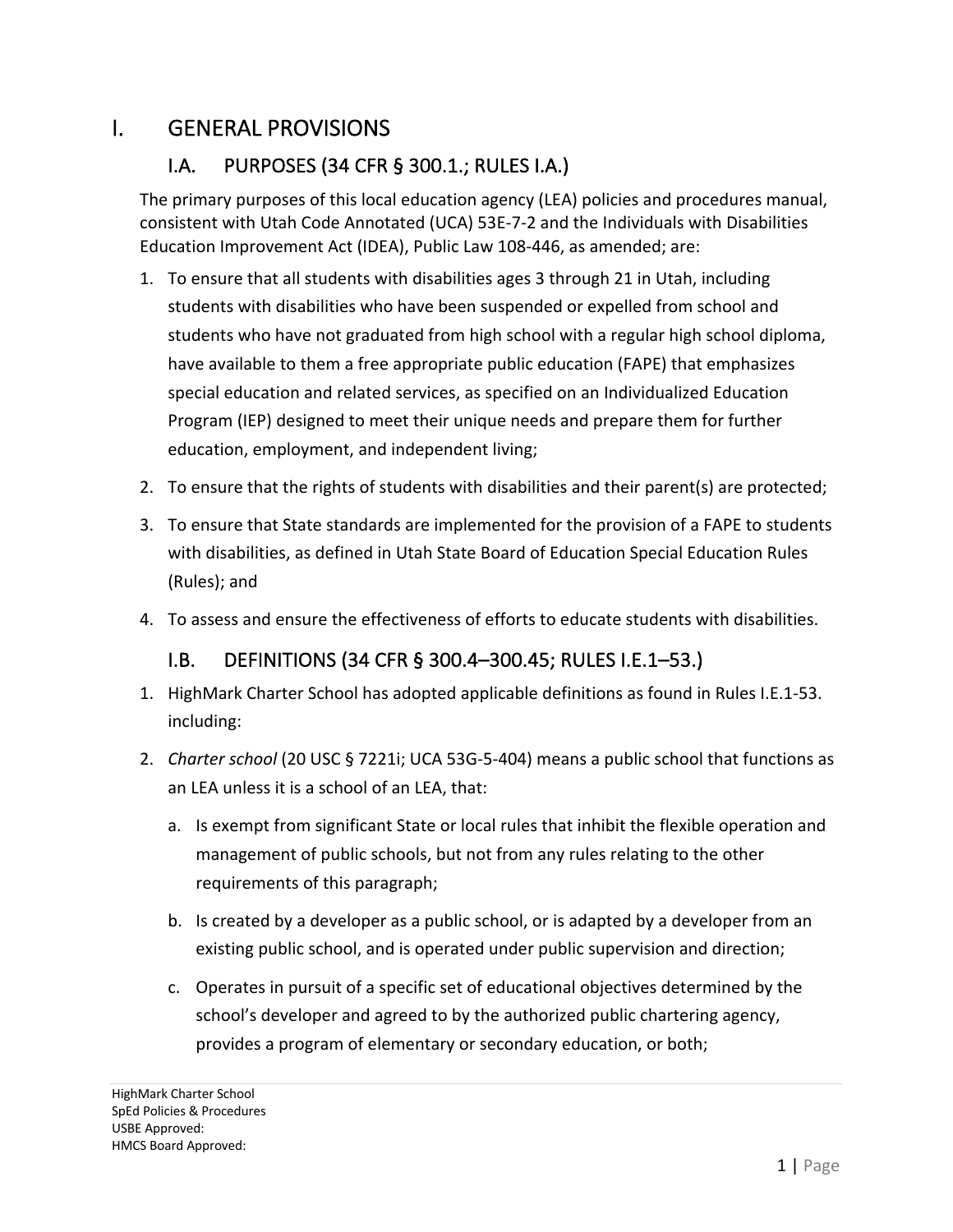- d. Is nonsectarian in its programs, admissions policies, employment practices, and all other operations, and is not affiliated with a sectarian school or religious institution;
- e. Does not charge tuition;
- f. Complies with the Age Discrimination Act of 1975, Title VI of the Civil Rights Act of 1964, Title IX of the Education Amendments of 1972, Section 504 of the Rehabilitation Act of 1973, and Part B of the IDEA;
- g. Is a school to which parent(s) choose to send their students, and that admits students on the basis of a lottery, if more students apply for admission than can be accommodated;
- h. Agrees to comply with the same Federal and State audit requirements as do other elementary schools and secondary schools in the State, unless such requirements are specifically waived for the purpose of this program;
- i. Meets all applicable Federal, State, and local health and safety requirements;
- j. Operates in accordance with State law; and
- k. Has a written performance contract with the authorized public chartering agency in the State that includes a description of how student performance will be measured in charter schools pursuant to State assessments that are required of other schools and pursuant to any other assessments mutually agreeable to the authorized public chartering agency and the charter school.

#### I.C. FULL EDUCATIONAL OPPORTUNITY GOAL (34 CFR § 300.109; RULES  $IX.A.2.D.(2)(C))$

HighMark Charter School provides a free appropriate public education (FAPE) to all eligible students with disabilities in conformity with the requirements of the Rules and the IDEA. HighMark Charter School hereby affirms the goal of providing a full educational opportunity to all students with disabilities determined eligible for special education and related services, of the ages served by HighMark Charter School, in accordance with all of the timeline requirements of the IDEA.

HighMark Charter School follows all necessary requirements in the development and delivery of an individualized education program (IEP) for eligible students. Placement in the least restrictive environment (LRE) will be implemented to the maximum extent appropriate for students with special needs. HighMark Charter School provides a continuum of placements to address the needs of students with disabilities to ensure those students receive special education and related services appropriate to their needs.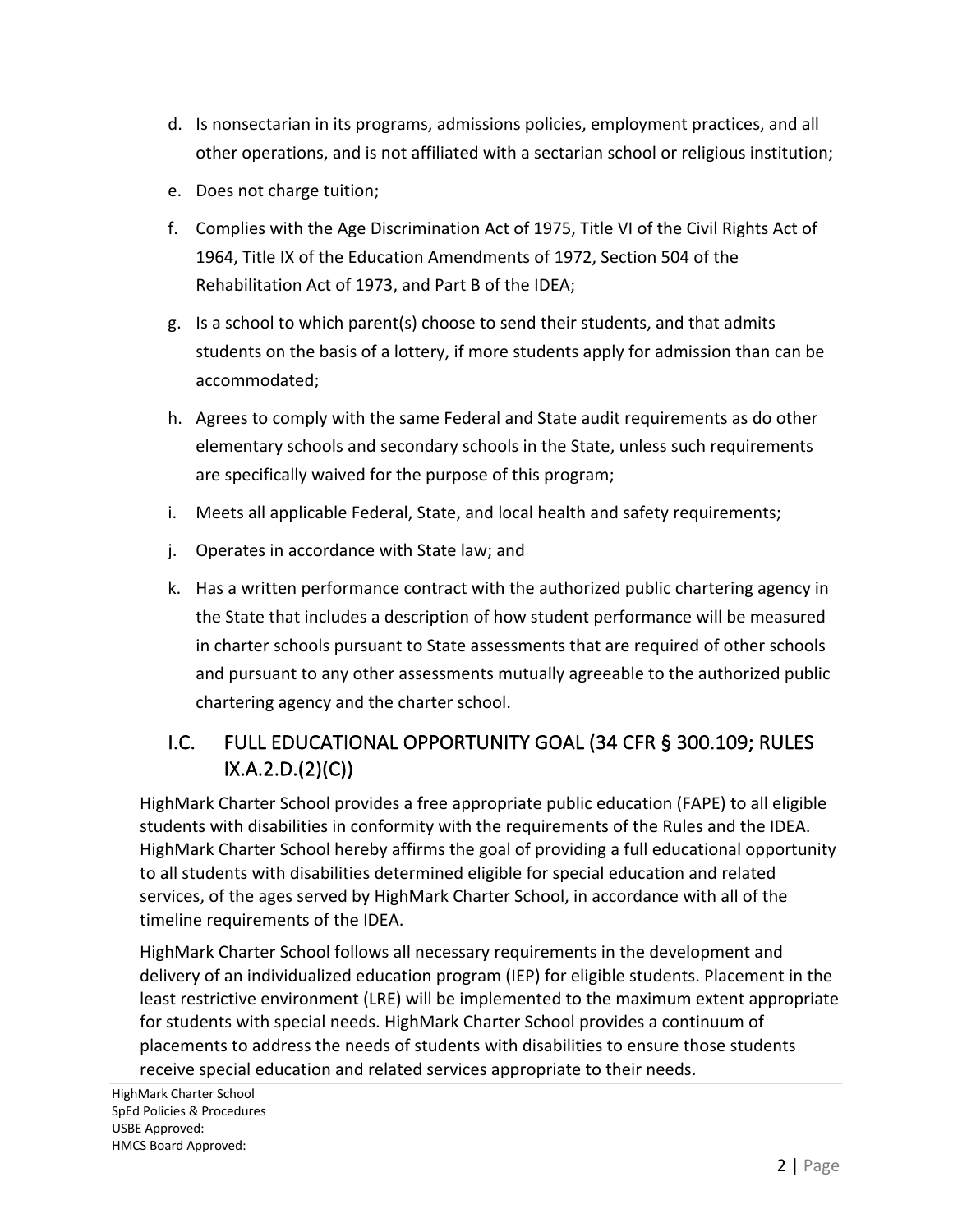#### I.D. METHODS OF ENSURING SERVICES (34 CFR § 300.154; RULES IX.A.2.D.(2)(M))

HighMark Charter School ensures each eligible student with disabilities enrolled in the school receives the services included in the IEP through a systematic process of IEP internal file reviews and monitoring of service delivery by HighMark Charter School personnel.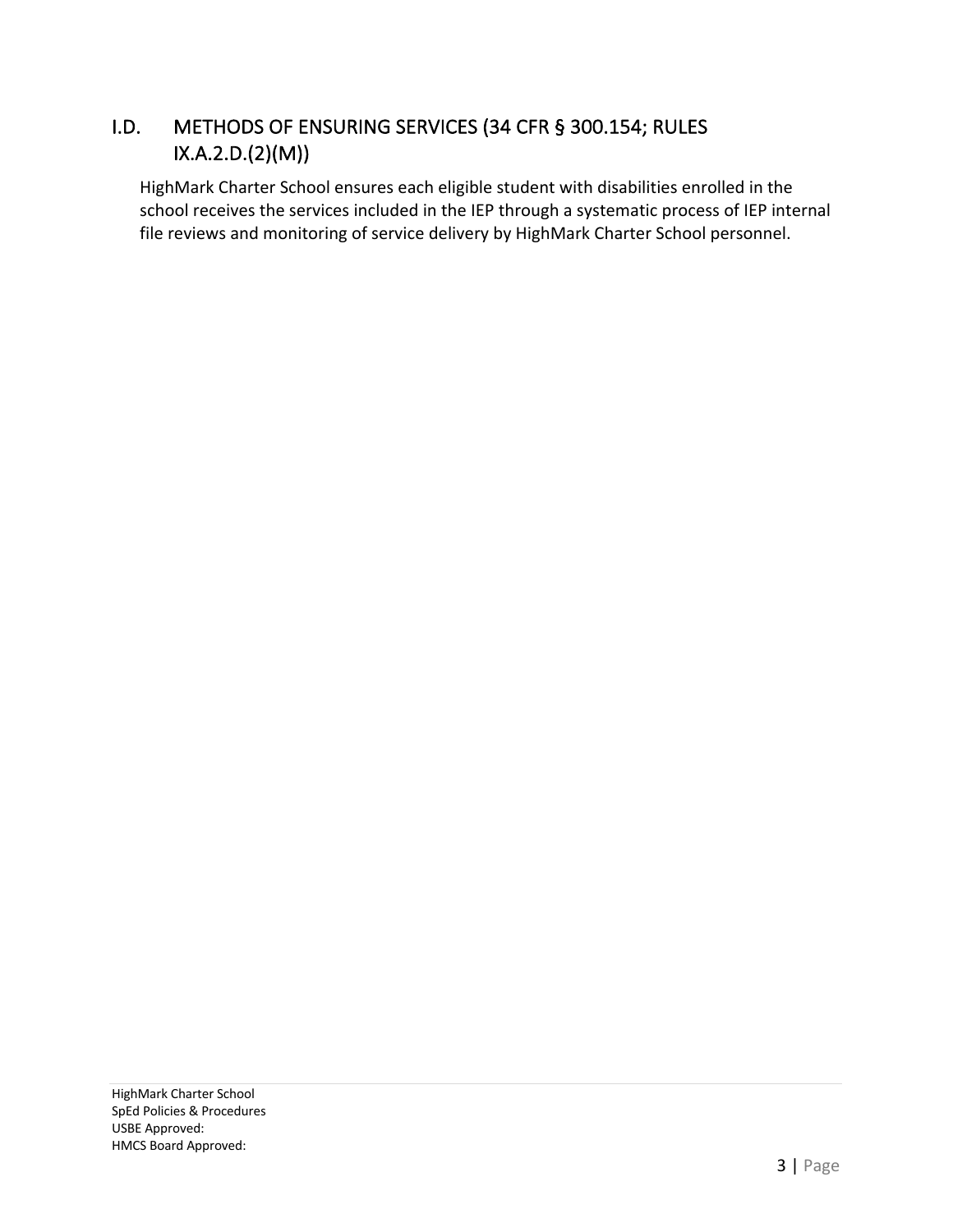### II. IDENTIFICATION, LOCATION, AND EVALUATION II.A. CHILD FIND SYSTEM (34 CFR §§ 300.109, 300.111; RULES II.A.)

- 1. HighMark Charter School, in accordance with the requirements of Part B of the IDEA and with the Rules, has developed policies and procedures to ensure that all students with disabilities residing within the jurisdiction of the LEA, including students with disabilities birth through 21 years of age, regardless of the severity of their disability, and who are in need of special education and related services, are identified, located, and evaluated. These policies and procedures include a practical method for determining which students are currently receiving needed special education and related services and provide a process to reevaluate those who are found eligible within the three-year timeframe.
- 2. The requirements of this section apply to:
	- a. Highly mobile students with disabilities (such as students who are migrant and homeless) (34 CFR § 300.111(c)(2); Rules II.A.2.a.).
	- b. Students who have been suspended or expelled from school (34 CFR § 300.101(a); Rules II.A.2.b.).
	- c. Students who have not graduated from high school with a regular high school diploma (34 CFR § 300.102(a)(3)(iii); Rules II.A.2.c.).
	- d. Students who are suspected of being a student with a disability under the IDEA and the Rules and who are in need of special education and related services, even though they are advancing from grade to grade  $(34$  CFR  $\S$  300.111(c)(1)). The determination that a student is a "student with a disability" under the Rules must be made on an individual basis, by a team made up of the parent or adult student and school personnel determined by the student's LEA (Rules II.A.2.d.).
	- e. Students in State custody/care (Rules II.A.2.f.).
	- f. Students in nursing homes (Rules II.A.2.g.).
- 3. HighMark Charter School is responsible for child find for students enrolled in its own school and has no responsibility for child find for private school students. HighMark Charter School may not refer enrolled students to the local school district for child find (Rules II.A.3.).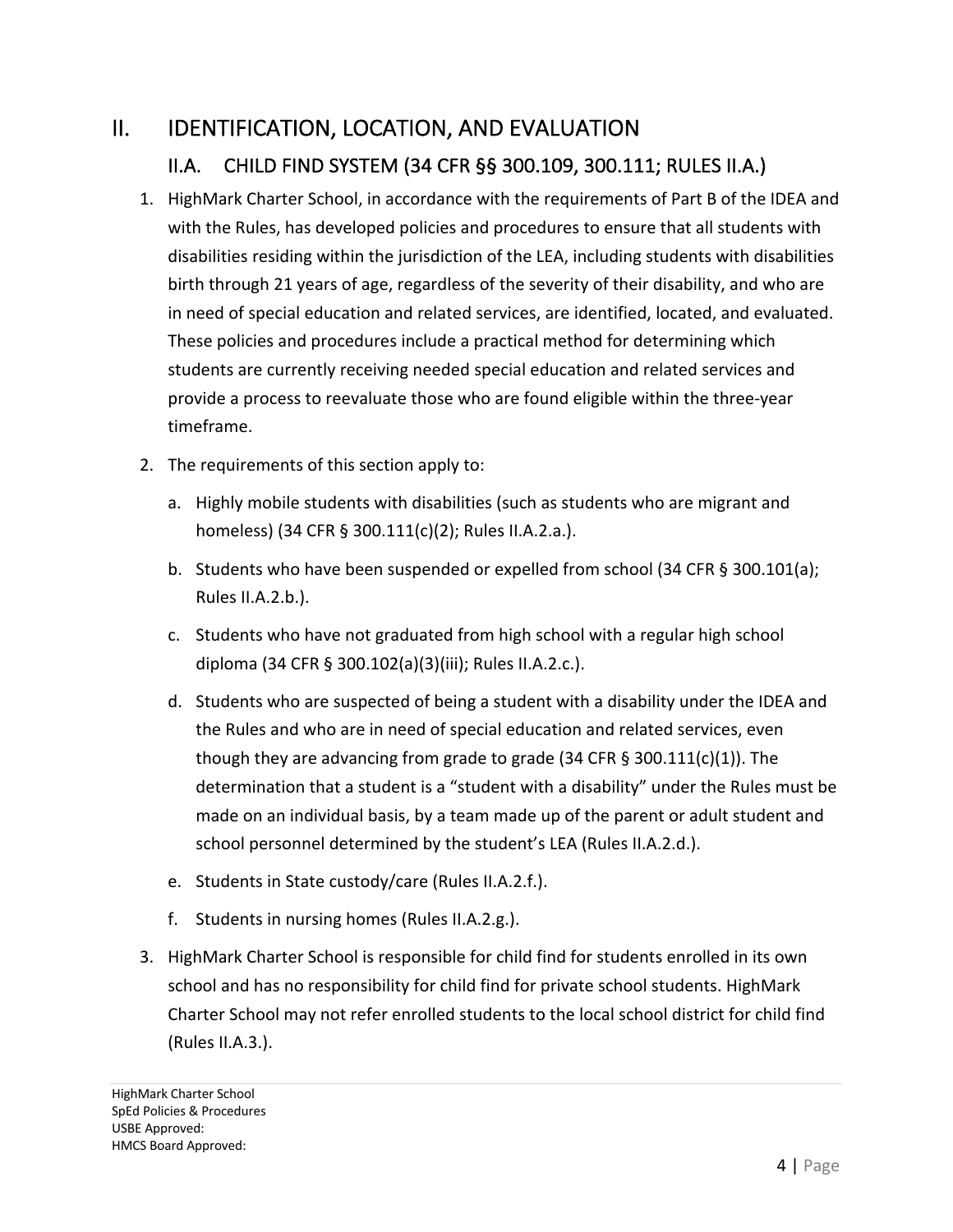- 4. Major components of the child find system include:
	- a. LEA implementation, coordination, and tracking of child find activities and students identified. (34 CFR § 300.131; Rules II.A.4.a.).
	- b. USBE staff provision of ongoing technical assistance to LEAs, private schools, and other State agencies in implementing the child find system (Rules II.A.4.b.).
	- c. Implementation of the statewide data collection system for reporting student information, including Federal student count (34 CFR §§ 300.132, 300.640–641). The collection and use of data to meet the requirements of this section are subject to the confidentiality of information provisions under the Rules and R277-487.

#### II.B. REFERRAL (34 CFR § 300.301; RULES II.B.)

- 1. Consistent with the consent requirements in Rules II.C., either a parent or the adult student or an LEA may initiate a request for an initial evaluation to determine if a student is a student with a disability under Part B of the IDEA and the Rules. Upon receipt of a request for an evaluation, HighMark Charter School must respond within a reasonable timeframe. The response may not be delayed due to HighMark Charter School's Response to Intervention process.
- 2. HighMark Charter School shall provide an initial special education assessment for students who enter the custody of the Division of Child and Family Services (DCFS) upon request by that division, and the LEA obtains appropriate parental consent for the evaluation for students whose school records indicate they may have disabilities requiring special education services.

#### II.C. PARENTAL CONSENT (34 CFR § 300.300; RULES II.C.)

- 1. Parental consent for initial evaluation.
	- a. When proposing to conduct an initial evaluation to determine if a student qualifies as a student with a disability under the Rules, HighMark Charter School must, after providing prior written notice to the parent or adult student, obtain informed consent, consistent with Rules I.E.9., from the parent of the student or the adult student before conducting the evaluation.
		- (1) Parental or adult student consent for initial evaluation must not be construed as consent for initial provision of special education and related services.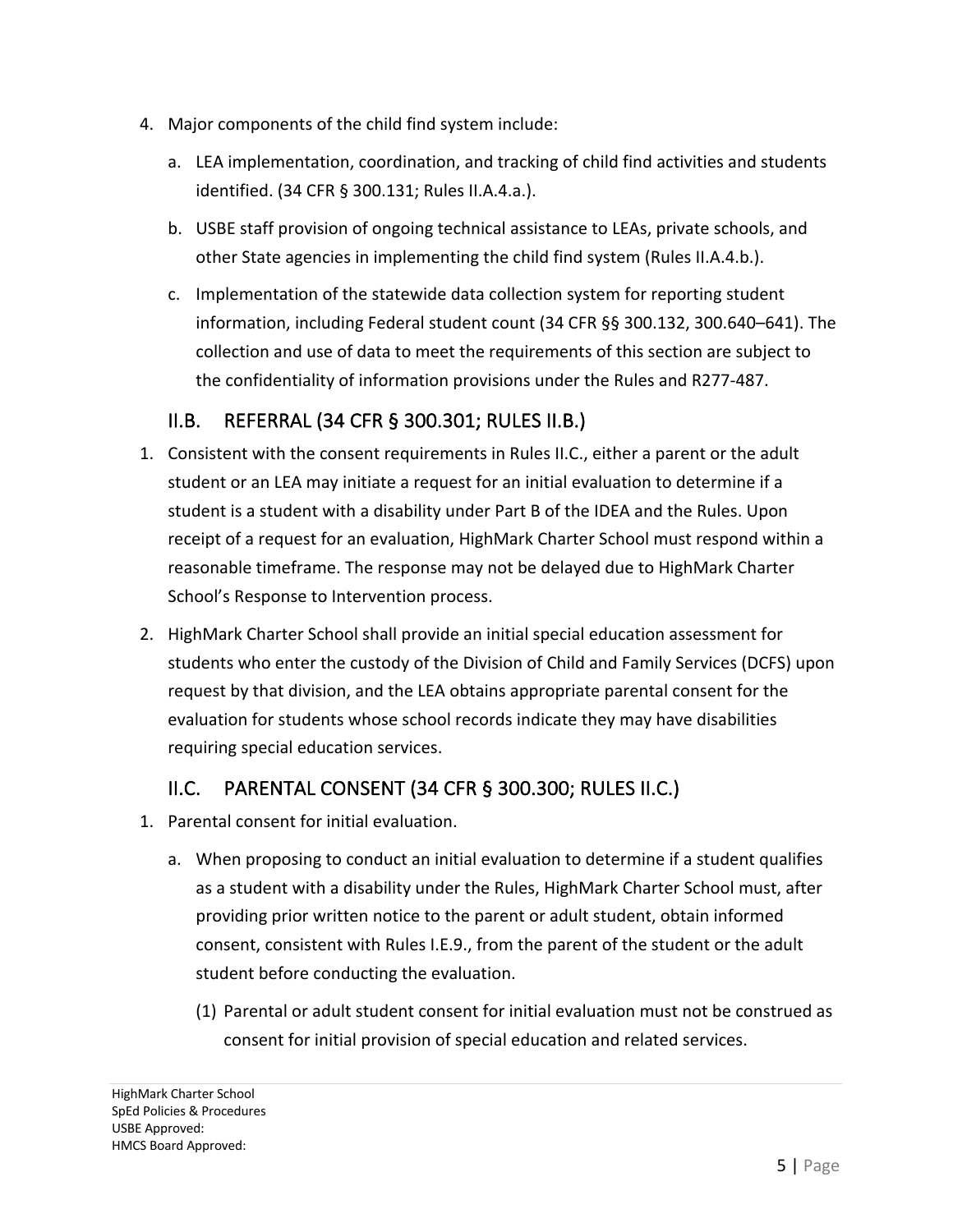- (2) HighMark Charter School must make reasonable efforts to obtain informed consent from the parent or adult student for an initial evaluation to determine whether the student is a student with a disability.
- (3) When conducting psychological evaluations, HighMark Charter School must implement the parental or adult student consent requirements of UCA 53E-9- 203 (Student Privacy and Data Protection).
- b. For initial evaluations only, if the student is a ward of the State and is not residing with the student's parent(s), HighMark Charter School is not required to obtain informed consent from the parent for an initial evaluation to determine whether the student is a student with a disability if:
	- (1) Despite reasonable efforts to do so, HighMark Charter School cannot discover the whereabouts of the parent(s) of the student;
	- (2) The rights of the parent(s) of the student have been terminated in accordance with State law; or
	- (3) The rights of the parent(s) to make educational decisions have been subrogated by a judge in accordance with State law and consent for an initial evaluation has been given by an individual appointed by the judge to represent the student.
- c. If the parent(s) of a student or an adult student enrolled in public school or seeking to be enrolled in public school does not provide consent for initial evaluation, or fails to respond to a request to provide consent, HighMark Charter School may, but is not required to, pursue the initial evaluation of the student by utilizing the procedural safeguards or the due process procedures in Section IV of the Rules.
	- (1) HighMark Charter School does not violate its obligation under the child find provisions of the Rules if it declines to pursue the evaluation by utilizing the procedural safeguards or the due process procedures.
- 2. Parental consent for services.
	- a. HighMark Charter School is responsible for making a FAPE available to a student with a disability and must obtain informed consent from the parent(s) of the student or adult student before the initial provision of special education and related services to the student.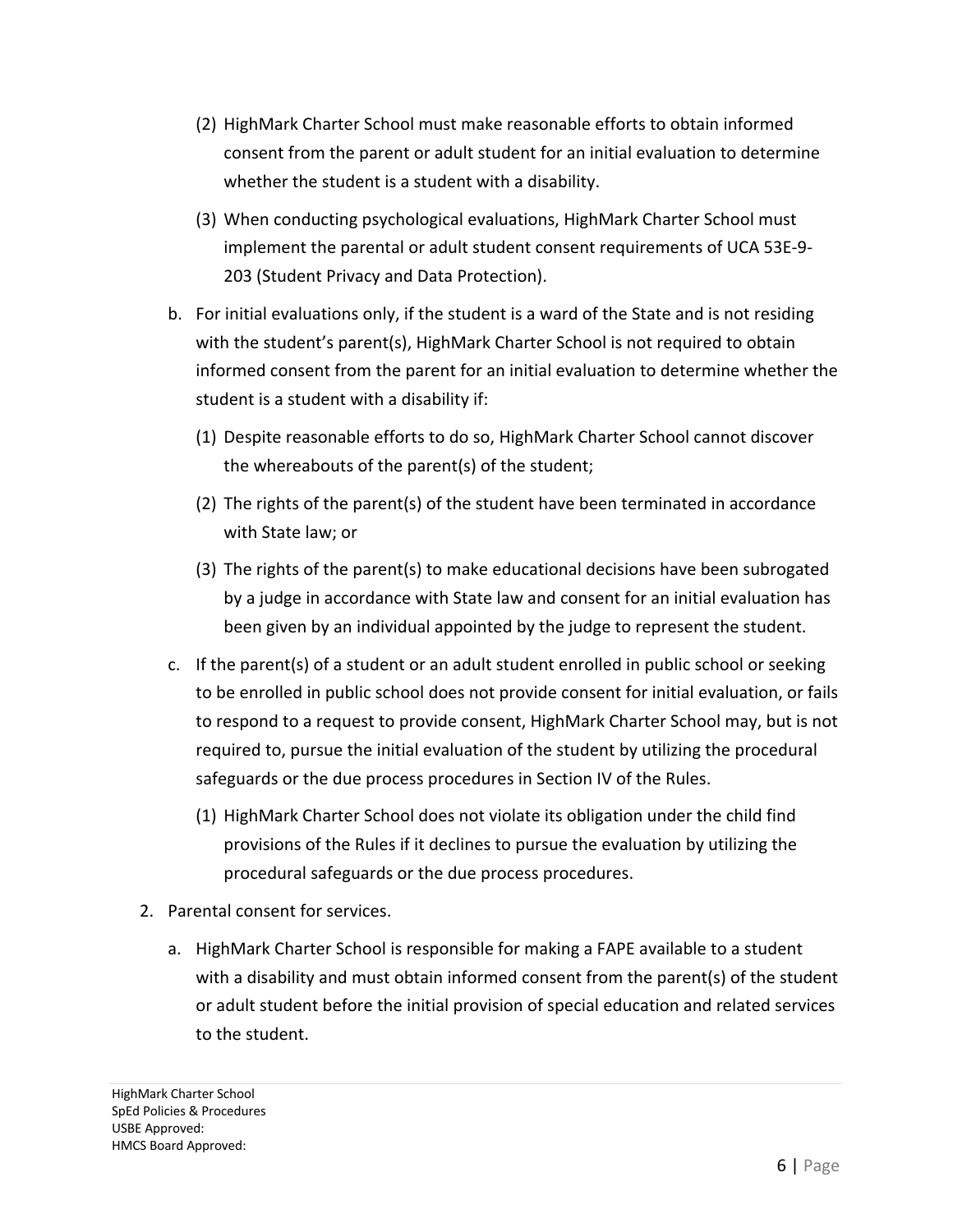- b. HighMark Charter School must make reasonable efforts to obtain informed consent from the parent(s) or adult student for the initial provision of special education and related services to the eligible student with disabilities.
- c. If the parent(s) of a student or adult student fails to respond to a request for, or refuses to consent to, the initial provision of special education and related services, HighMark Charter School:
	- (1) May not use the procedures in Section IV of the Rules, including the mediation procedures or the due process procedures, in order to obtain agreement or a ruling that the services may be provided to the student;
	- (2) Will not be considered to be in violation of the requirement to make available a FAPE to the student for the failure to provide the student with the special education and related services for which HighMark Charter School requests consent; and
	- (3) Is not required to convene an IEP Team meeting or develop an IEP for the student for the special education and related services for which HighMark Charter School requests such consent.
- d. If, at any time subsequent to the initial provision of special education and related services, the parent(s) of a student or adult student revokes consent in writing for the continued provision of special education and related services, HighMark Charter School:
	- (1) May not continue to provide special education and related services to the student but must provide prior written notice in accordance with Rules IV.D. before ceasing the provision of special education and related services;
	- (2) May not use the procedures in Rules IV., including the mediation procedures or the due process procedures, in order to obtain agreement or a ruling that the services may be provided to the student;
	- (3) Will not be considered to be in violation of the requirement to make available a FAPE to the student for the failure to provide the student with the special education and related services for which HighMark Charter School requests consent; and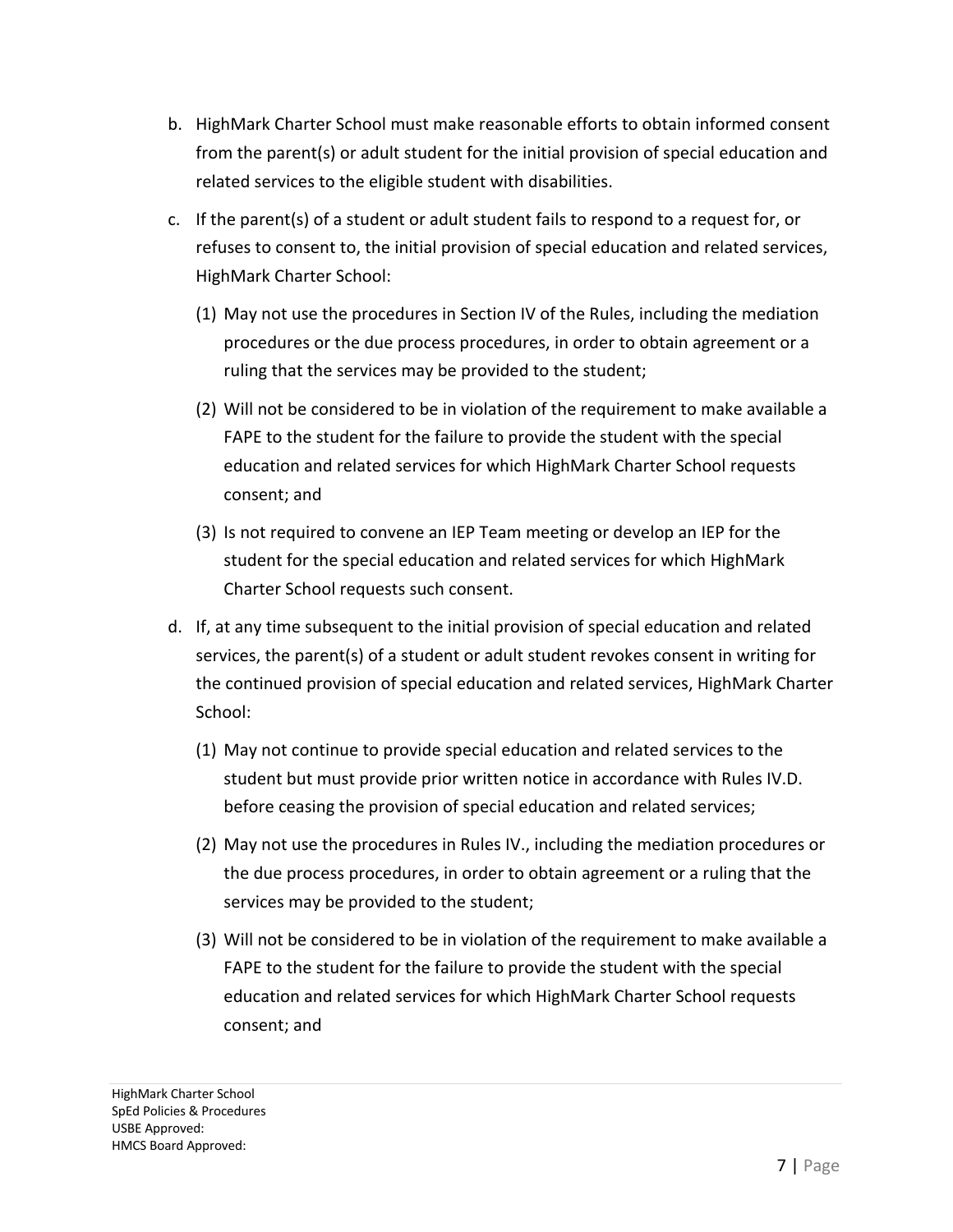- (4) Is not required to convene an IEP Team meeting or develop an IEP for the student for the special education and related services for which HighMark Charter School requests such consent (34 CFR § 300.300; Rules II.C.2.d.(4)).
- 3. Parental consent for reevaluations.
	- a. HighMark Charter School must obtain informed parental or adult student consent prior to conducting any reevaluation of a student with a disability.
	- b. If the parent or adult student refuses to consent to the reevaluation, HighMark Charter School may, but is not required to, pursue the reevaluation by using the dispute resolution procedures provided in the procedural safeguards, and including mediation or due process procedures.
	- c. HighMark Charter School does not violate its obligation under child find if it declines to pursue the reevaluation.
	- d. The informed parental or adult student consent need not be obtained if HighMark Charter School can demonstrate that:
		- (1) It made reasonable efforts to obtain such consent; and
		- (2) The student's parent or the adult student has failed to respond.
- 4. Other consent requirements.
	- a. Parental or adult student consent is not required before:
		- (1) Reviewing existing data as part of an evaluation or a reevaluation; or
		- (2) Administering a test or other evaluation that is administered to all students unless consent is required for all students before administration of that test or evaluation.
	- b. HighMark Charter School may not use a parent's or adult student's refusal to consent to one service or activity under Rules II.C.1., II.C.2., or II.C.3., to deny the parent or student any other HighMark Charter School service, benefit, or activity of HighMark Charter School, except as required by this part.
	- c. To meet the reasonable efforts requirement in Rules II.C.1.a.2., II.C.1.b.1., II.C.2.b., and II.C.3.d.1., HighMark Charter School must document its attempts to obtain parental or adult student consent using the procedures in Rules III.G.3.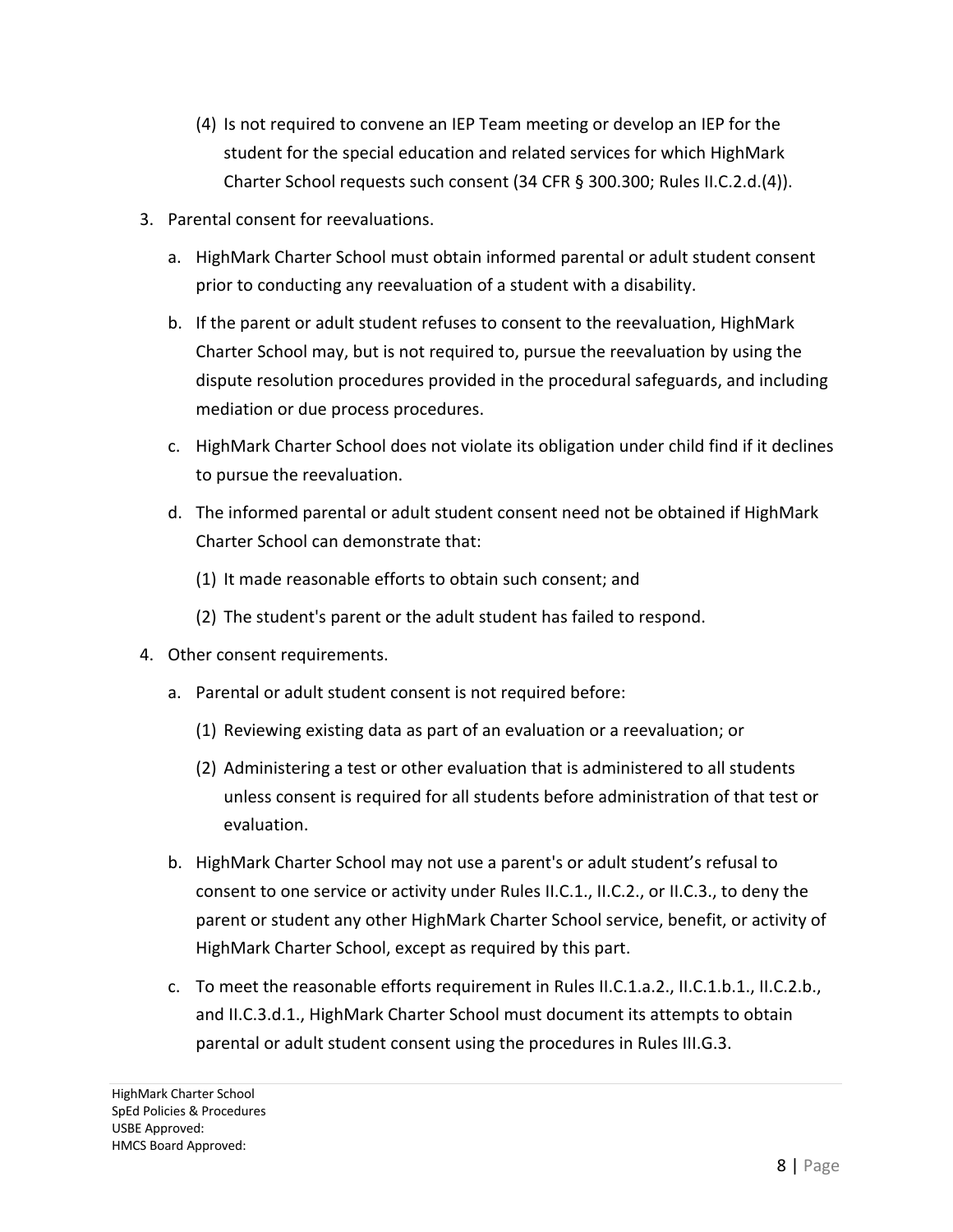d. Unless parent(s) or the adult student revoke consent for special education and related services or refuse consent for initial placement, disagreements regarding the provision of IEP services should be resolved by the IEP Team and result in a completed IEP which includes all components necessary for the provision of a FAPE.

#### II.D. INITIAL EVALUATION (34 CFR § 300.301; RULES II.D.)

- 1. HighMark Charter School must conduct a full and individual initial evaluation to determine whether a student is a "student with a disability" under Part B of the IDEA and the Rules, and to determine the educational needs of the student.
- 2. The initial evaluation:
	- a. Must be conducted within 45 school days of receiving parental or adult student consent for the evaluation, unless:
		- (1) The initial evaluation is requested by the Division of Child and Family Services (DCFS) and HighMark Charter School obtains appropriate consent for the evaluation, in which case HighMark Charter School shall provide an initial special education evaluation to an individual who enters DCFS custody if DCFS suspects the individual may be an eligible student within 30 days after the day on which DCFS makes the request (53E-7-207).
			- (a) HighMark Charter School may refuse to conduct an evaluation described in II.D.2.a.(1) if HighMark Charter School reviews the relevant data regarding the individual and, within 10 days after the day on which HighMark Charter School received the request described in II.D.2.a.(1), gives the DCFS prior written notice of refusal to evaluate.
	- b. Must consist of procedures to determine:
		- (1) If the student is a student with a disability; and
		- (2) The educational needs of the student.
- 3. The timeframe shall not apply to HighMark Charter School if:
	- a. The parent of a student repeatedly fails or refuses to produce the student for the evaluation; or
	- b. The adult student repeatedly fails or refuses to participate in evaluation activities; or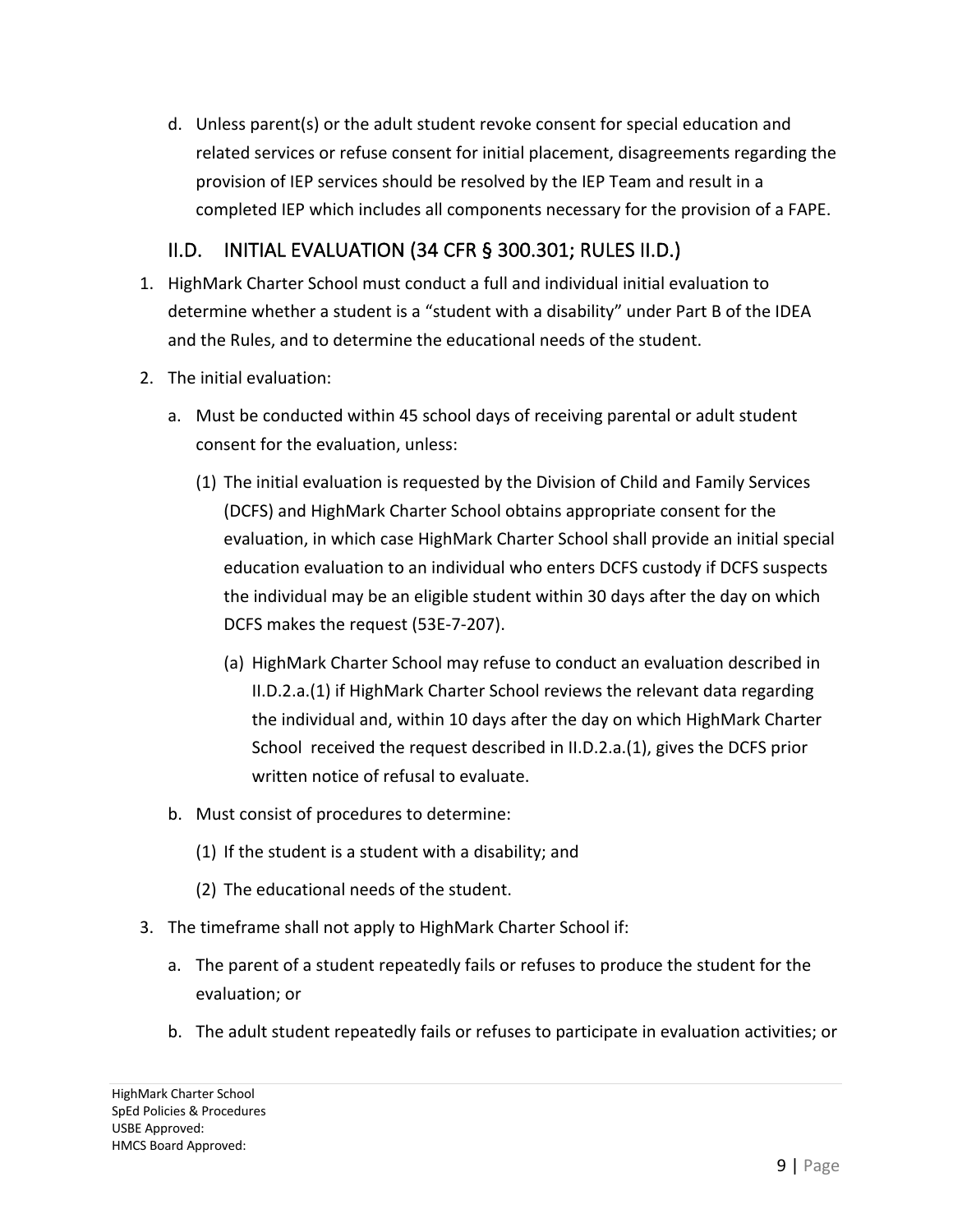- c. A student enrolls in HighMark Charter School after the relevant timeframe has begun, and prior to a determination by the student's previous LEA as to whether the student is a student with a disability.
- d. The exception in Rule II.D.3.c. applies only if HighMark Charter School is making sufficient progress to ensure a prompt completion of the evaluation, and the parent or adult student and HighMark Charter School agree to a specific time when the evaluation will be completed.

#### II.E. SCREENING FOR INSTRUCTIONAL PURPOSES (34 CFR § 300.302; RULES II.E.)

The screening of a student by a teacher or specialist to determine appropriate instructional strategies for curriculum implementation shall not be considered to be an evaluation for eligibility for special education and related services. Results of screenings should be considered by HighMark Charter School for child find purposes.

#### II.F. EVALUATION PROCEDURES (34 CFR § 300.304; RULES II.F.)

HighMark Charter School has established and implemented the following procedures that meet the evaluation requirements of Part B of the IDEA and the Rules as follows:

- 1. In conducting the evaluation, HighMark Charter School must:
	- a. Use a variety of assessment tools and strategies to gather relevant functional, developmental, and academic information about the student, including information provided by a parent or adult student, that may assist in determining:
		- (1) Whether the student is a student with a disability; and
		- (2) The content of the student's IEP, including information related to enabling the student to be involved in and progress in the general education curriculum;
	- b. Not use any single procedure as the sole criterion for determining whether a student is a student with a disability and for determining an appropriate educational program for the student; and
	- c. Use technically sound instruments that may assess the relative contribution of cognitive and behavioral factors, in addition to physical or developmental factors. HighMark Charter School must consider the publication date and continued validity of assessments in use when new editions are published.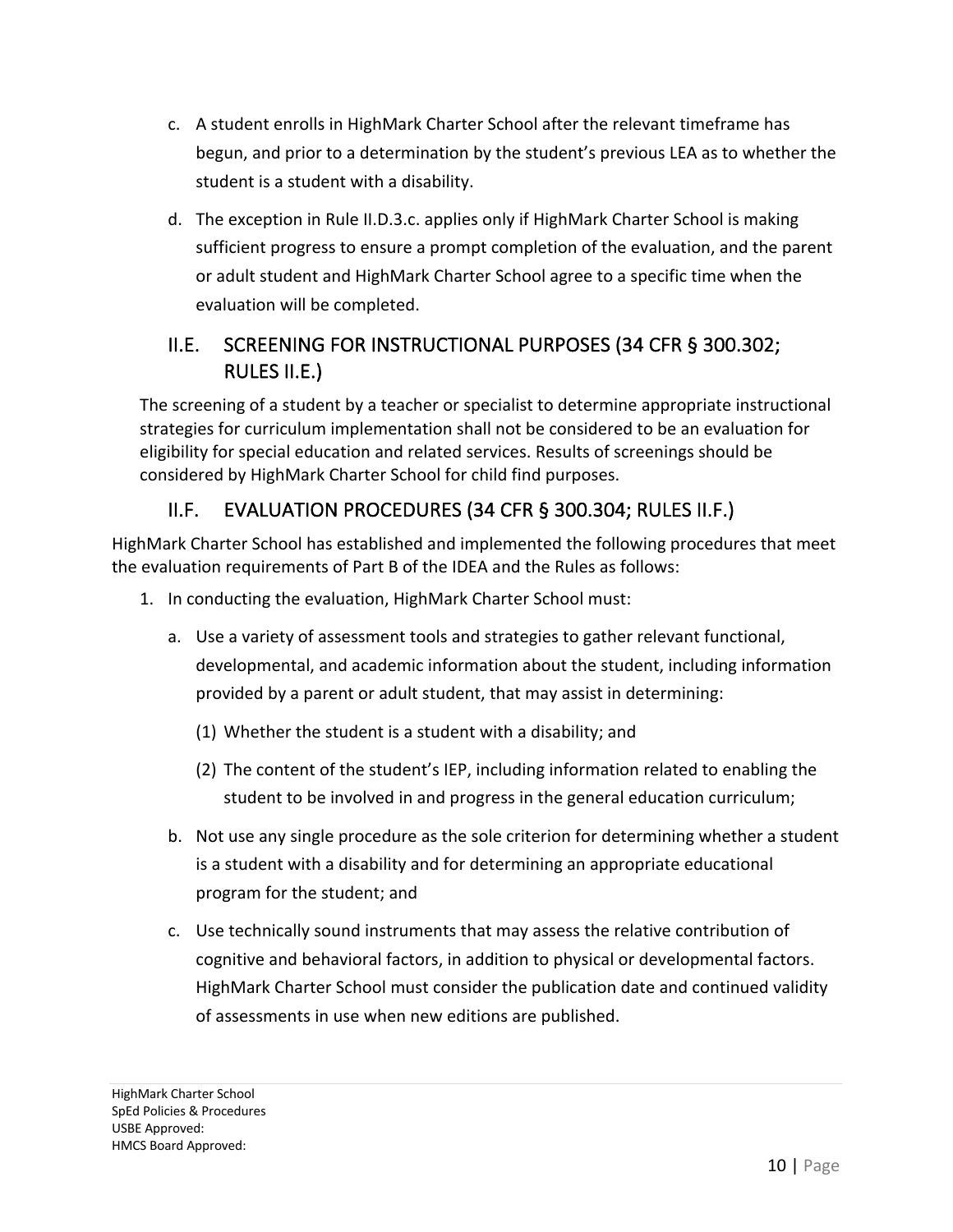- 2. HighMark Charter School must ensure that assessments and other evaluation materials used to assess a student:
	- a. Are selected and administered so as not to be discriminatory on a racial or cultural basis;
	- b. Are provided and administered in the student's native language or other mode of communication, and in the form most likely to yield accurate information on what the student knows and can do academically, developmentally, and functionally, unless it is clearly not feasible to so provide or administer;
	- c. Are selected to assess the specific areas of concern identified by the assessment/evaluation team, including the parent(s) or adult student;
	- d. Are used for the purposes for which the assessments or measures are valid and reliable;
	- e. Are selected and administered by trained and knowledgeable personnel based upon the specific assessment's requirements; and
	- f. Are administered and interpreted in accordance with any instructions and administrator requirements provided by the producer of the assessments and the Standards for Educational and Psychological Testing (AERA, APA, NCME, 2014).
- 3. HighMark Charter School must ensure and document that all evaluators meet the assessment publishers' administrator/interpreter/user requirements, (e.g., appropriate degree, higher education coursework in tests and measures, and supervised clinical experiences/practica).
- 4. HighMark Charter School shall provide documentation to USBE staff upon request.
- 5. HighMark Charter School must ensure that:
	- a. Assessments and other evaluation materials include those tailored to assess specific areas of educational need and not merely those that are designed to provide a single general intelligence quotient.
	- b. Assessments are selected and administered so as best to ensure that if an assessment is administered to a student with impaired sensory, manual, or speaking skills, the assessment results accurately reflect the student's aptitude or achievement level or whatever other factors the test purports to measure, rather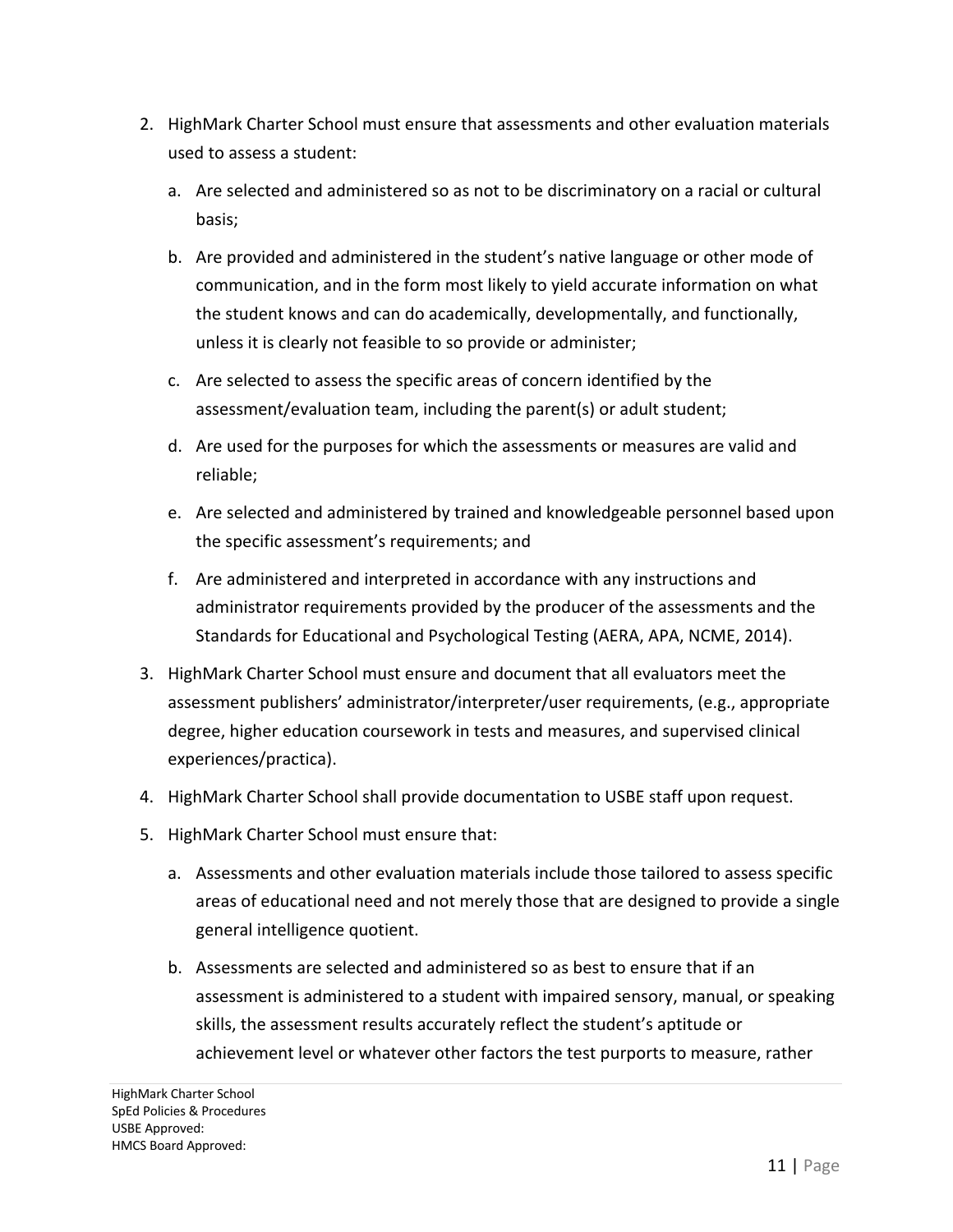than reflecting the student's impaired sensory, manual, or speaking skills (unless those skills are the factors that the test purports to measure).

- c. The administration of psychological testing and the evaluation or assessment of personal characteristics, such as intelligence (e.g., cognitive, IQ), personality, abilities, interests, aptitudes, and neuropsychological functioning are only administered and interpreted by personnel who have been trained and fully meet the administrator/interpreter/user qualifications of the test publisher (e.g., appropriate degree, higher education coursework in tests and measures, and supervised clinical experiences/practica).
- d. The student is assessed in all areas related to the suspected disability, including, if appropriate, health, vision, hearing, social and emotional status, general intelligence, academic performance, communicative status, and motor abilities.
- e. Assessments of students with disabilities who transfer from another LEA to HighMark Charter School in the same school year are coordinated with those students' prior and subsequent schools, as necessary and as expeditiously as possible, to ensure prompt completion of full evaluations.
- f. In evaluating each student with a disability, the evaluation is sufficiently comprehensive to identify all the student's special education and related service needs, whether or not commonly linked to the disability category in which the student has been classified.
- g. Assessment tools and strategies provide relevant information that directly assists persons in determining the educational needs of the student are provided.
- 6. The Utah Schools for the Deaf and the Blind (USDB) is available to LEAs for assessments of students with visual impairment and hearing loss, as well as professional learning on appropriate administration of assessments, and procedures to ensure appropriate interpretation of assessments (R277-800-7). The Utah Department of Health shall provide diagnostic and evaluation services, which are required by State or Federal law but are not typically otherwise provided by school districts and charter schools, to students with disabilities.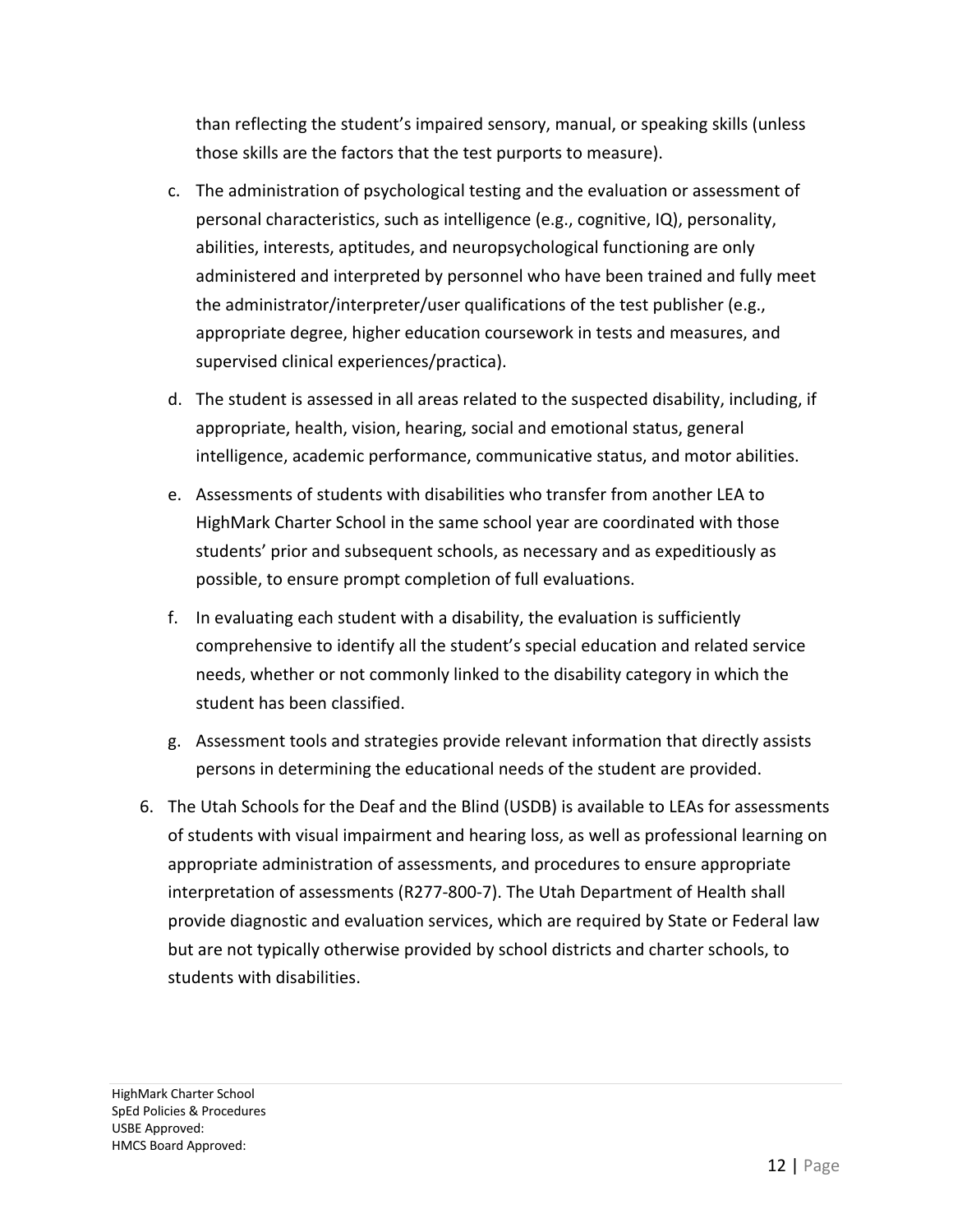#### II.G. REEVALUATION PROCEDURES (34 CFR § 300.303; RULES II.G.)

- 1. HighMark Charter School must ensure that a reevaluation of each student with a disability is conducted:
	- a. If HighMark Charter School determines the educational or related services needs, including improved academic achievement and functional performance, of the student warrant a reevaluation; or
	- b. If the student's parents or adult student or teacher requests a reevaluation.
- 2. A reevaluation:
	- a. May occur not more than once a year, unless the parent(s) or adult student and HighMark Charter School agree otherwise; and
	- b. Must occur at least once every three years, unless the parent(s) or adult student and HighMark Charter School agree that a reevaluation is unnecessary as there are data available to continue eligibility and determine the educational needs of the student. When the parent(s) or adult student and LEA agree that a reevaluation is unnecessary, the team must document data reviewed and used in an evaluation report and complete an eligibility determination.

#### II.H. ADDITIONAL REQUIREMENTS FOR INITIAL EVALUATIONS AND REEVALUATION PROCEDURES (34 CFR § 300.305; RULES II.H.)

- 1. As part of any initial evaluation (if appropriate) and as part of any reevaluation, the IEP Team and other qualified professionals, as appropriate, must:
	- a. Review existing evaluation data on the student, including:
	- b. Evaluations and information provided by the parent(s) of the student or the adult student;
	- c. Current classroom-based, local, or State assessments, and classroom-based observations; and
	- d. Observations by teachers and related services providers; and
	- e. On the basis of that review, and input from the student's parent(s) or the adult student, identify what additional data, if any, are needed to determine: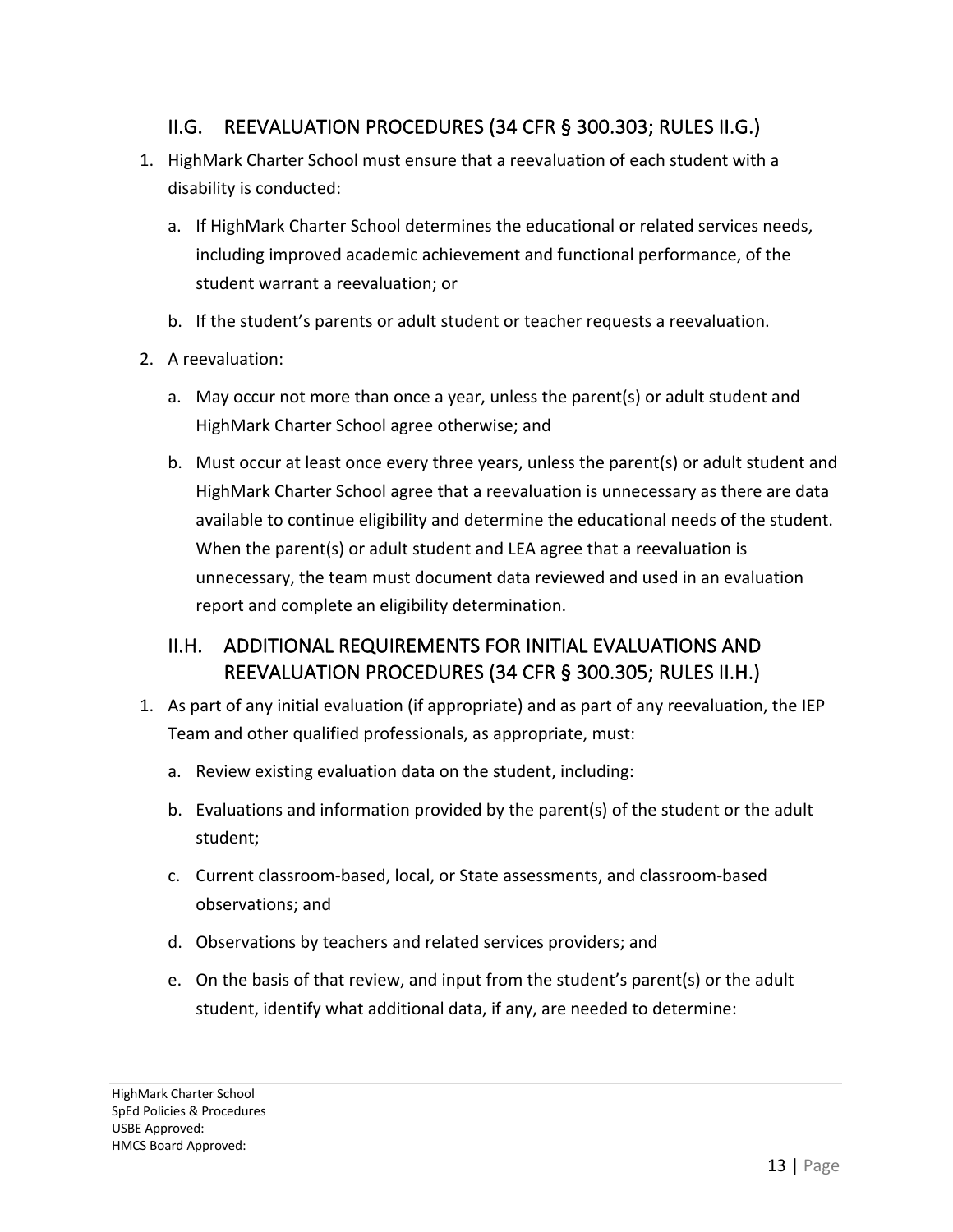- (1) Whether the student is a student with a disability and the educational needs of the student; or, in the case of a reevaluation of a student, whether the student continues to have such a disability, and the educational needs of the student;
- (2) The present levels of academic achievement and related developmental needs of the student;
- (3) Whether the student needs special education and related services; or, in the case of a reevaluation of a student, whether the student continues to need special education and related services; and
- (4) Whether any additions or modifications to the special education and related services are needed to enable the student to meet the measurable annual goals set out in the IEP of the student and to participate, as appropriate, in the general education curriculum.
- 2. The IEP Team and other qualified professionals, as appropriate, may conduct its review of existing data without a meeting.
- 3. HighMark Charter School must administer such assessments and other evaluation measures as may be needed to produce the data needed to determine continuing eligibility.
- 4. If the IEP Team and other qualified professionals, as appropriate, determine that no additional data are needed to determine whether the student continues to be a student with a disability and to determine the student's educational needs, HighMark Charter School must notify the student's parent(s) or adult student of:
	- a. That determination and the reason(s) for the determination; and
	- b. The right of the parent(s) or adult student to request an assessment to determine whether the student continues to be a student with a disability, and to determine the student's educational needs.
- 5. HighMark Charter School is not required to conduct the assessment for reevaluation described in Rules II.H.4.b. unless requested to do so by the student's parent(s) or the adult student.
- 6. Evaluations before change in eligibility.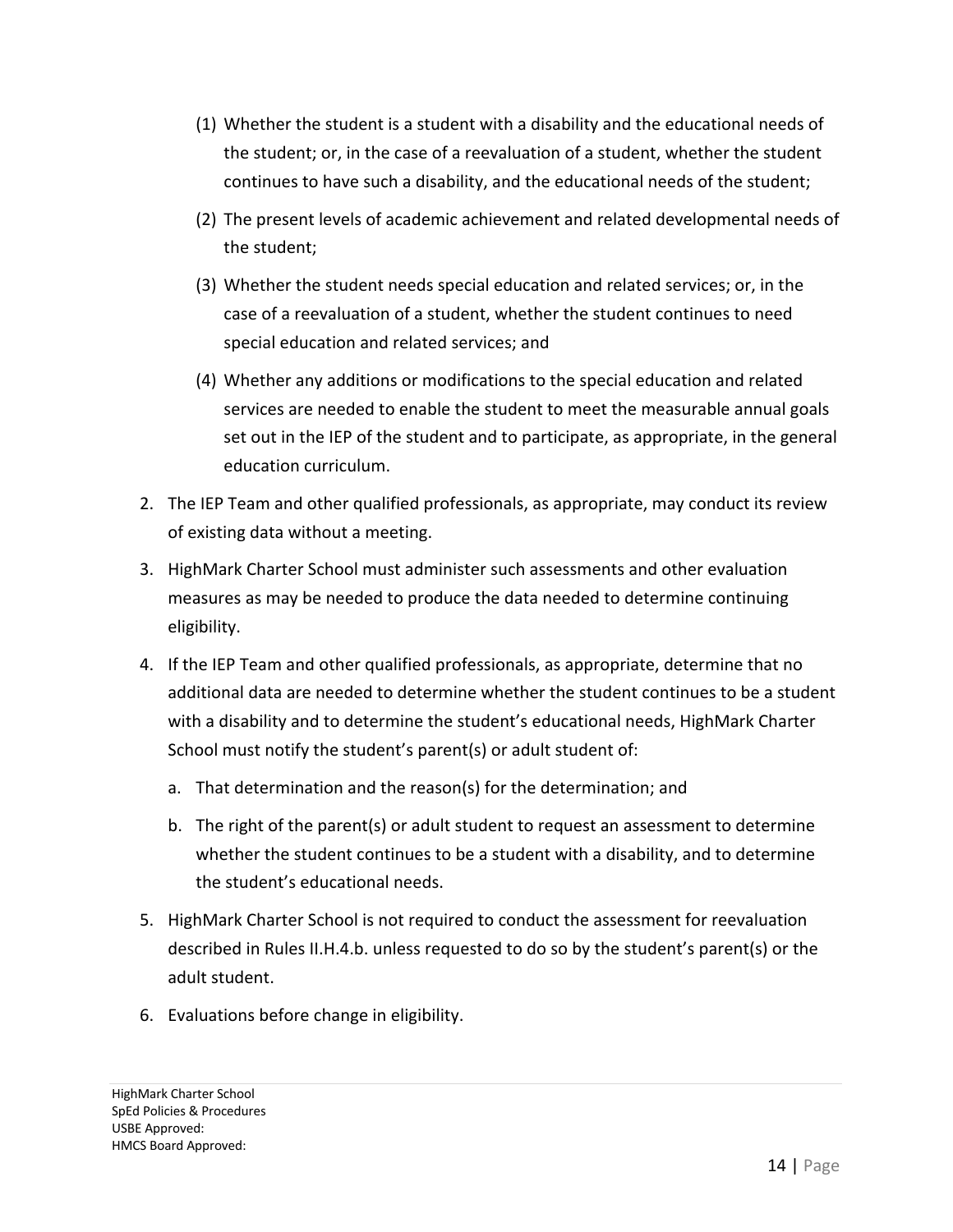- a. HighMark Charter School must evaluate a student with a disability before determining that the student is no longer a student with a disability.
- b. The evaluation is not required before the termination of a student's eligibility due to graduation from secondary school with a regular diploma, or due to exceeding the age eligibility for a FAPE under State law (i.e., age 22).

For a student whose eligibility terminates due to graduation from secondary school with a regular high school diploma or due to exceeding the age eligibility for a FAPE under State law, HighMark Charter School must provide the student with a summary of the student's academic achievement and functional performance, which shall include recommendations on how to assist the student in meeting the student's postsecondary goals.

#### II.I. DETERMINATION OF ELIGIBILITY (34 CFR § 300.306; RULES II.I.)

- 1. Upon completion of the administration of assessments and other evaluation measures, a group of qualified professionals and the parents of the student or the adult student determine eligibility under Part B of the IDEA and the Rules, including:
	- a. Whether that student is a student with a disability, and
	- b. The educational needs of the student.
- 2. HighMark Charter School shall provide the parent(s) or adult student with a copy of the evaluation report and the documentation of determination of eligibility.
- 3. A student must not be determined to be a student with a disability:
	- a. If the determinant factor for that determination is:
		- (1) Lack of appropriate instruction in reading, including the essential components of reading instruction (phonemic awareness, alphabetic principle, vocabulary, comprehension, and fluency);
		- (2) Lack of appropriate instruction in mathematics; or
		- (3) Limited English proficiency; and
		- (4) If the student does not otherwise meet the eligibility criteria.
- 4. Procedures for determining eligibility and educational need.
	- a. In interpreting evaluation data for the purpose of determining if a student is a student with a disability and the educational needs of the student, HighMark Charter School must: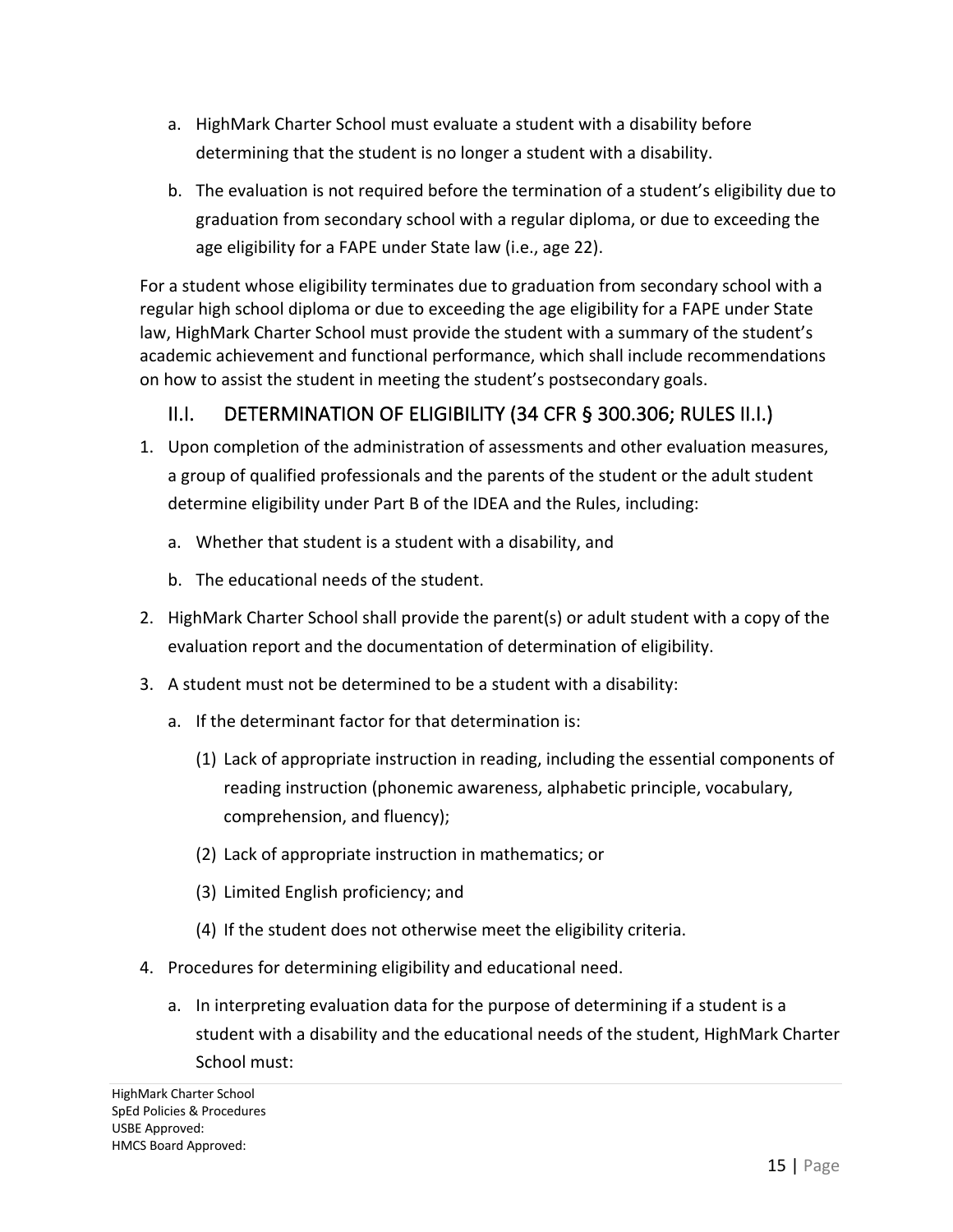- (1) Draw upon information from a variety of sources, such as aptitude and achievement tests, parent or adult student input, teacher recommendations, physical condition, social or cultural background, and adaptive behavior; and
- (2) Ensure information obtained from all these sources is documented and carefully considered.
- b. If a determination is made that a student has a disability and needs special education and related services, an IEP must be developed for the student within 30 calendar days.

#### II.J. CATEGORICAL DEFINITIONS, CRITERIA, AND ASSESSMENTS (34 CFR § 300.8; RULES II.J.)

HighMark Charter School has adopted the criteria and evaluation procedures, by category, for determining eligibility for a student with disabilities under Part B of the IDEA and the Rules II.J.1-13. Including:

- 1. Specific Learning Disabilities (Rules II.J.10.).
	- a. Definition (34 CFR § 300.8(C)(10); Rules II.J.10.a.).

Specific Learning Disabilities means a disorder in one or more of the basic psychological processes involved in understanding or in using language, spoken or written, that may manifest itself in the imperfect ability to listen, think, speak, read, write, spell, or do mathematical calculations, including conditions such as perceptual disabilities, brain injury, minimal brain dysfunction, dyslexia, and developmental aphasia, that affects a student's educational performance.

Specific learning disabilities does not include learning problems that are primarily the result of visual, hearing, or motor disabilities; of intellectual disability; of emotional disturbance; or of environmental, cultural, or economic disadvantage.

- b. Procedures for Identifying Students with Specific Learning Disabilities (34 CFR § 300.307; Rules II.J.10.b.)
	- (1) HighMark Charter School has adopted the following method for determining a student's eligibility under the specific learning disability category:
		- (a) A Combination method of:
			- (i) A process based on the student's response to scientific, researchbased intervention called the Response to Intervention (RtI) method which shows the student does not make sufficient progress to meet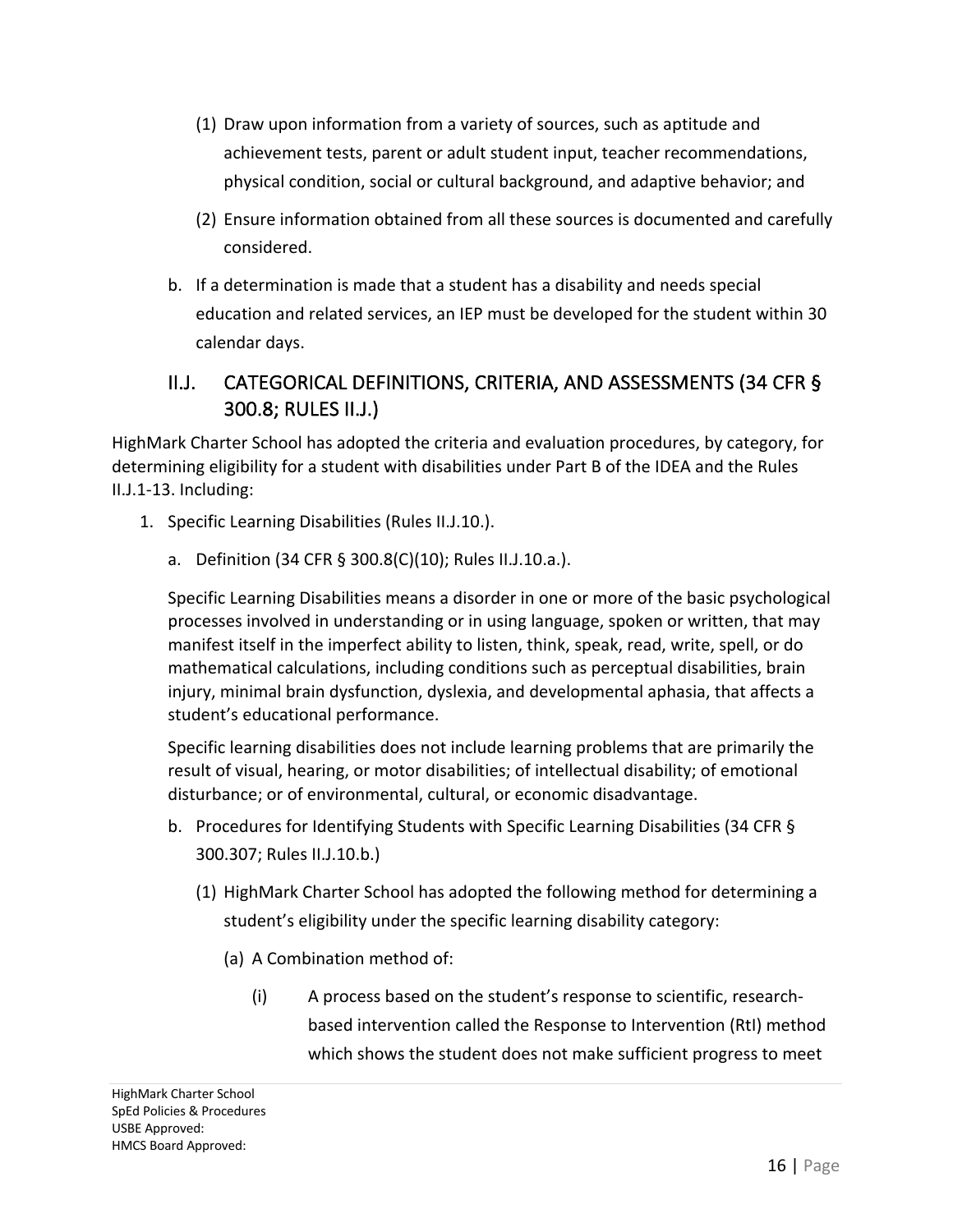age or State-approved grade-level standards in one or more of the areas identified in Rule II.J.10.b.(3)(a); and

- (ii) A discrepancy analysis which identifies that the student's scores demonstrate that a severe discrepancy exists between the student's intellectual ability and academic achievement in one or more of the areas identified in Rules II.J.10.b.(3)(a) which indicates the student exhibits a disability using a combination of both the RtI and a discrepancy analysis (the team must refer to the *USBE Specific Learning Disability Eligibility Guidelines* when using this method).
- (2) Additional team members (34 CFR § 300.308; Rules II.J.10.b.2.)

The determination of whether a student suspected of having a specific learning disability is a student with a disability must be made by the student's parent(s) or adult student and a team of qualified professionals, which must include:

- (a) The student's regular teacher; or
- (b) If the student does not have a regular teacher, a regular classroom teacher qualified to teach a student of his/her age; or
- (c) For a student of less than school age; an individual qualified by the USBE to teach a student of his/her age; and
- (d) At least one person qualified to conduct individual diagnostic examinations of students and interpret the results of those assessments (as per the publisher's assessment administration criteria), such as a school psychologist, speech-language pathologist, reading teacher or reading specialist, or special education teacher.
- (3) Determining the existence of a specific learning disability (34 CFR § 300.309; Rules II.J.10.b.3.)

The team described may determine that a student has a specific learning disability if:

(a) The student does not achieve adequately for the student's age or to meet State-approved grade-level standards in one or more of the following areas, when provided with learning experiences and instruction appropriate for the student's age or State-approved grade-level standards: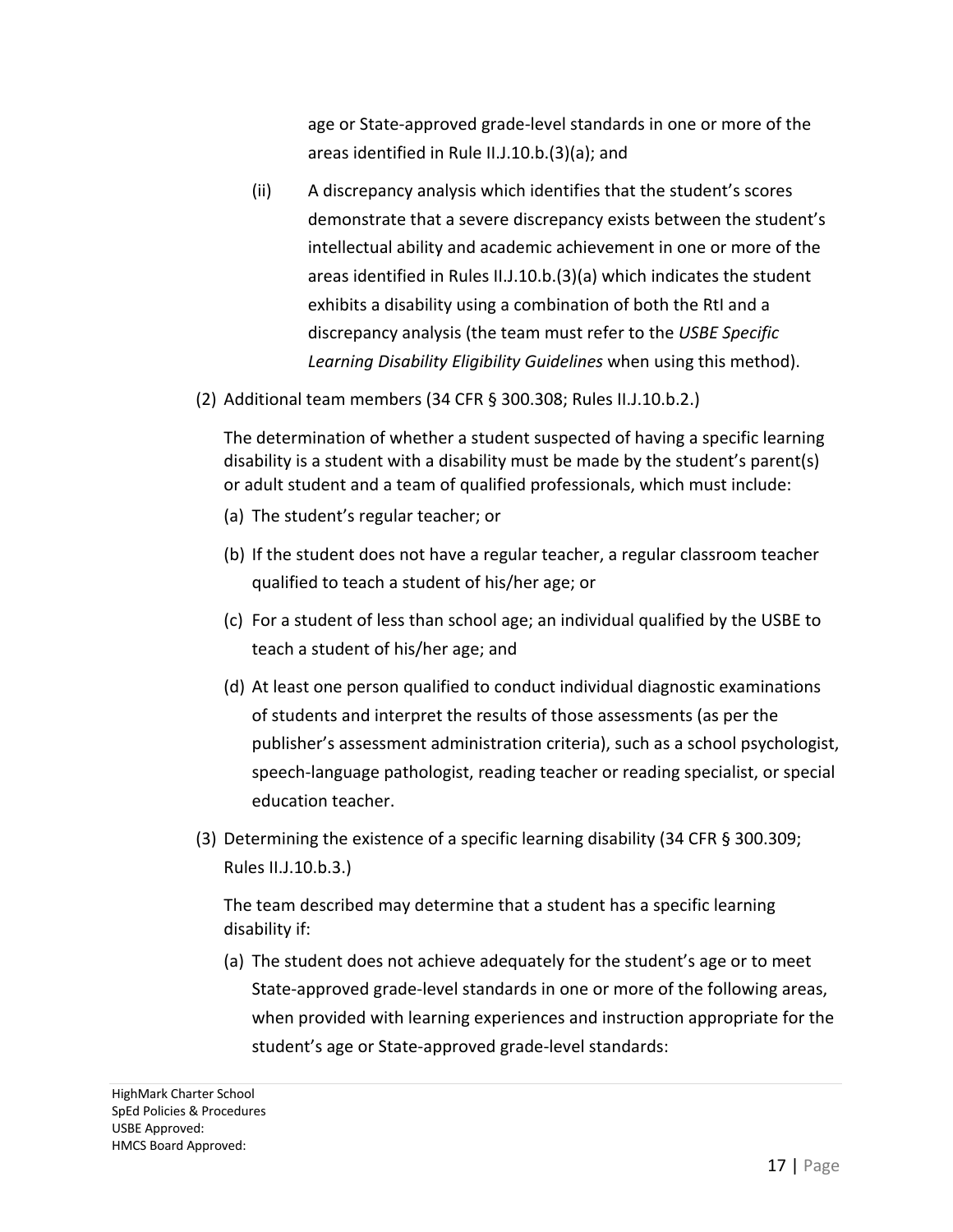- (i) Oral expression;
- (ii) Listening comprehension;
- (iii) Written expression;
- (iv) Basic reading skills;
- (v) Reading fluency skills;
- (vi) Reading comprehension;
- (vii) Mathematics calculation;
- (viii) Mathematics problem solving.
- (b) The group determines that its findings are not primarily the result of:
	- (i) A visual, hearing, or motor disability;
	- (ii) Intellectual disability;
	- (iii) Emotional disturbance;
	- (iv) Cultural factors;
	- (v) Environmental or economic disadvantage; or
	- (vi) Limited English proficiency.
- (4) The specific learning disability must adversely affect the student's educational performance.
- (5) The student with the specific learning disability must need special education and related services (34 CFR § 300.8(a); Rules II.J.10.b.5.)
- (6) The team must determine that the specific learning disability is the student's primary disability.
- c. Evaluation (34 CFR § 300.309(b)–(c); Rules II.J.10.c.)
	- (1) An evaluation must include a variety of assessment tools and strategies and cannot rely on any single procedure as the sole criterion.
	- (2) To ensure underachievement in a student suspected of having a specific learning disability is not due to lack of appropriate instruction in reading or math, the group must consider, as part of the evaluation: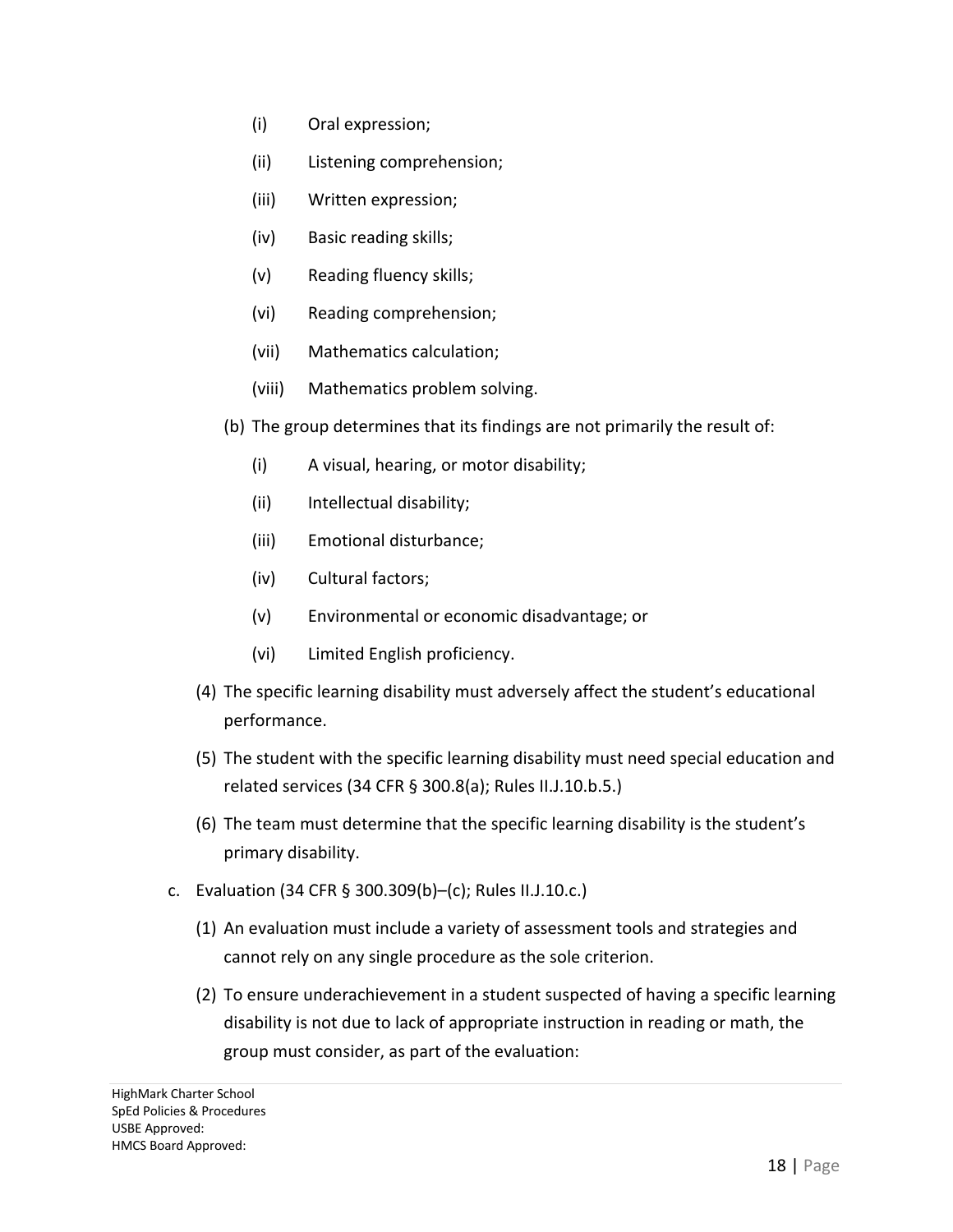- (a) Data that demonstrate that prior to, or as a part of, the referral process, the student was provided appropriate instruction in regular education settings, delivered by qualified personnel; and
- (b) Data-based documentation of repeated assessments of achievement at reasonable intervals, reflecting formal assessment of student progress during instruction, which was provided to the student's parent(s) or the adult student.
- (3) HighMark Charter School must promptly request parental consent or consent of the adult student to evaluate the student to determine if the student needs special education and related services, and must adhere to the 45-school-day evaluation timeframe, unless extended by mutual written agreement of the student's parent(s) or adult student and a group of qualified professionals:
	- (a) If, prior to a referral, a student has not made adequate progress after an appropriate period of time as determined by HighMark Charter School when provided appropriate instruction, and
	- (b) Whenever a student is referred for an evaluation.
- (4) Observation (34 CFR § 300.310(a)–(c); Rules II.J.10.b.4.)

HighMark Charter School must ensure the student is observed in the student's learning environment (including the regular classroom setting) to document the student's academic performance and behavior in the areas of concern.

- (a) The team must decide to:
	- (i) Use information from an observation in routine classroom instruction and monitoring of the student's performance that was done before the student was referred for an evaluation; or
	- (ii) Have at least one member of the team conduct an observation of the student's academic performance in the regular classroom after the student has been referred for an evaluation and parental consent or consent of the adult student is obtained.
- (b) If the student is a home-schooled student, HighMark Charter School may determine how to conduct the observation and who will conduct it.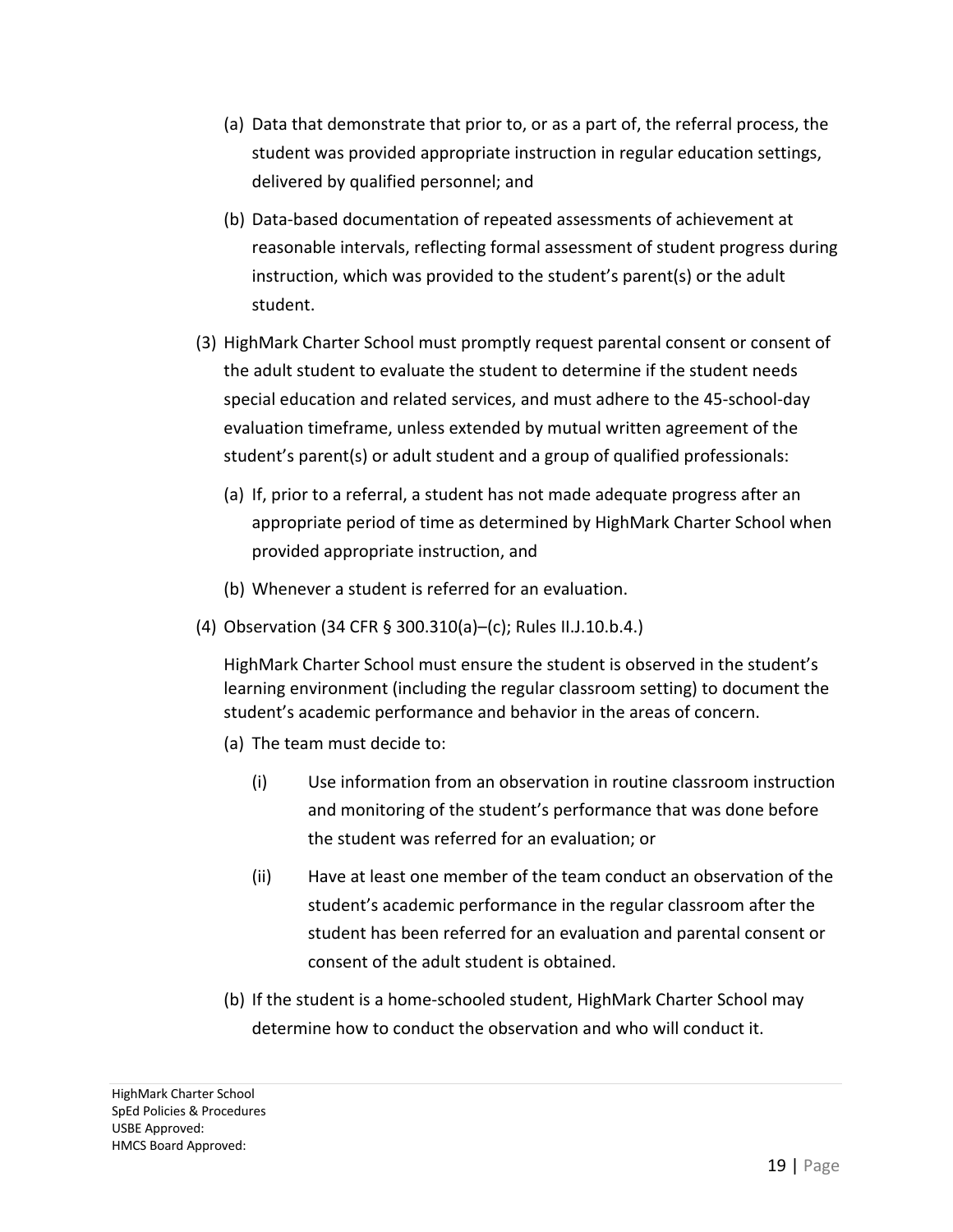- (c) In the case of a student of less than school age or who is out of school, a group member must observe the student in an environment appropriate for a student of that age.
- (5) Specific documentation for the eligibility determination (34 CFR § 300.311; Rules II.J.10.b.5.)

The team's documentation of the determination of eligibility with a specific learning disability must contain a statement of:

- (a) Whether the student has a specific learning disability;
- (b) The basis for making the determination;
- (c) The relevant behavior, if any, noted during the observation of the student and the relationship of that behavior to the student's academic functioning;
- (d) The educationally relevant medical findings, if any; and
- (e) Whether the student meets the criteria below.
- (f) Combination (RtI and discrepancy analysis). Does not make sufficient progress to meet State-approved age- or grade-level standards when using a process based on the student's response to scientific evidence-based interventions and obtains scores that demonstrate that a severe discrepancy exists between the student's academic achievement and intellectual ability in one or more of the areas of specific learning disability.
	- (i) HighMark Charter School has a process that assesses a student's response to scientific, research-based intervention as part of determining if the student has a specific learning disability. This process must include:
	- (ii) High quality research-based instruction delivered by qualified staff in the general education setting; and
	- (iii) Assessment of student performance that specifically includes universal screening and progress-monitoring; and
	- (iv) Multiple tiers of evidence-based interventions to address individual student difficulties; and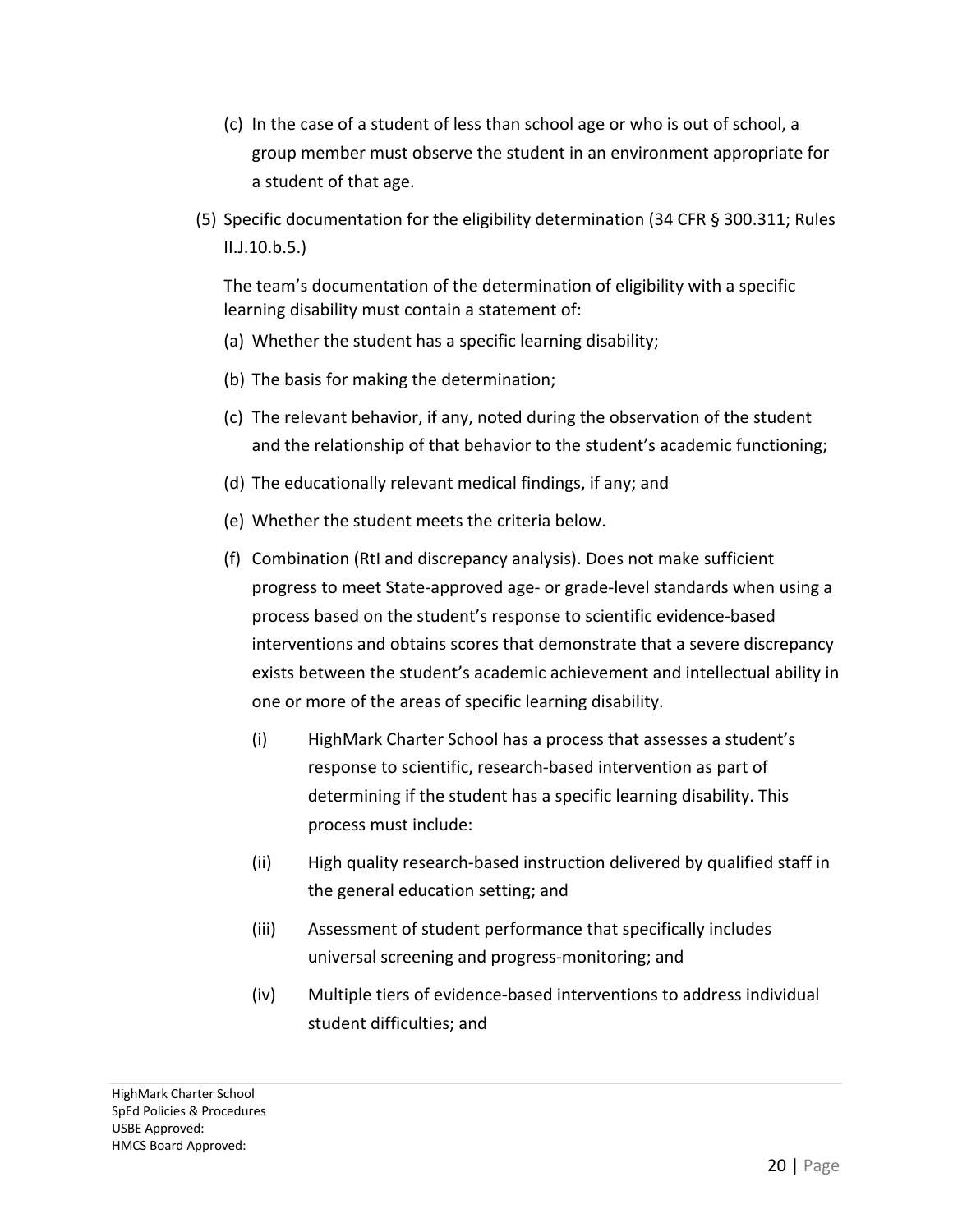- (v) Documentation of systematic and regular parent, adult student, and/or family involvement and communication as well as notification about:
	- (A) The State's policies regarding the amount and nature of student performance data that would be collected and the general education services that would be provided (the team must refer to the USBE Specific Learning Disability Eligibility Guidelines when using this method);
	- (B) Strategies for increasing the student's rate of learning; and
	- (C) The parent's(s') or the adult student's right to request an evaluation; and
- (vi) System supports (e.g., leadership, problem-solving, data management systems, coaching and collaboration, professional learning, and measures of fidelity) in place to ensure effective implementation; or
- (vii) The instructional strategies used and the student-centered data collected.
- (viii) The team must document that the student's performance on a standardized, norm-referenced, individually administered achievement measure in the area of the suspected disability, and
- (ix) That the student scored above the intellectual disability range on a standardized, norm-referenced, individually administered measure of intellectual ability, and
	- (A) The comparison of the standard scores on the tests of achievement and intellectual ability using an LEA board-approved and USBE-reviewed discrepancy analysis. The team must document consideration of the discrepancy analysis and the team's determination of whether or not it represents a severe discrepancy.
- (6) The determination of the team concerning the effects of a visual, hearing, or motor disability; intellectual disability; emotional disturbance; cultural factors;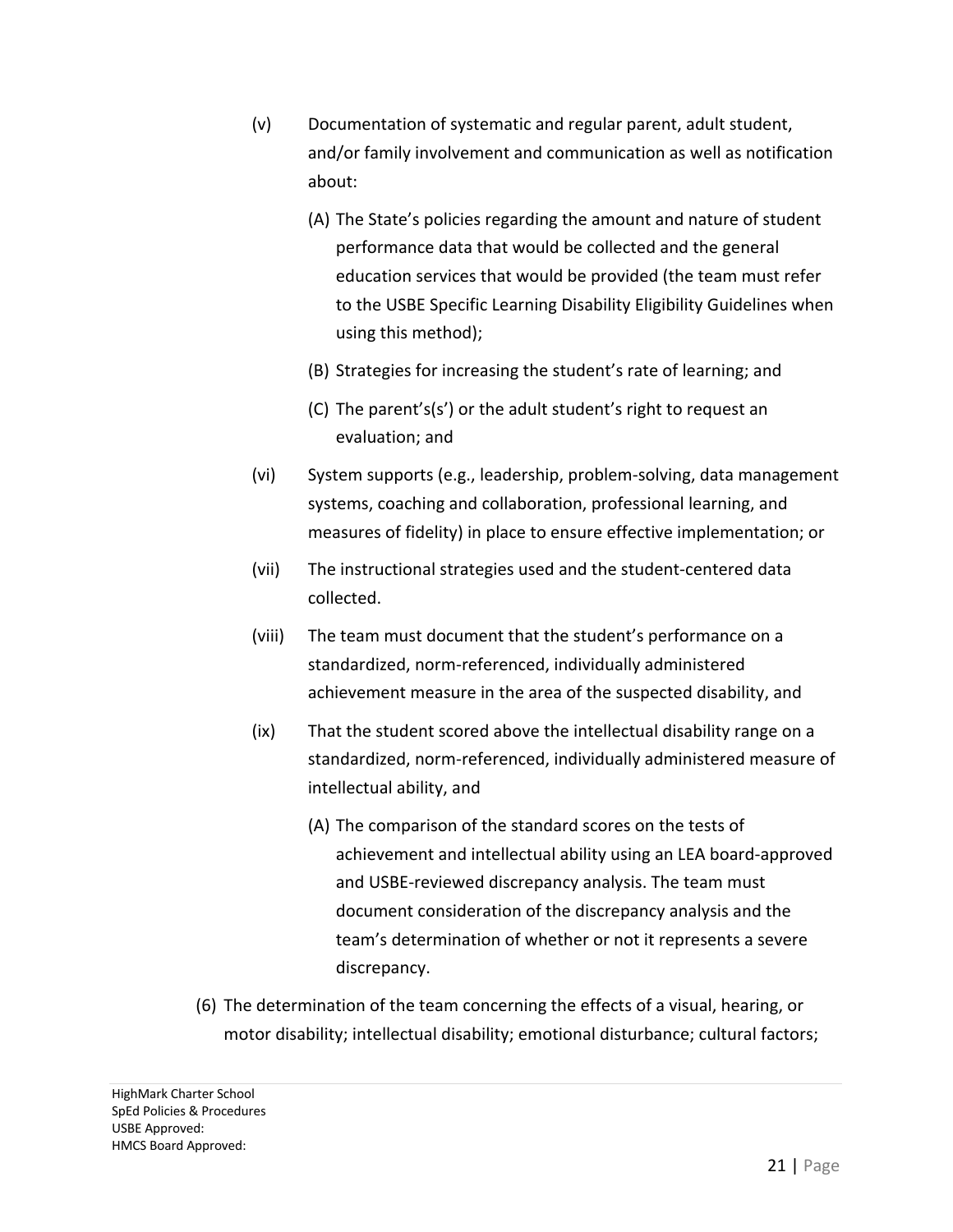environmental or economic disadvantage; or limited English proficiency on the student's achievement level;

- (7) The requirements of Rules II.D.–H. must be met.
- (8) Each team member must certify in writing whether the report reflects the member's conclusion (34 CFR § 300.311(b)). If it does not reflect the member's conclusion, the team member must submit a separate statement presenting the member's conclusions.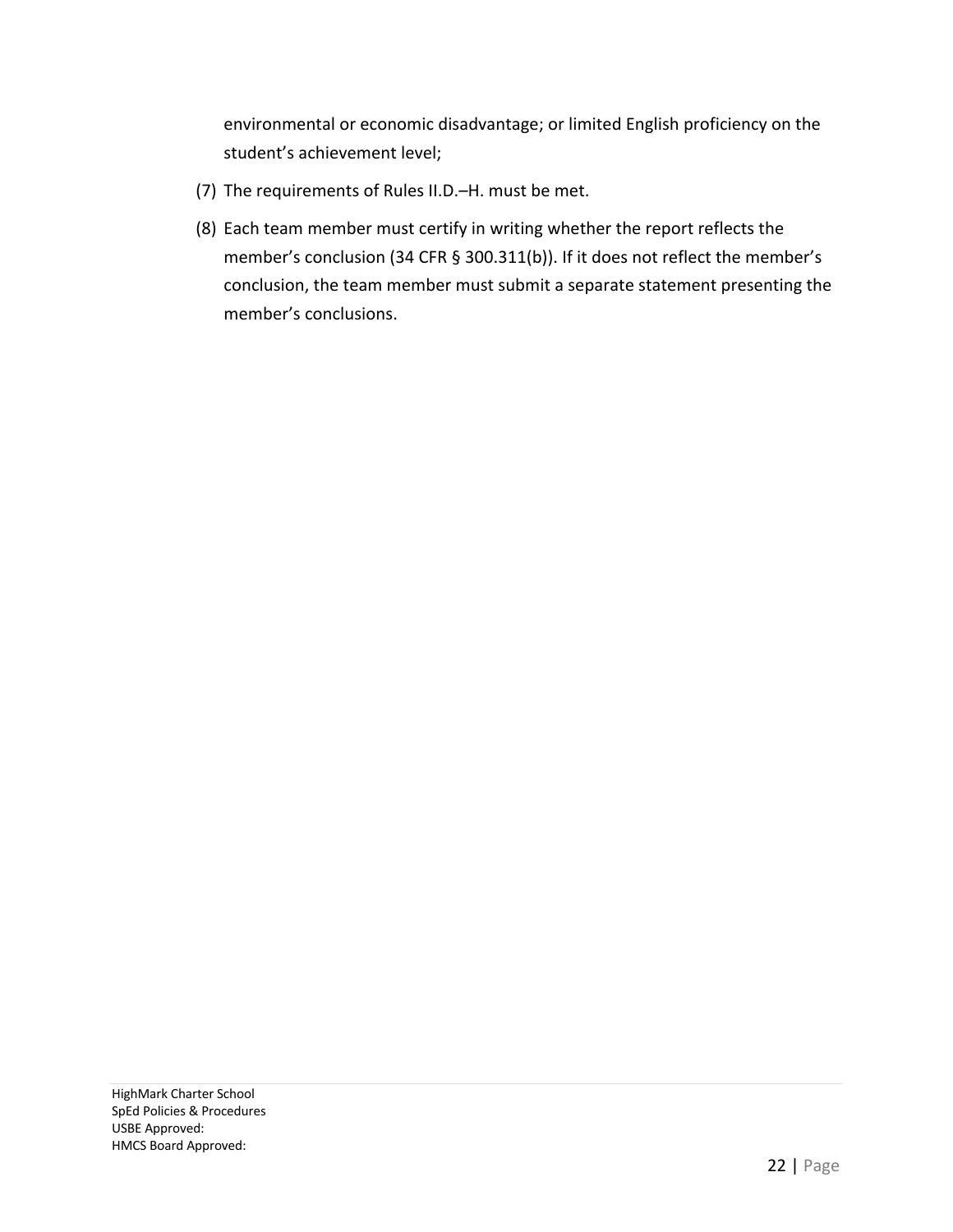#### III. IEP DEVELOPMENT AND SERVICE DELIVERY

#### III.A. INDIVIDUALIZED EDUCATION PROGRAM (RULES III.A.)

HighMark Charter School implements the following policies and procedures to address the IEP requirements of Rules III.A-T, including the least restrictive environment (LRE) requirements, consistent with Part B of the IDEA and the Rules, as well as R277-750, R277-800, and the USBE/USDB Interagency Agreement.

#### III.B. WHEN IEPS MUST BE IN EFFECT (34 CFR § 300.323; RULES III.B.)

- 1. At the beginning of each school year, HighMark Charter School must have an IEP in effect for each student with a disability within its jurisdiction.
- 2. HighMark Charter School must ensure that:
	- a. A meeting to develop an IEP for a student is conducted within 30 calendar days of a determination that the student needs special education and related services; and
	- b. As soon as possible following development of the IEP, special education and related services are made available to the student in accordance with the student's IEP.
- 3. HighMark Charter School must ensure the student's IEP is:
	- a. Accessible to each regular education teacher, special education teacher, related service provider, and any other service provider who is responsible for its implementation; and
	- b. Each teacher and provider is informed of:
		- (1) His/her specific responsibilities related to implementing the student's IEP; and
		- (2) The specific accommodations, modifications, and supports that must be provided for the student in accordance with the IEP.
- 4. Documentation of IEP implementation shall be provided to USBE upon request.

#### III.C. TRANSFER STUDENTS (34 CFR § 300.323; RULES III.C.)

- 1. Transfers within Utah.
	- a. In the case of a student with a disability with a current IEP who transfers from one LEA to another within the State within the same school year and enrolls in a new school, HighMark Charter School, in consultation with the parent(s) or adult student,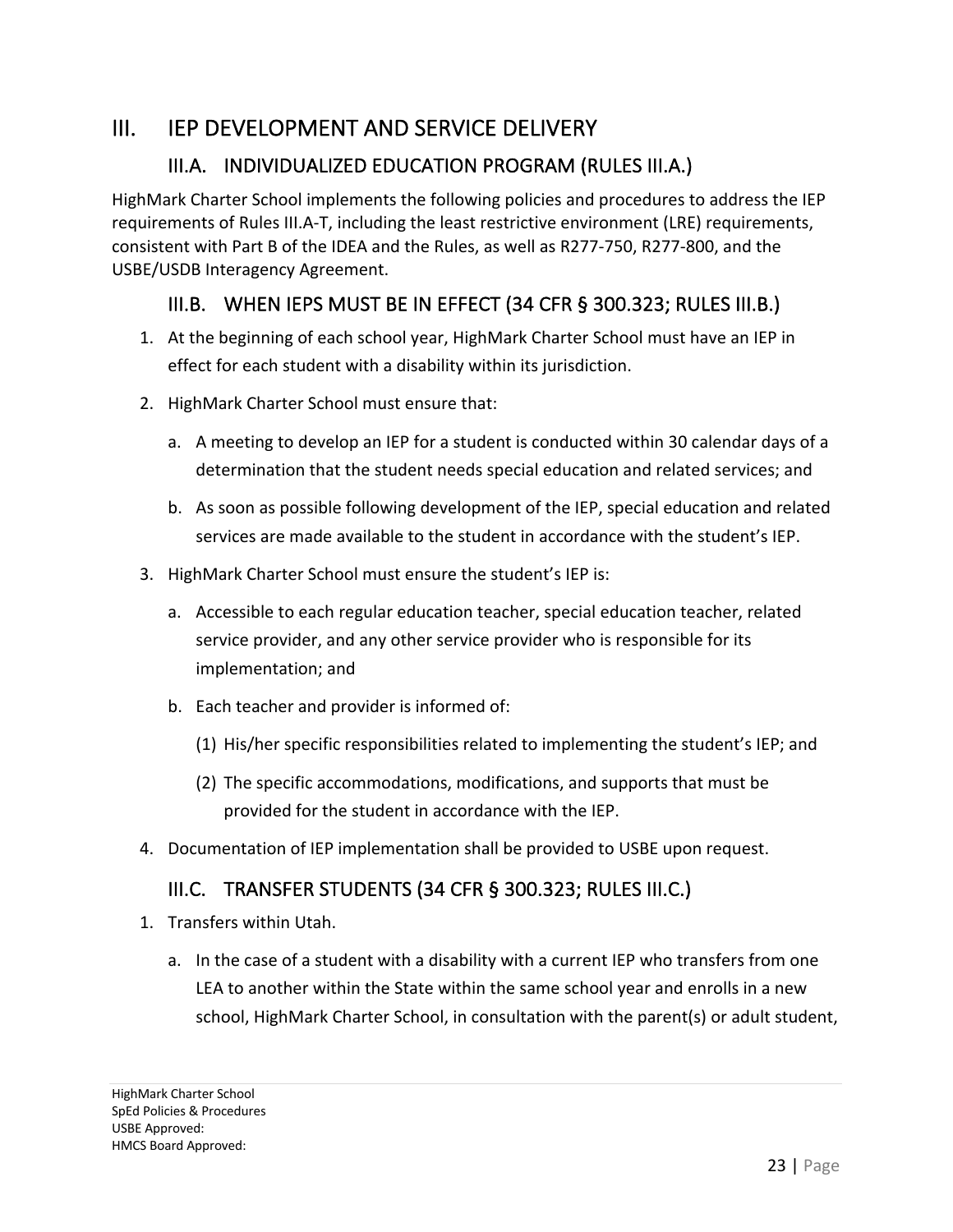must provide a FAPE to the student, including services comparable to those described in the previously held IEP, until such time as HighMark Charter School:

- (1) Adopts the previously held IEP, or
- (2) Develops, adopts, and implements a new IEP that is consistent with Federal regulations and the Rules.
- b. The requirements of 34 CFR § 300.323 also apply for students transferring from an LEA placement to a local juvenile or adult correctional facility or temporary State placement for observation and assessment.
- 2. Transfers from out of State.
	- a. In the case of a student with a disability with a current IEP who transfers LEAs within the same school year, who enrolls in a new school, and who has an IEP that was in effect in another State, [CHARTER SCHOOL], in consultation with the parent(s) or adult student, must provide the student with a FAPE, including services comparable to those described in the previously held IEP, until HighMark Charter School:
		- (1) Conducts an evaluation, if determined to be necessary by HighMark Charter School]; and
		- (2) Develops a new IEP, if appropriate, that is consistent with Federal and State law.
	- b. The evaluation for eligibility that may be conducted by HighMark Charter School is considered an initial evaluation, not a reevaluation (71 FR 4668-82).
- 3. To facilitate the transition for a student described above:
	- a. HighMark Charter School must take reasonable steps to promptly obtain the student's records, including the IEP and supporting documents and any other records relating to the provision of special education or related services to the student, from the previous LEA in which the student was enrolled; and
	- b. The previous LEA in which the student was enrolled must take reasonable steps to promptly respond to the request from HighMark Charter School.
	- c. HighMark Charter School must keep a copy of the records for three years after the transfer.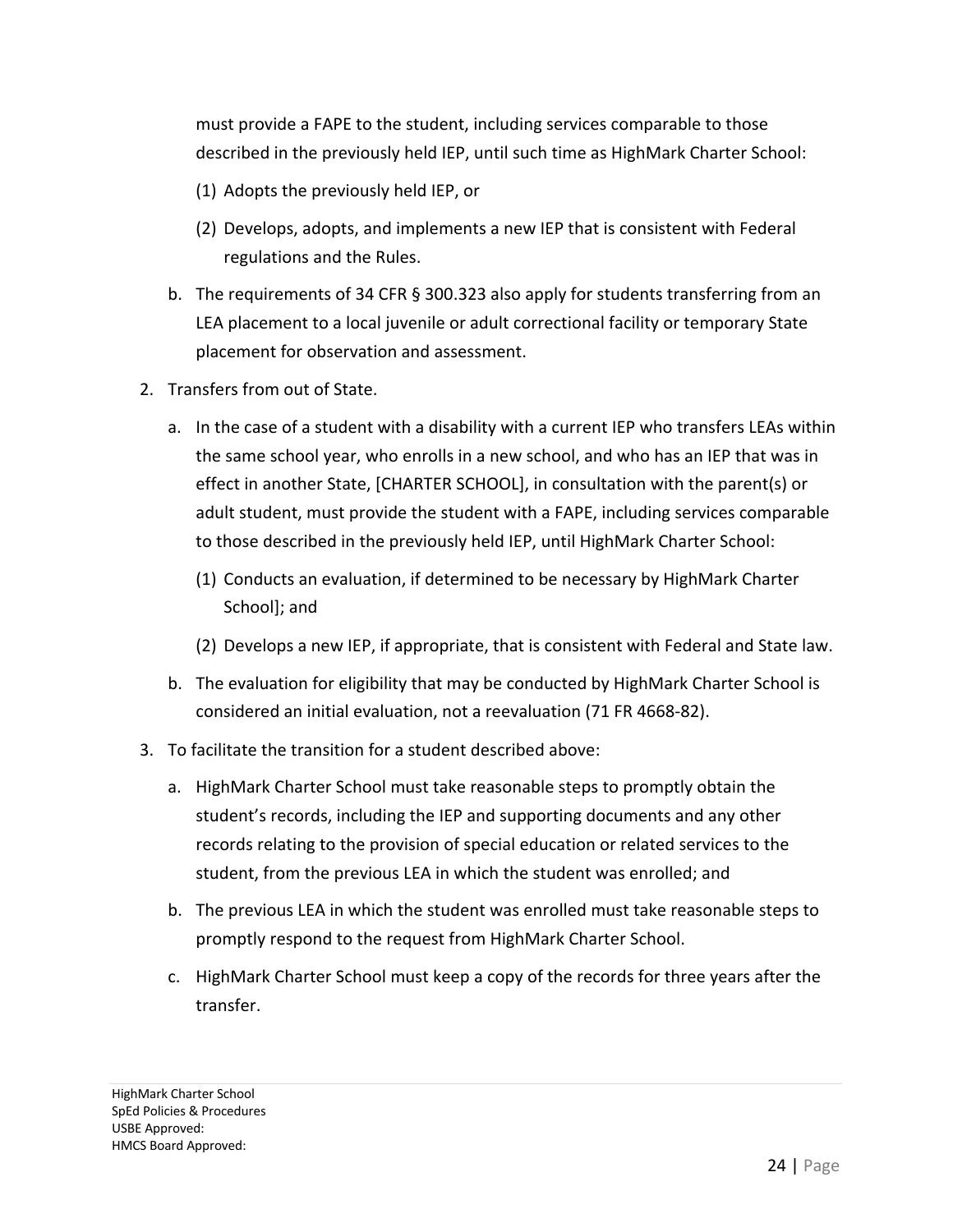4. Experiencing difficulty in obtaining the IEP from the previous LEA does not relieve HighMark Charter School of its obligation to have a current IEP in place for an eligible student.

#### III.D. LEA RESPONSIBILITY FOR IEP MEETINGS (34 CFR § 300.323(C)(1)); RULES III.D.)

- 1. HighMark Charter School is responsible for initiating and conducting meetings for the purpose of developing, reviewing, and revising the IEP of a student with a disability ages 3 through 21, consistent with the Rules.
- 2. A meeting to develop an IEP for an eligible student must be conducted within 30 calendar days of a determination that a student needs special education and related services.

#### III.E. IEP TEAM MEMBERSHIP (34 CFR § 300.321; RULES III.E.)

HighMark Charter School must ensure the IEP Team for each student with a disability includes:

- 1. The parent(s) of the student or the adult student;
- 2. Not less than one regular education teacher of the student (if the student is, or may be, participating in the regular education environment);
- 3. Not less than one special education teacher of the student, or where appropriate, not less than one special education provider of the student;
- 4. A representative of HighMark Charter School who:
	- a. Is qualified to provide, or supervise the provision of, specially designed instruction to meet the unique needs of students with disabilities;
	- b. Is knowledgeable about the general education curriculum; and
	- c. Is knowledgeable about the availability of resources of HighMark Charter School.
	- d. HighMark Charter School may designate a HighMark Charter School member of the IEP Team to also serve as HighMark Charter School representative, if the above criteria are satisfied.
- 5. A representative of USDB and the LEA of residence when the student's placement is at USDB, when the IEP Team is considering placement at USDB, or when the student receives 180 minutes or more of special education and/or related services from USDB.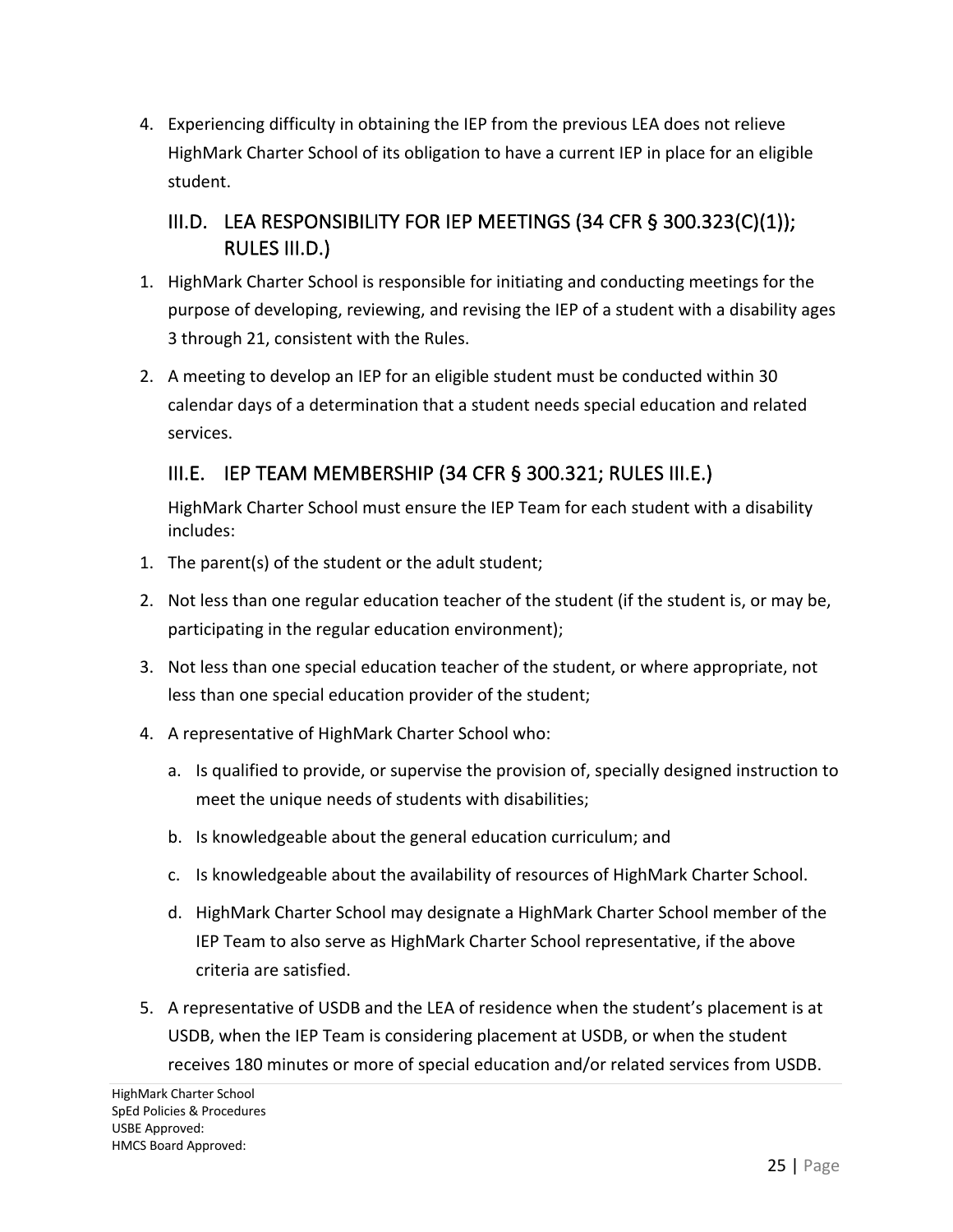- 6. An individual who can interpret the instructional implications of evaluation results, who may be a member of the team described in this section;
- 7. At the discretion of the parent(s) or adult student or HighMark Charter School, other individuals who have knowledge or special expertise regarding the student, including related services personnel as appropriate; and
- 8. Whenever appropriate, the student with a disability.
- 9. The determination of knowledge or special expertise of any individual described in Rule III.E.6. above must be made by the party (parent(s) or adult student or HighMark Charter School) who invited the individual to be a member of the IEP Team.
- 10. If a purpose of the IEP Team meeting is consideration of the postsecondary goals for the student and the transition services needed to assist the student in reaching those goals, HighMark Charter School must invite the student with a disability to attend the student's IEP meeting. If the student does not attend the IEP meeting, HighMark Charter School must take other steps to ensure the student's preferences and interests are considered.
- 11. To the extent appropriate, with the written consent of the parent(s) or adult student, HighMark Charter School must invite a representative of any participating agency that is likely to be responsible for providing or paying for transition services.
- 12. Signatures on an IEP denote participation of IEP Team members in the development of the IEP.

#### III.F. IEP TEAM ATTENDANCE (34 CFR § 300.321; RULES III.F.)

- 1. A required member of the IEP Team is not required to attend a particular IEP Team meeting, in whole or in part, if the parent(s) of a student with a disability or adult student and HighMark Charter School agree, in writing, that the attendance of the member is not necessary because the member's area of the curriculum or related services is not being modified or discussed in the meeting.
- 2. A required member of the IEP Team may be excused from attending an IEP meeting, in whole or in part, when the meeting involves a modification to or discussion of the member's area of the curriculum or related services, if:
- 3. The parent(s) or adult student, in writing, and HighMark Charter School consent to the excusal; and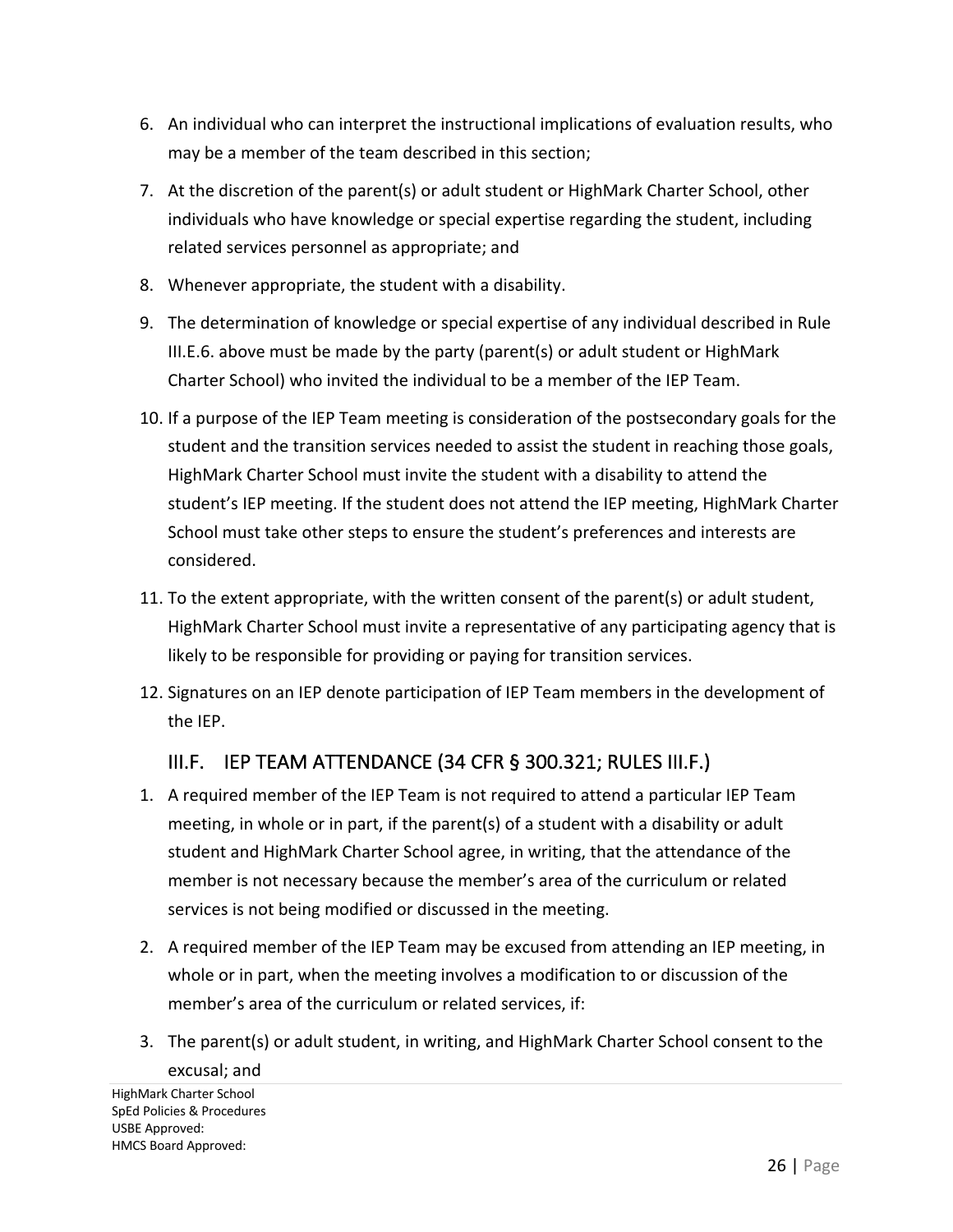4. The member submits, in writing, to the parent(s) or adult student and the IEP Team, input into the development of the IEP prior to the meeting.

#### III.G. PARENT PARTICIPATION (34 CFR § 300.322; RULES III.G.)

- 1. HighMark Charter School must take steps to ensure that one or both of the parents of a student with a disability or the adult student are present at each IEP meeting or are afforded the opportunity to participate, including:
	- a. Notifying parent(s) or adult student of the meeting early enough to ensure they will have an opportunity to attend; and
	- b. Scheduling the meeting at a mutually agreed-on time and place.
- 2. If the parent(s) or adult student cannot attend, HighMark Charter School must use other methods to ensure participation of the parent(s) or the adult student, including individual or conference telephone calls. The parent(s) of a student with a disability or the adult student and HighMark Charter School may agree to use alternative means of meeting participation, such as video conferences and conference calls (34 CFR § 300.328).
- 3. A meeting may be conducted without a parent or the adult student in attendance if HighMark Charter School is unable to convince the parent(s) or the adult student they should attend. In this case, HighMark Charter School must keep a record of its attempts to arrange a mutually agreed-on time and place, such as:
	- a. Detailed records of telephone calls made or attempted and the results of those calls;
	- b. Copies of correspondence sent to the parent(s) or adult student and any responses received; and
	- c. Detailed records of visits made to the parent's(s') or adult student's home or place of employment and the results of those visits.
- 4. HighMark Charter School must take whatever action is necessary to ensure the parent(s) or adult student understands the proceedings of the IEP Team meeting, including arranging for an interpreter for parent(s) or adult student with deafness or whose native language is other than English.
	- a. Under UCA 35A-13-604, an individual is required to be certified as an interpreter if that individual provides interpreter services for deaf and hard of hearing individuals.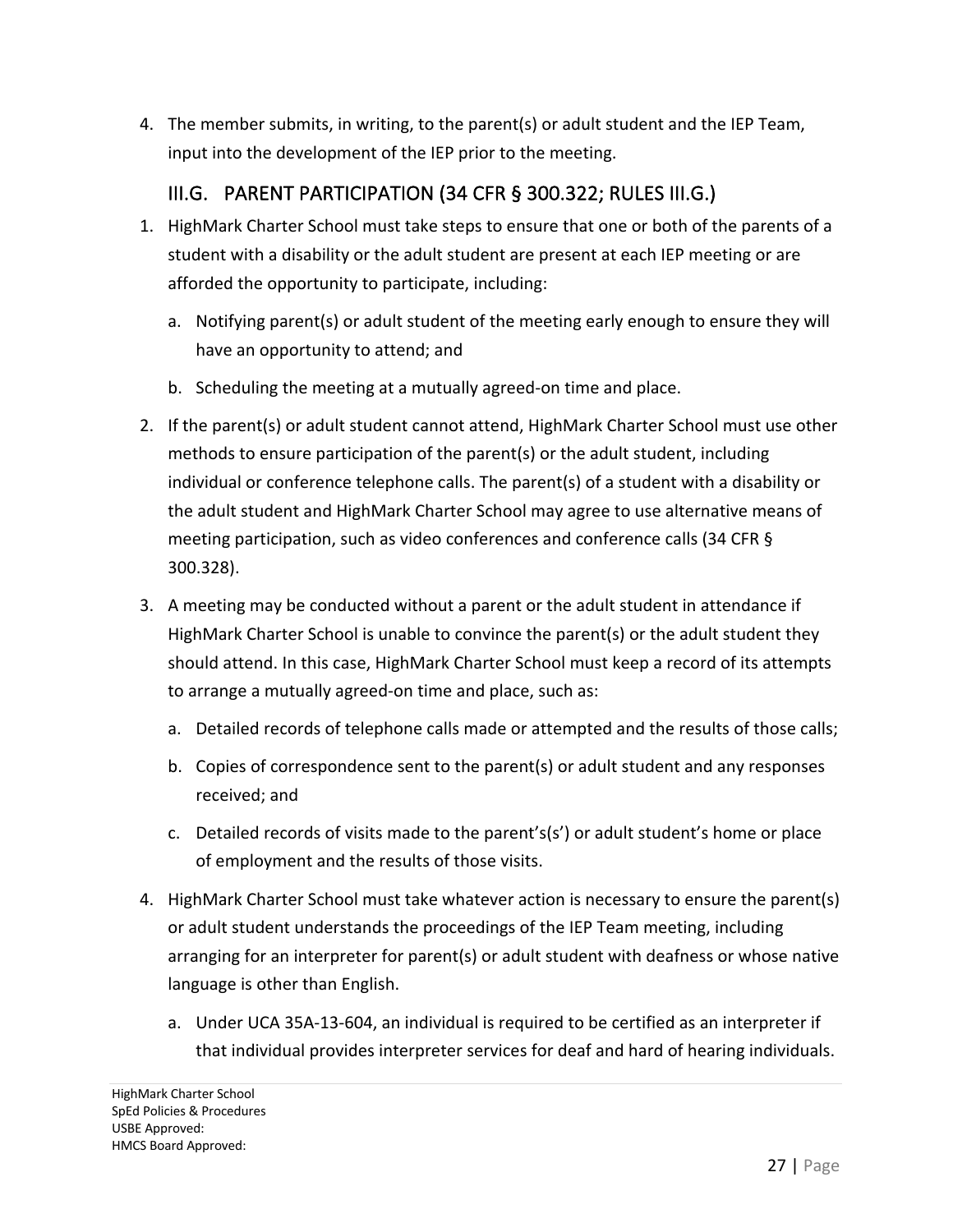- b. An individual providing interpreting services other than those for deaf and hard of hearing individuals shall be trained.
- 5. The parent(s) of a student with a disability or adult student are participants along with school personnel in developing, reviewing, and revising the IEP for their student. This is an active role in which the parent(s) or adult student:
	- a. Provide critical information regarding the strengths of the student and express their concerns for enhancing the education of the student;
	- b. Participate in the discussion of the student's need for special education and related services, and supplementary aids and services; and
	- c. Join with other participants in deciding how the student will be involved and progress in the general curriculum, how the student will participate in State- and LEA-wide assessments, and what services HighMark Charter School will provide to the student and in what setting.
- 6. HighMark Charter School must give the parent(s) or adult student a copy of the student's IEP at no cost to the parent(s) or adult student.

#### III.H. NOTICE OF MEETING (34 CFR § 300.322; RULES III.H.)

- 1. The notice of meeting required to be provided to the parent(s) or adult student must:
	- a. Indicate the purpose, time, and location of the meeting and who will be in attendance; and
	- b. Inform the parent(s) or adult student of the provision for participation of other individuals who have knowledge or special expertise about the student on the IEP Team.
- 2. For a student with a disability, ages 14 and older, or younger if determined appropriate by the IEP Team, the IEP notice of meeting also must:
	- a. Indicate that a purpose of the meeting will be the consideration of the postsecondary goals and transition services for the student; and
	- b. Indicate that HighMark Charter School will invite the student; and
	- c. Identify any other agency that will be invited, with parental or adult student consent, to send a representative.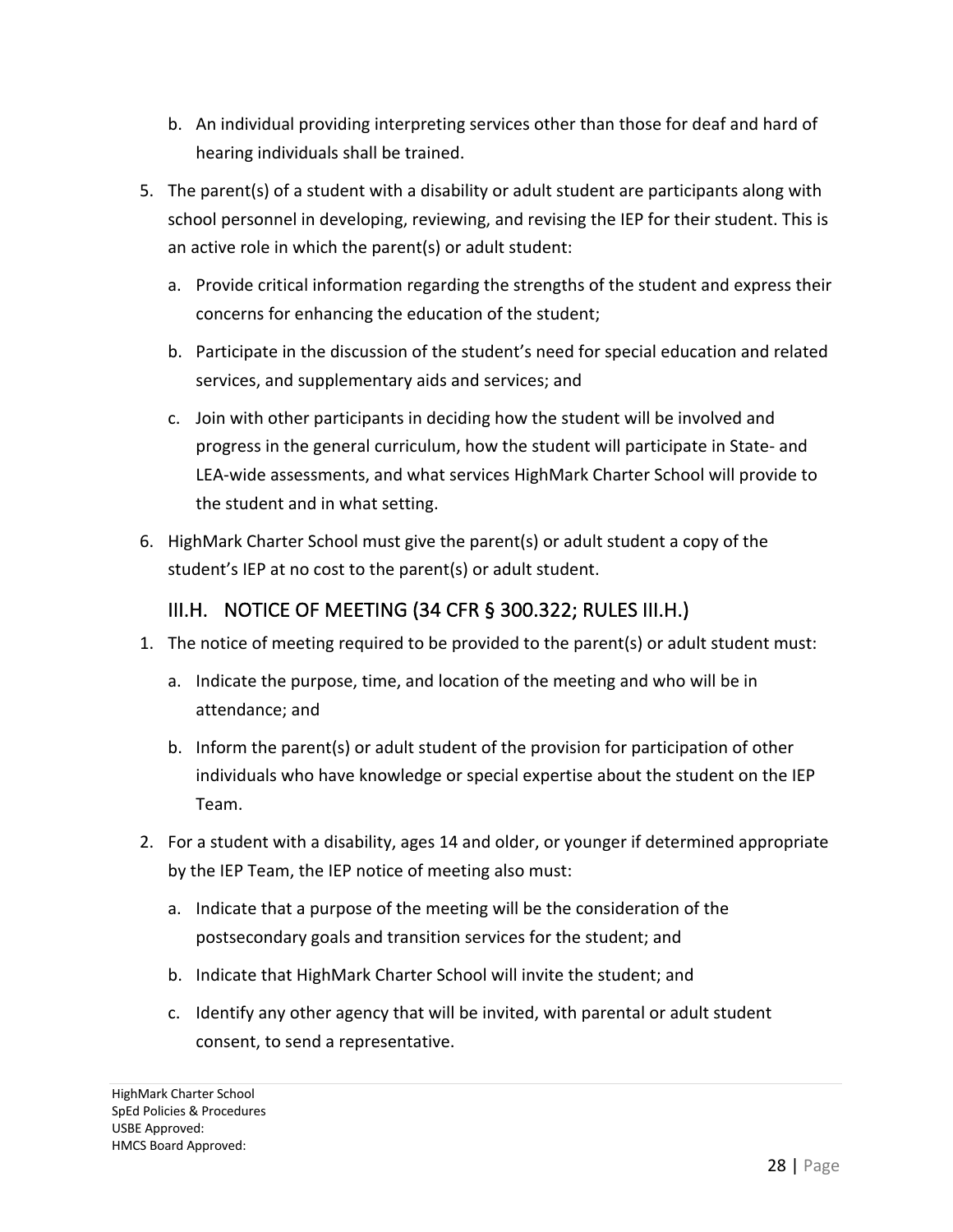3. When conducting IEP Team meetings and placement meetings and carrying out administrative matters, the parent(s) of a student with a disability or adult student and HighMark Charter School may agree to use alternative means of meeting participation such as video conferences and conference calls (34 CFR § 300.328).

#### III.I. DEVELOPMENT, REVIEW, AND REVISION OF THE IEP (34 CFR § 300.324; RULES III.I.)

- 1. Development, review, and revision of the IEP.
	- a. In developing each student's IEP, the IEP Team must consider:
		- (1) The strengths of the student;
		- (2) The concerns of the parent(s) or adult student for enhancing the education of the student;
		- (3) The results of the initial or most recent evaluation of the student, and
		- (4) The academic, developmental, and functional needs of the student.
	- b. The IEP Team, in conducting a meeting to develop, review and, if appropriate, revise a student's IEP, must consider the following special factors:
		- (1) In the case of a student with limited English proficiency (LEP), consider the language needs of the student as those needs relate to the student's IEP;
		- (2) In the case of a student who is blind or visually impaired, provide for instruction in braille and the use of braille unless the IEP Team determines, after an evaluation of the student's reading and writing skills, needs, and appropriate reading and writing media (including an evaluation of the student's future needs for instruction in braille or the use of braille), that instruction in braille or the use of braille is not appropriate for the student;
			- (a) Prior to determining whether a blind student should use braille as the primary reading mode, the student's IEP Team must be provided (through pertinent literature or discussions with competent braille users and educators, or both) with detailed information about the use and efficiency of braille as a reading medium, in order to make an informed choice as to the student's primary reading.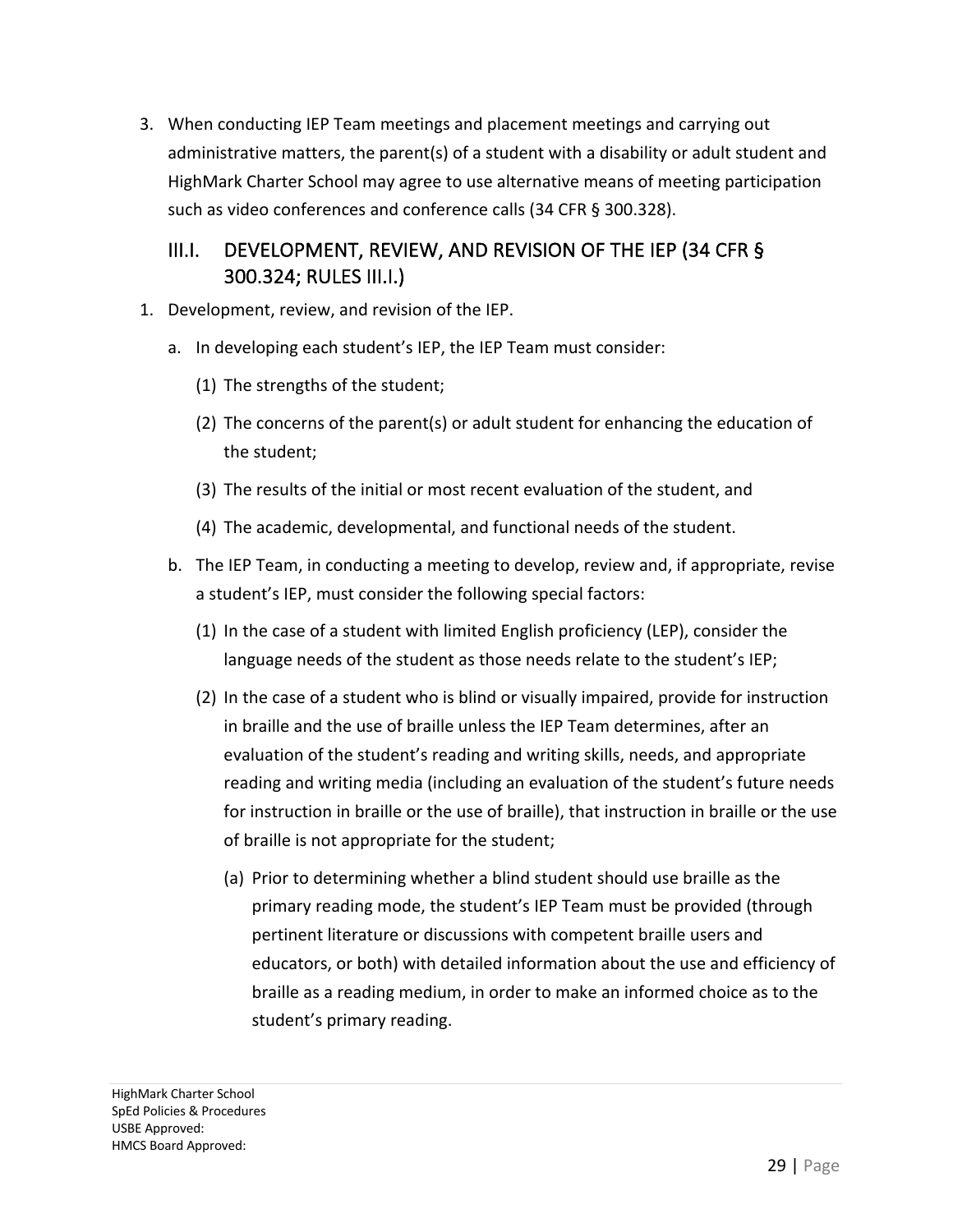- (3) Consider the communication needs of the student and, in the case of a student who is deaf or hard of hearing, consider the student's language and communication needs, opportunities for direct communication with peers and professional personnel in the student's language and communication mode, academic level, and full range of needs, including opportunities for direct instruction in the student's language and communication mode;
- (4) Consider whether the student needs assistive technology devices and services in school and on a case-by-case basis, in a student's home or other setting; and
- (5) In the case of a student whose behavior impedes the student's learning or that of others, consider the use of positive behavior interventions and supports, and other strategies, to address that behavior.
	- (a) When making decisions on behavior interventions, the IEP Team must refer to the USBE Least Restrictive Behavior Interventions (LRBI) Technical Assistance (TA) Manual for information on research-based intervention procedures.
		- (i) Emergency safety interventions may only be included in an IEP as a planned intervention when the IEP Team agrees that less restrictive means which meet circumstances in R277-608 have been attempted, a functional behavior assessment (FBA) has been conducted, and a positive behavior intervention plan based on data analysis has been developed and implemented (R277-609).
	- (b) The purpose of the LRBI TA Manual related to the use of positive behavior supports and behavior interventions in schools is to:
		- (i) Protect the safety and well-being of all students;
		- (ii) Provide protection for students, teachers, other school personnel, and LEAs; and
		- (iii) Ensure parent(s) or adult students are involved in the consideration and selection of behavior interventions to be used.
	- (c) When an emergency situation occurs that requires the immediate use of an emergency safety intervention to protect the student or others from harm,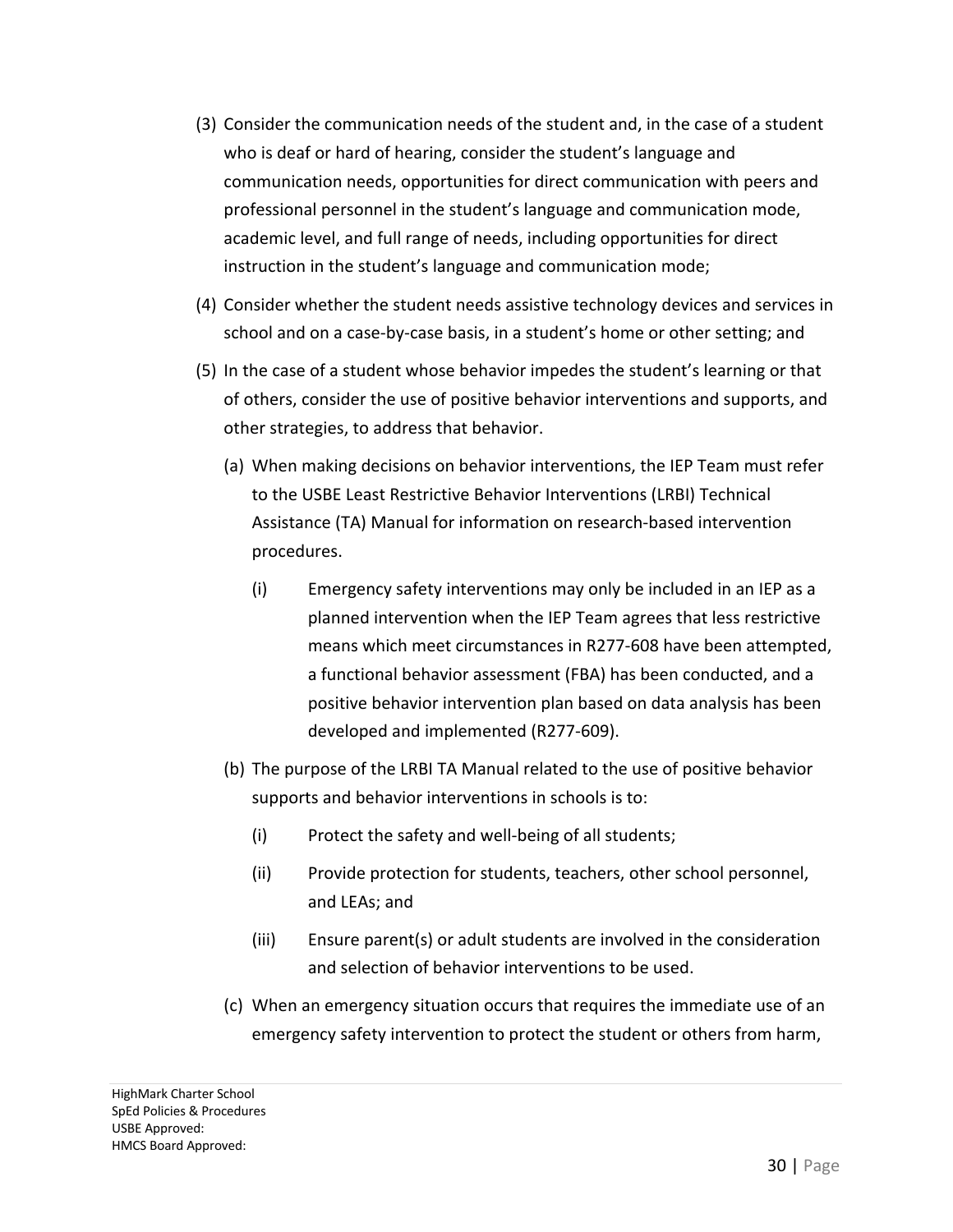the staff shall comply with requirements in R277-609 with regards to time limitations and parental or adult student notification.

- (d) As appropriate, the student should receive a FBA and behavior intervention services and modifications that are designed to address the behavior (34 CFR § 300.530(d)(1)(ii)).
- c. If, in considering the special factors described above, the IEP Team determines a student needs a particular device or services for educational purposes (including an intervention, accommodation, or other program modification) in order for the student to receive a FAPE, the IEP Team must include a statement to that effect in the student's IEP.
- d. A regular education teacher of a student with a disability, as a member of the IEP Team, must, to the extent appropriate, participate in the development of the IEP of the student, including the determination of:
	- (1) Appropriate positive behavior interventions and supports and other strategies for the student; and
	- (2) Supplementary aids and services, program modifications, and support for school personnel consistent with the IEP.
- 2. Changes to the IEP.
	- a. In making changes to a student's IEP after the annual IEP Team meeting for a school year, the parent(s) of a student with a disability or adult student and HighMark Charter School may agree not to convene an IEP meeting for the purposes of making those changes, and instead may develop a written document to amend or modify the student's current IEP.
	- b. Upon request, the parent(s) or adult student must be provided with a revised copy of the IEP with the amendments incorporated.
	- c. If changes are made to the student's IEP through the amendment process, HighMark Charter School must ensure the student's IEP Team is informed of those changes.
- 3. To the extent possible, HighMark Charter School must encourage the consolidation of reevaluation meetings and other IEP Team meetings for the student (34 CFR § 300.324(a)(5)).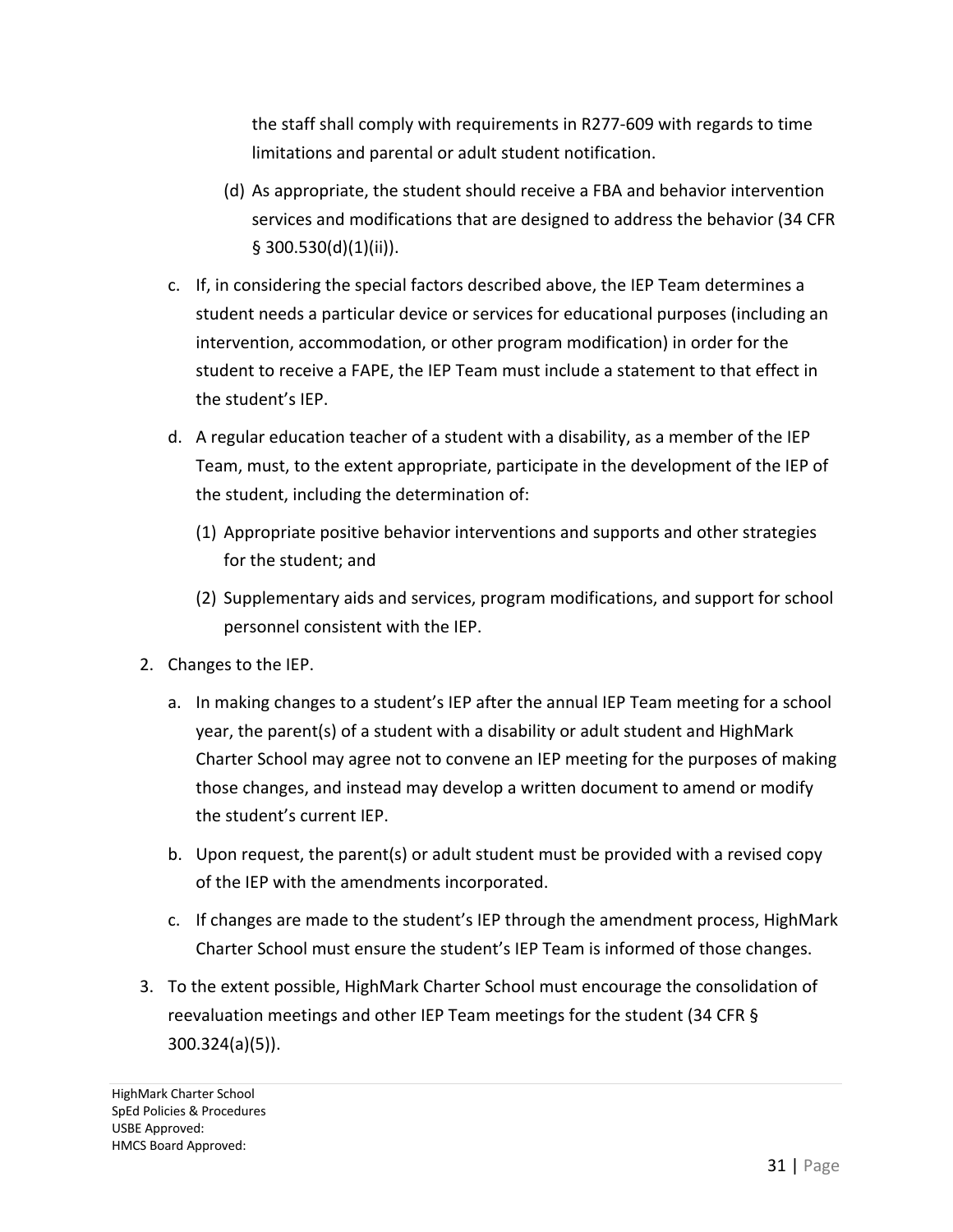4. Review and revision of the IEP.

HighMark Charter School must ensure the IEP Team:

- a. Reviews the student's IEP periodically, but not less than annually, to determine whether the annual goals for the student are being achieved; and
- b. Revises the IEP, as appropriate, to address:
	- (1) Any lack of expected progress toward the annual goals in the IEP and in the general education curriculum, if appropriate;
	- (2) The results of any reevaluation;
	- (3) Information about the student provided to, or by, the parent(s) or adult student;
	- (4) The student's anticipated needs; or
	- (5) Other matters.
- c. In conducting a review of the student's IEP, the IEP Team must consider the special factors in Rules III.I.1.b.
- d. A regular education teacher of the student, as a member of the IEP Team, must participate in the review and revision of the IEP of the student, if the student is or may be participating in the general education classroom.
- e. If a participating agency, other than HighMark Charter School, fails to provide the transition services described in the IEP, HighMark Charter School must reconvene the IEP Team to identify alternative strategies to meet the transition objectives for the student set out in the IEP.
- f. Nothing in this part relieves any participating agency, including a State vocational rehabilitation agency, of the responsibility to provide or pay for any transition service that the agency would otherwise provide to students with disabilities who meet the eligibility criteria of that agency.

## III.J. DEFINITION OF THE INDIVIDUALIZED EDUCATION PROGRAM (34 CFR § 300.320; RULES III.J.)

- 1. The term individualized education program (IEP) means a written statement for each student with a disability that is developed, reviewed, and revised in a meeting.
- 2. The IEP must include: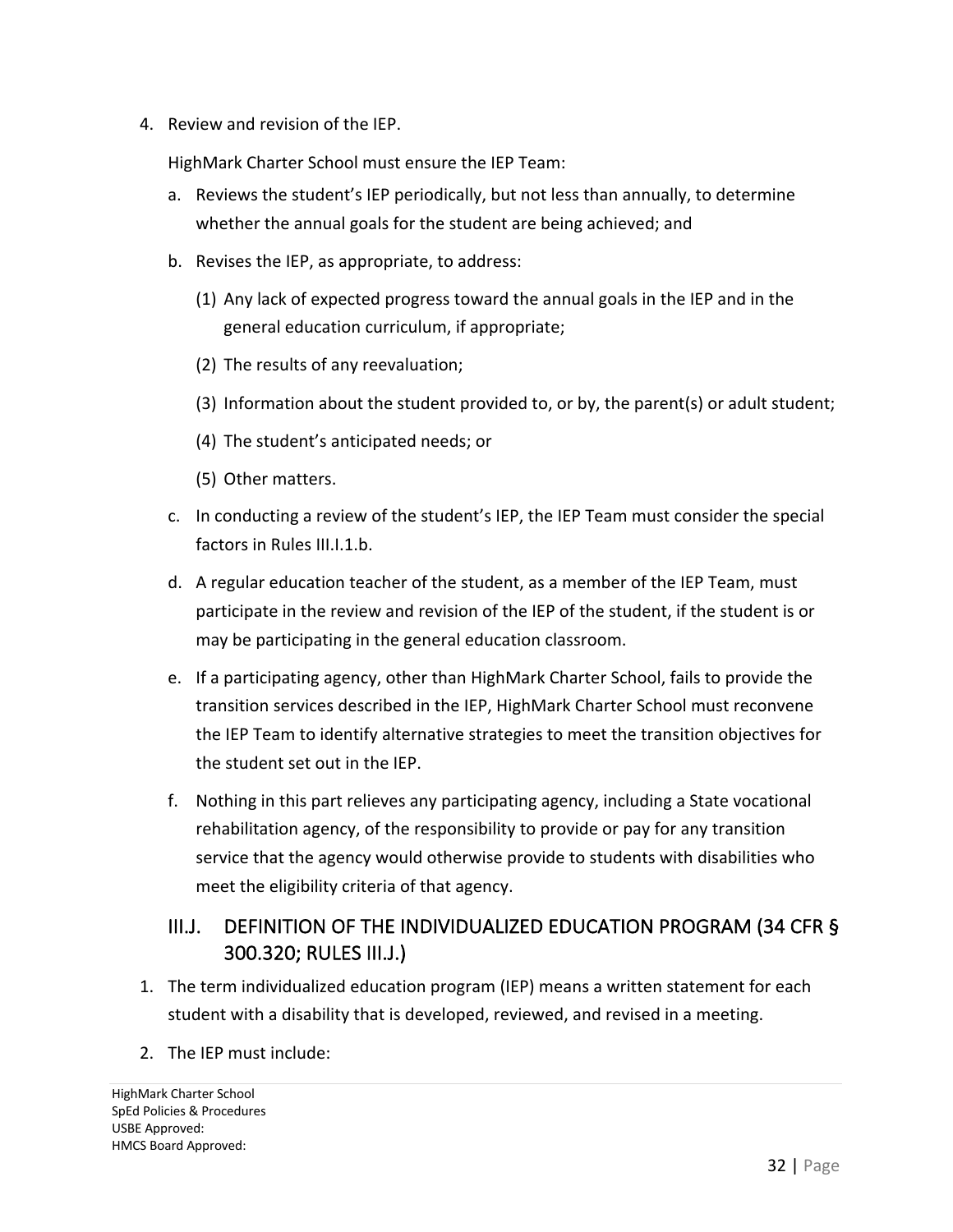- a. A statement of the student's present levels of academic achievement and functional performance (PLAAFP), including:
	- (1) How the student's disability affects the student's involvement and progress in the general education curriculum (i.e., the same grade-level curriculum as for non-disabled students); or
	- (2) For students who are blind, the results obtained from a braille-related or braille skills assessment;
- b. A statement of measurable annual goals, including academic and functional goals designed to:
	- (1) Meet the student's needs that result from the student's disability to enable the student to be involved in and make progress in the grade-level general education curriculum; and
	- (2) Meet each of the student's other educational needs that result from the student's disability;
- c. For eligible students with significant cognitive disabilities who will participate in grade-level alternate achievement standards (i.e., Essential Elements):
	- (1) Notification to the parent(s) or adult student that the student's academic achievement will be measured through an assessment of the grade-level Utah alternate achievement standards and how participation in such alternate achievement assessments may delay or otherwise affect the student from completing the requirements for a regular high school diploma; and
	- (2) A description of benchmarks or short-term objectives for each annual goal;
- d. A description of:
	- (1) How the student's progress toward meeting the annual IEP goals will be measured; and
	- (2) When periodic reports to the parent(s) or adult student on the progress the student is making toward meeting the annual IEP goals (such as through the use of quarterly or other periodic reports, concurrent with the issuance of report cards) will be provided;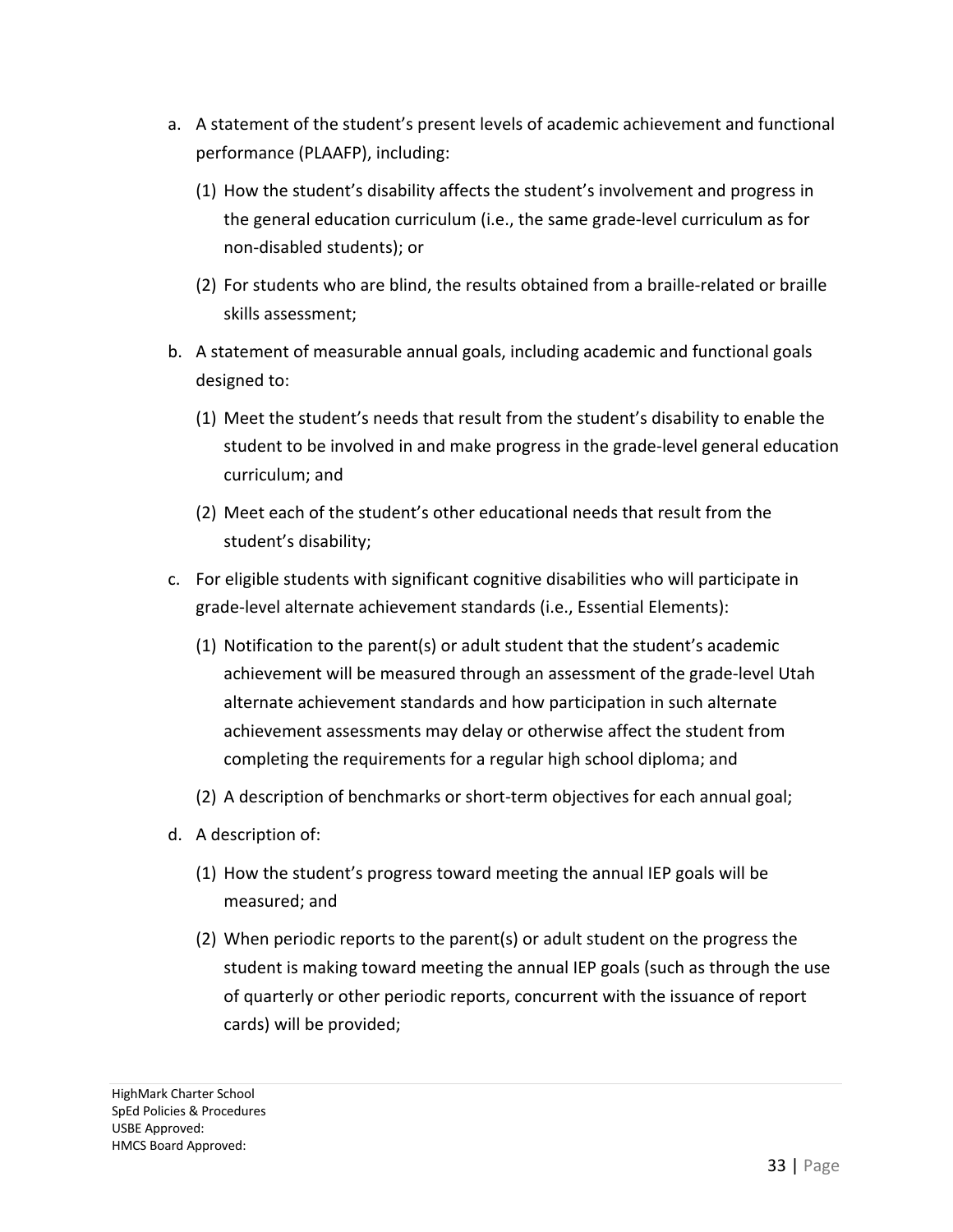- e. A statement of the special education and related services and supplementary aids and services (including assistive technology), based on peer-reviewed research to the extent practicable, to be provided to the student, or on behalf of the student, and a statement of the program modifications or supports for school personnel that will be provided to enable the student:
	- (1) To advance appropriately toward attaining the annual goals;
	- (2) To be involved in and make progress in the grade-level general education curriculum, and to participate in extracurricular and other nonacademic activities; and
	- (3) To be educated and participate with other similar-aged students with disabilities and non-disabled students in the activities described in this section;
- f. An explanation of the extent, if any, to which the student will not participate with similar-aged non-disabled students in the regular education environment and in the activities described in this section;
- g. A statement of:
	- (1) Any individual appropriate accommodations that are necessary to measure the academic achievement and functional performance of the student on all gradelevel State- and LEA-wide assessments; and
	- (2) If the IEP Team determines the student must take an alternate assessment instead of a particular regular State- or LEA-wide assessment of student achievement, a statement of why:
		- (a) The student cannot participate in the regular assessment; and
		- (b) The particular alternate assessment selected is appropriate for the student; and
- h. All students, including students with disabilities, participate in statewide assessments. HighMark Charter School reports the results of statewide assessments on the website. If more than one percent of students with significant cognitive disabilities participate in an alternate assessment, HighMark Charter School will submit justification to the USBE on the need to exceed the cap.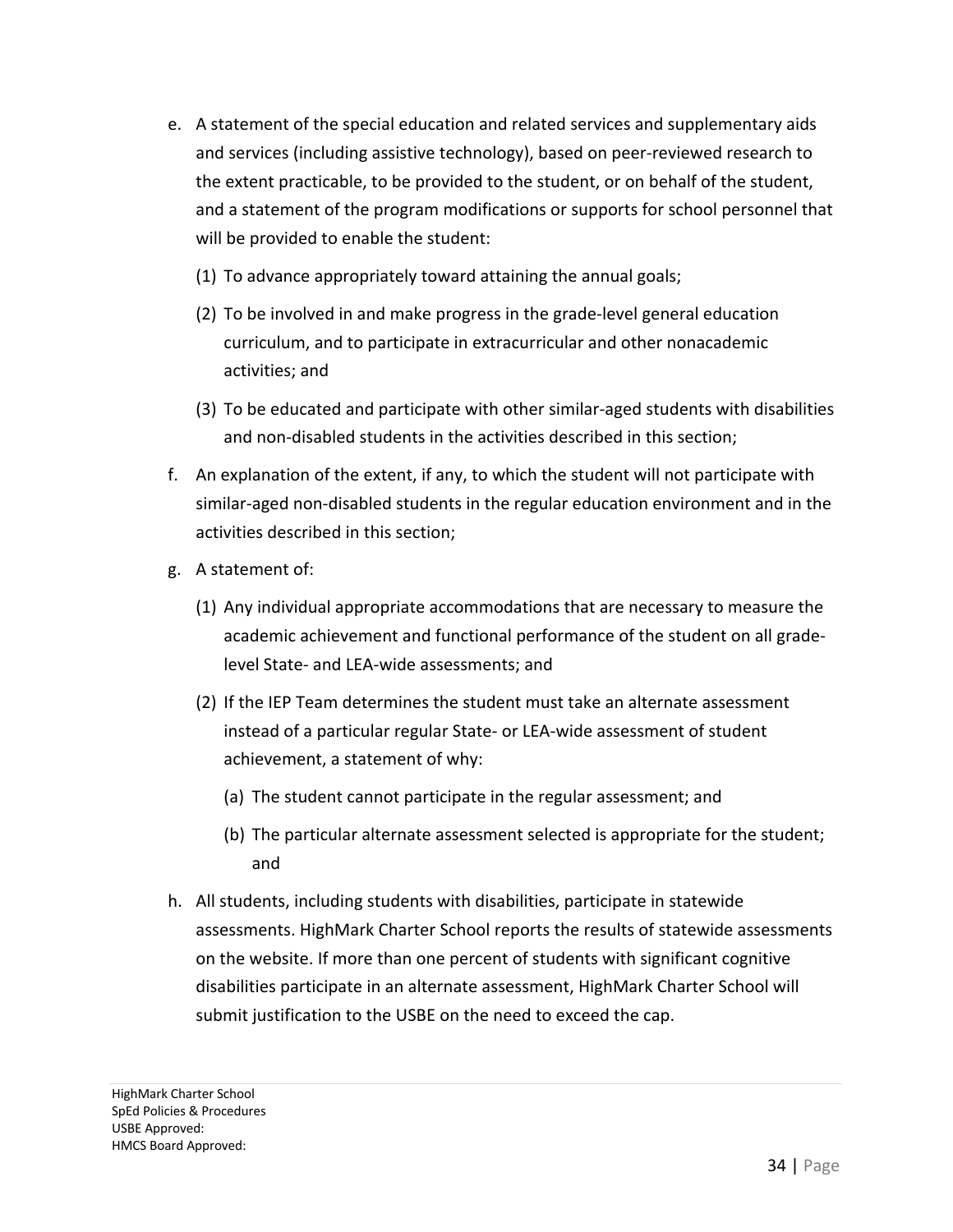- i. The projected date for the beginning of the services and modifications, and the anticipated frequency, location, and duration of those services and modifications.
- j. A statement of school to post-school transition services.

For a student with a disability, ages 14 and older, or younger if determined appropriate by the IEP Team, and updated annually thereafter, the IEP must include:

- (1) Appropriate measurable postsecondary goals based upon age-appropriate transition assessments related to training or education, employment, and, where appropriate, independent living skills; and
- (2) The transition services (including courses of study) needed to assist the student in reaching those goals.
- k. Transfer of rights at age of majority.

Beginning not later than one year before the student reaches the age of majority (age 18 in Utah), the IEP must include a statement that the student has been informed of the student's rights under Part B of the IDEA that will transfer to the student on reaching the age of majority. The transfer of rights also occurs upon notification to HighMark Charter School that a student has married or become emancipated before age 18.

- l. Nothing in this section shall be construed to require that additional information be included in a student's IEP beyond what is explicitly required in Section 614 of Part B of the IDEA, or require the IEP Team to include information under one component of a student's IEP that is already contained under another component of the student's IEP.
- m. IEP Teams should discuss and address, if appropriate, student participation in not only the grade-level Utah Core Standards, but other general education activities and courses (e.g., health and maturation, suicide prevention), as well as the Statewide Online Education Program (SOEP) or other online, distance, blended, or competency-based courses, as well as courses taken through Career and Technical Education (CTE) programs and concurrent enrollment. Students with disabilities may require special education and related services and accommodations for equitable participation, in conjunction with Part B of the IDEA, the Rules, R277-418, R277-713, and R277-726.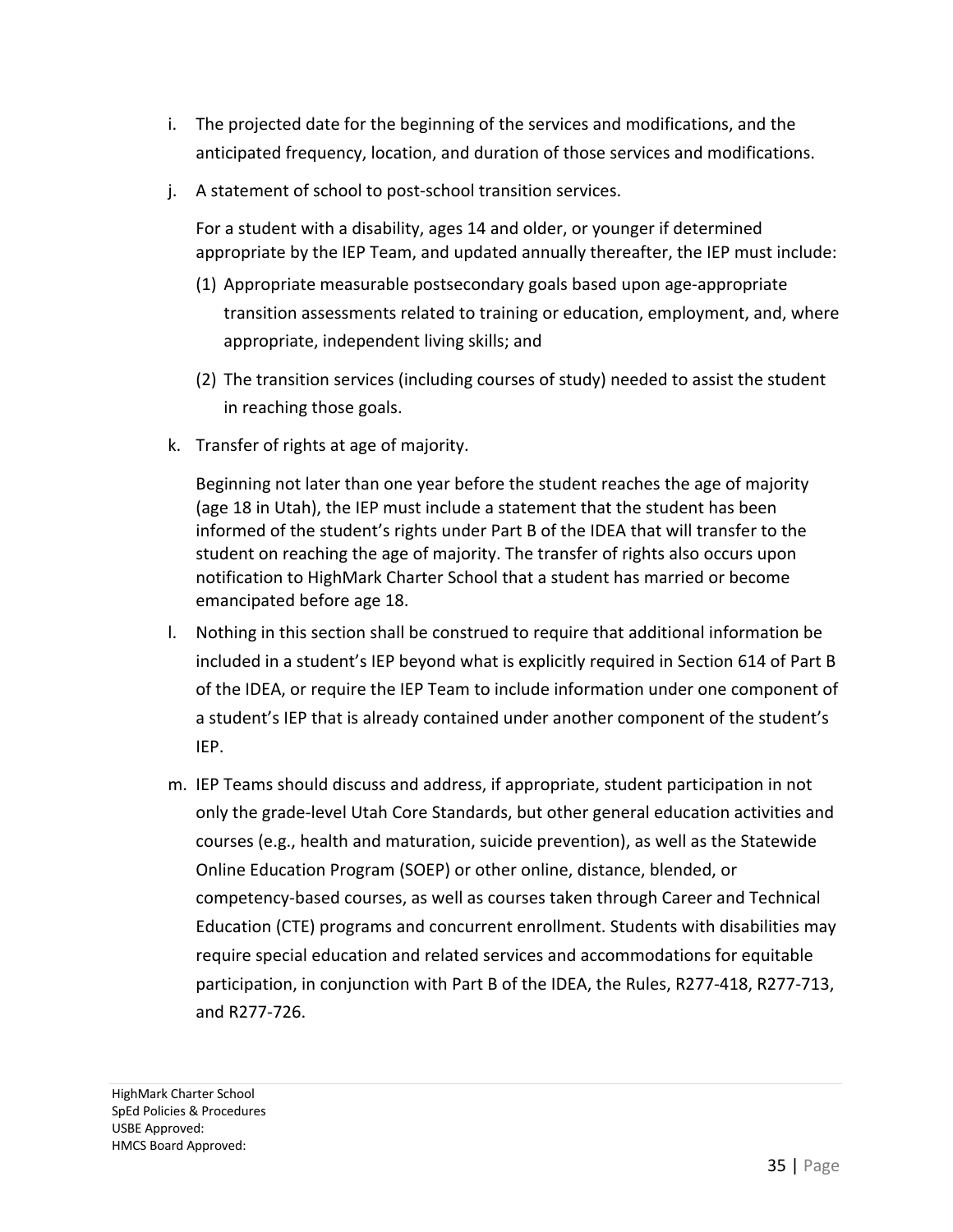### III.K. PHYSICAL EDUCATION (34 CFR § 300.108; RULES III.L.)

- 1. Physical education services, specially designed if necessary, are made available to every student with a disability receiving a FAPE,
- 2. Each student with a disability must be afforded the opportunity to participate in the regular physical education program available to nondisabled students unless:
	- a. The student is enrolled full time in a separate facility; or
	- b. The student needs specially designed physical education, as prescribed in the student's IEP.
- 3. HighMark Charter School is responsible for specially designed physical education (e.g., adapted PE) if it is prescribed in a student's IEP, by providing the services directly or by making arrangements for those services to be provided through other public or private programs.
- 4. HighMark Charter School is responsible for the education of a student with a disability who is enrolled in a separate facility and must ensure the student receives appropriate physical education services.

#### III.L. ASSISTIVE TECHNOLOGY (34 CFR § 300.105; R277-495; RULES III.M.)

- 1. HighMark Charter School must ensure assistive technology devices or assistive technology services, or both, are made available to a student with a disability if required as a part of the student's:
	- a. Special education,
	- b. Related services, or
	- c. Supplementary aids and services.
- 2. On a case-by-case basis, the use of school-purchased assistive technology devices in a student's home or in other settings is required if the student's IEP Team determines the student needs access to those devices in order to receive a FAPE.

## III.M. EXTENDED SCHOOL YEAR (ESY) SERVICES (34 CFR § 300.106; R277- 751; RULES III.N.)

- 1. Extended school year services mean special education and related services that:
	- a. Are provided to an eligible student with a disability: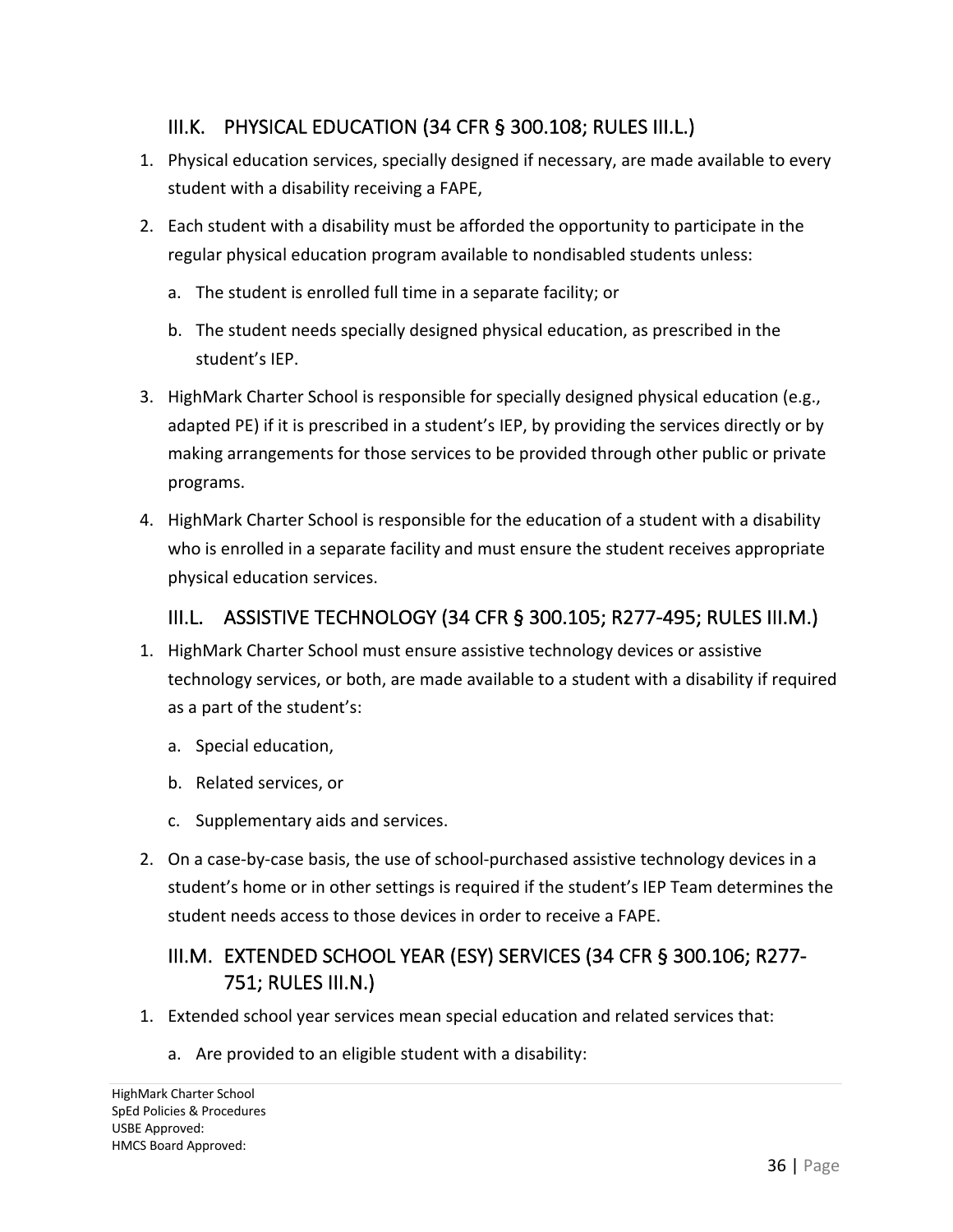- (1) Beyond the normal school year of HighMark Charter School;
- (2) In accordance with the student's IEP; and
- (3) At no cost to the parent(s) of the student or adult student; and
- b. Meet the standards of the USBE in R277-751.
- 2. HighMark Charter School shall ensure:
	- a. ESY services are available as necessary to provide a FAPE, consistent with the Rules and considered for each individual student with a disability during an IEP, based upon a review of multiple data sources and factors.
	- b. ESY student programs are provided in the least restrictive environment.
	- c. ESY teachers and paraeducators meet USBE and IDEA requirements.
- 3. ESY services must be provided only if a student's IEP Team determines, on an individual basis, the services are necessary for the provision of a FAPE to the student. The annual IEP shall reflect the IEP Team's decision regarding the need for ESY services.
	- a. Parent(s) or the adult student shall be provided with prior written notice of proposal or refusal to provide ESY services.
	- b. If the student is determined eligible for ESY services, the IEP Team shall determine the appropriate ESY program, based on the student's individual needs.
	- c. ESY eligibility decisions and prior written notice of ESY programs shall be provided to parent(s) or adult student in sufficient time to permit accessing dispute resolution options of the procedural safeguards, in the event of a dispute.
- 4. In implementing the requirements of this section, HighMark Charter School may not:
	- a. Limit ESY services to particular categories of disability, age, or grade level;
	- b. Unilaterally limit the type, amount, or duration of those services; or
	- c. Limit data consideration by IEP Teams to only an analysis of regression and recoupment.

## III.N. LEAST RESTRICTIVE ENVIRONMENT (LRE) (34 CFR § 300.114; RULES  $III.O.$ )

1. HighMark Charter School must ensure: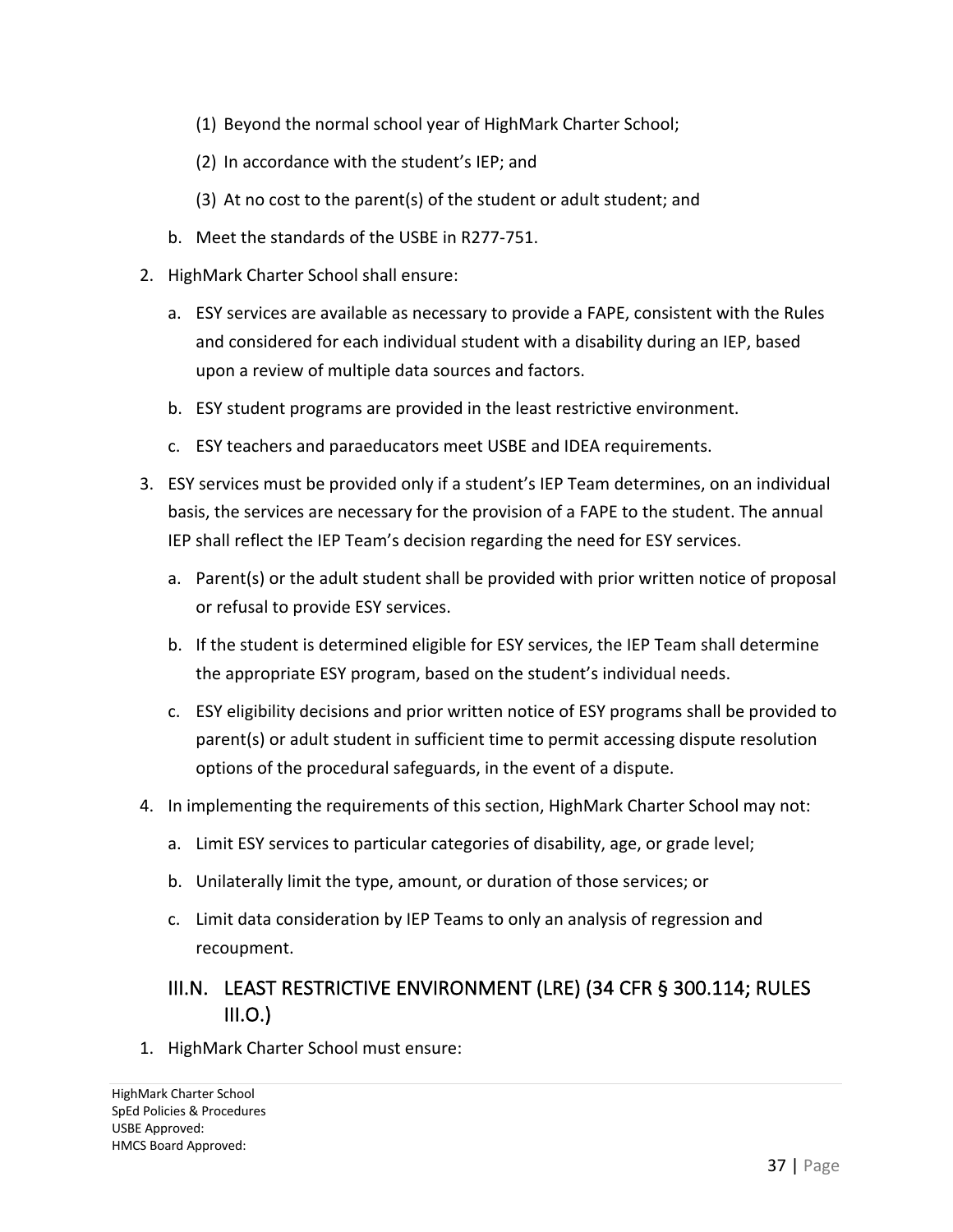- a. To the maximum extent appropriate, students with disabilities, including students in public or private institutions or other care facilities (e.g., nursing homes), are educated with similar-aged students who are nondisabled; and
- b. Special classes, separate schooling, or other removal of students with disabilities from the regular educational environment occurs only if the nature or severity of the disability is such that education in regular classes with the use of supplementary aids and services cannot be achieved satisfactorily. In the case of a student who is deaf or hard of hearing, consideration of a special class or school may be the least restrictive environment in that it provides opportunities for direct communication and instruction in the student's language and communication mode with professional personnel and peers.
- c. LRE provisions apply to transition programs and placement.

## III.O. CONTINUUM OF ALTERNATIVE PLACEMENTS (34 CFR § 300.115; RULES III.P.)

- 1. HighMark Charter School must ensure a continuum of alternative placements is available to meet the needs of students with disabilities for special education and related services.
- 2. The continuum required:
	- a. Includes the following alternative placements for instruction:
		- (1) Regular classes,
		- (2) Special classes,
		- (3) Special schools,
		- (4) Home instruction, and
		- (5) Instruction in hospitals and institutions; and
	- b. Makes provision for supplementary services (such as resource room or itinerant instruction) to be provided in conjunction with regular class placement.

## III.P. PLACEMENTS (34 CFR § 300.116; RULES III.Q.)

1. In determining the educational placement of a student with a disability, including a transition-aged student with a disability, HighMark Charter School must ensure: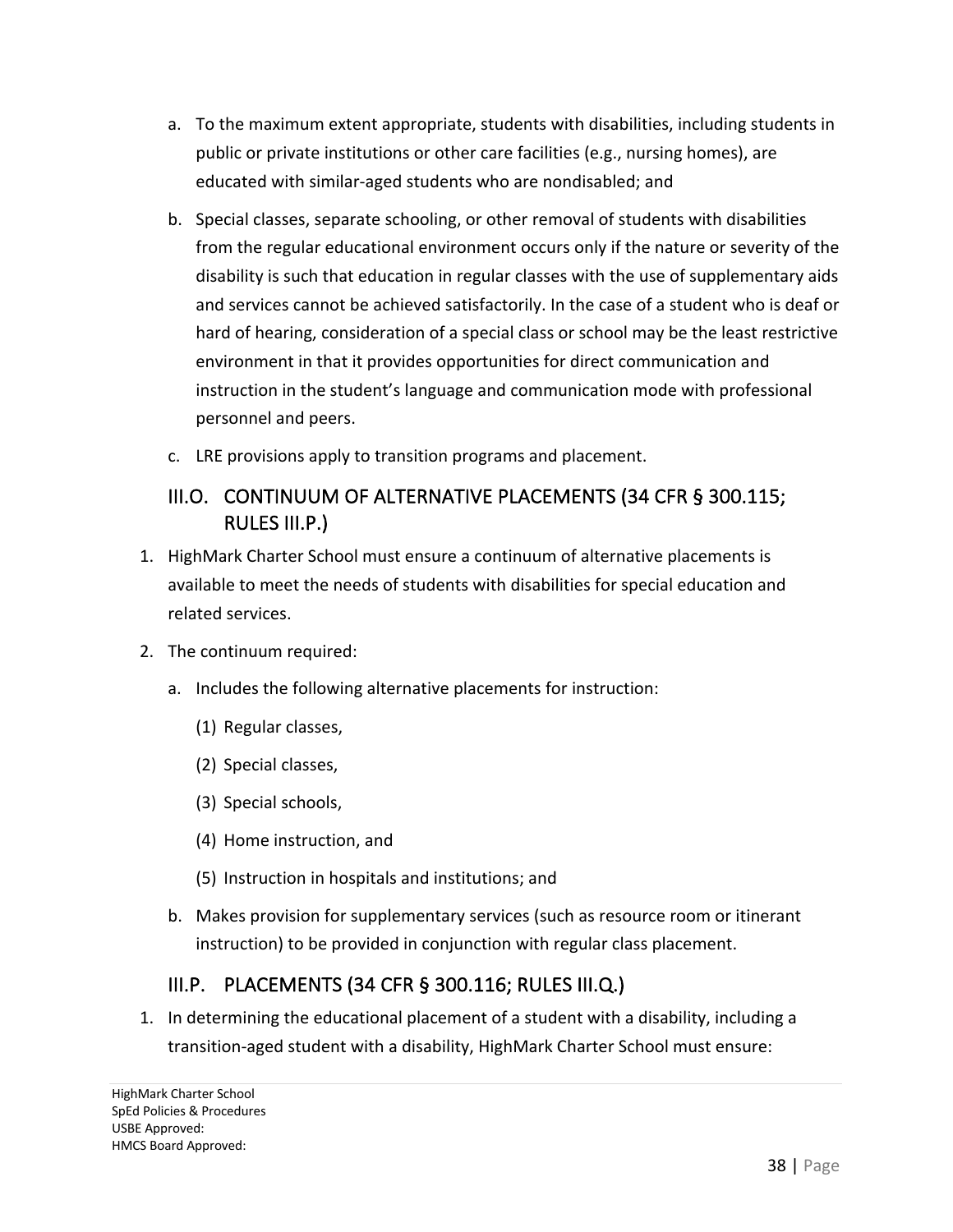- a. The placement decision:
	- (1) Is made by a group of persons, including the parent(s) or adult student and other persons knowledgeable about the student, the meaning of the evaluation data, and the placement options; and
	- (2) Is made in conformity with the LRE provisions above.
- b. The student's placement:
	- (1) Is determined at least annually;
	- (2) Is based on the student's IEP; and
	- (3) Is as close as possible to the student's home;
- c. Unless the IEP of a student with a disability requires some other arrangement, the student is educated in the school that the student would attend if non-disabled;
- d. In selecting the LRE, consideration is given to any potential harmful effect on the student or on the quality of services the student needs; and
- e. A student with a disability is not removed from education in age-appropriate regular classrooms solely because of needed modifications in the general education curriculum.

## III.Q. PARENTAL INVOLVEMENT IN PLACEMENT DECISIONS (34 CFR §§ 300.327, 300.50; RULES III.R.)

- 1. HighMark Charter School must ensure the parent(s) of each student with a disability or adult student are members of any group that makes decisions on the educational placement of the parent's student or the adult student (Rules IV.B).
- 2. In implementing this requirement, HighMark Charter School shall use procedures for parent or adult student involvement in placement decisions consistent with those used for parent participation in IEP meetings.
- 3. If neither parent or the adult student can participate in a meeting in which a decision is to be made relating to the educational placement of the student, HighMark Charter School shall use other methods to ensure their participation, including individual or conference telephone calls or video conferencing.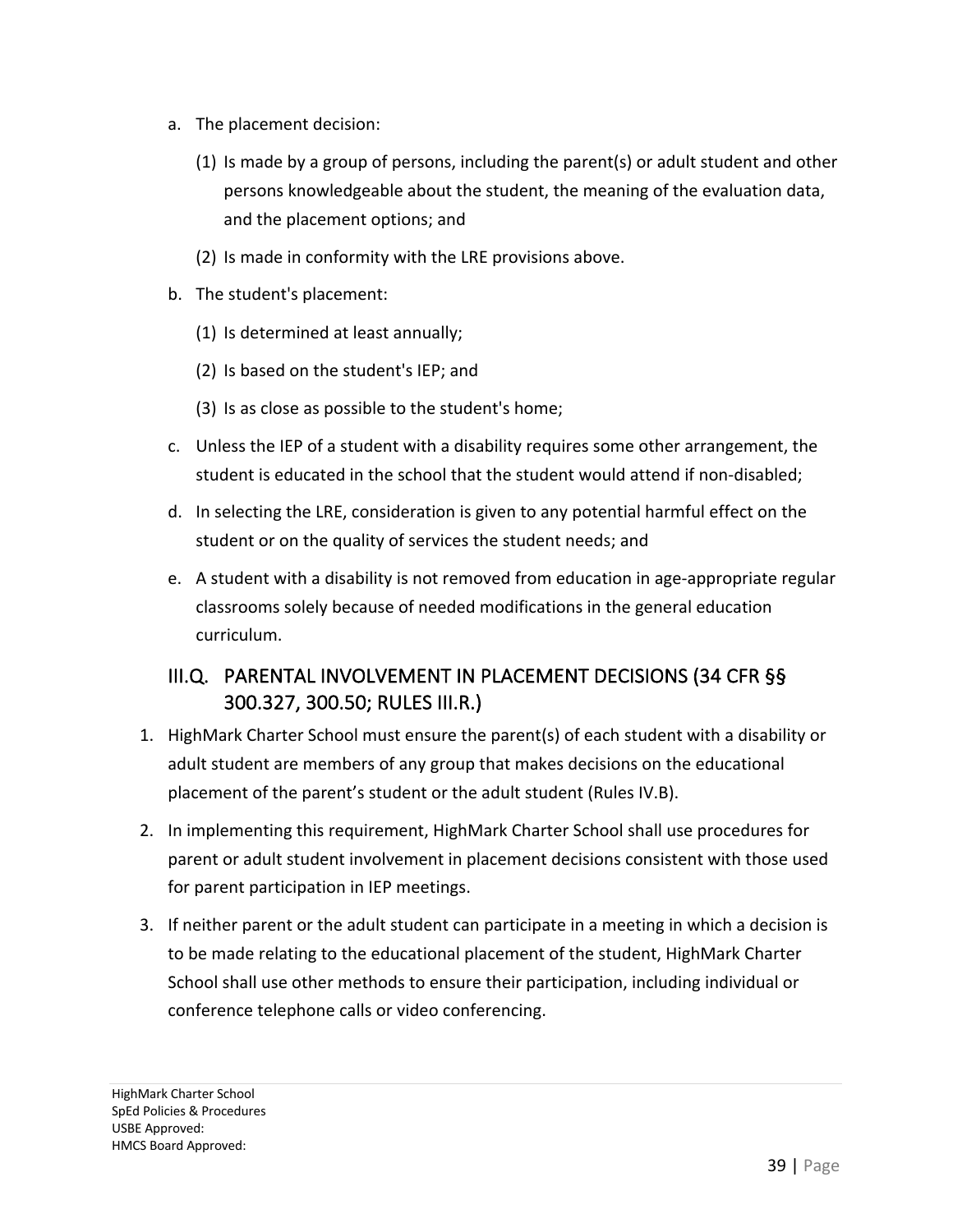4. A group may make a placement decision without the involvement of the parent(s) or adult student if HighMark Charter School is unable to obtain either parent's or adult student's participation in the decision. In this case, HighMark Charter School must have a record of its attempts to ensure their involvement.

## III.R. NONACADEMIC SETTINGS AND EXTRACURRICULAR ACTIVITIES (34 CFR § 300.117; UCA 53G-6-709; RULES III.S.)

- 1. In providing or arranging for the provision of nonacademic and extracurricular services and activities, including meals, recess periods, and the services and activities in Rules III.V, HighMark Charter School must ensure each student with a disability participates with non-disabled students in the extracurricular services and activities to the maximum extent appropriate to the needs of that student.
- 2. HighMark Charter School must ensure each student with a disability has the supplementary aids and services determined by the student's IEP Team to be appropriate and necessary for the student to participate in nonacademic settings.
- 3. A student with a disability (under the age of 22 who has not graduated from high school with a regular high school diploma, whose IEP Team recommends participation) may not be denied the opportunity of participating in public school programs or extracurricular activities solely because of the student's age, unless the participation threatens the health or safety of the student. HighMark Charter School, in cooperation with the Utah Department of Health, shall establish criteria used to determine the health and safety factor (UCA 53G-6-709).

## III.S. NONACADEMIC SERVICES (34 CFR § 300.107; RULES III.T.)

- 1. HighMark Charter School must take steps, including the provision of supplementary aids and services determined appropriate and necessary by the student's IEP Team, to provide nonacademic and extracurricular services and activities in the manner necessary to afford students with disabilities an equal opportunity for participation in those services and activities.
- 2. Nonacademic and extracurricular services and activities may include counseling services, athletics, transportation, health services, recreational activities, special interest groups or clubs sponsored by HighMark Charter School, referrals to agencies that provide assistance to individuals with disabilities, and employment of students, including both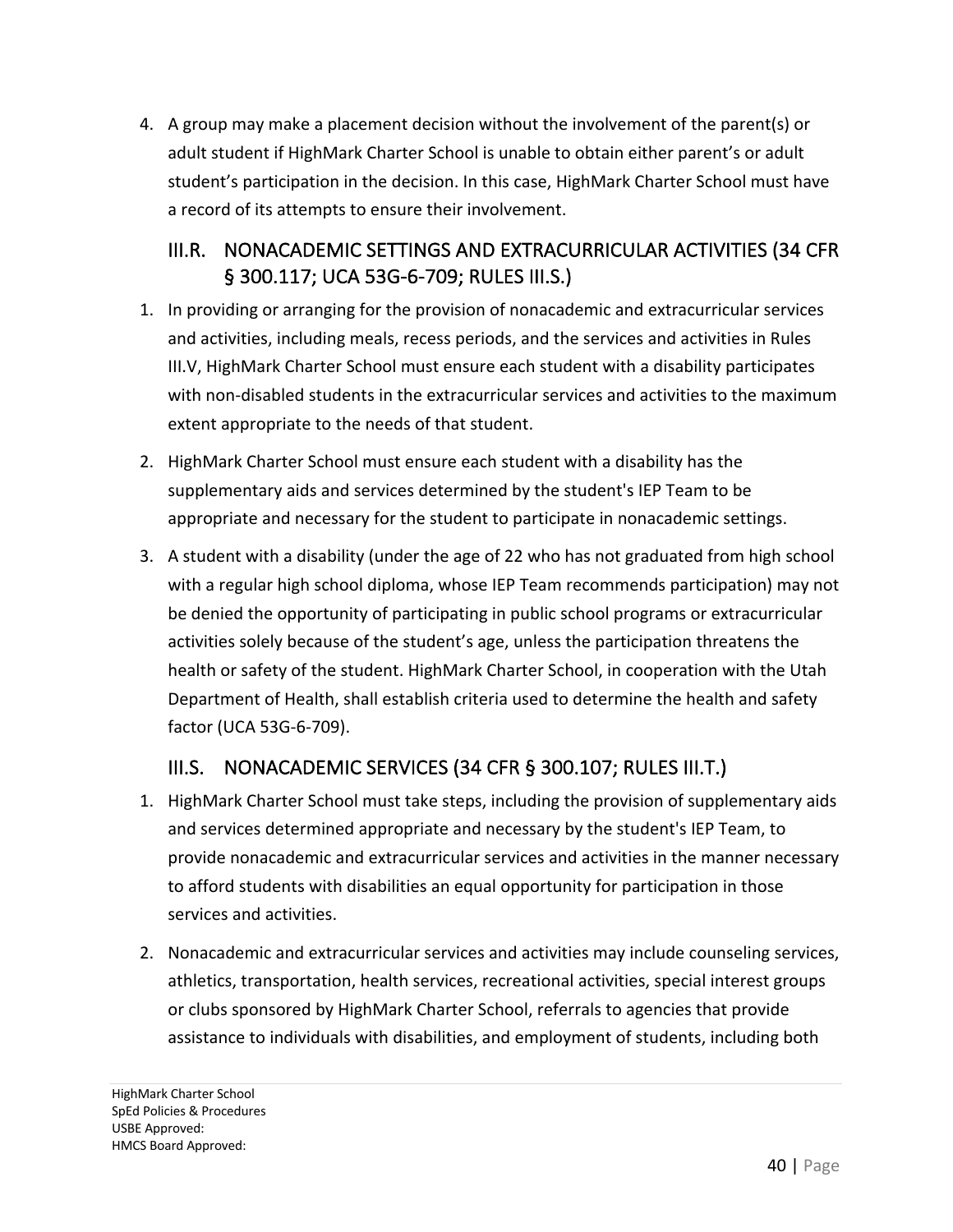employment by HighMark Charter School and assistance in making outside employment available.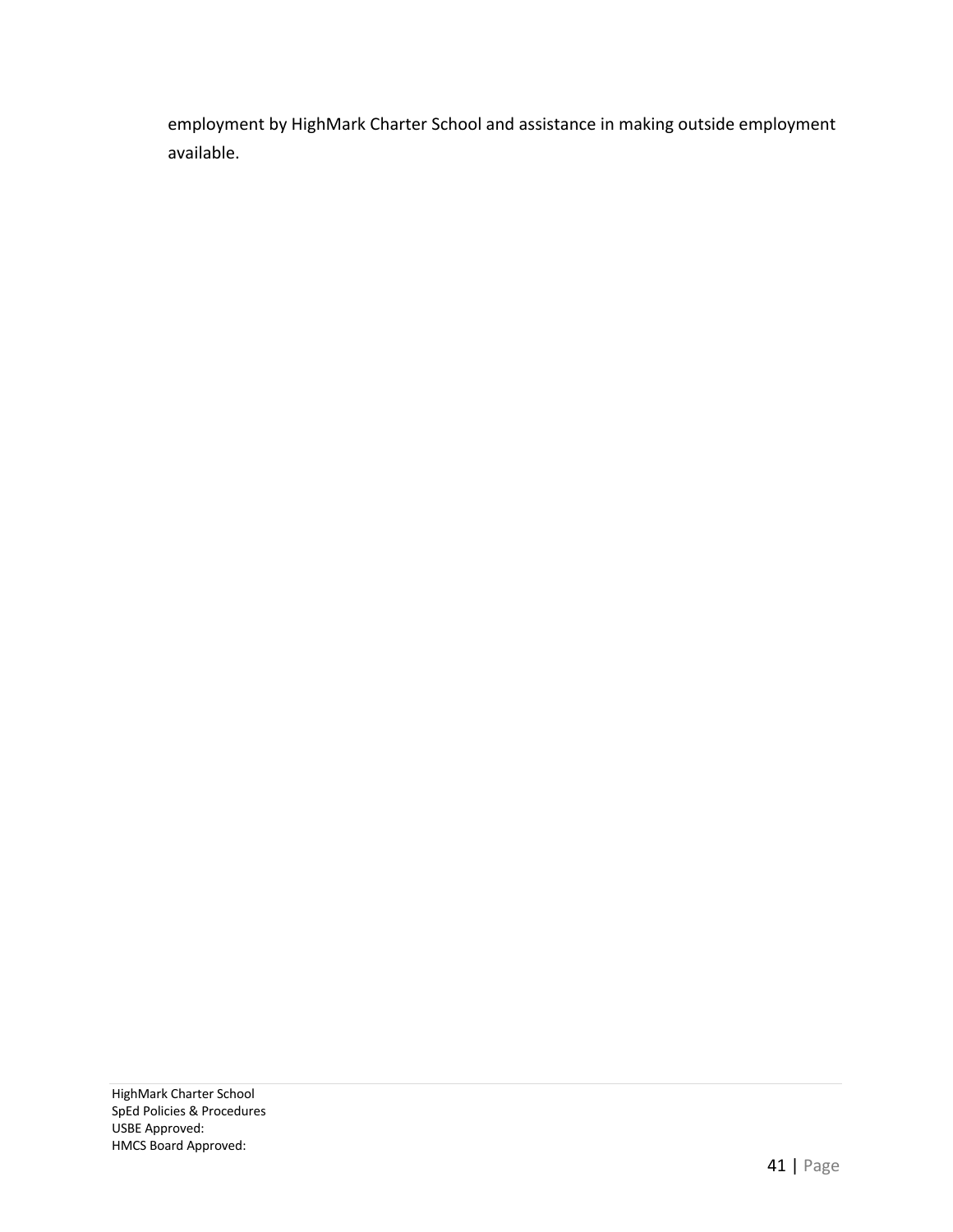# IV. PROCEDURAL SAFEGUARDS: DUE PROCESS PROCEDURES FOR PARENT(S) AND STUDENTS (IDEA SUBPART E)

# IV.A. PARENTAL OPPORTUNITY TO EXAMINE RECORDS AND PARTICIPATE IN MEETINGS (34 CFR § 300.501; RULES IV.A.)

- 1. Opportunity to examine records.
	- a. The parent(s) of a student with a disability or adult student must be afforded, in accordance with the Rules, an opportunity to inspect and review all education records with respect to the identification, evaluation, and educational placement of the student and the provision of a FAPE to the student.
- 2. Parent participation in meetings.
	- a. The parent(s) of a student with a disability or adult student must be afforded an opportunity to participate in meetings with respect to the identification, evaluation, and educational placement of the student and the provision of a FAPE to the student.
	- b. HighMark Charter School must provide notice, consistent with the Rules, to ensure parents of students with disabilities or adult students have the opportunity to participate in meetings.
	- c. A meeting does not include informal or unscheduled conversations involving HighMark Charter School personnel and conversations on issues such as teaching methodology, lesson plans, or coordination of service provision. A meeting also does not include preparatory activities that HighMark Charter School personnel engage in to develop a proposal or a response to a parent or adult student proposal that will be discussed at a later meeting.
- 3. Parent involvement in placement decisions.
	- a. HighMark Charter School must ensure that a parent of each student with a disability or adult student is a member of any group that makes decisions on the educational placement of the parent's student (34 CFR § 300.327), including notifying the parent(s) or adult student of the meeting early enough to ensure that they will have an opportunity to attend and scheduling the meeting at a mutually agreed-on time and place (34 CFR § 300.322(a)).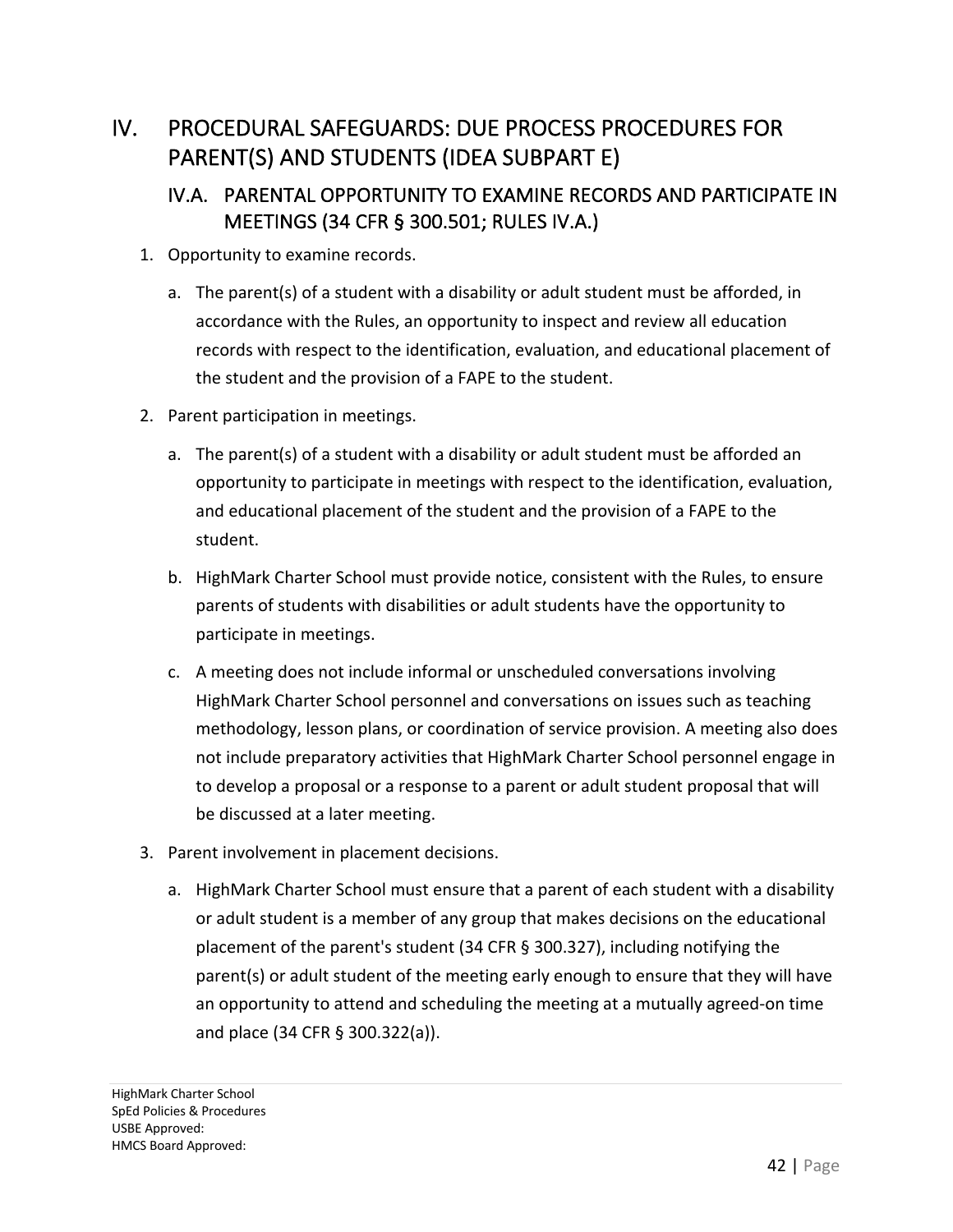- b. The notice of meeting must indicate the purpose(s), time, and location of the meeting, who will be in attendance, and inform the parents or adult student of their right to bring other individuals who have knowledge or special expertise about the student (34 CFR § 300.322(b)).
- c. If neither parent or the adult student can participate in a meeting in which a decision is to be made relating to the educational placement of the student, HighMark Charter School must use other methods to ensure their participation, including individual or conference telephone calls or video conferencing.
- d. A placement decision may be made by a group without the involvement of a parent or adult student if HighMark Charter School is unable to obtain the parent's(s') or adult student's participation in the decision. In this case, the LEA must have a record of its attempt to ensure their involvement.

# IV.B. INDEPENDENT EDUCATIONAL EVALUATION (34 CFR § 300.502; RULES  $IV.B.$

- 1. Definitions.
	- a. Independent educational evaluation (IEE) means an evaluation conducted by a qualified examiner who is not employed by the LEA responsible for the education of the student in question.
	- b. Public expense means that the LEA either pays for the full cost of the evaluation or ensures that the evaluation is otherwise provided at no cost to the parent or adult student.
- 2. HighMark Charter School has established and implemented the following policies and procedures related to independent educational evaluation that meet the requirements of Part B of the IDEA and the Rules.
- 3. The following requirements must be addressed:
	- a. The parent(s) of a student with a disability or adult student have the right to obtain an IEE of the student at public expense if they disagree with an evaluation obtained by HighMark Charter School.
	- b. HighMark Charter School must provide to the parent(s) or adult student, upon request for an IEE, information about where an IEE may be obtained and HighMark Charter School criteria applicable for IEEs.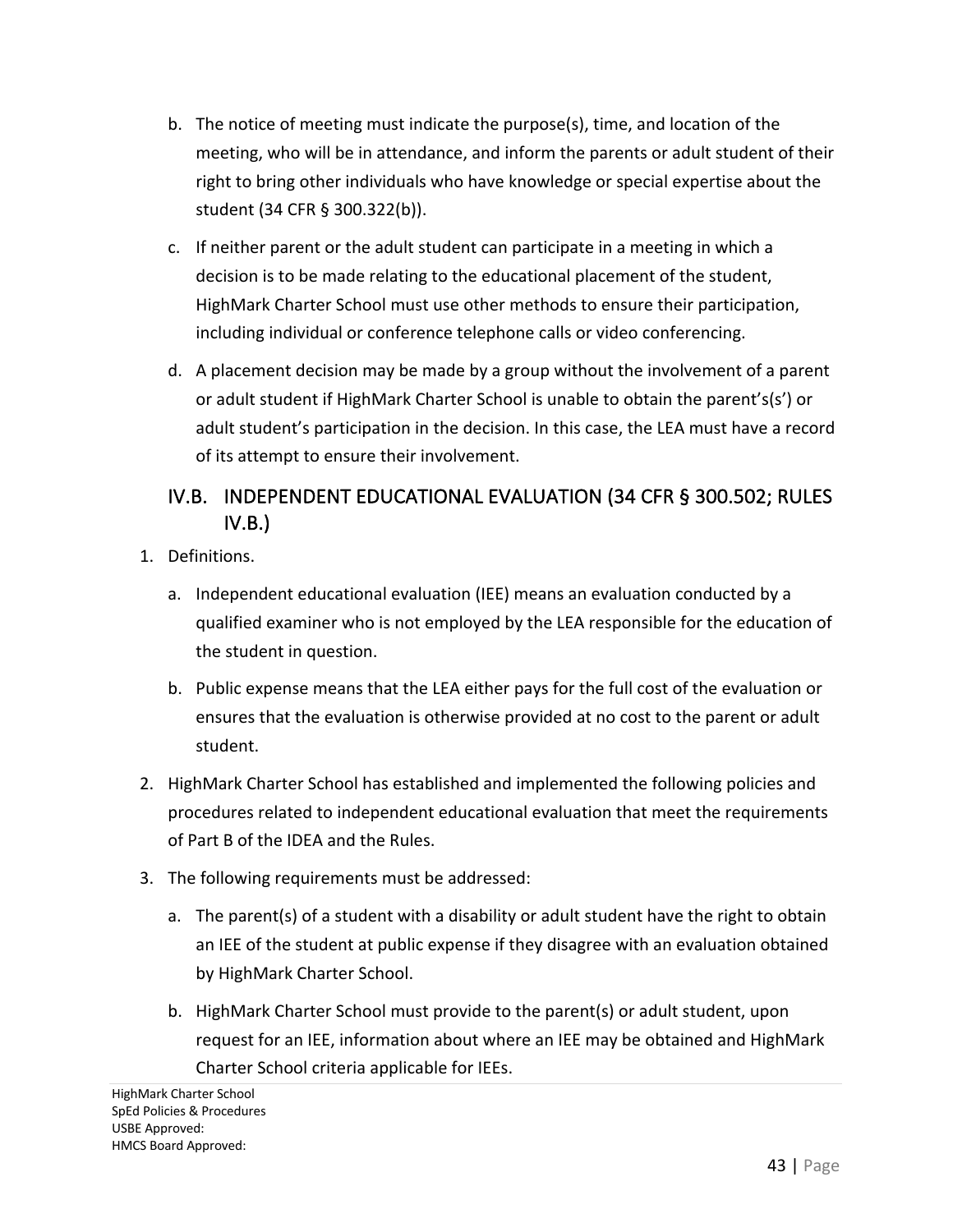- c. If the parent(s) or adult student requests an IEE at public expense, HighMark Charter School must, without unnecessary delay, either file a due process complaint to request a hearing to show that its evaluation is appropriate, or ensure an IEE is provided at public expense, unless HighMark Charter School demonstrates in a hearing that the evaluation obtained by the parent(s) or adult student did not meet HighMark Charter School criteria. If HighMark Charter School files a due process complaint notice to request a hearing and the final decision is that HighMark Charter School's evaluation is appropriate, the parent(s) or adult student still has the right to an IEE, but not at public expense. If the parent(s) or adult student requests an IEE, HighMark Charter School may ask for the parent's(s') or adult student's reason why they object to the public evaluation. However, the explanation by the parent(s) or adult student may not be required and HighMark Charter School may not unreasonably delay either providing the IEE at public expense or requesting a due process hearing to defend the public evaluation.
- d. The parent(s) or adult student is entitled to only one IEE at public expense each time HighMark Charter School conducts an evaluation with which the parent(s) or adult student disagrees.
- e. If the parent(s) or adult student obtains an IEE at public expense or shares with HighMark Charter School an evaluation obtained at private expense, the results of the evaluation must be considered by HighMark Charter School, if it meets HighMark Charter School criteria, in any decision made with respect to the provision of a FAPE to the student, and may be presented by any party as evidence at a hearing on a due process complaint regarding that student.
- f. If a hearing officer requests an IEE as part of a hearing on a due process complaint, the cost of the evaluation must be at public expense.
- g. If an IEE is at public expense, the criteria under which the evaluation is obtained, including the location of the evaluation and the qualifications of the examiner, must be the same as the criteria that HighMark Charter School uses when it initiates an evaluation, to the extent those criteria are consistent with the parent's(s') or adult student's right to an IEE.
- h. Except for the criteria described above, HighMark Charter School may not impose additional conditions or timelines related to obtaining an IEE at public expense.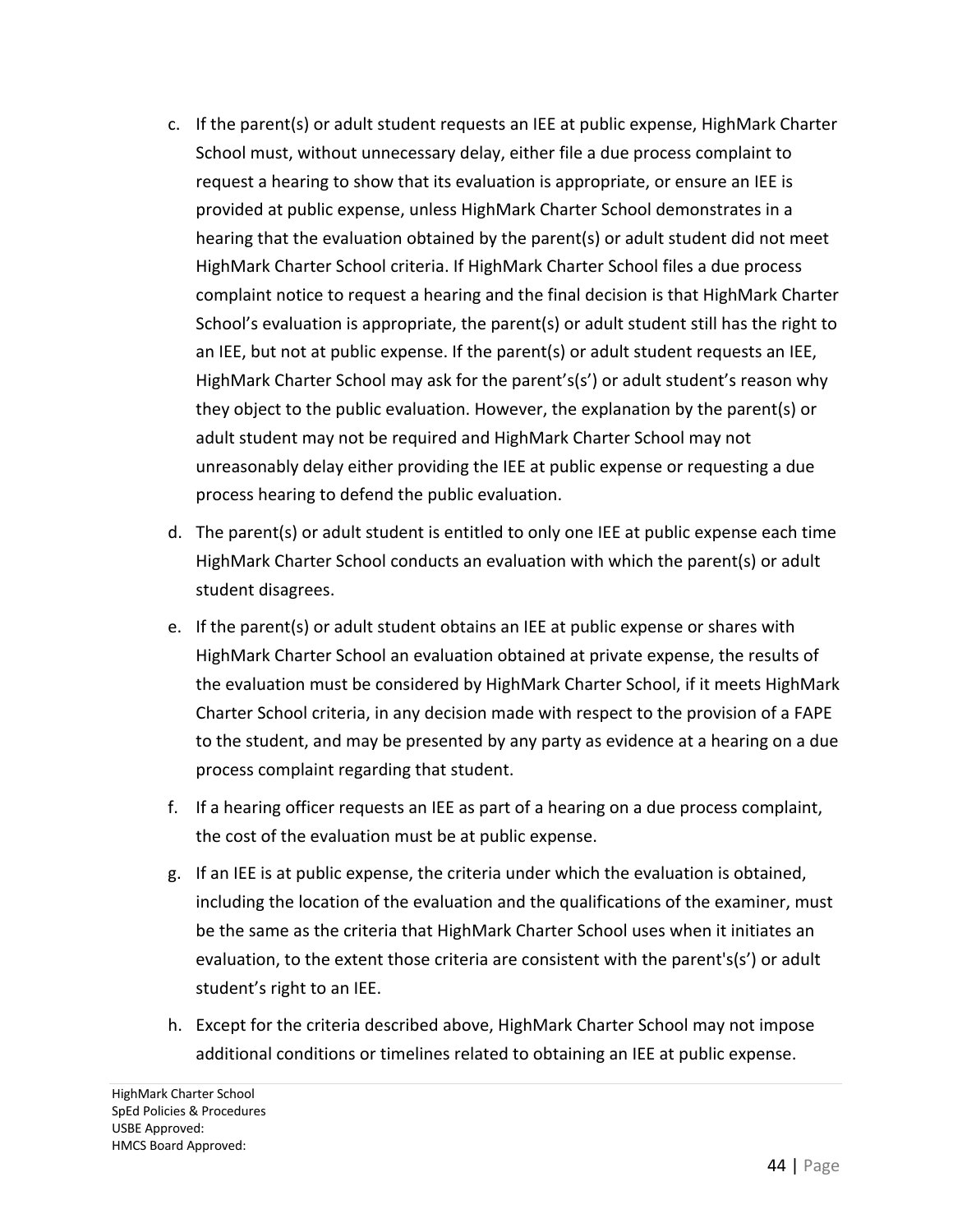4. An IEE conducted at HighMark Charter School's expense becomes the property of HighMark Charter School, in its entirety.

#### IV.C. PRIOR WRITTEN NOTICE (34 CFR § 300.503; RULES IV.C.)

- 1. Prior written notice must be given to the parents of a student with a disability or adult student a reasonable time before HighMark Charter School:
	- a. Proposes to initiate or change the identification, evaluation, or educational placement of the student or the provision of a FAPE to the student; or
	- b. Refuses to initiate or change the identification, evaluation, or educational placement of the student or the provision of a FAPE to the student.
- 2. The notice required must include:
	- a. A description of the action proposed or refused by HighMark Charter School;
	- b. An explanation of why HighMark Charter School proposes or refuses to take the action;
	- c. A description of each evaluation procedure, assessment, record, or report HighMark Charter School used as a basis for the proposed or refused action;
	- d. A statement that the parent(s) of a student with a disability or adult student have protection under the procedural safeguards of Part B of the IDEA and, if this notice is not an initial referral for evaluation, the means by which a copy of a description of the procedural safeguards can be obtained;
	- e. Sources for the parent(s) or adult student to contact to obtain assistance in understanding the provisions of Part B of the IDEA;
	- f. A description of other options the IEP Team considered and the reasons why those options were rejected; and
	- g. A description of other factors relevant to HighMark Charter School's proposal or refusal.
- 3. The notice must be:
	- a. Written in language understandable to the general public; and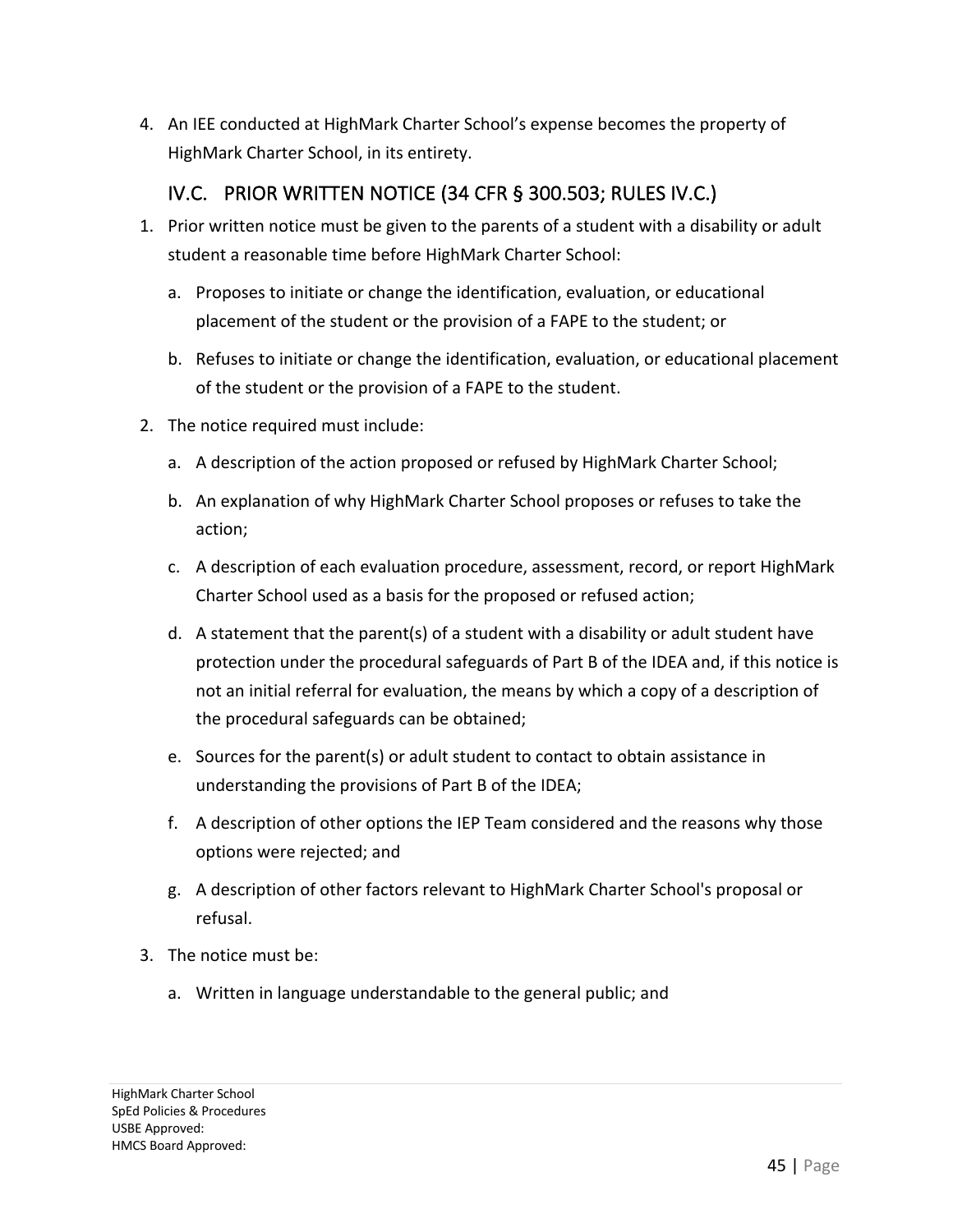- b. Provided in the native language of the parent(s) or adult student or other mode of communication used by the parent(s) or adult student, unless it is clearly not feasible to do so.
	- (1) If the native language or other mode of communication of the parent(s) or adult student is not a written language, HighMark Charter School must take steps to ensure:
	- (2) The notice is translated orally or by other means to the parent(s) or adult student in his/her native language or other mode of communication;
	- (3) The parent(s) or adult student understands the content of the notice; and
	- (4) There is written evidence that the requirements have been met.

#### IV.D. PROCEDURAL SAFEGUARDS NOTICE (34 CFR § 300.504; RULES IV.D.)

- 1. A copy of the procedural safeguards available to the parent(s) of a student with a disability or adult student must be given to the parent(s) or adult student only one time a year, except that a copy also must be given to the parent(s) or adult student:
	- a. Upon initial referral or parental or adult student request for evaluation;
	- b. Upon receipt of the first State complaint or a due process complaint in that school year; and
	- c. Upon request by the parent(s) or adult student.
- 2. An LEA may place a current copy of the procedural safeguards notice on its website if a website exists.
- 3. The procedural safeguards notice must include a full explanation of all the procedural safeguards relating to:
	- a. Independent educational evaluations;
	- b. Prior written notice;
	- c. Parental or adult student consent;
	- d. Access to educational records;
	- e. The opportunity to present and resolve complaints through the State IEP facilitation, mediation, due process complaint or State complaint procedures, including the time period in which to file a complaint;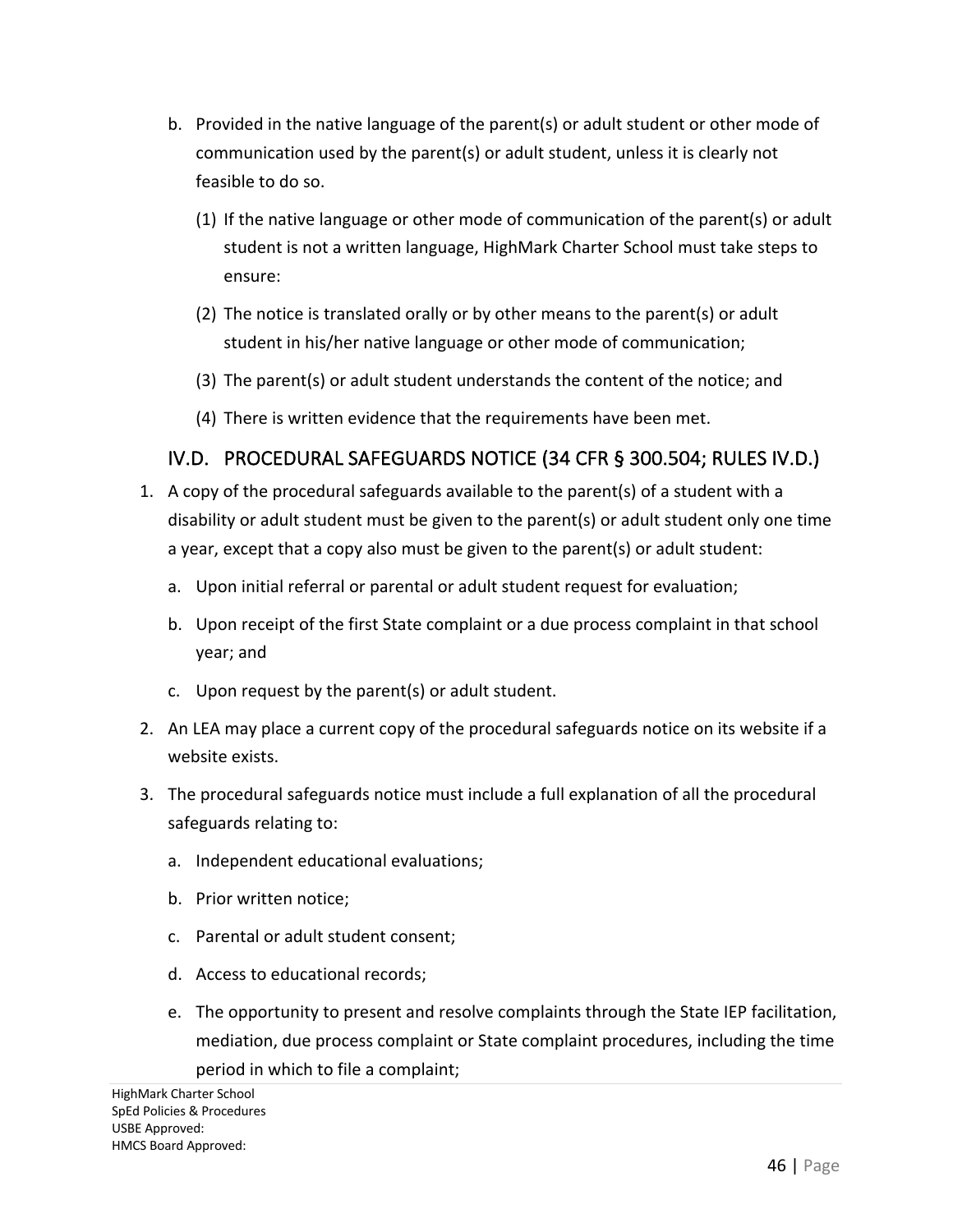- f. The opportunity for HighMark Charter School to resolve the complaint, and the difference between the due process complaint and the State complaint procedures, including the jurisdiction of each procedure, what issues may be raised, filing and decisional timelines, and relevant procedures;
- g. The availability of IEP facilitation and mediation;
- h. The student's placement during pendency of hearings on due process complaints;
- i. Procedures for students who are subject to placement in an interim alternative educational setting (IAES);
- j. Requirements for unilateral placement by parent(s) of students or by adult students in private schools at public expense;
- k. Hearings on due process complaints, including requirements for disclosure of evaluation results and recommendations;
- l. State-level appeals;
- m. Civil actions, including the time period in which to file those actions; and
- n. Attorneys' fees.
- 4. The notice required must be in language understandable to the parent(s) or adult student.
- 5. The parent(s) of a student with a disability or adult student may elect to receive notices by an electronic mail communication, if HighMark Charter School makes that option available (34 CFR § 300.505).
- 6. Dispute resolution options remain available.

# IV.E. STATE COMPLAINT PROCEDURES (34 CFR § 300.151–153; UCA 53E-7- 208; RULES IV.E.)

HighMark Charter School follows all requirements found in Rules IV.E. regarding State Complaint Procedures.

# IV.F. MEDIATION (34 CFR § 300.506; RULES IV.F.)

HighMark Charter School follows all requirements found in Rules IV.F. regarding Mediation.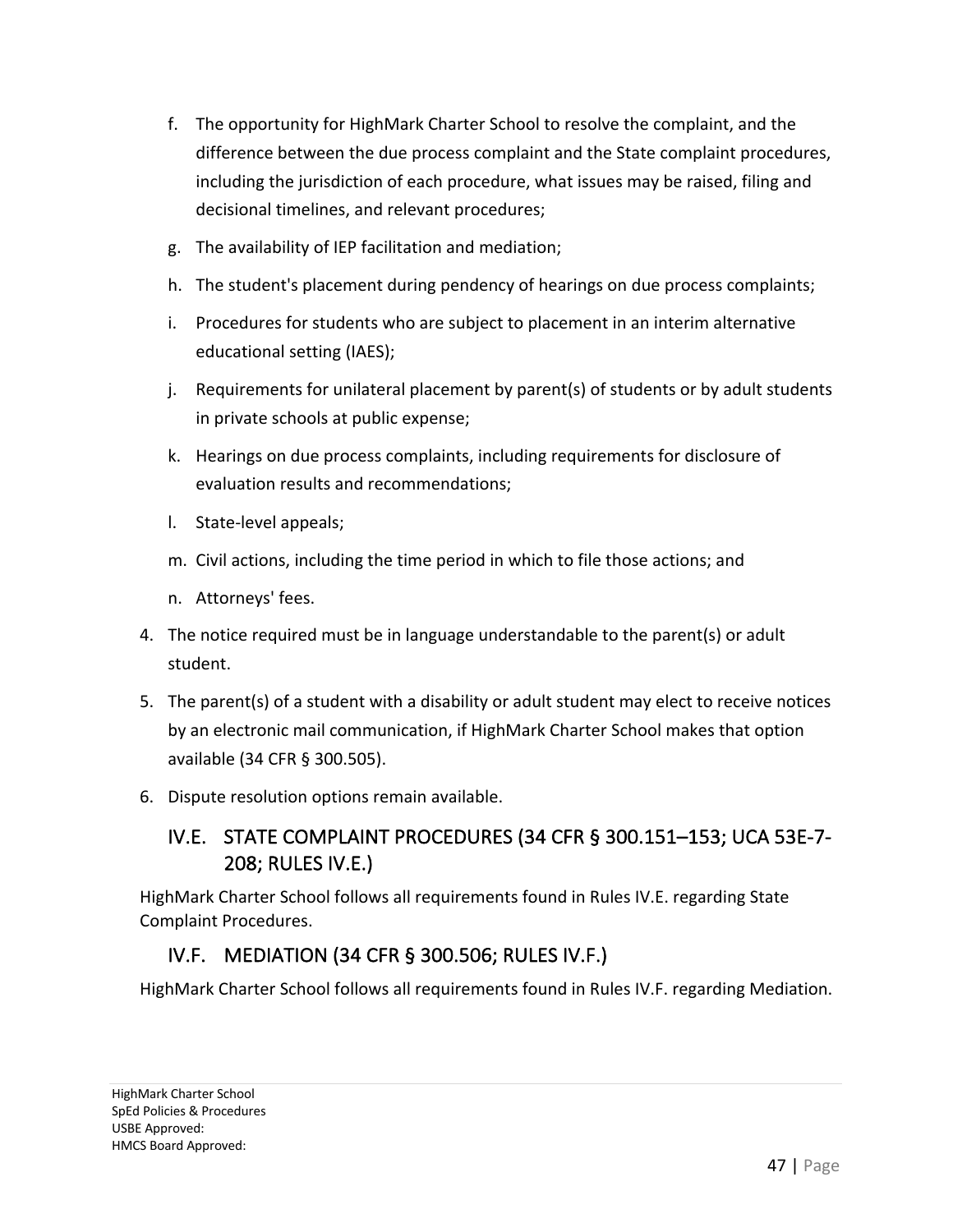## IV.G. FILING A DUE PROCESS COMPLAINT (34 CFR § 300.507; UCA 53E-7- 208; RULES IV.G)

HighMark Charter School follows all requirements found in Rules IV.G. regarding filing a due process complaint.

#### IV.H. DUE PROCESS COMPLAINT (34 CFR § 300.508; RULES IV.H.)

HighMark Charter School follows all requirements found in Rules IV.H. regarding due process complaints.

## IV.I. MODEL FORMS (34 CFR § 300.509; RULES IV.I.)

The USBE staff has developed model forms to assist parent(s) or adult students in filing a State complaint, a due process hearing complaint, and requesting mediation. These forms are available on the USBE Special Education Services webpage. Parties are not required to use the State's model forms. Parents or adult students, public agencies, and other parties may use the appropriate State model form or another form or other document, so long as the form or document that is used meets, as appropriate, the content requirements for filing a due process complaint or the requirements for filing a State complaint.

# IV.J. RESOLUTION PROCESS (34 CFR § 300.510; RULES IV.J.)

HighMark Charter School follows all requirements found in Rules IV.J. regarding the resolution process.

## IV.K. IMPARTIAL DUE PROCESS HEARING (34 CFR § 300.511; RULES IV.K.)

HighMark Charter School follows all requirements found in Rules IV.K regarding impartial due process hearings.

## IV.L. HEARING RIGHTS (34 CFR § 300.512; RULES IV.L.)

HighMark Charter School follows all requirements found in Rules IV.L. regarding hearing rights.

## IV.M. HEARING DECISIONS (34 CFR § 300.513; RULES IV.M.)

HighMark Charter School follows all requirements found in Rules IV.M. regarding hearing decisions.

#### IV.N. FINALITY OF DECISION (34 CFR § 300.514; RULES IV.N.)

HighMark Charter School acknowledges that a decision made in a hearing conducted is final, unless a party to the hearing appeals the decision to a civil action.

## IV.O. STATE ENFORCEMENT MECHANISMS (34 CFR § 300.537; RULES IV.O.)

HighMark Charter School acknowledges the state enforcement mechanisms found in Rules IV.O.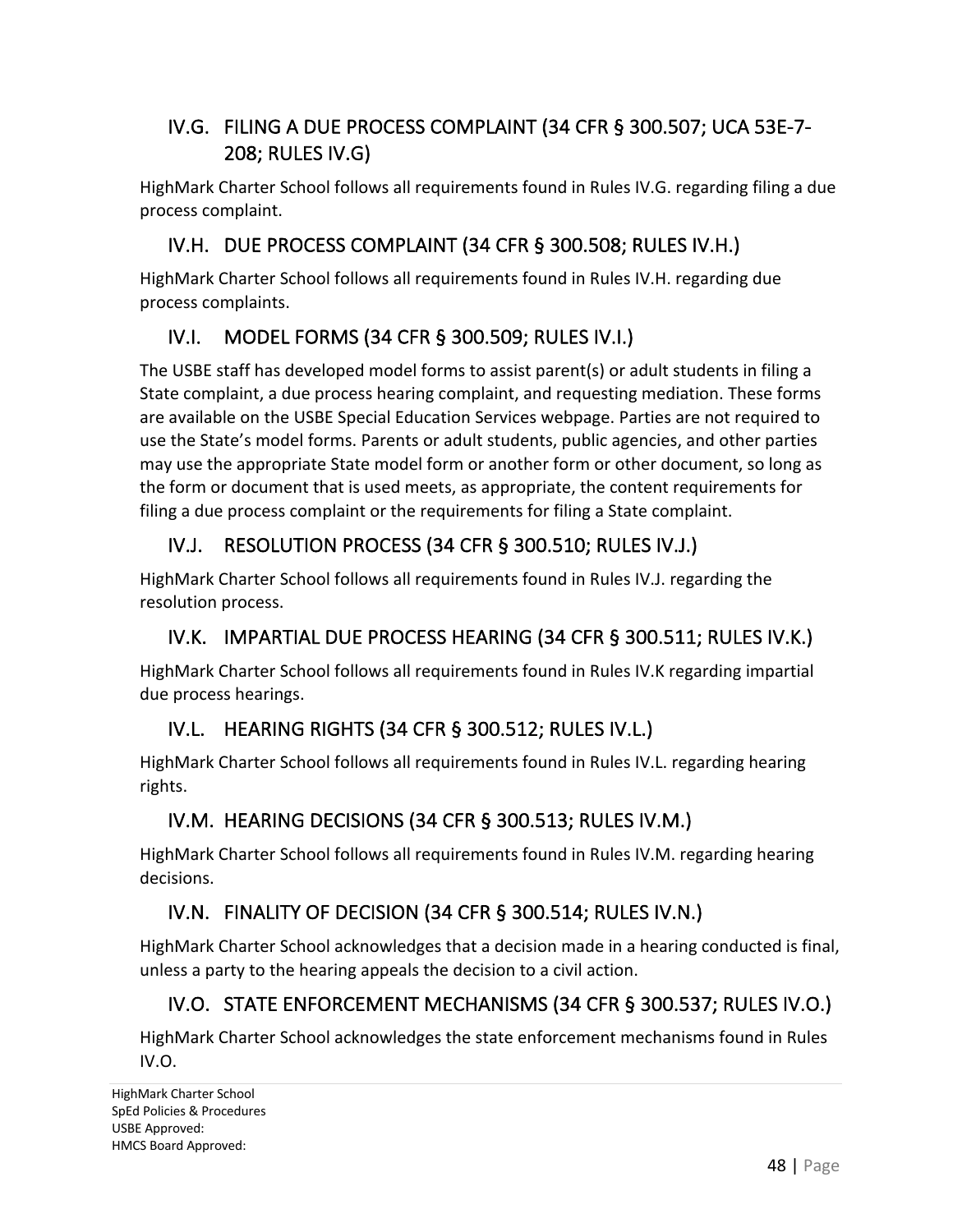# IV.P. TIMELINES AND CONVENIENCE OF HEARINGS (34 CFR § 300.515; UBSE-SER IV.P.)

HighMark Charter School follows all requirements found in Rules IV.P. regarding timelines and convenience of hearings.

#### IV.Q. CIVIL ACTION (34 CFR § 300.516; RULES IV.Q.)

HighMark Charter School follows all requirements found in Rules IV.Q. regarding civil action.

#### IV.R. ATTORNEYS' FEES (34 CFR § 300.517; UCA 53E-7-208(4)(B); RULES IV.R.)

HighMark Charter School follows all requirements found in Rules IV.R. regarding attorneys' fees.

#### IV.S. STUDENT'S STATUS DURING PROCEEDINGS (34 CFR § 300.518; RULES IV.S.)

HighMark Charter School follows all requirements found in Rules IV.S. regarding student's status during proceedings.

#### IV.T. SURROGATE PARENTS (34 CFR § 300.519; RULES IV.T.)

- 1. HighMark Charter School ensures the rights of a student are protected when:
	- a. No parent can be identified for a student under the age of majority;
	- b. HighMark Charter School, after reasonable efforts, cannot locate a parent for a student under the age of majority;
	- c. The student is a ward of the state under the laws of that state; or
	- d. The student is an unaccompanied homeless youth under the age of majority.
- 2. The duties of HighMark Charter School include the assignment of an individual to act as a surrogate for the parent(s) for a student under the age of majority. This must include a method for determining whether a student under the age of majority needs a surrogate parent and for assigning a surrogate parent to the student.
- 3. In the case of a student who is a ward of the State, the surrogate parent alternatively may be appointed by the judge overseeing the student's case, provided that the surrogate meets the requirements.
- 4. HighMark Charter School may select a surrogate parent in any way permitted under State law.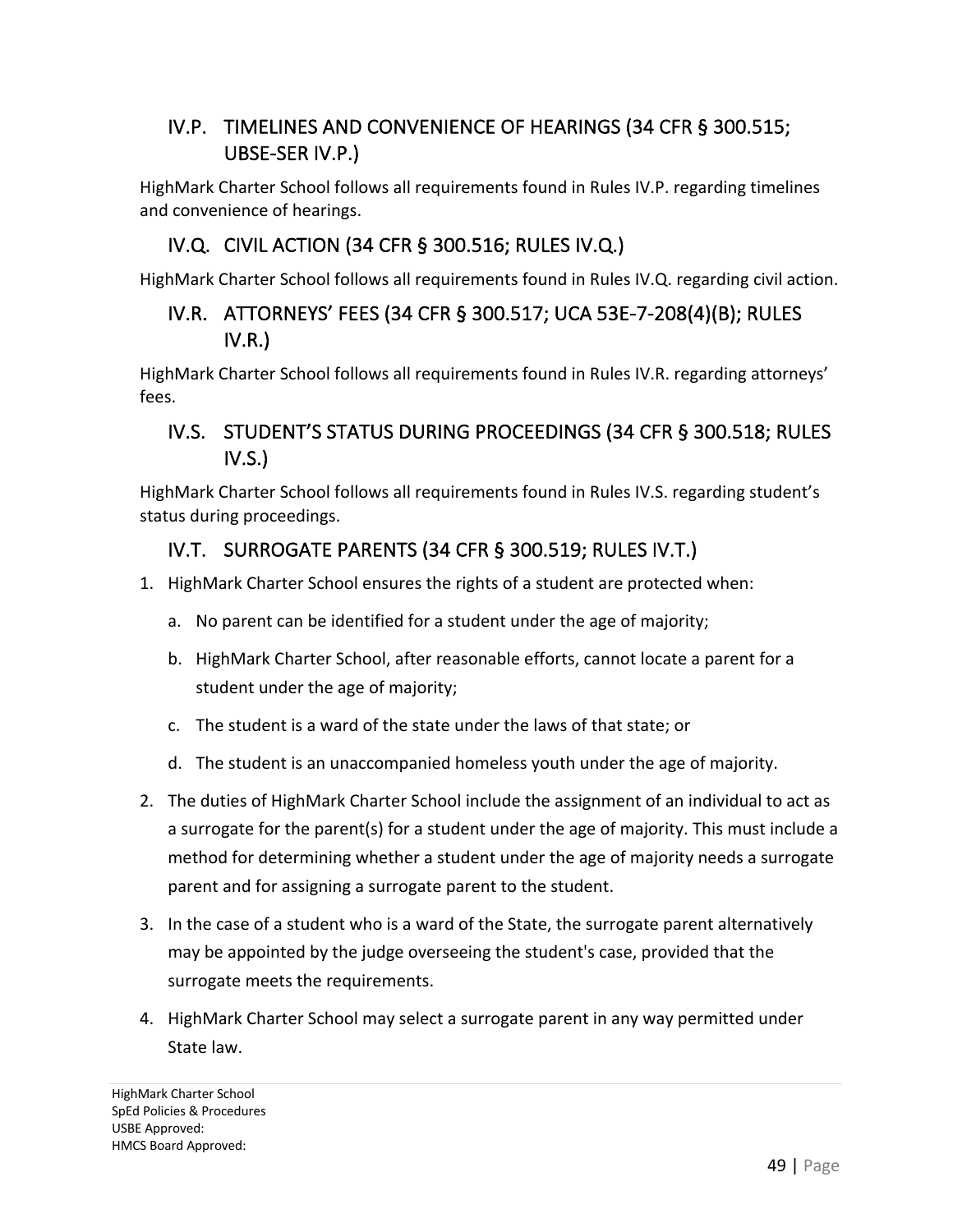- 5. HighMark Charter School must ensure that a person selected as a surrogate parent:
	- a. Is not an employee of the USBE, HighMark Charter School, or any other agency that is involved in the education or care of the student;
	- b. Has no personal or professional interest that conflicts with the interest of the student he/she represents; and
	- c. Has knowledge and skills that ensure adequate representation of the student.
- 6. A person otherwise qualified to be a surrogate parent is not an employee of HighMark Charter School solely because the person is paid by HighMark Charter School to serve as a surrogate parent.
- 7. In the case of a student who is an unaccompanied homeless youth, appropriate staff of emergency shelters, transitional shelters, independent living programs, and street outreach programs may be appointed as temporary surrogates until a surrogate can be appointed who meets all of the requirements.
- 8. The surrogate parent may represent the student in all matters relating to the identification, evaluation, and educational placement of the student, and the provision of a FAPE to the student.
- 9. The USBE and HighMark Charter School staff must make reasonable efforts to ensure the assignment of a surrogate parent not more than 30 calendar days after HighMark Charter School determines the student needs a surrogate.

# IV.U. TRANSFER OF PARENTAL RIGHTS AT AGE OF MAJORITY (34 CFR § 300.520; RULES IV.U.)

- 1. When a student with a disability reaches the age of majority under State law (i.e., age 18) that applies to all students, except for a student with a disability who has been determined to be incompetent under State law, or the student with a disability marries or becomes emancipated:
	- a. HighMark Charter School must provide any notice required by Part B of the IDEA to both the individual and the parent(s); and
	- b. All other rights accorded to parents under Part B of the IDEA transfer to the student;
	- c. All rights accorded to parents under Part B of the IDEA transfer to students who are incarcerated in an adult or juvenile State or local correctional institution; and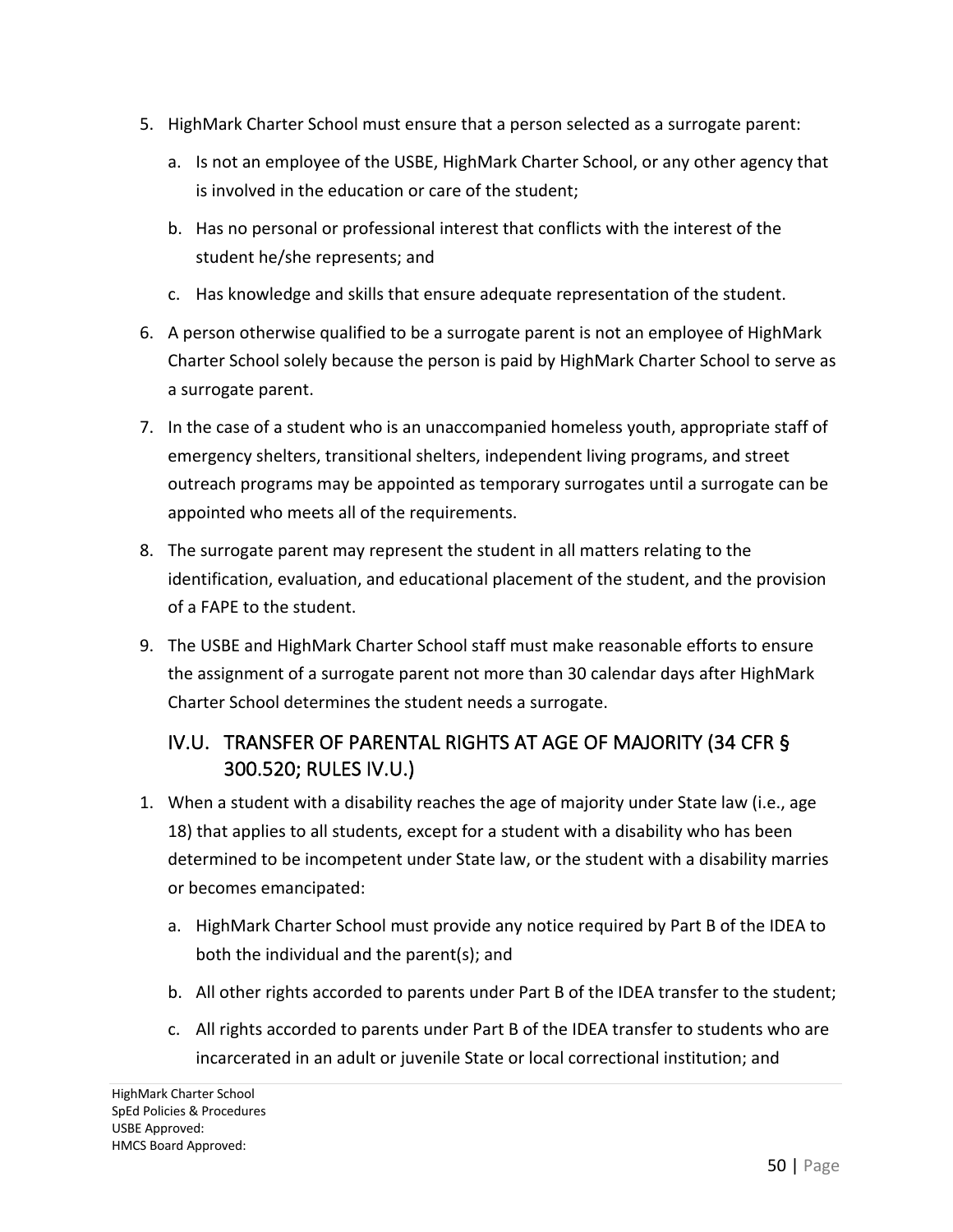d. Whenever a state transfers rights, HighMark Charter School must notify the individual and the parent(s) of the transfer of rights within a reasonable time frame.

# IV.V. CONFIDENTIALITY (34 CFR § 300.610; R277-487; RULES IV.V.)

HighMark Charter School takes appropriate steps to ensure the protection of the confidentiality of any personally identifiable data, information, and records collected or maintained by the LEAs pursuant to Part B of the IDEA and R277-487.

1. Definitions (34 CFR § 300.611).

As used in these procedural safeguards:

- a. *Destruction* means physical destruction or removal of personal identifiers from information so that the information is no longer personally identifiable.
- b. *Education records* means the type of records covered under the definition of "education records" in 34 CFR § 99, implementing regulations for the Family Educational Rights and Privacy Act of 1974, 20 USC § 1232g (FERPA).
- c. *Participating agency* means any agency or institution that collects, maintains, or uses personally identifiable information (PII), or from which information is obtained, under Part B of the IDEA.
- 2. Notice to parent(s) or adult student (34 CFR § 300.612).
	- a. HighMark Charter School must give notice that is adequate to fully inform parent(s) or adult students, including:
		- (1) A description of the extent that the notice is given in the native languages of the various population groups in the State;
		- (2) A description of the students on whom PII is maintained, the types of information sought, the methods HighMark Charter School intends to use in gathering the information (including the sources from whom information is gathered), and the uses to be made of the information;
		- (3) A summary of the policies and procedures HighMark Charter School must follow regarding storage, disclosure to third parties, retention, and destruction of PII; and
		- (4) A description of all of the rights of parents and students regarding this information, including the rights under FERPA.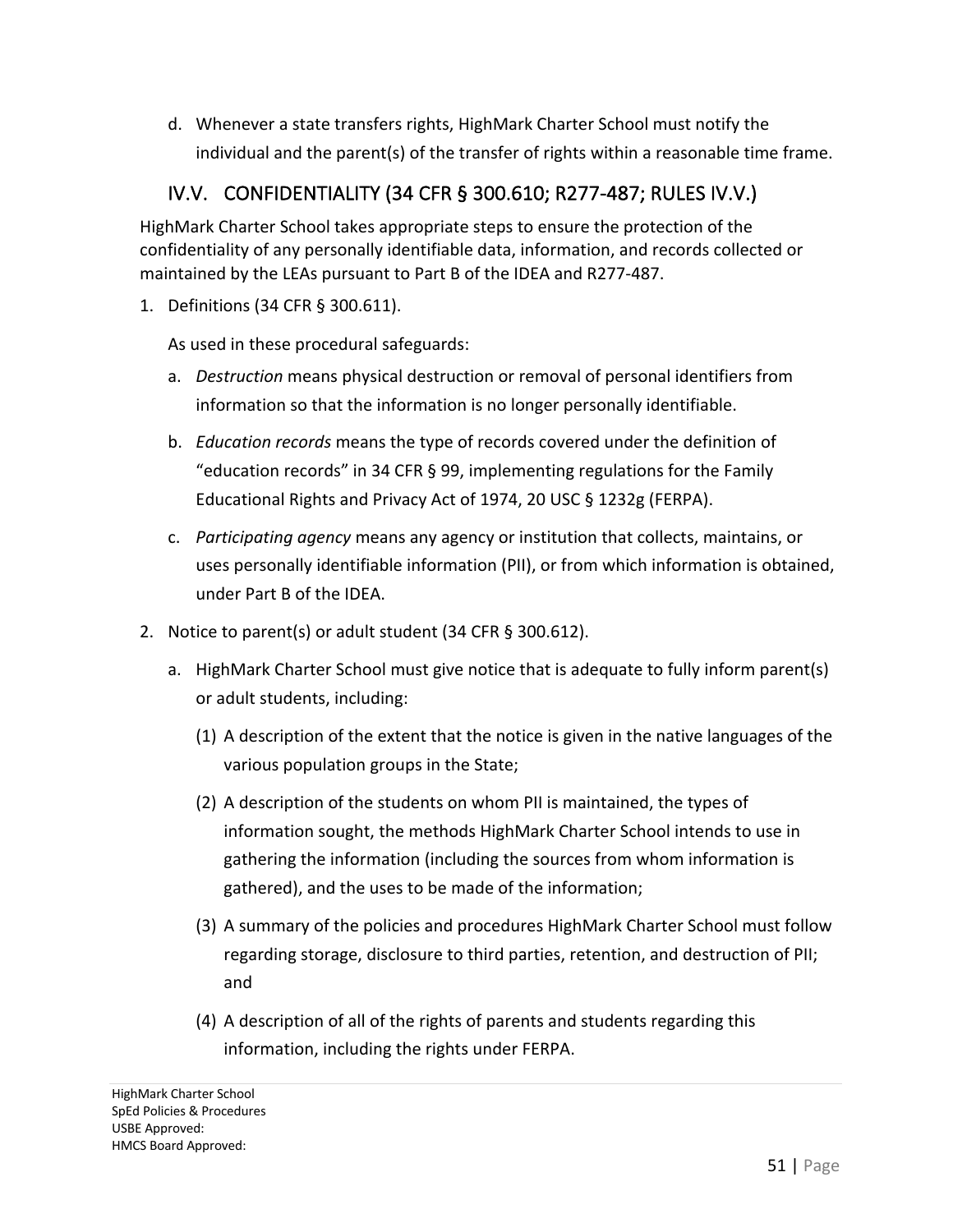- 3. Before any major identification, location, or evaluation activity, the notice must be published or announced in newspapers or other media, or both, with circulation adequate to notify parents or adult students throughout HighMark Charter School of the activity.
- 4. Access rights (34 CFR § 300.613).
	- a. HighMark Charter School must permit parents or adult students to inspect and review any education records relating to their student or themselves that are collected, maintained, or used by the LEA. HighMark Charter School must comply with a request without unnecessary delay and before any meeting regarding an IEP, or any hearing or resolution session, and in no case more than 45 calendar days after the request has been made.
	- b. The right to inspect and review education records under this section includes:
		- (1) The right to a response from HighMark Charter School to reasonable requests for explanations and interpretations of the records;
		- (2) The right to request that HighMark Charter School provide copies of the records containing the information if failure to provide those copies would effectively prevent the parent or adult student from exercising the right to inspect and review the records; and
		- (3) The right to have a representative of the parent or adult student inspect and review the records.
	- c. HighMark Charter School may presume that the parent(s) or adult student has authority to inspect and review records relating to his/her student unless HighMark Charter School has been advised that the parent(s) does not have the authority under applicable State law governing such matters as guardianship, separation, and divorce.
- 5. Record of access (34 CFR § 300.614).

HighMark Charter School must keep a record of parties obtaining access to education records collected, maintained, or used under Part B of the IDEA and the Rules (except access by parents or adult students and authorized employees of the LEA), including the name of the party, the date access was given, and the purpose for which the party is authorized to use the records.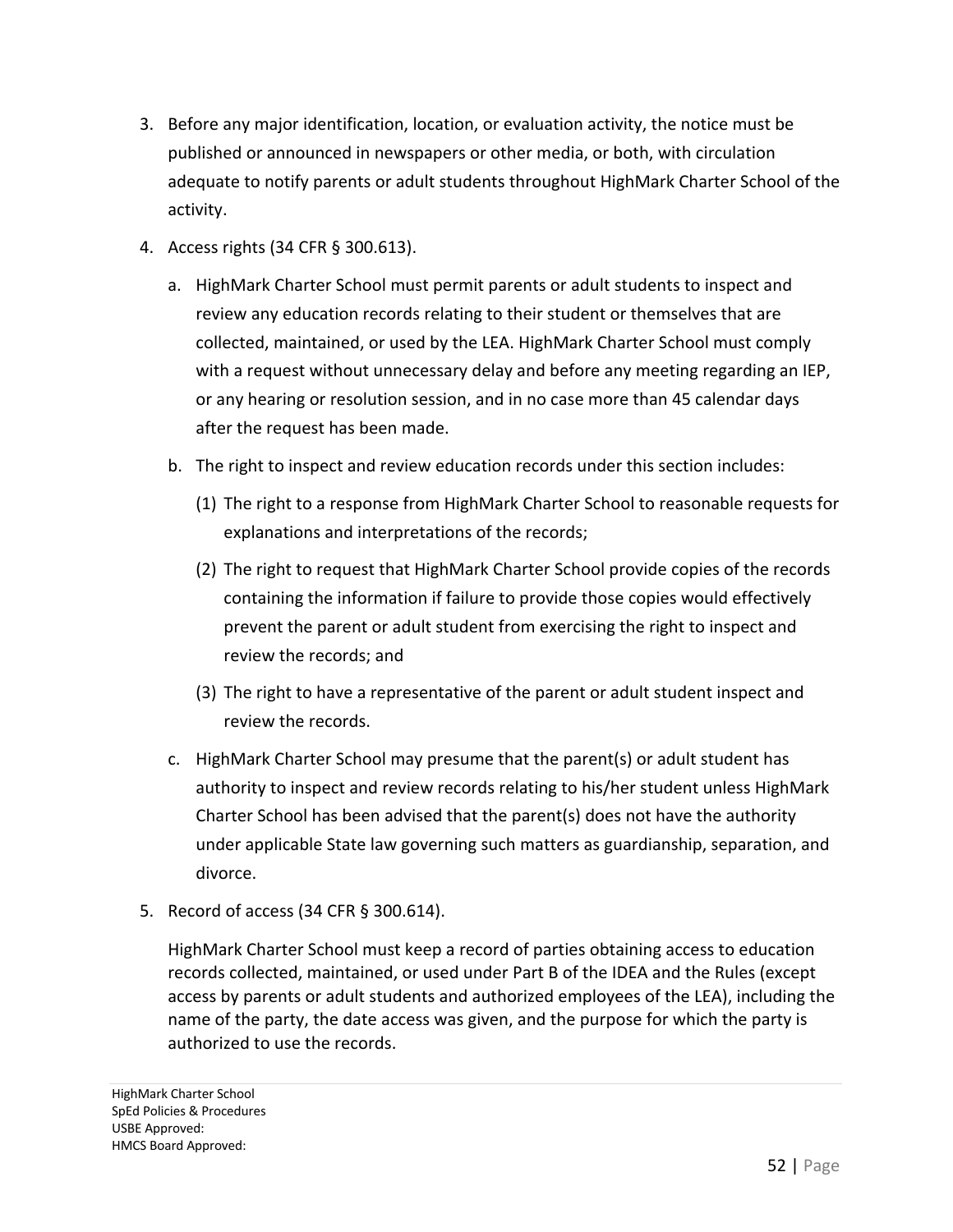6. Records on more than one student (34 CFR § 300.615).

If any education record includes information on more than one student, the parent(s) of those students or the adult students have the right to inspect and review only the information relating to their student or themselves or to be informed of that specific information.

7. List of types and locations of information (34 CFR § 300.616).

On request, HighMark Charter School must provide parents or adult students with a list of the types and locations of education records collected, maintained, or used by the LEA.

- 8. Fees (34 CFR § 300.617).
	- a. HighMark Charter School may charge a fee for copies of records that are made for parent(s) or adult students under Part B of the IDEA if the fee does not effectively prevent the parent(s) or adult students from exercising their right to inspect and review those records.
	- b. The USBE staff and an LEA may not charge a fee to search for or to retrieve information under Part B of the IDEA.
- 9. Amendment of records at parent's(s') request (34 CFR § 300.618).
	- a. A parent or adult student who believes that information in the education records collected, maintained, or used under Part B of the IDEA or Rules is inaccurate or misleading or violates the privacy or other rights of the student may request HighMark Charter School to amend the information.
	- b. HighMark Charter School must decide whether to amend the information in accordance with the request within a reasonable period of time of receipt of the request.
	- c. If HighMark Charter School decides to refuse to amend the information in accordance with the request, it must inform the parent or adult student of the refusal and advise the parent(s) or adult student of the right to a hearing on the matter.
- 10. Opportunity for a hearing (34 CFR § 300.619).
	- a. HighMark Charter School must, on request, provide an opportunity for a hearing to challenge information in education records to ensure that it is not inaccurate,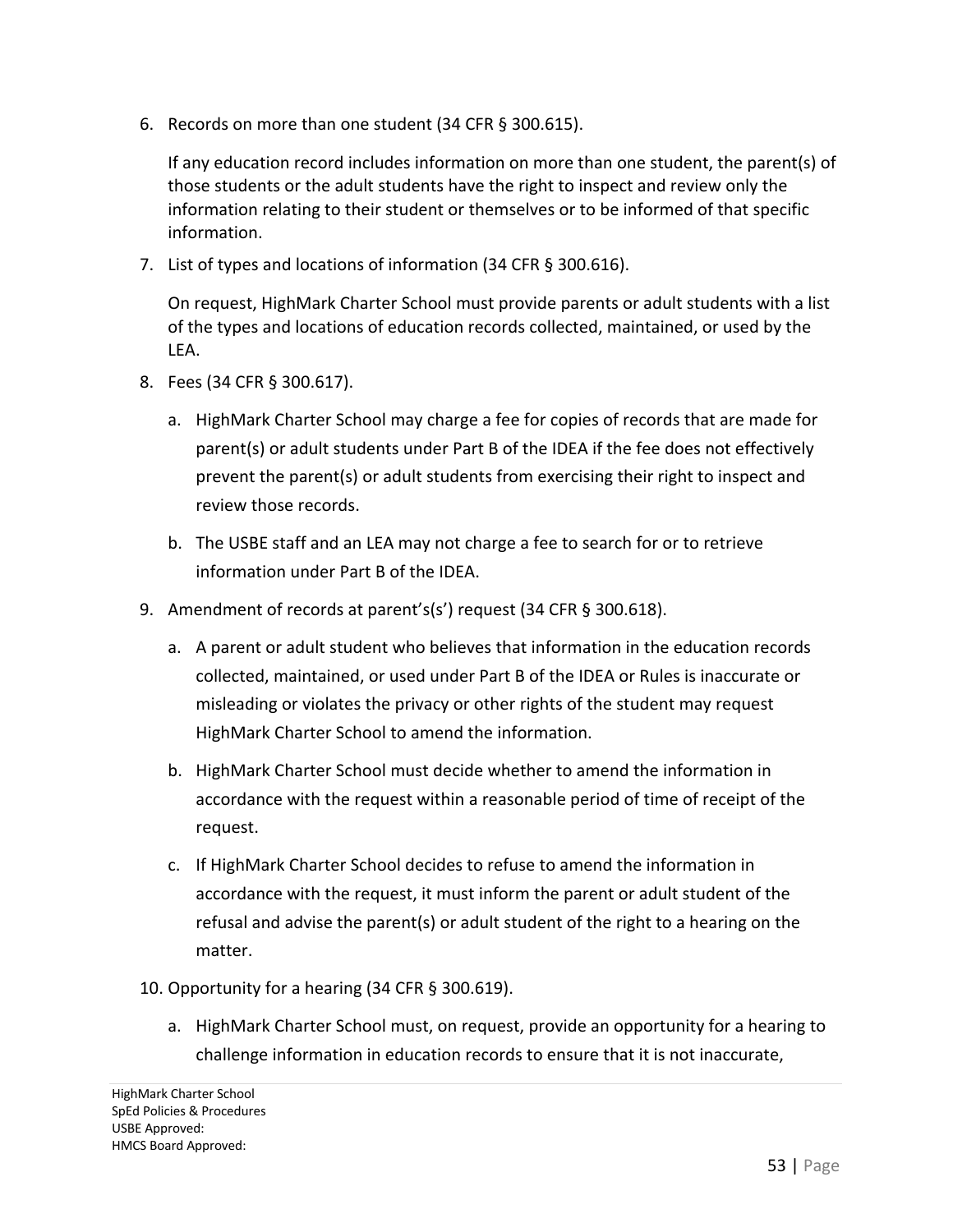misleading, or otherwise in violation of the privacy or other rights of the student. This hearing is not an IDEA due process complaint/hearing.

- 11. Result of hearing (34 CFR § 300.620).
	- a. If, as a result of the hearing, HighMark Charter School decides that the information is inaccurate, misleading or otherwise in violation of the privacy or other rights of the student, it must amend the information accordingly and so inform the parent(s) or adult student in writing.
	- b. If, as a result of the hearing, HighMark Charter School decides that the information is not inaccurate, misleading, or otherwise in violation of the privacy or other rights of the student, it must inform the parent(s) or adult student of the right to place in the records it maintains on the student a statement commenting on the information or setting forth any reasons for disagreeing with the decision of the LEA.
	- c. Any explanation placed in the records of the student under this section must:
		- (1) Be maintained by the LEA as part of the records of the student as long as the record or contested portion is maintained by the LEA; and
		- (2) If the records of the student or the contested portion are disclosed by the LEA to any party, the explanation must also be disclosed to the party.
- 12. Hearing procedures (34 CFR § 300.621).

A hearing that challenges education records must be conducted according to the procedures under 34 CFR § 99.22 as described below. At a minimum, HighMark Charter School's hearing procedures must adhere to the following requirements:

- a. The hearing shall be held within a reasonable period of time after the LEA receives the request, and the parent(s) of the student or adult student shall be given notice of the date, place, and time reasonably in advance of the hearing.
- b. The hearing may be conducted by any party, including an official of the LEA, who does not have a direct interest in the outcome of the hearing.
- c. The parent(s) of the student or adult student shall be afforded a full and fair opportunity to present evidence relevant to the issues raised and may be assisted or be represented by individuals of his/her choice at his/her own expense, including an attorney.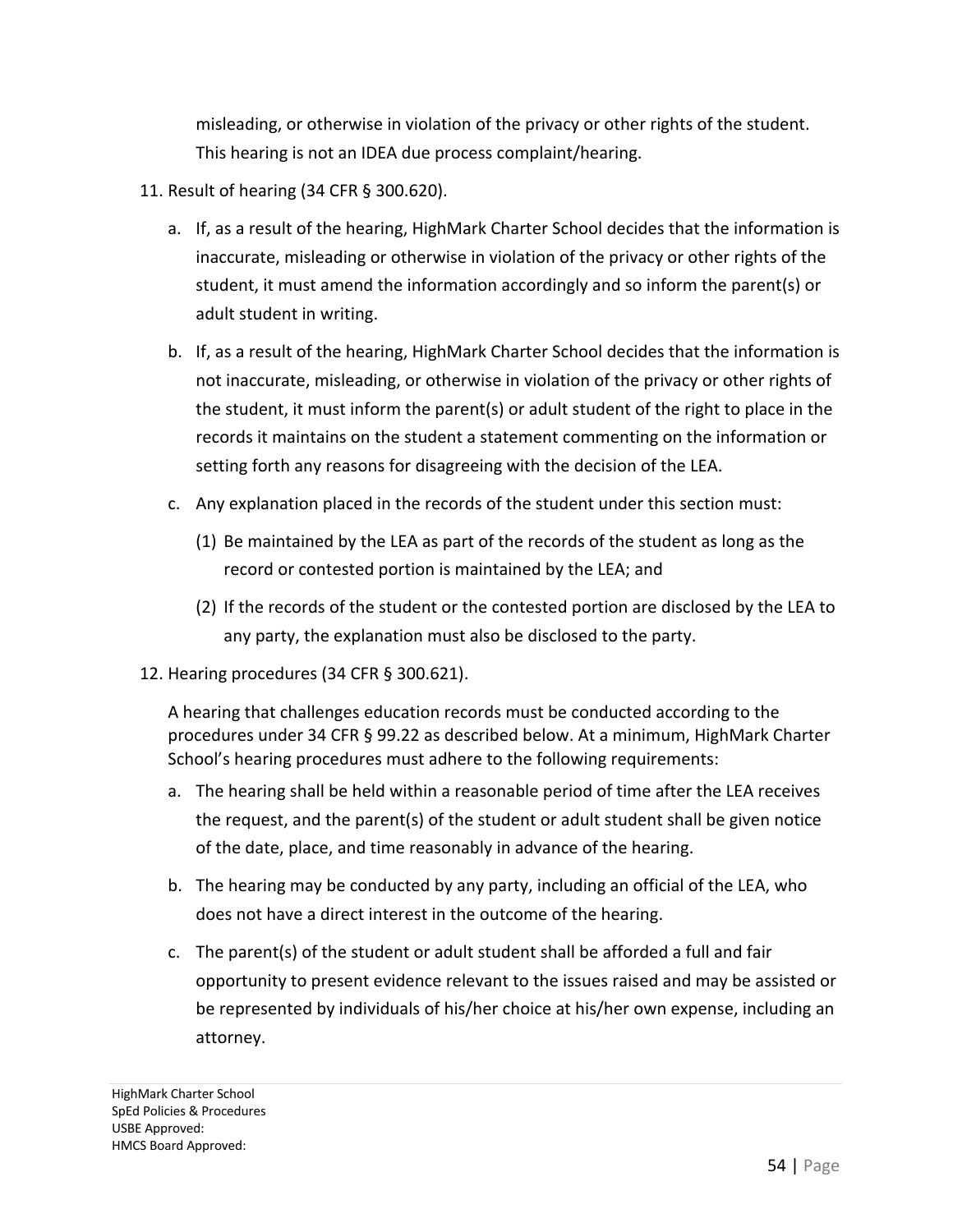- d. The LEA shall make its decision in writing within a reasonable period of time after the conclusion of the hearing.
- e. The decision of the LEA shall be based solely upon the evidence presented at the hearing and shall include a summary of the evidence and the reasons for the decision.
- 13. Consent (34 CFR § 300.622).
	- a. Except as to disclosures addressed in referral to and action by law enforcement and judicial authorities, for which parental consent is not required by 34 CFR § 99, parental or adult student consent must be obtained before PII is:
		- (1) Disclosed to anyone other than officials of participating agencies collecting or using the information under Part B of the IDEA or the Rules, or
		- (2) Used for any purpose other than meeting a requirement of Part B of the IDEA or the Rules.
	- b. HighMark Charter School may not release information from education records to participating agencies without parental or adult student consent unless authorized to do so by 34 CFR §§ 99.31 and 99.34 (FERPA):
		- (1) Regulation 34 CFR § 99.31 allows an LEA to disclose personally identifiable information from the education records of a student without the written consent of the parent(s) of the student or adult student, if the disclosure is:
			- (a) To other school officials, including teachers within the LEA who have been determined by the LEA to have legitimate educational interests.
			- (b) To officials of another school or school site in which the student seeks or intends to enroll, subject to the requirements set forth in 34 CFR § 99.34 below.
		- (2) Regulation 34 CFR § 99.34 requires that an LEA transferring the education records of a student pursuant to 34 CFR § 99.34 above shall make a reasonable attempt to notify the parent of the student or adult student of the transfer of records at the last known address of the parent or adult student, except that the LEA does not have to provide any further notice of the transfer of records when:
			- (a) The transfer is initiated by the parent(s) or adult student at the sending LEA.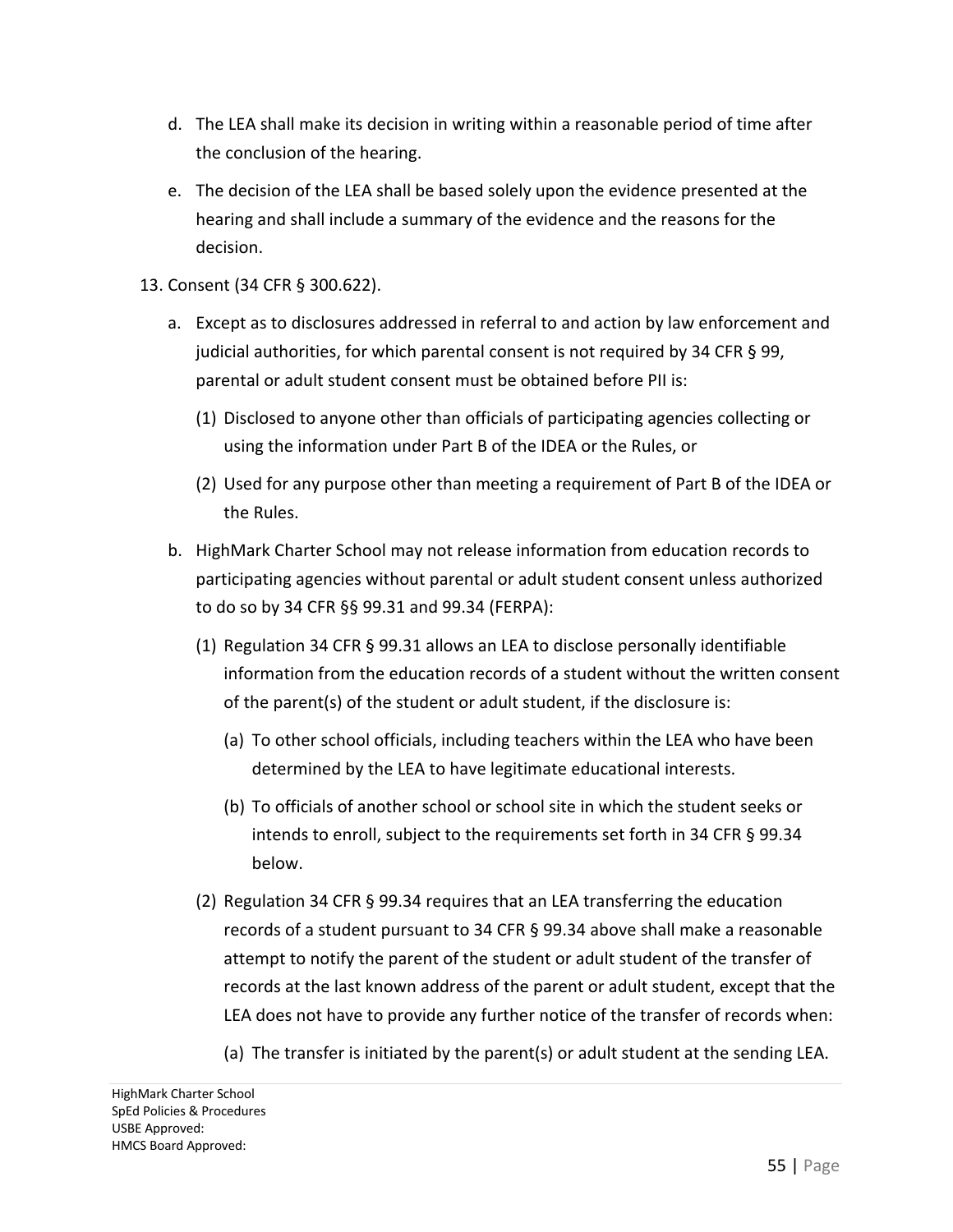- (b) HighMark Charter School includes in its annual notice of procedural safeguards, that it is the policy of the LEA to forward education records on request to a school in which a student seeks or intends to enroll.
- (c) HighMark Charter School transferring the records must keep a copy of the records for three years after the transfer.
- c. HighMark Charter School, upon receiving PII from another educational agency or institution, may make further disclosure of the information on behalf of the LEA without the prior written consent of the parent(s) or adult student if the conditions of 34 CFR §§ 99.31 and 99.34 noted above are met, and if the educational agency informs the party to whom disclosure is made of these requirements.
- d. If the parent(s) or adult student refuses consent for the release of PII to a third party, then that party may proceed with statutory procedures in an effort to obtain the desired information.

Note: As authorized in 34 CFR § 99.31 (FERPA), HighMark Charter School includes in the annual procedural safeguards notice that it is their policy to forward educational records of a student with disabilities without parental or adult student consent or notice to officials of another school or school district in which a student seeks or intends to enroll.

- 14. Safeguards (34 CFR § 300.623).
	- a. HighMark Charter School must protect the confidentiality of PII at collection, storage, disclosure, and destruction stages.
	- b. One official at each LEA must assume responsibility for ensuring the confidentiality of any PII.
	- c. All persons at HighMark Charter School collecting or using PII must receive training or instruction regarding the State's policies and procedures in Rules IV.V. and 34 CFR § 99.
	- d. HighMark Charter School must maintain, for public inspection, a current listing of the names and positions of those employees within the LEA who may have access to personally identifiable information on students with disabilities.
- 15. Destruction of information (34 CFR § 300.624).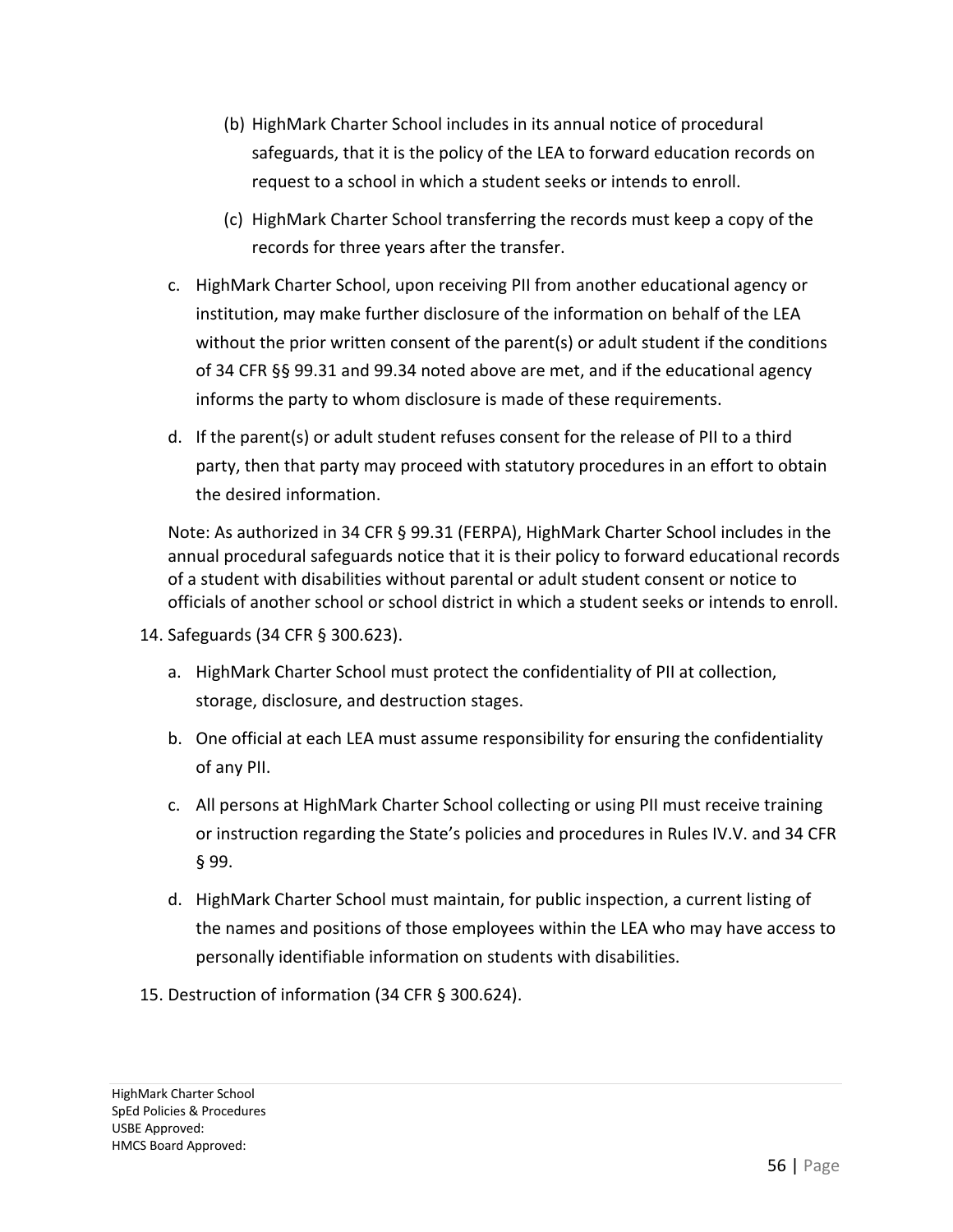- a. HighMark Charter School must inform parents or adult student when PII collected, maintained, or used under Part B of the IDEA and Rules is no longer needed to provide educational services to the student.
- b. The information no longer needed must be destroyed at the request of the parent(s) or adult student. However, a permanent record of a student's name, address, phone number, his/her grades, attendance record, classes attended, grade level completed, and year completed may be maintained without time limitation.
- c. Each student's records may be considered "no longer needed to provide educational services" and may be destroyed three years after the student graduates or three years after the student turns 22 under IDEA. Medicaid requires that records be maintained for at least five years after the provision of services.

#### 16. Students' rights (34 CFR § 300.625).

- a. The rights of privacy afforded to parent(s) are transferred to the student who reaches the age of 18, providing the student has not been declared incompetent by a court order or the student has married or become emancipated.
- b. Under the regulations for FERPA at 34 CFR § 99.5(a), the rights of parent(s) regarding education records are transferred to the student at age 18, providing the student has not been declared incompetent by a court order or the student has married or become emancipated.
- c. Because the rights accorded to parents under Part B of the IDEA are transferred to a student who reaches the age of 18, providing the student has not been declared incompetent by a court order or the student has married or become emancipated, the rights regarding educational records must also be transferred to the student. However, HighMark Charter School must provide any notice required under Section 615 of Part B of the IDEA to the student and the parent(s).
- 17. Enforcement (34 CFR § 300.626).

The confidentiality requirements of Part B of the IDEA are reviewed and approved as part of HighMark Charter School eligibility process.

18. U.S. Department of Education use of PII (34 CFR § 300.627).

If the U.S. Department of Education or its authorized representatives collect any PII regarding students with disabilities that is not subject to the Privacy Act of 1974, 5 USC §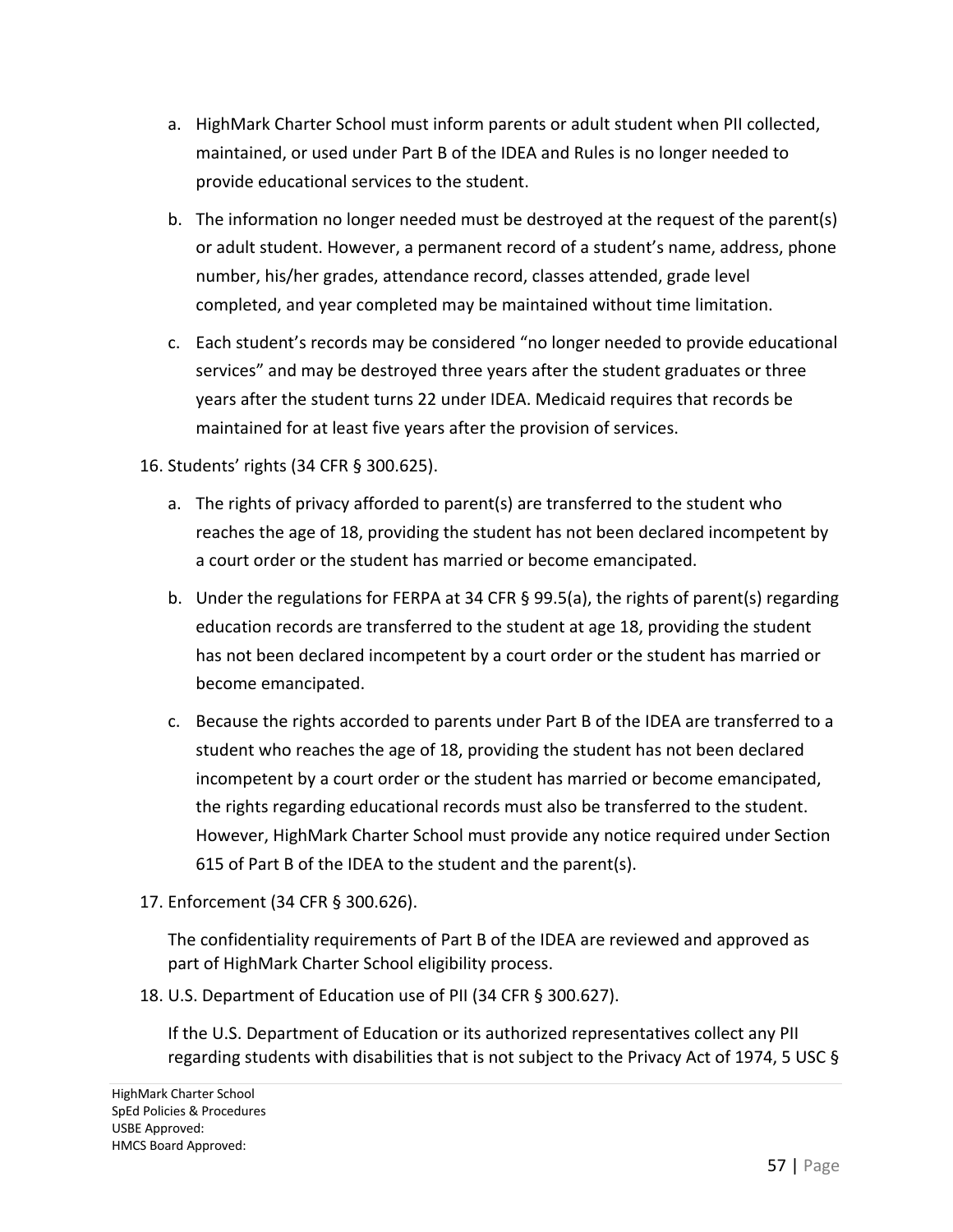552a, the Secretary of Education (Secretary hereafter) applies the applicable Federal statute, and the regulations implementing those provisions in 34 CFR § 5b.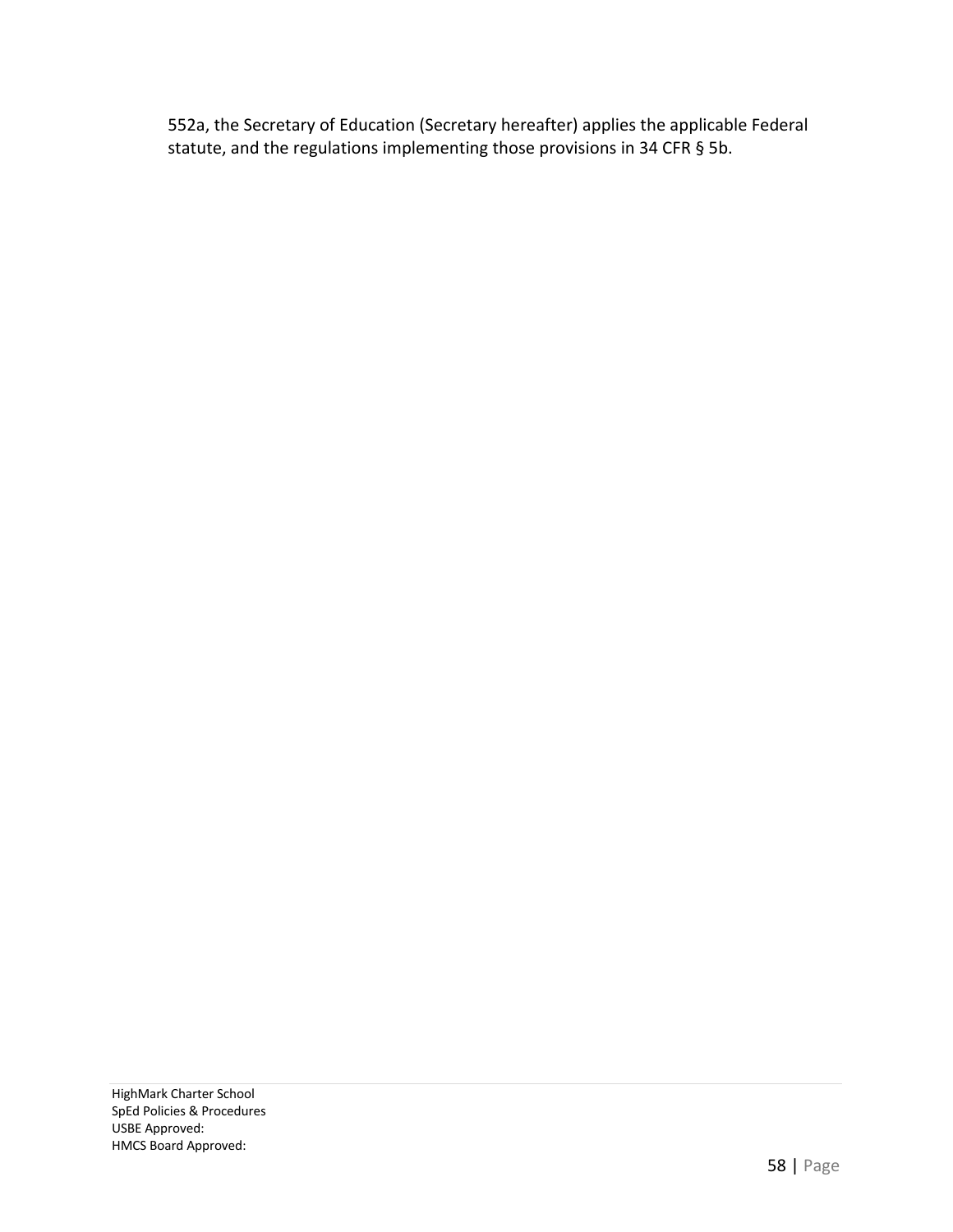# V. DISCIPLINE PROCEDURES (34 CFR § 300.530)

# V.A. DISCIPLINE PROCEDURES FOR STUDENTS WITH DISABILITIES (RULES V.A.)

Consistent with the requirements of Part B of the IDEA and the Rules, HighMark Charter School shall establish, maintain, and implement the following policies and procedures for disciplining students with disabilities.

# V.B. AUTHORITY OF SCHOOL PERSONNEL (34 CFR § 300.530(A–C); RULES V.B.)

- 1. School personnel may consider any unique circumstances on a case-by-case basis when determining whether a change in placement, consistent with the other requirements of this section, is appropriate for a student with a disability who violates a code of student conduct.
- 2. School personnel may remove a student with a disability who violates a code of student conduct from his/her current placement to an appropriate interim alternative educational setting (IAES), another setting, or suspension, for not more than ten consecutive school days (to the extent those alternatives are applied to students without disabilities), and for additional removals of not more than ten consecutive school days in that same school year for separate incidents of misconduct, as long as those removals do not constitute a change of placement.
- 3. After a student with a disability has been removed from his/her current placement for ten school days in the same school year, during any subsequent days of removal HighMark Charter School must provide services to the extent required.
- 4. For disciplinary changes in placement that would exceed ten consecutive school days, if the behavior that gave rise to the violation of the school code is determined not to be a manifestation of the student's disability, school personnel may apply the relevant disciplinary procedures to students with disabilities in the same manner and for the same duration as the procedures would be applied to students without disabilities, except after the tenth day of removal that constitutes a change in placement, the LEA must provide services to the student.

# V.C. SERVICES (34 CFR § 300.530(D); RULES V.C.)

1. A student with a disability who is removed from the student's current placement must: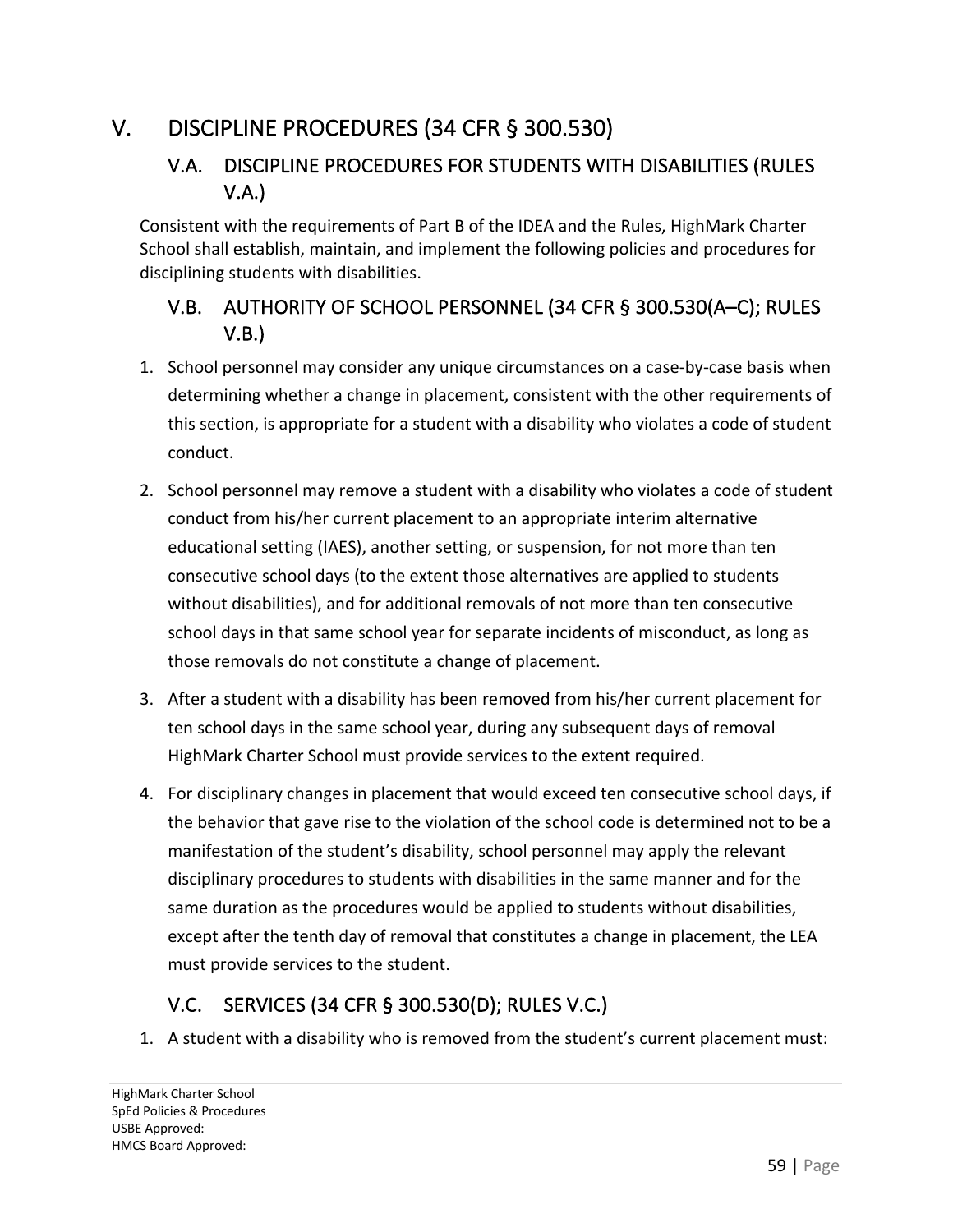- a. Continue to receive educational services so as to enable the student to continue to participate in the general education curriculum, although in another setting, and to progress toward meeting the goals set out in the student's IEP; and
- b. Receive, as appropriate, a functional behavior assessment, and behavior intervention services and modifications that are designed to address the behavior violation so that it does not recur.
- 2. The services may be provided in an IAES.
- 3. HighMark Charter School is only required to provide services during periods of removal to a student with a disability who has been removed from his/her current placement for ten school days or less in that school year if it also provides services to a student without disabilities who is similarly removed.
- 4. After a student with a disability has been removed from his/her current placement for ten school days in the same school year, if the current removal is for not more than ten consecutive school days and is not a change of placement, school personnel, in consultation with at least one of the student's teachers, determine the extent to which services are needed, so as to enable the student to continue to participate in the general education curriculum, although in another setting, and to progress toward meeting the goals set out in the student's IEP.
- 5. If the removal is a change of placement, the student's IEP Team determines appropriate services to be provided during the removal.

## V.D. CHANGE OF PLACEMENT DUE TO DISCIPLINARY REMOVALS (34 CFR § 300.536; RULES V.D.)

- 1. For purposes of removals of a student with a disability from the student's current educational placement, a change of placement occurs if:
	- a. The removal is for more than ten consecutive school days; or
	- b. The student has been subjected to a series of removals that constitute a pattern:
		- (1) Because the series of removals total more than ten school days in a school year;
		- (2) Because the student's behavior is substantially similar to the student's behavior in previous incidents that resulted in the series of removals; and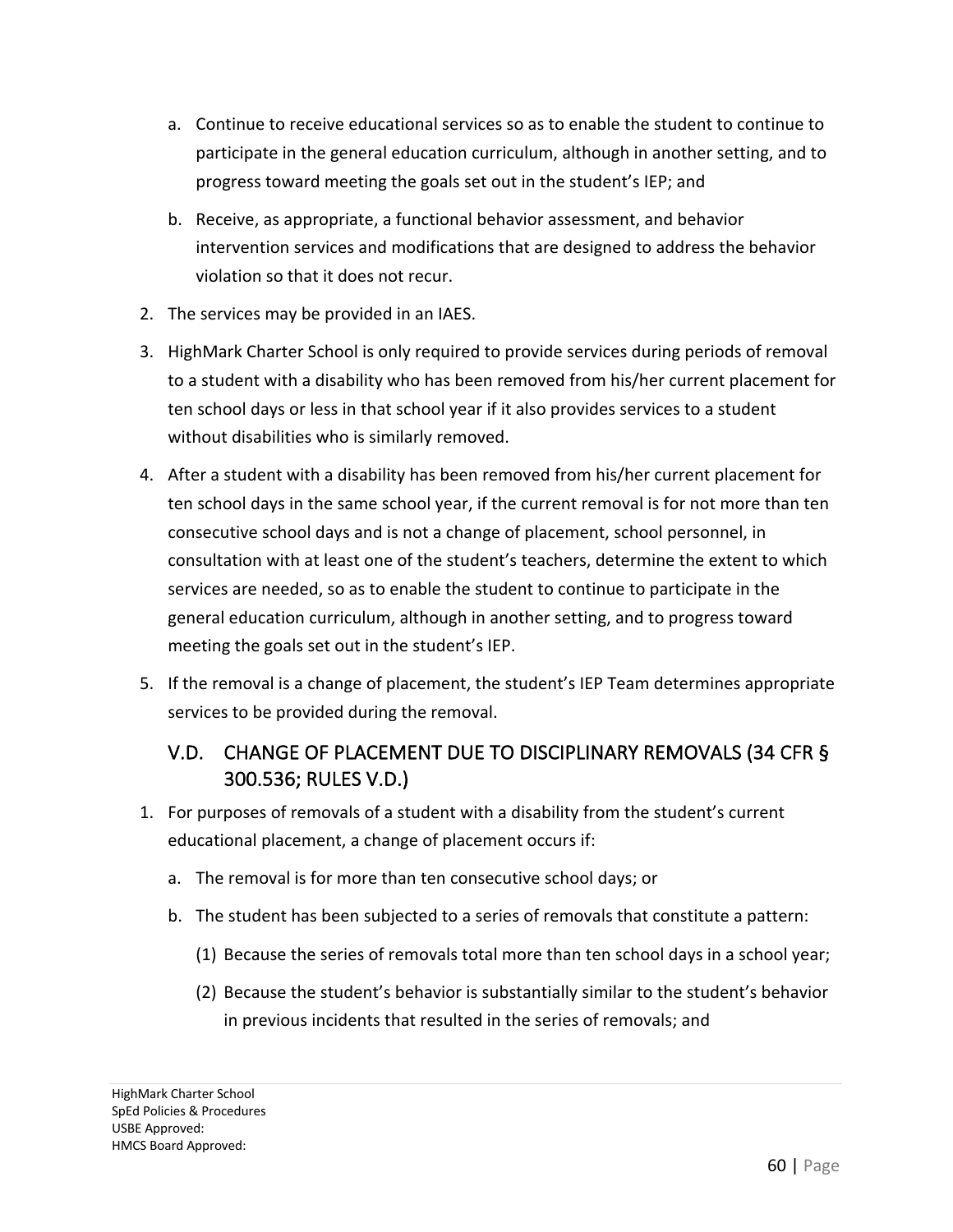- (3) Because of such additional factors as the length of each removal, the total amount of time the student has been removed, and the proximity of the removals to one another.
- 2. HighMark Charter School determines on a case-by-case basis whether a pattern of removals constitutes a change of placement. This determination is subject to review through due process and judicial proceedings.

## V.E. MANIFESTATION DETERMINATION (34 CFR § 300.530(E); RULES V.E.)

- 1. Within ten school days of any decision to change the placement of a student with a disability because of a violation of a code of student conduct, HighMark Charter School, the parent(s) or adult student, and relevant members of the student's IEP Team (as determined by the parent(s) or adult student and the LEA) must review all relevant information in the student's file, including the student's IEP, any teacher observations, and any relevant information provided by the parent(s) or adult student to determine:
	- a. If the conduct in question was caused by, or had a direct and substantial relationship to, the student's disability; or
	- b. If the conduct in question was the direct result of the LEA's failure to implement the IEP.
- 2. The conduct must be determined to be a manifestation of the student's disability if HighMark Charter School, the parent(s) or adult student, and relevant members of the student's IEP Team determine that the misconduct was caused by or had a direct and substantial relationship to the student's disability, or was the direct result of the LEA's failure to implement the IEP.
- 3. If HighMark Charter School, the parent(s) or adult student, and relevant members of the student's IEP Team determine that the misconduct was the direct result of the LEA's failure to implement the IEP, the LEA must take immediate steps to remedy those deficiencies.
- 4. If HighMark Charter School, the parent(s) or adult student, and relevant members of the IEP Team make the determination that the conduct was a manifestation of the student's disability, the IEP Team must either: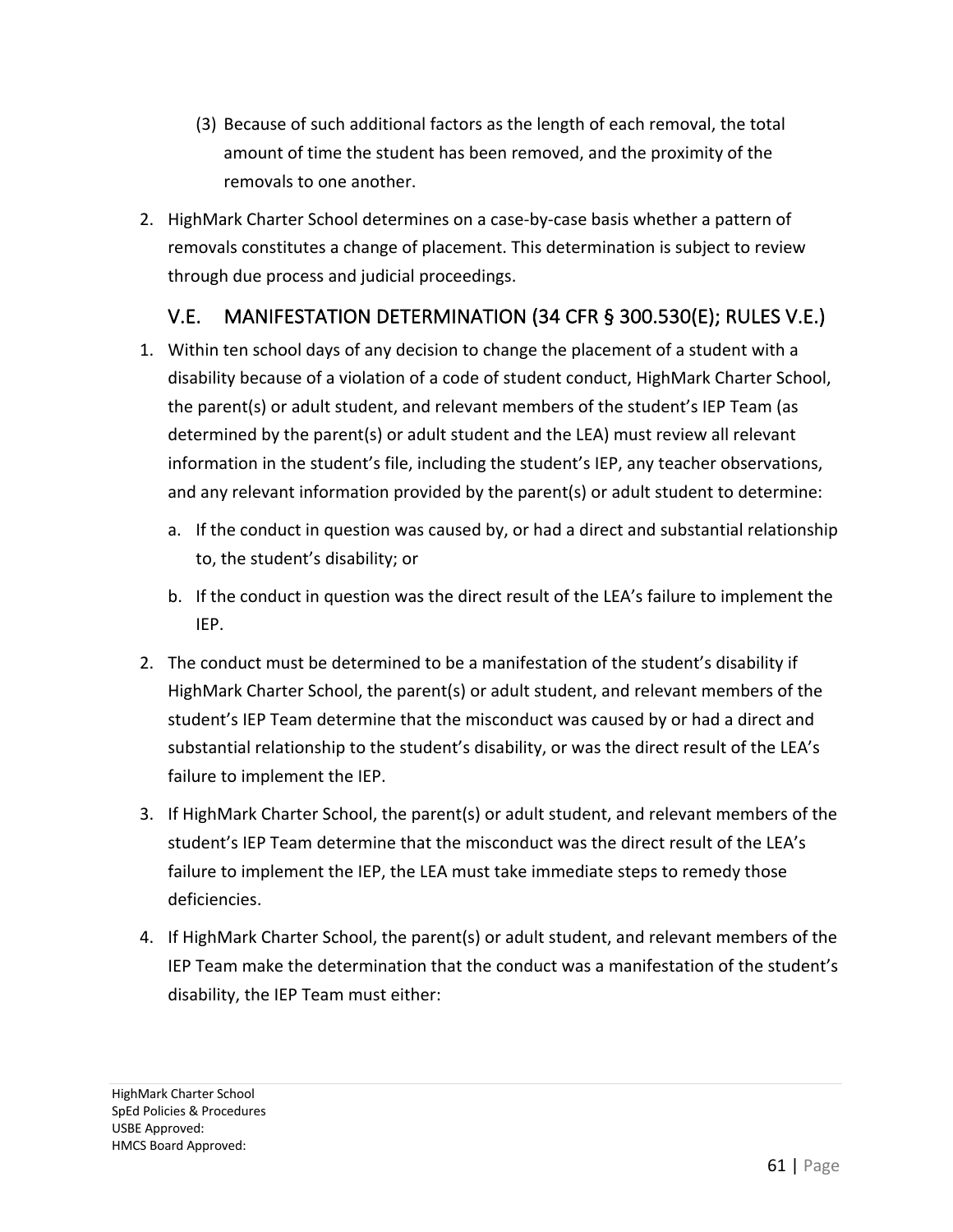- a. Conduct a functional behavior assessment (FBA), unless HighMark Charter School had conducted a FBA before the behavior that resulted in the change of placement occurred, and implement a behavior intervention plan (BIP) for the student; or
- b. If a BIP has already been developed, review the BIP, and modify it, as necessary, to address the behavior; and
- c. Unless the misconduct falls under the definition of special circumstances in Rules V.E.5, return the student to the placement from which the student was removed, unless the parent or adult student and the LEA agree to a change of placement as part of the modification of the behavior intervention plan.
- 5. Special circumstances.

School personnel may remove a student to an IAES for not more than 45 school days without regard to whether the behavior is determined to be a manifestation of the student's disability, if the student:

- a. Carries a weapon to or possesses a weapon at school, on school premises, or to or at a school function under the jurisdiction of an LEA;
- b. Knowingly possesses or uses illegal drugs, or sells or solicits the sale of a controlled substance, while at school, on school premises, or at a school function under the jurisdiction of an LEA, or
- c. Has inflicted serious bodily injury upon another person while at school, on school premises, or at a school function under the jurisdiction of an LEA.
- 6. Definitions.

For purposes of this section, the following definitions apply:

- a. *Controlled substance* means a drug or other substance that cannot be distributed without a prescription, identified under schedules I, II, III, IV, or V in section 202(c) of the Controlled Substances Act (21 USC § 812(c)).
- b. *Illegal drug* means a controlled substance but does not include a drug controlled, possessed, or used under the supervision of a licensed health-care professional or one legally possessed or used under the Controlled Substances Act or under any other provision of Federal law (21 USC § 812).
- c. *Serious bodily injury* means bodily injury that involves a substantial risk of death, extreme physical pain, protracted and obvious disfigurement, or protracted loss or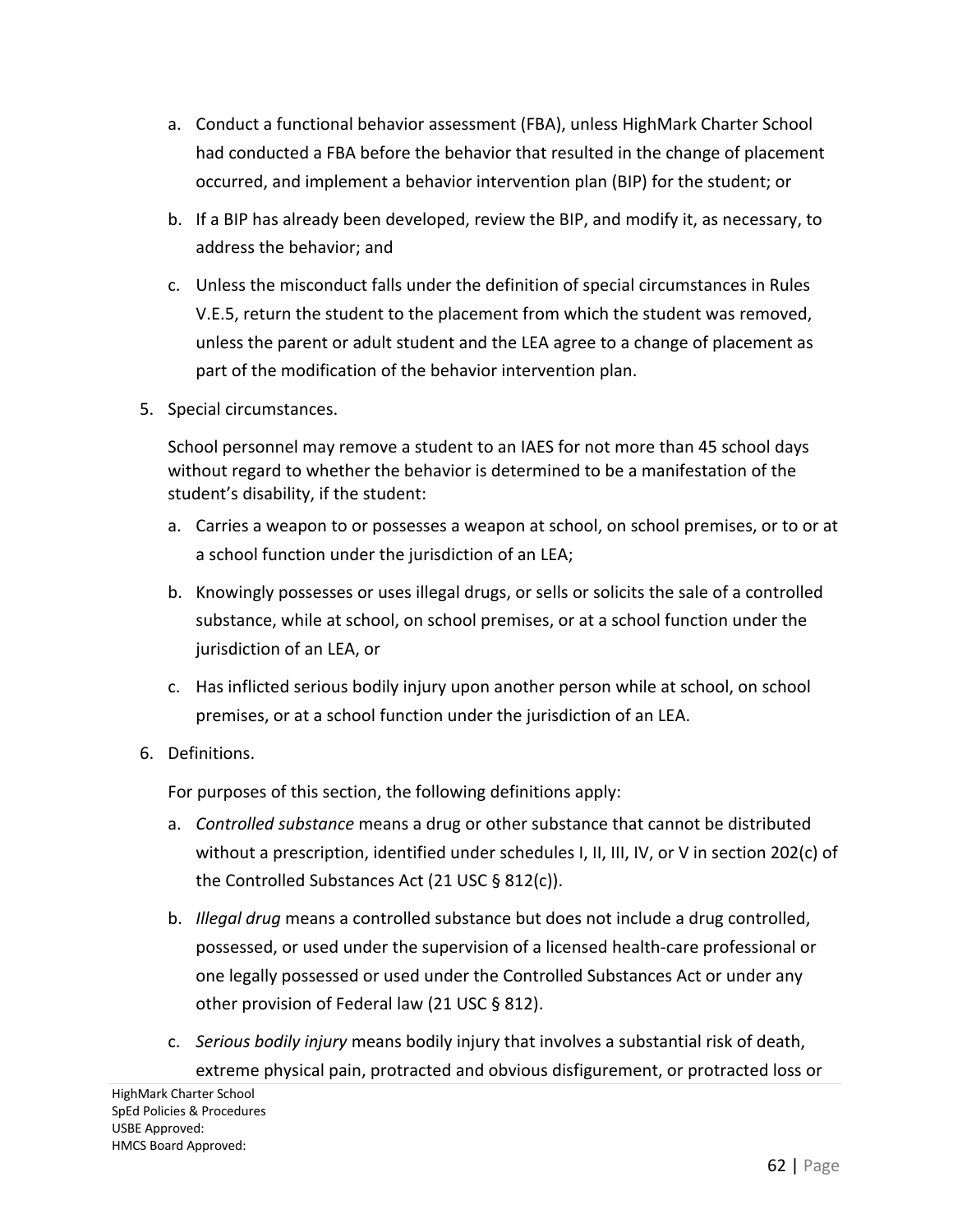impairment of the function of a bodily member, organ, or mental faculty (18 USC § 1365). Serious bodily injury does not include a cut, abrasion, bruise, burn, disfigurement, physical pain, illness, or impairment of the function of a bodily member, organ or mental faculty that is temporary (20 USC § 1365).

d. *Weapon* means a weapon, device, instrument, material, or substance, animate or inanimate, that is used for or is readily capable of, causing death or serious bodily injury, except that such term does not include a pocket knife with a blade of less than 2.5 inches (18 USC § 930).

# V.F. PROCEDURAL SAFEGUARDS NOTICE (34 CFR § 300.530; RULES V.F.)

On the date on which the decision is made to make a removal that constitutes a change of placement of a student with a disability because of a violation of a code of student conduct, HighMark Charter School must notify the parent(s) or adult student of that decision, and provide the parent(s) or adult student the procedural safeguards notice.

# V.G. DETERMINATION OF SETTING (34 CFR § 300.531; RULES V.G.)

The student's IEP Team determines the IAES for services if the behavior that gives rise to the removal is not a manifestation of the student's disability, the removal constitutes a change of placement, or the behavior falls under the special circumstances in USBE V.E.5.

# V.H. APPEALS BY PARENT OR LEA (34 CFR § 300.532; RULES V.H.)

- 1. The parent(s) of a student with a disability or adult student who disagrees with any decision regarding placement or the manifestation determination, or an LEA that believes that maintaining the current placement of the student is substantially likely to result in injury to the student or others, may appeal the decision by filing a due process hearing complaint.
- 2. Authority of hearing officer.
	- a. A due process hearing officer hears and makes a determination regarding an appeal.
	- b. In making the determination, the hearing officer may:
		- (1) Return the student with a disability to the placement from which the student was removed if the hearing officer determines that the removal was a violation of the discipline procedures under Part B of the IDEA or the Rules or that the student's behavior was a manifestation of the student's disability; or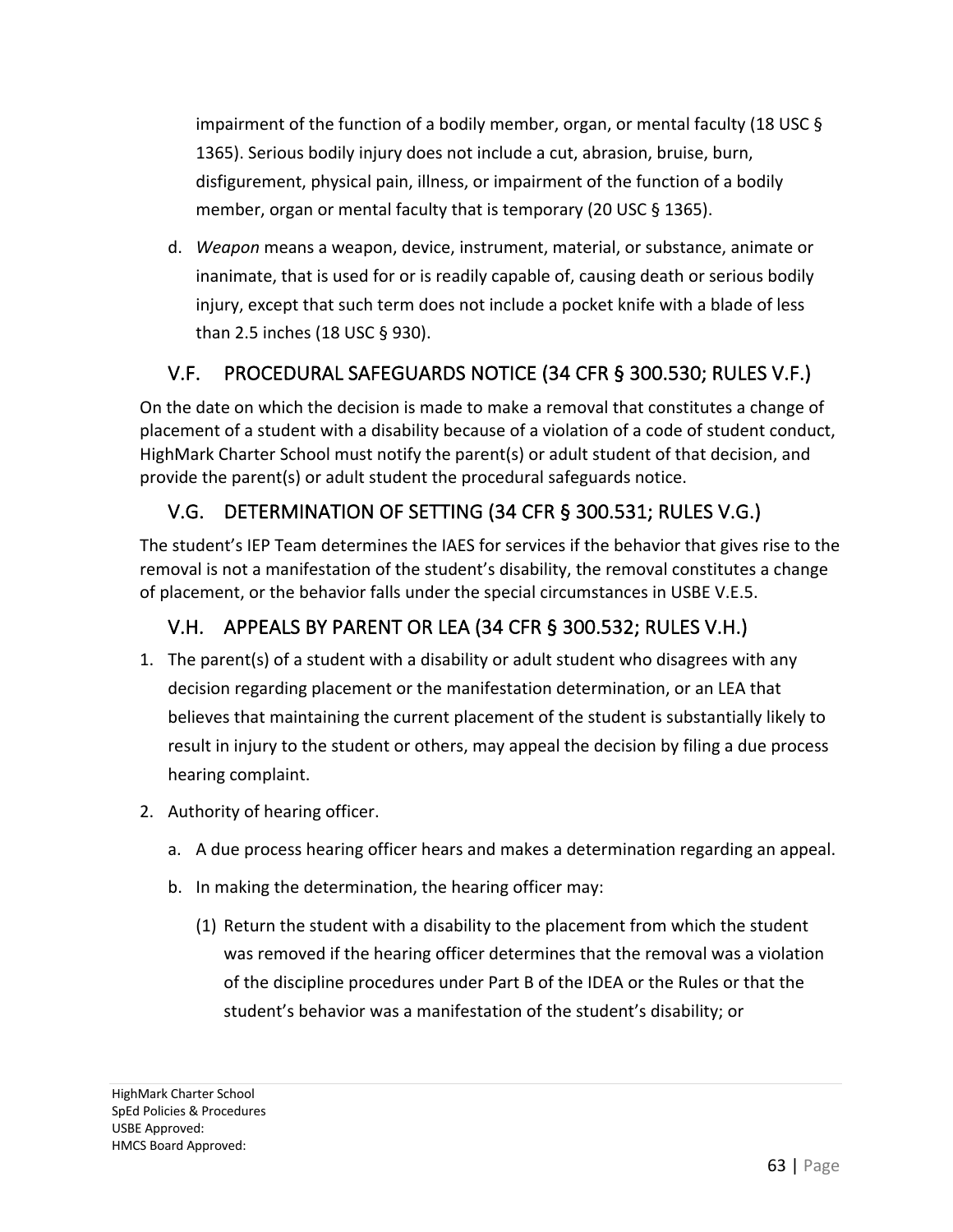- (2) Order a change of placement of the student with a disability to an appropriate IAES for not more than 45 school days if the hearing officer determines that maintaining the current placement of the student is substantially likely to result in injury to the student or to others.
- c. The appeal procedures may be repeated if HighMark Charter School believes that returning the student to the original placement is substantially likely to result in injury to the student or to others.
- 3. Expedited due process hearing.
	- a. Whenever a hearing is requested, the parent(s) or adult student or HighMark Charter School must have an opportunity for an impartial due process hearing.
	- b. HighMark Charter School is responsible for arranging the expedited due process hearing with the State Director of Special Education, which must occur within 20 school days of the date the complaint requesting the hearing is filed. The hearing officer must make a determination within ten school days after the hearing.
	- c. Unless the parent(s) or adult student and HighMark Charter School agree in writing to waive the resolution meeting, or agree to use mediation:
		- (1) A resolution meeting must occur within seven calendar days of receiving notice of the due process complaint; and
		- (2) The due process hearing may proceed unless the matter has been resolved to the satisfaction of both parties within 15 calendar days of the receipt of the due process complaint.
	- d. The decisions on expedited due process hearings are final, unless meeting the requirements of 34 CFR § 300.514(b) or 34 CFR § 300.516.

## V.I. PLACEMENT DURING APPEALS (34 CFR § 300.533; RULES V.I.)

When an appeal through a due process complaint has been made by either the parent or adult student or HighMark Charter School, the student must remain in the IAES pending the decision of the hearing officer or until the expiration of the time period specified, whichever occurs first, unless the parent(s) or adult student and the SEA or LEA agree otherwise.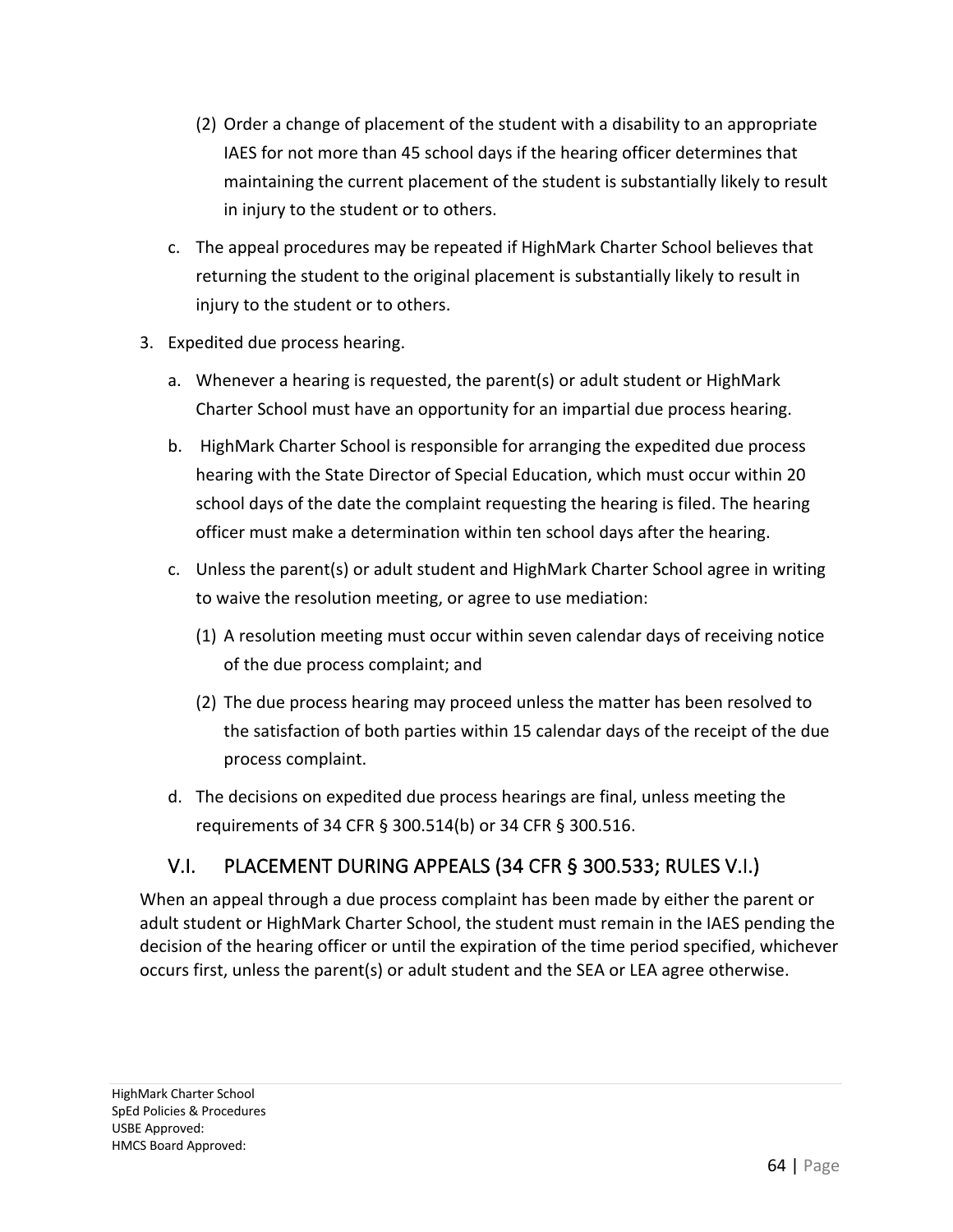# V.J. PROTECTIONS FOR STUDENTS NOT DETERMINED ELIGIBLE FOR SPECIAL EDUCATION AND RELATED SERVICES (34 CFR § 300.534; RULES V.J.)

- 1. A student who has not been determined to be eligible for special education and related services under Part B of the IDEA, and who has engaged in behavior that violated a code of student conduct, may assert any of the protections provided for in this part if HighMark Charter School had knowledge that the student was a student with a disability before the behavior that precipitated the disciplinary action occurred.
- 2. HighMark Charter School must be deemed to have knowledge that a student is a student with a disability if, before the behavior that precipitated the disciplinary action occurred:
	- a. The parent(s) of the student or adult student expressed concern in writing to supervisory or administrative personnel of HighMark Charter School, or a teacher of the student, that the student is in need of special education and related services;
	- b. The parent(s) of the student or adult student requested an evaluation of the student; or
	- c. The teacher of the student, or other personnel of HighMark Charter School, expressed specific concerns about a pattern of behavior demonstrated by the student directly to the director of special education of the LEA or to other supervisory personnel of the LEA.
- 3. HighMark Charter School would not be deemed to have knowledge that a student is a student with a disability if:
	- a. The parent(s) of the student or the adult student:
		- (1) Has not allowed an evaluation of the student; or
		- (2) Has refused services under this part; or
	- b. The student has been evaluated in accordance with and determined to not be a student with a disability under Part B of the IDEA.
- 4. If HighMark Charter School does not have knowledge that a student is a student with a disability prior to taking disciplinary measures against the student, the student may be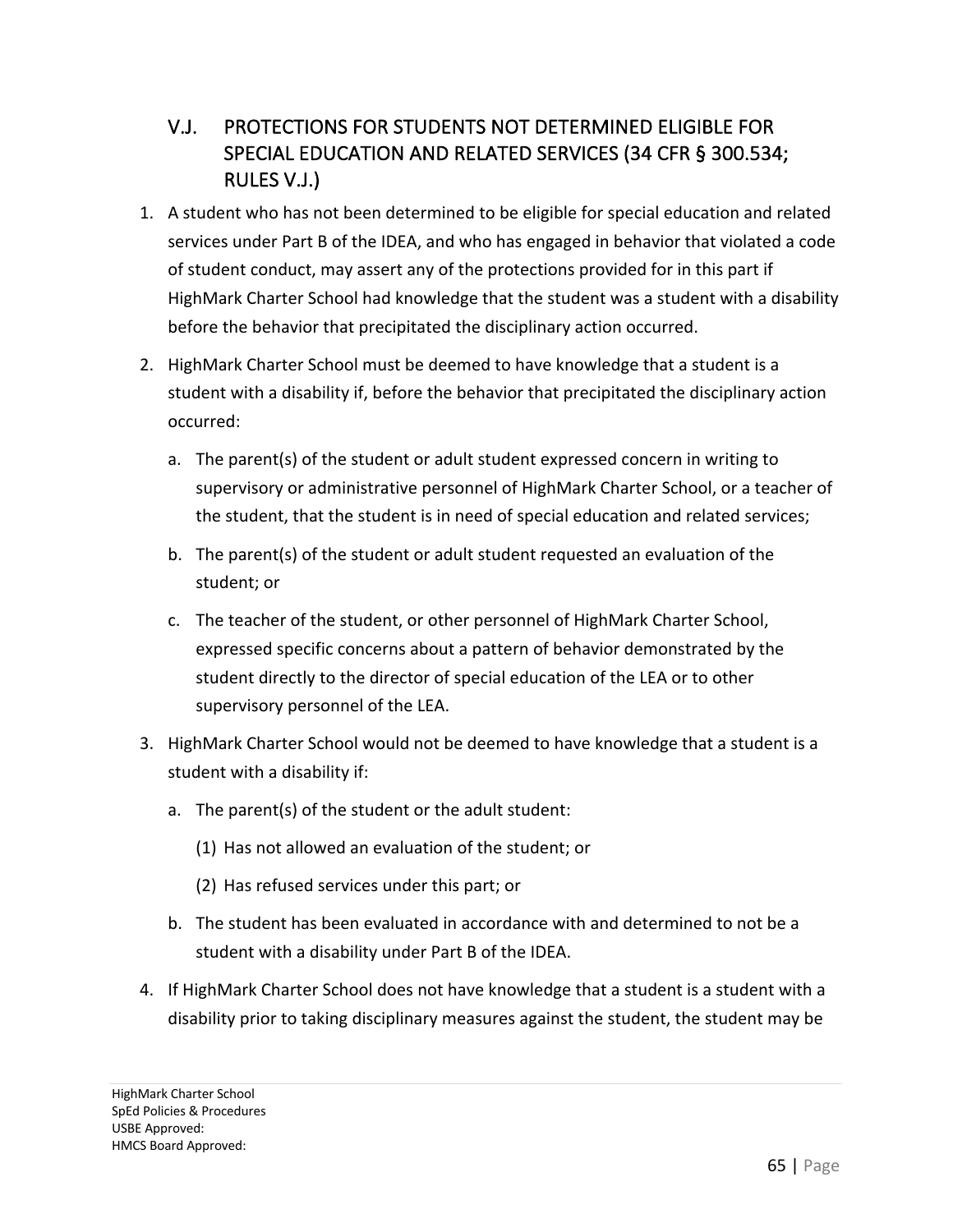subjected to the disciplinary measures applied to students without disabilities who engage in comparable behaviors.

- a. If a request is made for an evaluation of a student during the time period in which the student is subjected to disciplinary measures, the evaluation must be conducted in an expedited manner.
	- (1) Until the evaluation is completed, the student remains in the educational placement determined by school authorities, which can include suspension or expulsion without educational services.
	- (2) If the student is determined to be a student with a disability, taking into consideration information from the evaluation conducted by HighMark Charter School and information provided by the parent(s) or adult student, the LEA must provide special education and related services.

# V.K. REFERRAL TO AND ACTION BY LAW ENFORCEMENT AND JUDICIAL AUTHORITIES (34 CFR § 300.535; RULES V.K.)

- 1. Nothing in Part B of the IDEA prohibits HighMark Charter School from reporting a crime committed by a student with a disability to appropriate authorities or prevents State law enforcement and judicial authorities from exercising their responsibilities with regard to the application of Federal and State law to crimes committed by a student with a disability.
- 2. Transmittal of records.
	- a. If HighMark Charter School reports a crime committed by a student with a disability, it must ensure that copies of the special education and disciplinary records of the student are transmitted for consideration by the appropriate authorities to whom the LEA reports the crime.
	- b. If HighMark Charter School reports a crime under this section, it may transmit copies of the student's special education and disciplinary records only to the extent that the transmission is permitted by the Family Educational Rights and Privacy Act (FERPA).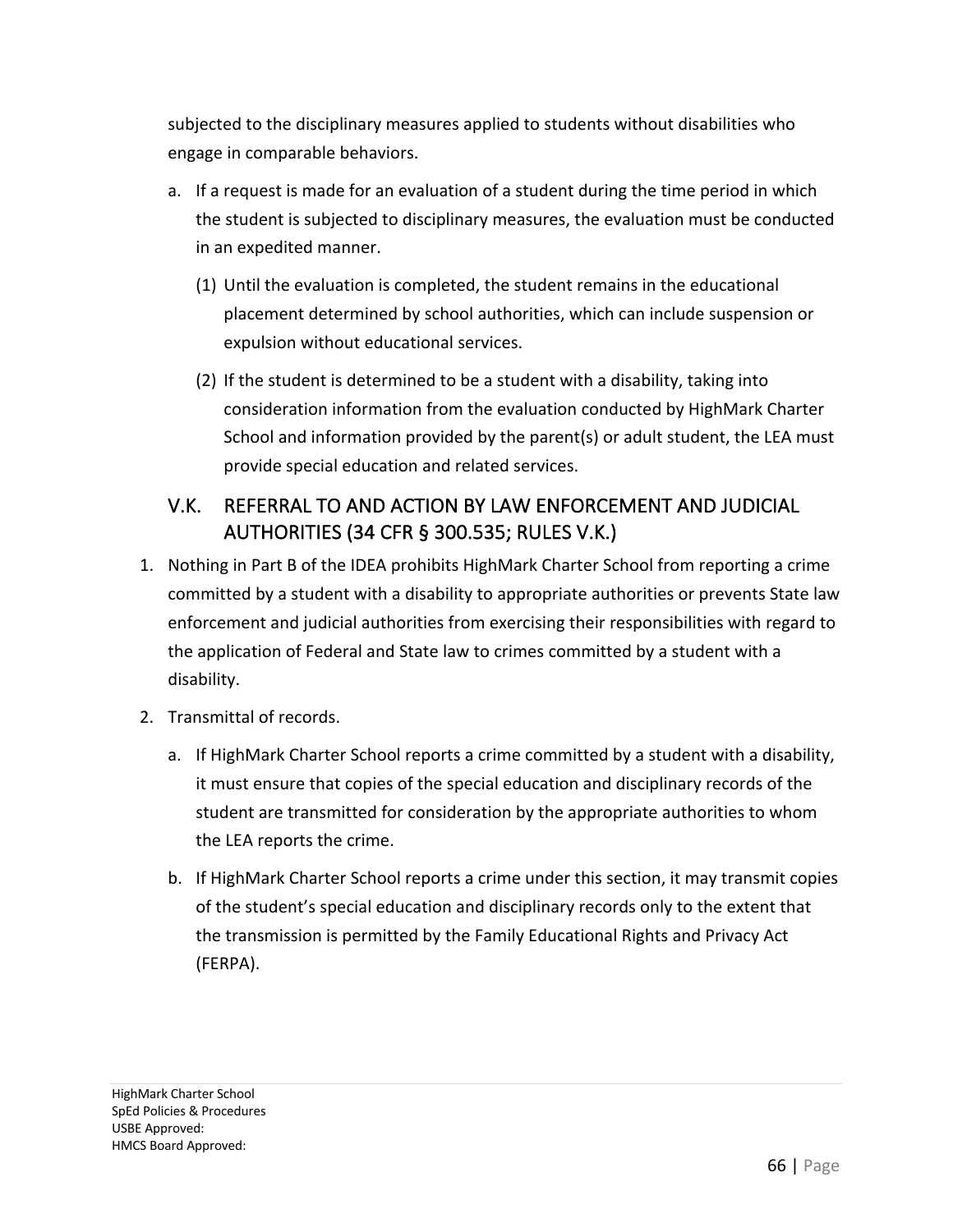# VI. STUDENTS WITH DISABILITIES IN OTHER SETTINGS

## VI.A. PRIVATE SCHOOL PLACEMENTS BY LEAS (34 CFR § 300.325; RULES VI.A.)

- 1. Developing IEPs.
	- a. Before HighMark Charter School places a student with a disability in, or refers a student to, a private school or facility, HighMark Charter School must initiate and conduct a meeting to develop an IEP for the student in accordance with Part B of the IDEA and the Rules.
	- b. HighMark Charter School must ensure that a representative of the private school or facility attends the meeting. If the representative cannot attend, the LEA must use other methods to ensure participation by the private school or facility, including individual or conference telephone calls or video conferencing.
- 2. Reviewing and revising IEPs.
	- a. After a student with a disability is placed in a private school or facility, any meetings to review and revise the student's IEP may be initiated and conducted by the private school or facility at the discretion of HighMark Charter School.
	- b. If the private school or facility initiates and conducts these meetings, HighMark Charter School must ensure that the parent(s) or adult student and an LEA representative:
		- (1) Are involved in any decisions about the student's IEP; and
		- (2) Agree to any proposed changes in the IEP before those changes are implemented.
- 3. Even if a private school or facility implements a student's IEP, responsibility for compliance with this part remains with HighMark Charter School and the USBE.
- 4. Residential placement (34 CFR § 300.104).

If placement in a public or private residential program is necessary to provide special education and related services to a student with a disability, the program, including nonmedical care and room and board, must be at no cost to the parent(s) of the student or adult student.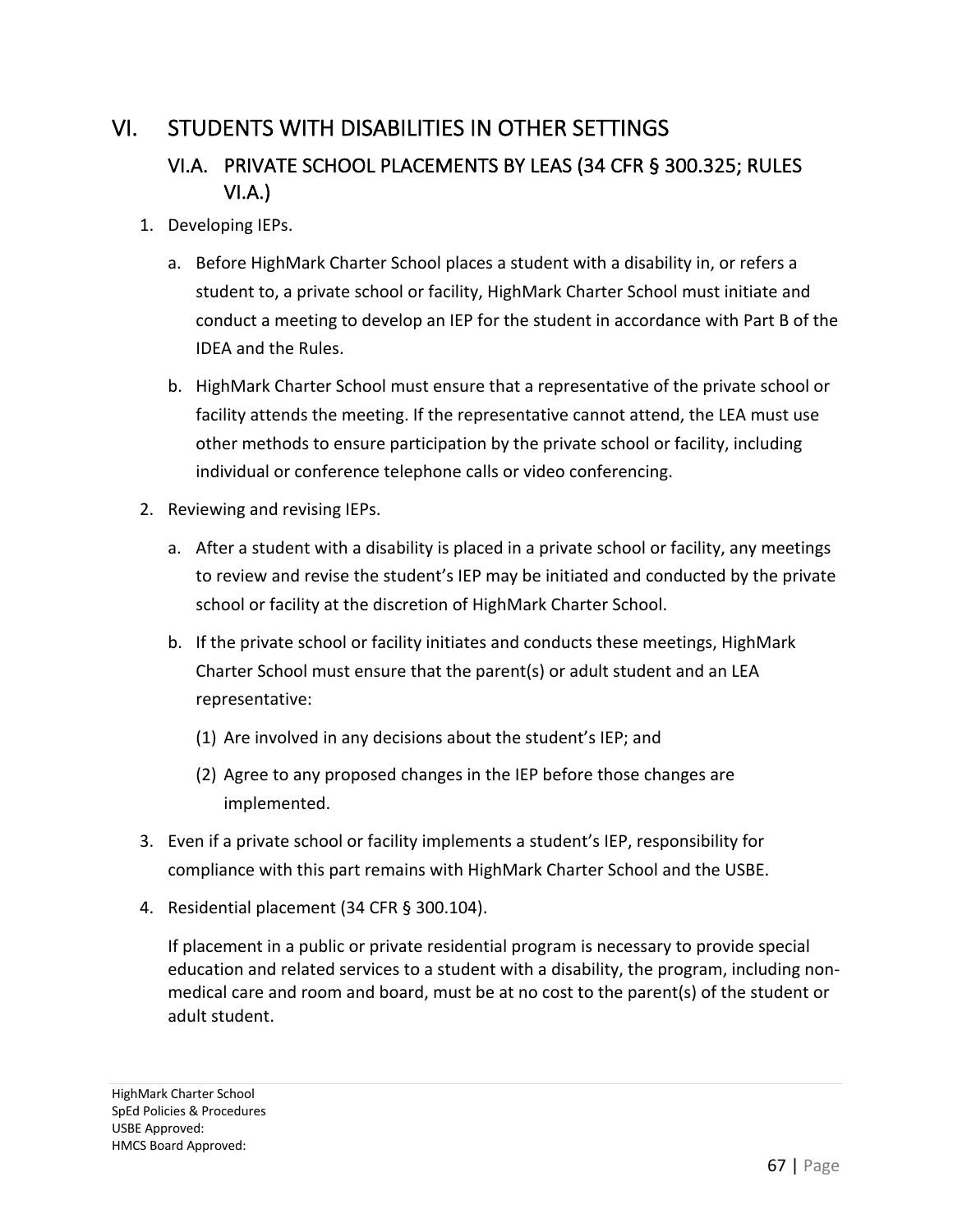# VI.B. STUDENTS WITH DISABILITIES ENROLLED BY THEIR PARENT(S) IN PRIVATE SCHOOLS WHEN FAPE IS AT ISSUE (34 CFR § 300.148; RULES VI.C.)

- 1. HighMark Charter School is not required to pay for the cost of education, including special education and related services, of a student with a disability at a private school or facility if that LEA made a FAPE available to the student and the parent(s) or adult student elected to place the student in a private school or facility.
- 2. Disagreements between the parent(s) or adult student and an LEA regarding the availability of a program appropriate for the student, and the question of financial reimbursement, are subject to the State complaint and due process procedures in the Rules IV.G.–R.
- 3. If the parent(s) of a student with a disability or adult student, who previously received special education and related services under the authority of HighMark Charter School, enroll the student in a private preschool, elementary school, or secondary school without the consent of or referral by the LEA, a court or a hearing officer may require the LEA to reimburse the parent(s) or adult student for the cost of that enrollment if the court or hearing officer finds that the LEA had not made a FAPE available to the student in a timely manner prior to that enrollment and that the private placement is appropriate. A parental placement may be found to be appropriate by a hearing officer or a court even if it does not meet the State standards that apply to education provided by the USBE and LEAs.
- 4. The cost of reimbursement may be reduced or denied if:
	- a. At the most recent IEP Team meeting that the parent(s) or adult student attended prior to removal of the student from the public school, the parent(s) or adult student did not inform the IEP Team that they were rejecting the placement proposed by the LEA to provide a FAPE to the student, including stating their concerns and their intent to enroll their student in a private school at public expense; or
	- b. At least ten business days (including any holidays that occur on a business day) prior to the removal of the student from the public school, the parent(s) or adult student did not give written notice to the LEA of the information described in the Rules VI.C.4.a;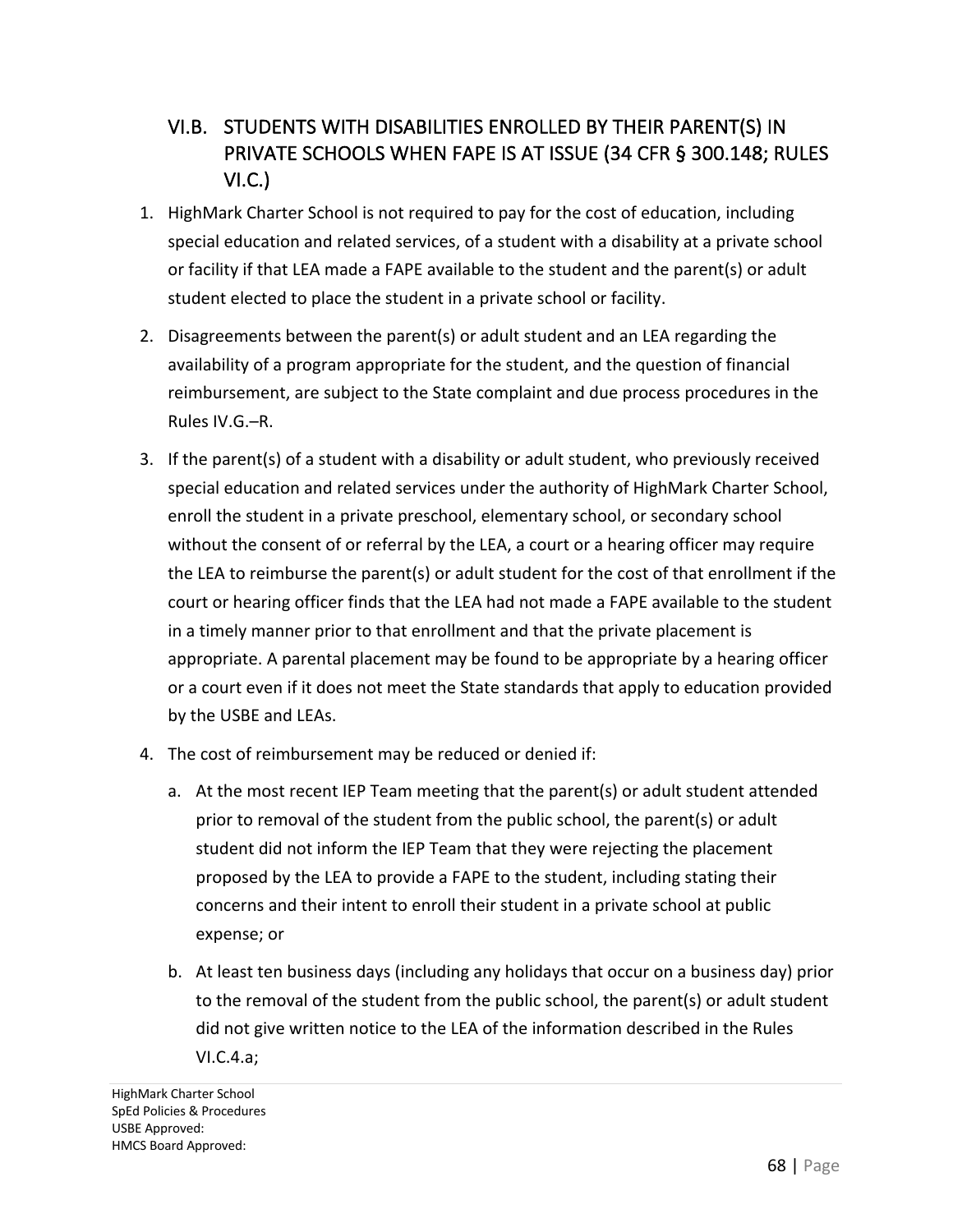- c. Prior to the parent's(s') or adult student's removal of the student from the public school, the LEA informed the parent(s) or adult student, through the prior written notice requirements, of its intent to evaluate the student (including a statement of the purpose of the evaluation that was appropriate and reasonable), but the parent(s) or adult student did not make the student available for the evaluation; or
- d. Upon a judicial finding of unreasonableness with respect to actions taken by the parent(s) or adult student.
- 5. Notwithstanding the requirements for the parent(s) or adult student to provide notice to HighMark Charter School prior to removal of the student, the cost of reimbursement:
	- a. Must not be reduced or denied for failure to provide the notice if:
		- (1) The school prevented the parent(s) or adult student from providing the notice;
		- (2) The parent(s) or adult student had not received prior written notice of the notice requirement in Rules VI.C.4.a–c; or
		- (3) Compliance with the notice requirements in Rules VI.C.4.a.–c. would likely result in physical harm to the student; and
	- b. May, in the discretion of the court or a hearing officer, not be reduced or denied for failure to provide this notice if:
		- (1) The parent(s) or adult student are not literate or cannot write in English; or
		- (2) Compliance with Rule VI.C.4.a.–c. would likely result in serious emotional harm to the student.

#### VI.C. STUDENTS WITH DISABILITIES ENROLLED IN HOME SCHOOL. (RULES VI.D.)

- 1. Dual enrollment (R277-438 and UCA 53G-6-702).
	- a. A student with a disability who is simultaneously enrolled in both home school or private school and a public school is considered a dual enrollment student.
	- b. A student with a disability seeking dual enrollment is entitled to special education and related services, under an IEP, for the time, or for the number of courses, the student is enrolled in the public school, based on the decision of the student's IEP Team. The IEP Team must consider the amount of time and courses needed for the provision of FAPE.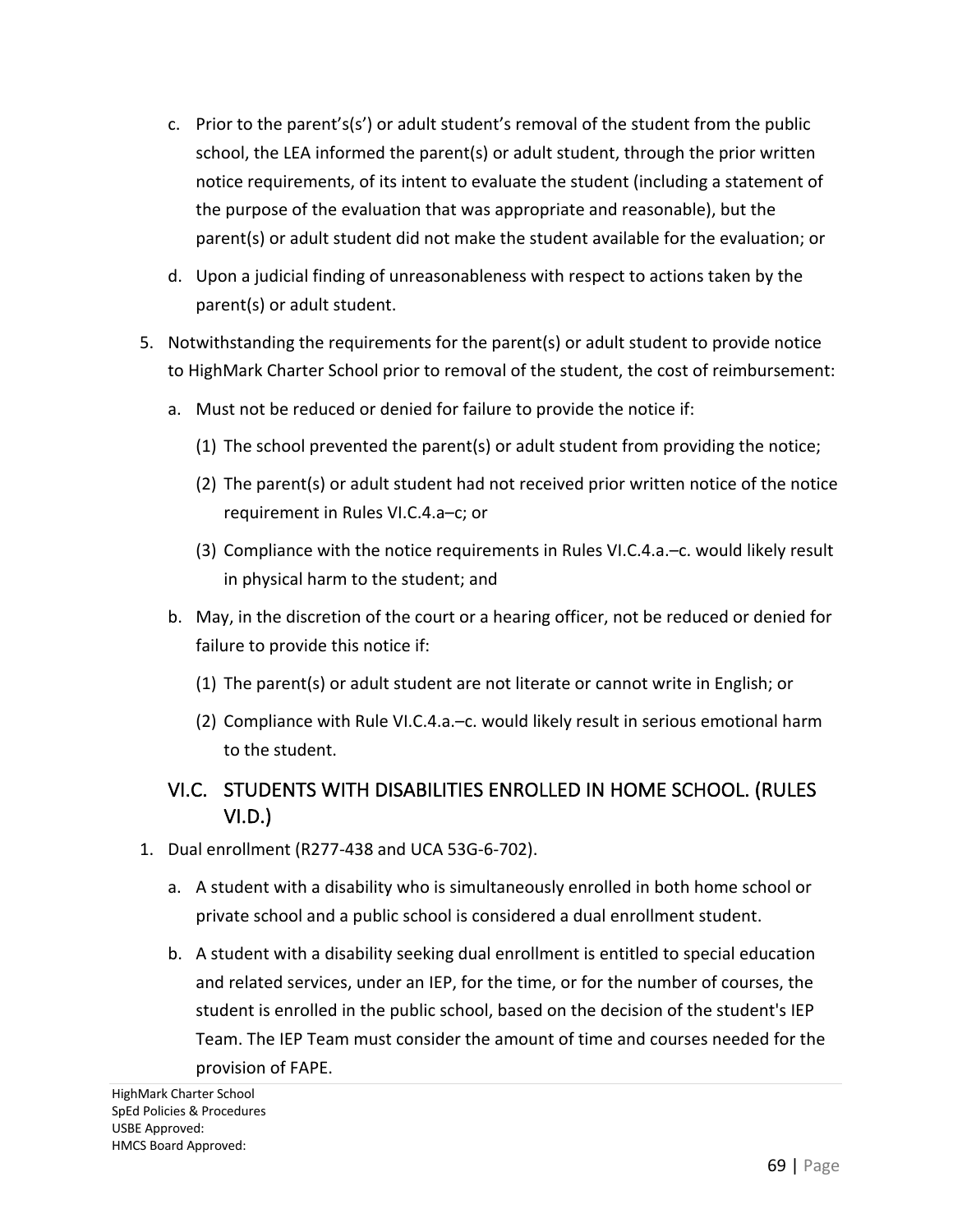2. Home schools do not meet the definition of private schools (R277-438).

#### VI.D. STUDENTS WITH DISABILITIES ENROLLED IN VIRTUAL SETTINGS (RULES VI.F.)

- 1. Students with disabilities enrolled in public education virtual settings remain entitled to special education and related services until determined no longer meeting eligibility criteria, graduate with a regular high school diploma, or reach maximum age.
- 2. The responsibility for FAPE for students with disabilities enrolled in public education virtual settings remains with the LEA of enrollment, unless Board Rule specifies otherwise.

#### VI.E. STUDENTS WITH DISABILITIES WHO ARE ALSO IN STATE CUSTODY/CARE (UCA 62A-4A-701; R277-709; RULES VI.K.)

- 1. The obligation to make FAPE available in the LRE, including special education and related services under Part B of the IDEA and these Rules, applies to all students with disabilities in state custody/care.
- 2. All requirements of these Rules apply to students with disabilities in State custody/care, including child find, LRE, and continuum of alternative placements.
- 3. Special education programs provided through youth in custody programs shall be monitored, through regular site monitoring visits and monthly desk monitoring on an annual basis, as directed by USBE (R277-709).
- 4. The USBE will develop and implement a Memorandum of Understanding (MOU) with other State agencies responsible for placing students in State custody/care across LEAs or in private facilities. The MOU will address, at a minimum, payment for education and special education services, timelines for placement, and notification of LEAs of changes in placement, and assign responsibility for FAPE.
- 5. LEAs must develop and implement a Memorandum of Understanding (MOU), policies, and procedures to address the process and timelines for interstate and intrastate transfers of students with disabilities in State custody/care, including the transfer of special education files, including the IEP, and the implementation of the IEP and provision of FAPE in the LRE, even in temporary placements.
	- a. The LEA transferring the records must keep a copy of the records for three years after the transfer.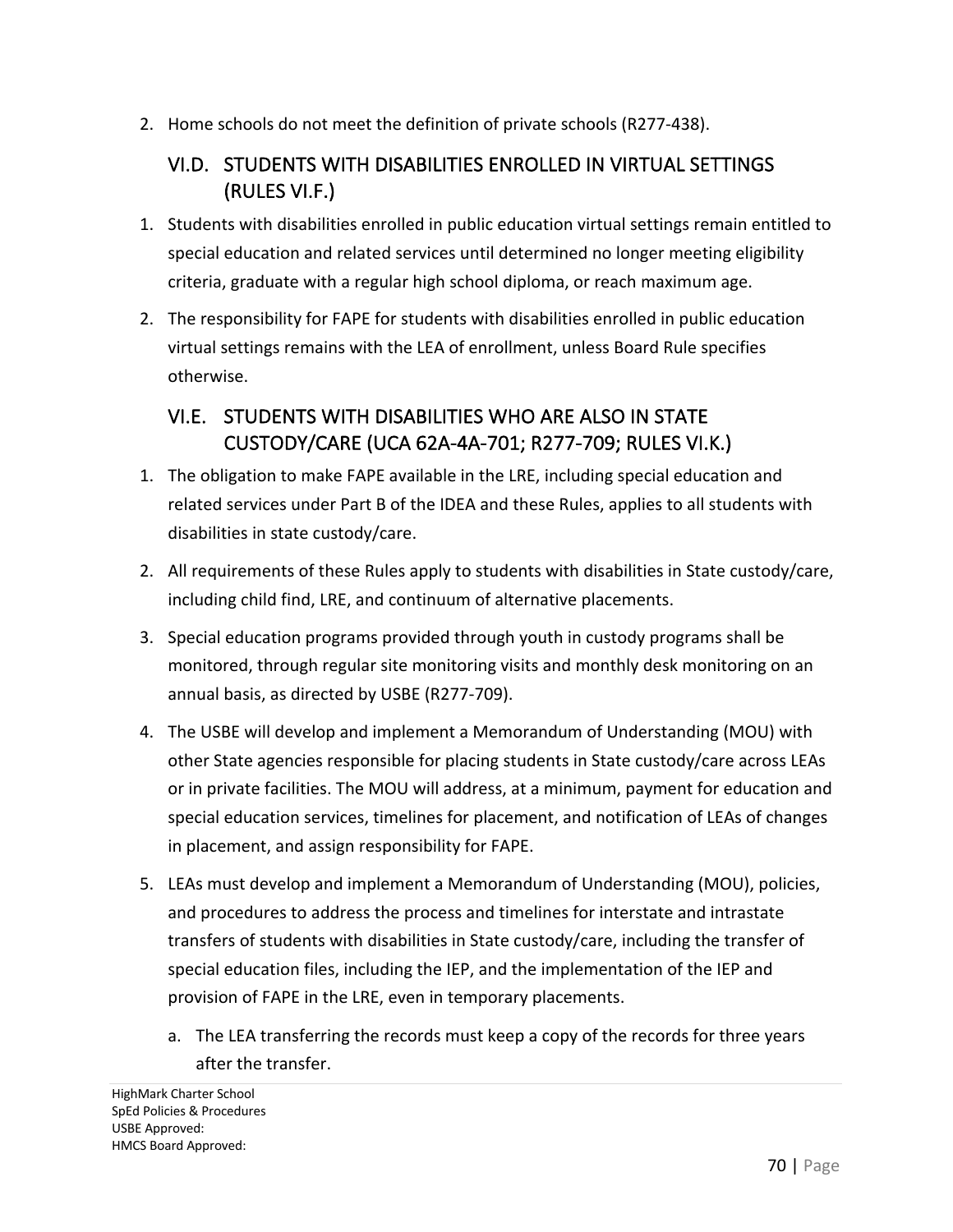#### VI.F. STUDENTS WITH DISABILITIES WHO RESIDE IN NURSING HOMES (RULES VI.L)

1. Students with disabilities residing in nursing homes and their parent(s) or adult students have the same rights under IDEA as all other IDEA-eligible students with disabilities.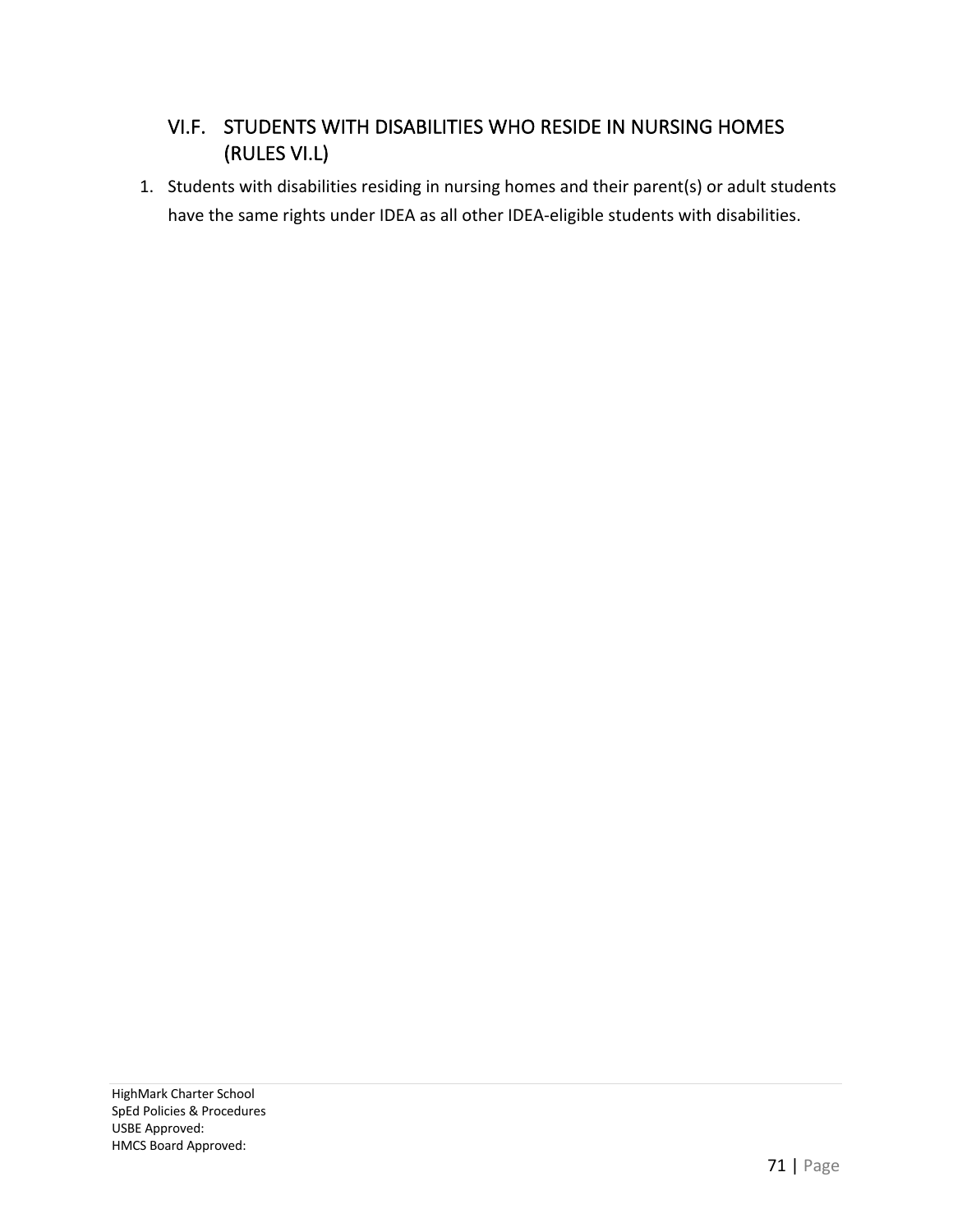# VII. TRANSITIONS (34 CFR § 300.1; RULES VII.)

#### VII.A. TRANSITION SERVICES—SCHOOL TO POST-SCHOOL (RULES VII.B.)

1. Purpose (34 CFR § 300.1; Rules VII.B.1.)

To ensure that all students with disabilities have available to them a free appropriate public education that emphasizes special education and related services designed to meet their unique needs and prepare them for further education, employment, and independent living.

- 2. Definition (34 CFR § 300.43; Rules VII.B.2.)
	- a. *Transition services* means a coordinated set of activities for a student with a disability that:
		- (1) Is designed to be within a results-oriented process that is focused on improving the academic and functional achievement of the student with a disability, to facilitate the student's movement from school to post-school activities, including postsecondary education, vocational education, integrated employment (including supported employment), continuing and adult education, adult services, independent living, or community participation;
		- (2) Is based on the individual student's needs, taking into account the student's strengths, preferences, and interests, and includes:
			- (a) Instruction;
			- (b) Related services;
			- (c) Community experiences;
			- (d) The development of employment and other post-school adult living objectives; and
			- (e) If appropriate, acquisition of daily living skills and provision of a functional vocational evaluation.
	- b. Transition services for students with disabilities may be special education, if provided as specially designed instruction, or a related service, if required to assist a student with a disability to benefit from special education.
- 3. Parent or adult student participation (34 CFR § 300.322; Rules VII.B.3.)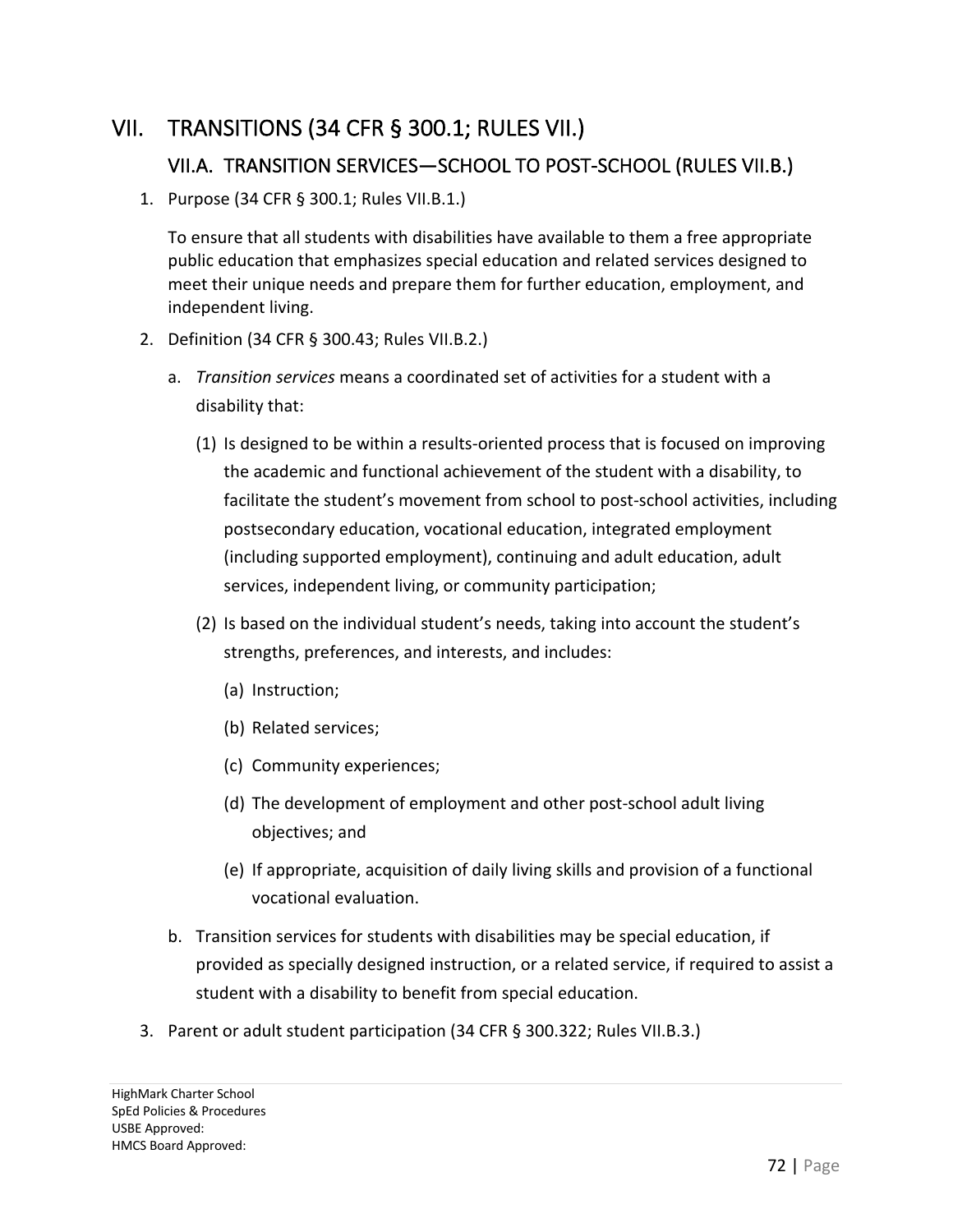For a student with a disability age 14 and older, or younger if determined appropriate by the IEP Team, the notice of meeting must indicate:

- a. That a purpose of the meeting will be the consideration of the postsecondary goals and transition services for the student;
- b. That HighMark Charter School will invite the student; and
- c. Identify any other agency that will be invited, with the consent of the parent(s) or adult student, to send a representative.
- 4. IEP Team (34 CFR § 300.321; Rules VII.B.4.)

For an IEP Team meeting that includes as a purpose the development of a transition plan:

- a. HighMark Charter School must invite the student with a disability to attend the student's IEP meeting if a purpose of the meeting will be the consideration of the post-secondary goals for the student and the transition services needed to assist the student in reaching those goals.
- b. If the student does not attend the IEP meeting, HighMark Charter School must take other steps to ensure that the student's preferences and interests are considered.
- c. To the extent appropriate, with the consent of the parent(s) or adult student, HighMark Charter School must invite a representative of any participating agency that is likely to be responsible for providing or paying for transition services.
- 5. Definition of IEP (34 CFR § 300.320(b); Rules VII.B.5.)
	- a. Transition services. For a student with a disability, ages 14 and older, or younger if determined appropriate by the IEP Team, and updated annually thereafter, the IEP must include:
		- (1) Realistic and reasonable measurable postsecondary goals based upon annual age-appropriate transition assessments related to training or education, employment, and, where appropriate, independent living skills;
		- (2) Transition services, including multi-year courses of study, that will reasonably enable the student to reach the post-secondary goals identified on the IEP;
		- (3) Evidence that the student was invited to the IEP Team meeting where transition services are to be discussed. If the student does not attend the IEP meeting, the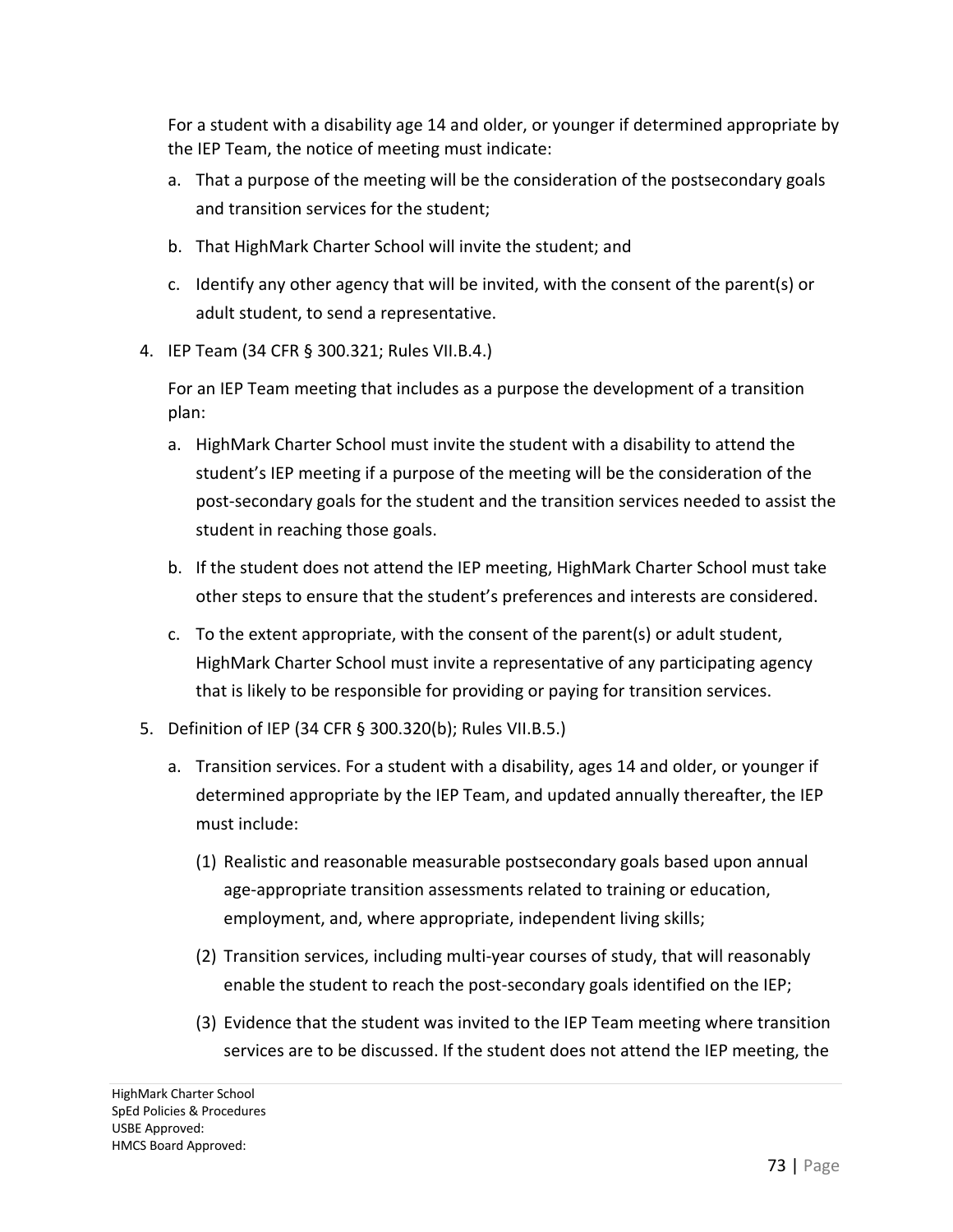IEP Team must take other steps to ensure the student's preferences and interests are considered;

- (4) If appropriate, evidence that a representative of any participating agency that might be providing or paying for any transition services was invited to the IEP Team meeting with written consent of the parent or adult student prior to the meeting; and
- (5) Any modifications to graduation requirements, as permitted under R277-700.
- b. Students with disabilities must have access to school counselors for the purpose of planning and must be actively invited and included (when appropriate) in school activities which address course planning (including online courses), graduation, and post-secondary education and employment (i.e., college week, scholarship opportunities, ACT, and concurrent enrollment).
- 6. Transfer of rights at age of majority (34 CFR §§ 300.320(c), 300.520; Rules VII.B.6.)
	- a. Not later than the student's 17th birthday, the IEP must include a dated statement, signed by the student, parent, and an LEA Representative, that the student and the student's parent(s) have been informed of parent's rights under Part B of the IDEA that will transfer to the student on reaching the age of majority (i.e., age 18), except for a student with a disability who has been determined to be incompetent by a court.
	- b. All rights accorded to parents under Part B of the IDEA transfer to the student on his/her 18th birthday unless the IEP Team determines that:
		- (1) The parent has obtained legal guardianship, power of attorney, or conservatorship; or
		- (2) The student has married or become emancipated (in which case the rights transfer at that time).
	- c. All rights accorded to parents under Part B of the IDEA transfer to students who are incarcerated in an adult or juvenile State or local correctional institution.
- 7. Termination of eligibility as a change of placement (34 CFR § 300.305; Rules VII.B.7.)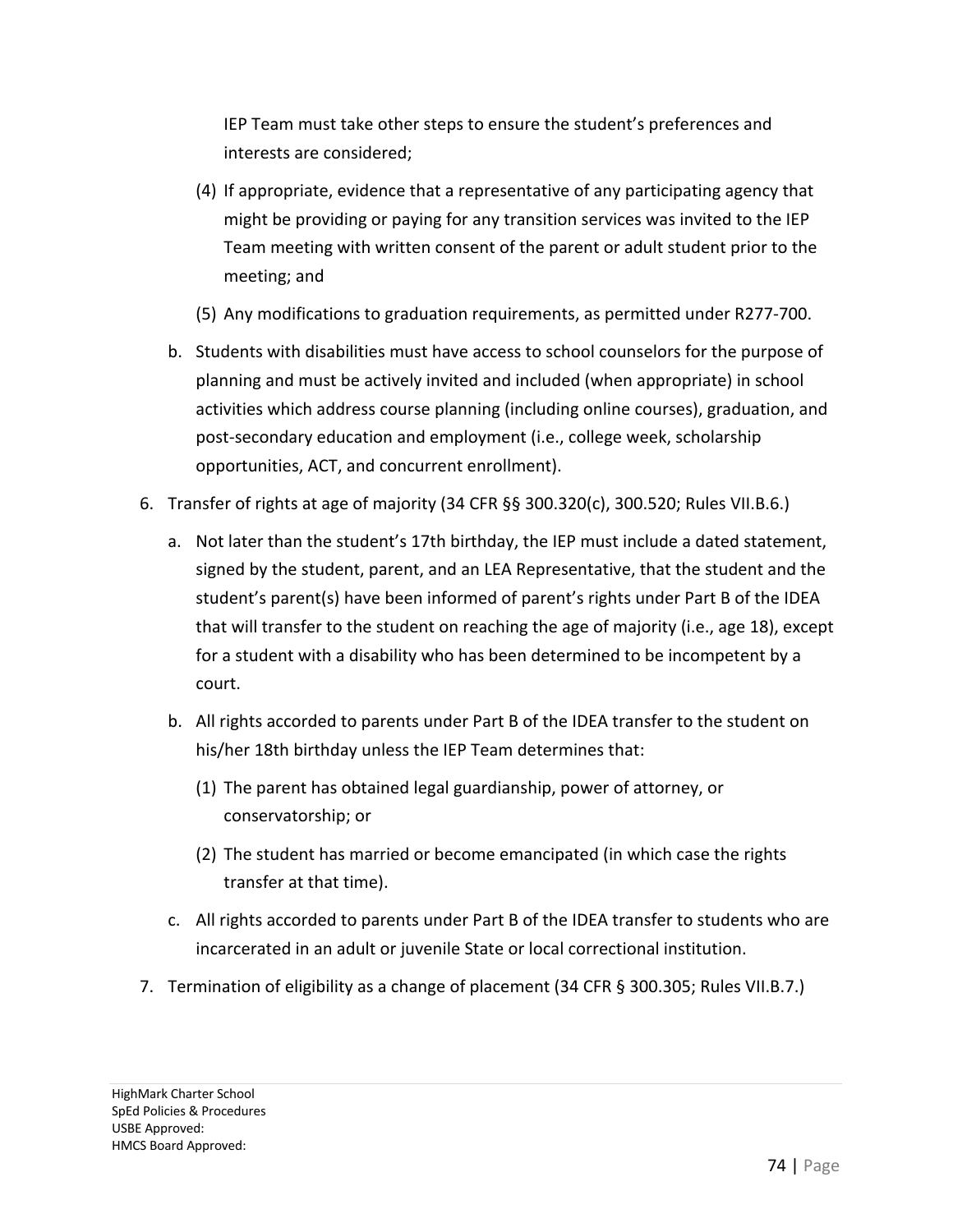- a. An evaluation is not required before the termination of a student's eligibility under this part due to graduation from secondary school with a regular high school diploma, or due to exceeding the age of eligibility for FAPE under Utah law.
- b. For a student whose eligibility terminates due to graduation from secondary school with a regular diploma, or due to exceeding the age of eligibility for FAPE under Utah law, an LEA must provide the student with a summary of the student's academic achievement and functional performance which shall include a statement of the student's post-secondary goals, recommendations on how to assist the student in meeting the student's postsecondary goals, and a statement of when and how accommodations were used for instruction and assessment.
- c. Receipt of a general educational development (GED) credential does not end eligibility for FAPE.
- 8. Failure to meet transition objectives (34 CFR § 300.324; Rules VII.B.8.)
	- a. If a participating agency, other than HighMark Charter School, fails to provide the transition services described in the IEP, the LEA must reconvene the IEP Team to identify alternative strategies to meet the transition objectives for the student set out in the IEP.
	- b. Nothing relieves any participating agency, including a State vocational rehabilitation agency, of the responsibility to provide or pay for any transition service that the agency would otherwise provide to students with disabilities who meet the eligibility criteria of that LEA (34 CFR § 300.324).
	- c. If any public agency other than an educational agency is otherwise obligated under Federal or State law, or assigned responsibility under State policy or an interagency agreement, to provide or pay for any services that are also considered special education or related services such as, but not limited to, services relating to assistive technology devices, assistive technology services, related services, supplementary aids and services, and transition services, that are necessary for ensuring a FAPE to students with disabilities within the State, the public agency must fulfill that obligation or responsibility, either directly or through contract or other arrangement or as provided in an interagency agreement.
- 9. Students with disabilities in adult prisons (34 CFR § 300.324; Rules VII.B.9.)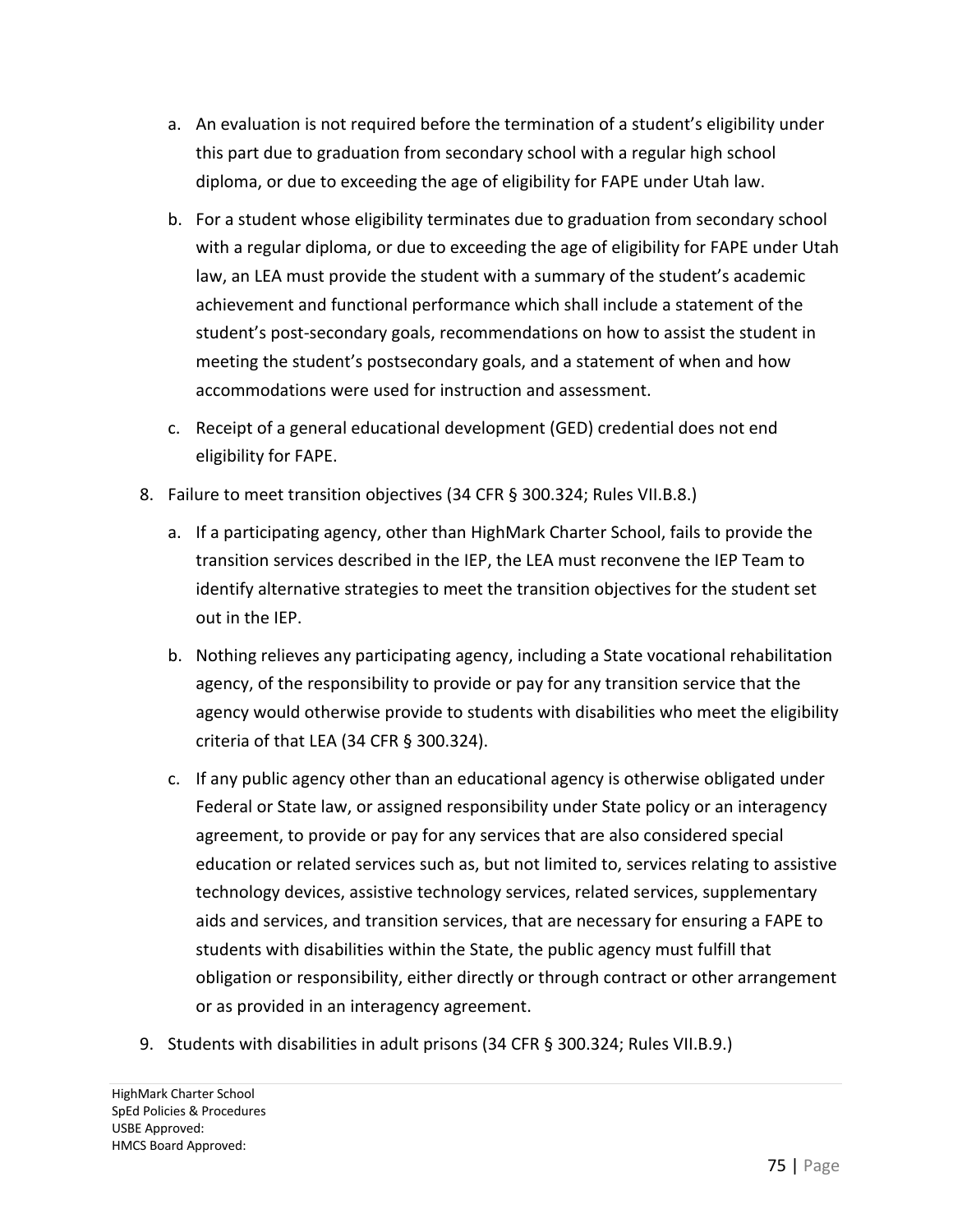- a. The requirements relating to transition planning and transition services do not apply with respect to those students whose eligibility under Part B of the IDEA will end, because of their age, before they will be eligible to be released from prison based on consideration of their sentence and eligibility for early release.
- b. The obligation to make FAPE available to all students with disabilities does not apply with respect to students ages 18 through 21 to the extent that State law does not require that special education and related services under Part B of the IDEA be provided to students with disabilities who, in the last educational placement prior to their incarceration in an adult correctional facility (34 CFR § 300.102):
	- (1) Were not actually identified as being a student with a disability; and
	- (2) Did not have an IEP under Part B of the IDEA.
- c. The exception does not apply to students with disabilities ages 18 through 21 who:
	- (1) Had been identified as a student with a disability and had received services in accordance with an IEP, but who left school prior to their incarceration; or
	- (2) Did not have an IEP in their last educational setting, but who had actually been identified as a student with a disability.

#### VII.B. GRADUATION (UCA 53E-7-202; R277-705; RULES VIII.C.)

- 1. The obligation of HighMark Charter School to make FAPE available to all students with disabilities does not apply to students with disabilities who have graduated from high school with a regular high school diploma (34 CFR § 300.102(a)(3)(i)).
	- a. The exception above does not apply to students that have graduated from high school but have not been awarded a regular high school diploma (34 CFR § 300.102(a)(3)(ii)).
	- b. HighMark Charter School may not withhold a regular high school diploma from a student who has met State or LEA graduation requirements.
	- c. Graduation from high school with a regular high school diploma constitutes a change in placement, requiring prior written notice that must contain all the requirements in Rule IV.D, including being given a reasonable time before HighMark Charter School proposed to terminate the student's eligibility under the IDEA by issuing the student a diploma (34 CFR § 300.503).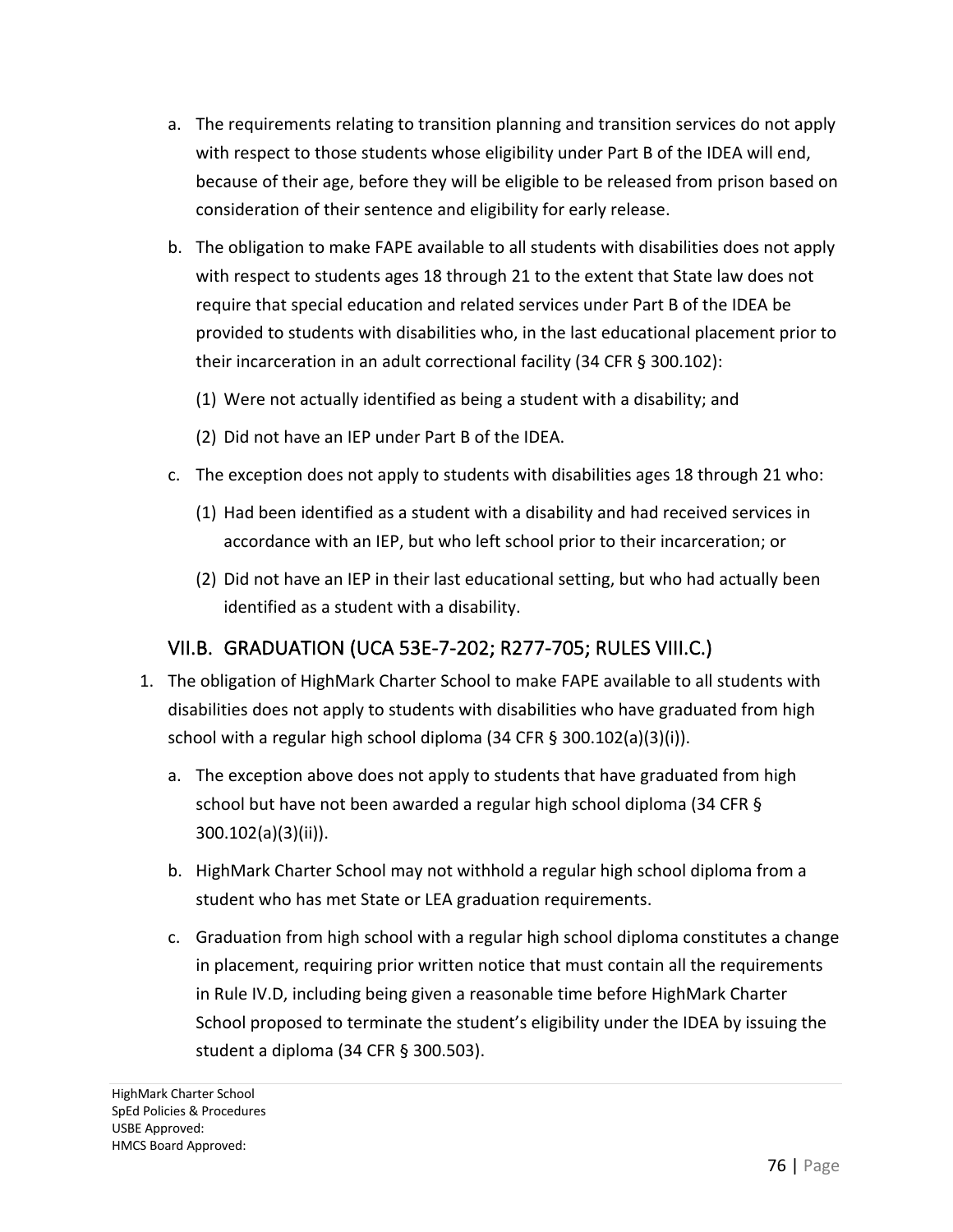- d. The term "regular high school diploma" does not include an alternative degree that is not fully aligned with the State's academic standards, such as a certificate or a GED (34 CFR § 300.102(a)(3)(iv)).
- 2. A student with a disability served by a special education program shall satisfy high school completion or graduation criteria, consistent with State and federal law and the student's IEP. HighMark Charter School may modify graduation requirements consistent with the student's IEP (R277-700-6(25)). HighMark Charter School may award a student a certificate of completion consistent with state and federal law and the student's IEP.
- 3. The IEP Team must refer to the USBE Special Education Graduation Guidelines for additional information regarding modifying graduation requirements and IEP substitutions.

# VII.C. TERMINATION OF SERVICES UPON REACHING AGE 22 (R277-419- 2(25)(B); RULES VII.D.)

1. If a student with a disability turns 22 any time after July 1, LEAs must continue to provide FAPE until the end of that school year.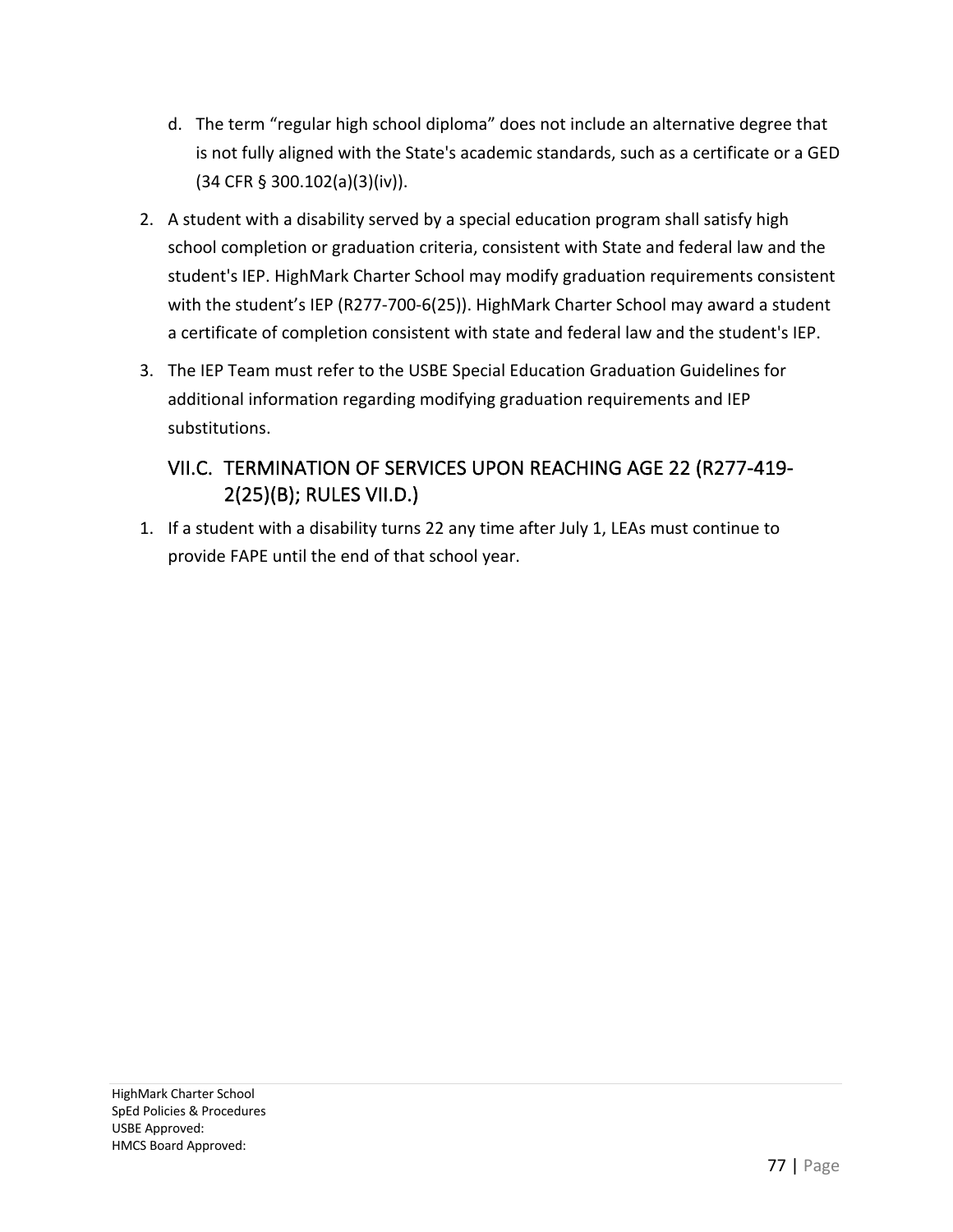# VIII. RESPONSIBILITIES OF THE UTAH STATE BOARD OF EDUCATION

In addition to the requirements listed below, HighMark Charter School provides data as required for State and Federal reports and other State functions as listed in Rules VIII.

#### VIII.A. GENERAL SUPERVISORY AUTHORITY

- 1. LEA Special Education Program Funding (Rules VIII.A.3.)
	- a. HighMark Charter School shall provide, either singly or in cooperation with other school districts or public institutions, a free appropriate public education program for all students with disabilities who are enrolled in HighMark Charter School. The program shall include necessary special facilities, instruction, and education-related services. The costs of HighMark Charter School's program, or share of a joint program, shall be paid from LEA funds.
	- b. HighMark Charter School shall receive funds under UCA Title 53F, Chapter 2, State Funding--Minimum School Program, and other applicable laws to provide special education services in accordance with the Rules.
	- c. HighMark Charter School may, singly or in cooperation with other public entities, provide education and training for persons with disabilities who are younger than 3 or older than 22. The cost of such a program may be paid from fees, contributions, and other funds received by LEA for support of the program but may not be paid from public education funds.
	- d. The requirements of Part B of the IDEA and the Rules are binding on each LEA and other public agency that has direct or delegated authority to provide special education and related services in the State of Utah.

#### VIII.B. STATE ELIGIBILITY (34 CFR § 300.110; USBE VIII.B.3.)

- 1. Program Options.
	- a. HighMark Charter School takes steps to ensure that its students with disabilities have available to them the variety of educational programs and services available to nondisabled students in the area served by the agency, including art, music, industrial arts, consumer and homemaking education, and vocational education.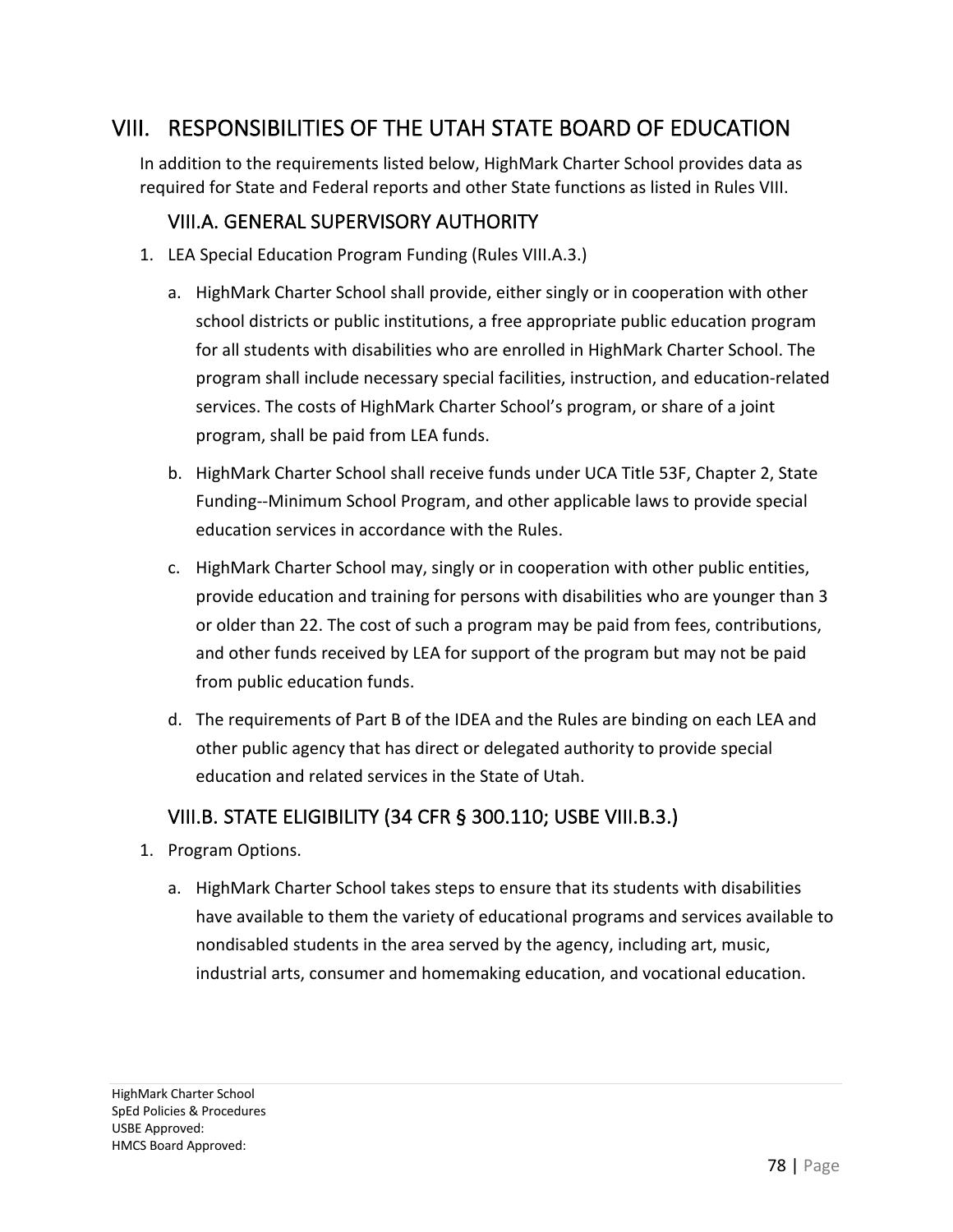## VIII.C. USBE PROGRAM MONITORING (USBE VIII.D.2-3.)

- 1. HighMark Charter School is involved in the Utah's Program Improvement Planning System (UPIPS) monitoring system, as required under Part B of the IDEA, R277-709, and R277-114-3. HighMark Charter School shall complete the required activities according to the timeline provided by the USBE staff.
- 2. Results of the monitoring process are publicly available, upon request.

#### VIII.D. PERSONNEL QUALIFICATIONS (34 CFR § 300.156; RULES VIII.K.3-5.)

1. Qualifications for special education teachers (R277-504).

The USBE and IDEA established qualifications for each person employed as a public school special education teacher in the State who teaches in an elementary school, middle school, or secondary school.

2. Related services personnel and paraeducators (R277-506 and R277-524).

The qualifications include qualifications for related services personnel and paraeducators that:

- a. Are consistent with any State-approved or State-recognized certification, licensing, registration, or other comparable requirements that apply to the professional discipline in which those personnel are providing special education or related services; and
- b. Ensure that related services personnel who deliver services in their discipline or profession:
	- (1) Meet the requirements; and
	- (2) Have not had certification or licensure requirements waived on an emergency, temporary, or provisional basis; and
- c. Allow para educators and assistants who are appropriately trained and supervised, in accordance with State law, regulation, or written policy, in meeting the requirements of this part, to be used to assist in the provision of special education and related services under Part B of the IDEA to students with disabilities.
- d. Interpreters for the Deaf.

Under UCA 35A-13-604, an individual is required to be certified as an interpreter if that individual provides interpreter services for deaf and hard of hearing students.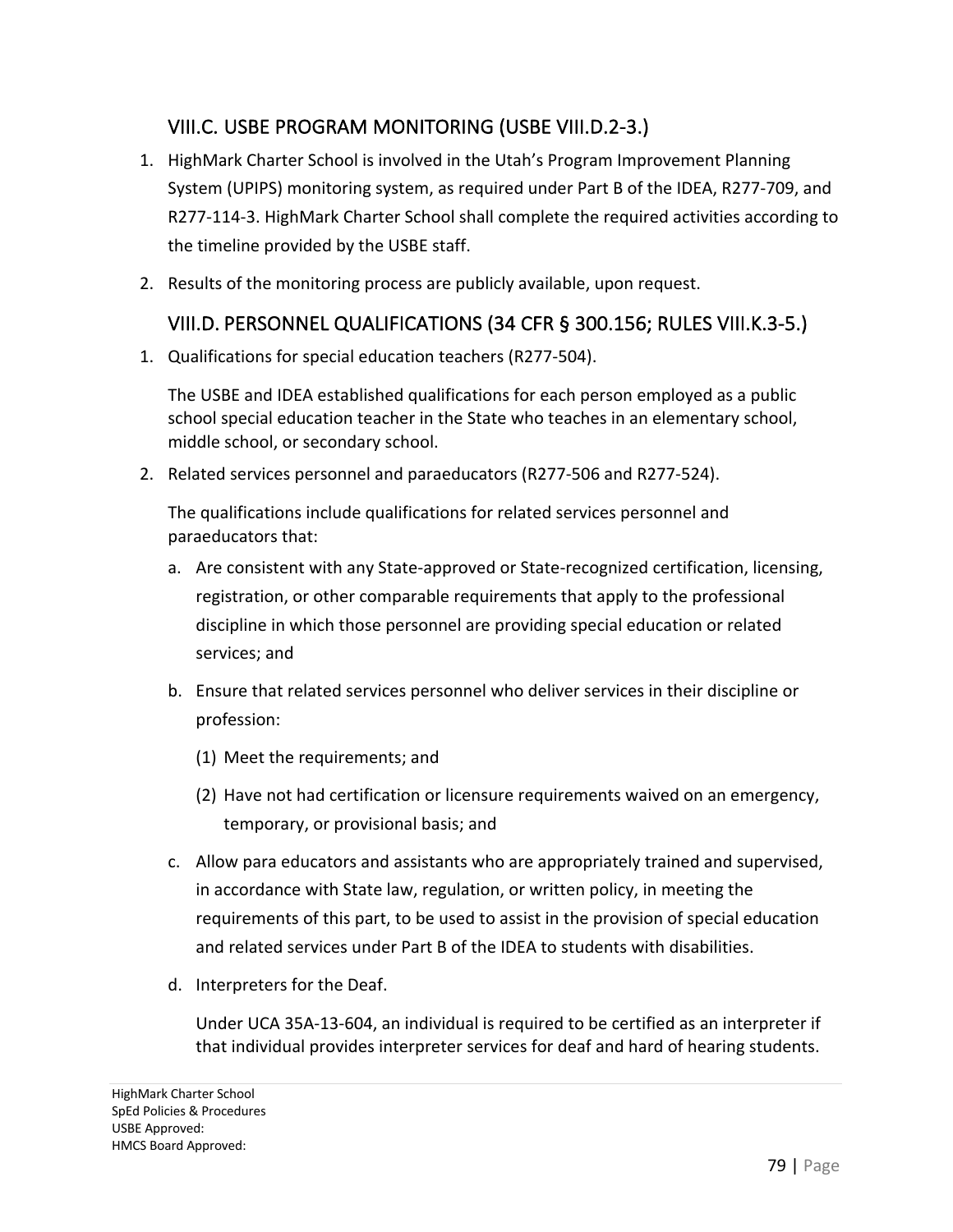3. Notwithstanding any other individual right of action that a parent, adult student, or student may maintain under this part, nothing in this part shall be construed to create a right of action on behalf of an individual student or a class of students for the failure of a particular SEA, LEA, or other public agency employee to be highly qualified, or to prevent a parent or adult student from filing a State complaint about staff qualifications with the State Director of Special Education.

## VIII.E. REPORTING ON SUSPENSION AND EXPULSION RATES (34 CFR § 300.170; RULES VIII.M.)

- 1. Through daily uploads, HighMark Charter School shall report to the USBE staff, through the UTREx reporting system, on the rates of long-term suspensions and expulsions of students with disabilities and nondisabled students, including data disaggregated by race and ethnicity. The USBE staff shall examine these data to determine if significant discrepancies are occurring:
	- a. Between nondisabled students and students with disabilities within HighMark Charter School.
- 2. If discrepancies are occurring, the USBE staff shall review and, if appropriate, require revisions in both USBE and LEA policies, procedures, and practices to ensure compliance with Part B of the IDEA.
- 3. Policies, procedures, and practices to be reviewed and, if appropriate, revised, include:
	- a. The development and implementation of IEPs;
	- b. The use of positive behavior interventions and supports; and
	- c. Procedural safeguards.

#### VIII.F. PROHIBITION ON MANDATORY MEDICATION (34 CFR § 300.174; RULES VIII.X.)

1. The USBE prohibits State and HighMark Charter School personnel from requiring parents or adult students to obtain a prescription for substances identified under schedules I, II, III, IV, or V in section 202(c) of the Controlled Substances Act for a student as a condition of attending school, receiving an evaluation, or receiving services under Part B of the IDEA (21 USC § 812(c)).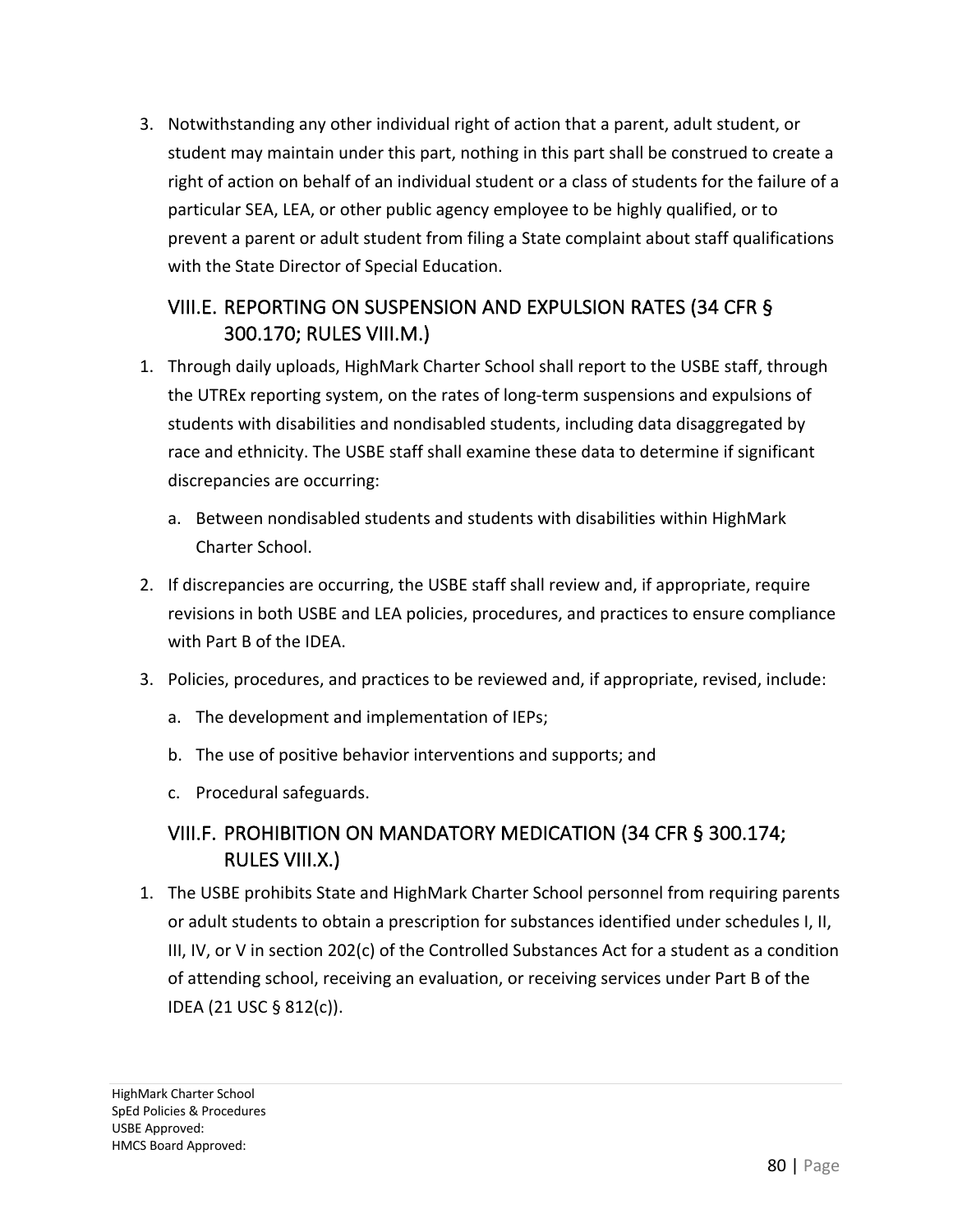2. Nothing in Rules VIII.X.1. shall be construed to create a Federal prohibition against teachers and other school personnel consulting or sharing classroom-based observations with parent(s) or adult student regarding a student's academic and functional performance, or behavior in the classroom or school, or regarding the need for evaluation for special education or related services related to child find.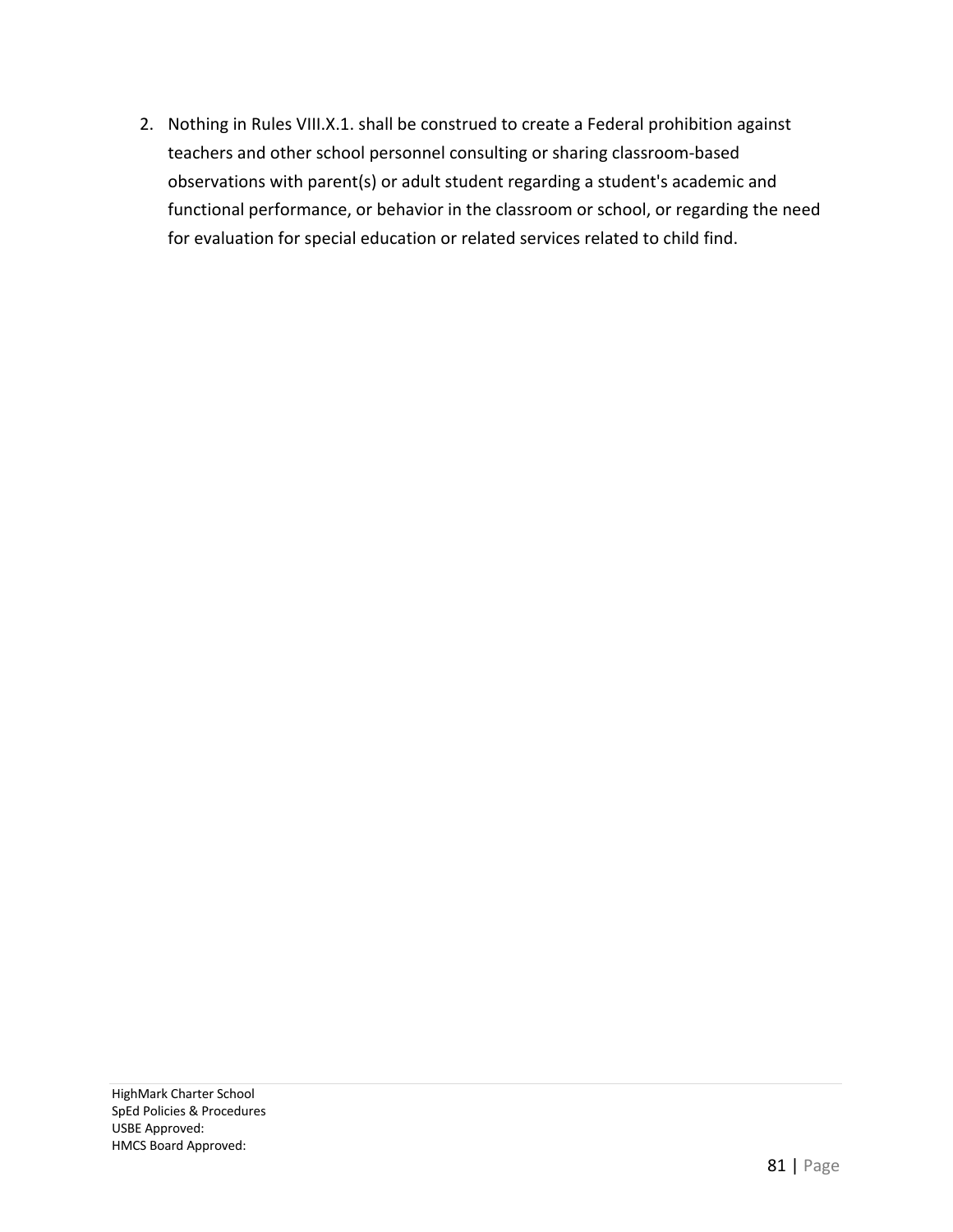# IX. LEA ELIGIBILITY AND RESPONSIBILITIES

#### IX.A. LEA ELIGIBILITY FOR IDEA PART B FUNDS (34 CFR §§ 300.211–212, 220)

Federal special education funding is made available through a grant to the state from the Office of Special Education Programs (OSEP). These funds are restricted and may only be used to provide services and program for students who qualify under Part B of the IDEA. Funds are available for students who are 3–5 (section 619 Preschool) and for students age 3–21 (section 611 School-Age). Some funds are retained at the state level for administration and for state level activities. The remaining funds are distributed to Utah Local Education Agencies (LEAs) by formula.

- 1. Annually, the USBE staff shall notify HighMark Charter School of the availability of Federal funds under Part B of the IDEA. In order to receive IDEA Part B flow-through funds, HighMark Charter School must have in effect a USBE-approved special education program (Rules X.B.2.), including policies and procedures that are consistent with the Rules.
- 2. HighMark Charter School must have a USBE-approved special education program (UCA 53F-2-307; (Rules IX.A.2). HighMark Charter School's program is approved by the state board when HighMark Charter School's special education policies and procedures are approved by the USBE special education staff and then by HighMark Charter School's local board in a public meeting. HighMark Charter School must submit documentation of the local board's approval to the USBE special education staff. The USBE approval of HighMark Charter School's policies and procedures includes the approval of any supporting documentation necessary to ensure their implementation. All required minimum components of Rules A.2.a-e are addressed in this policies and procedures manual.
- 3. As part of establishing eligibility for Part B funds, HighMark Charter School must have revised policies and procedures in alignment with the IDEA 2004 final regulations and current Rules within one year of the final USBE approval of Rules.
- 4. Policies and procedures submitted by HighMark Charter School in accordance with this section, and approved by the USBE staff, remain in effect until any of the following occur (34 CFR § 300.220):
	- a. The LEA submits modifications to the USBE staff that the SEA or LEA determines are necessary;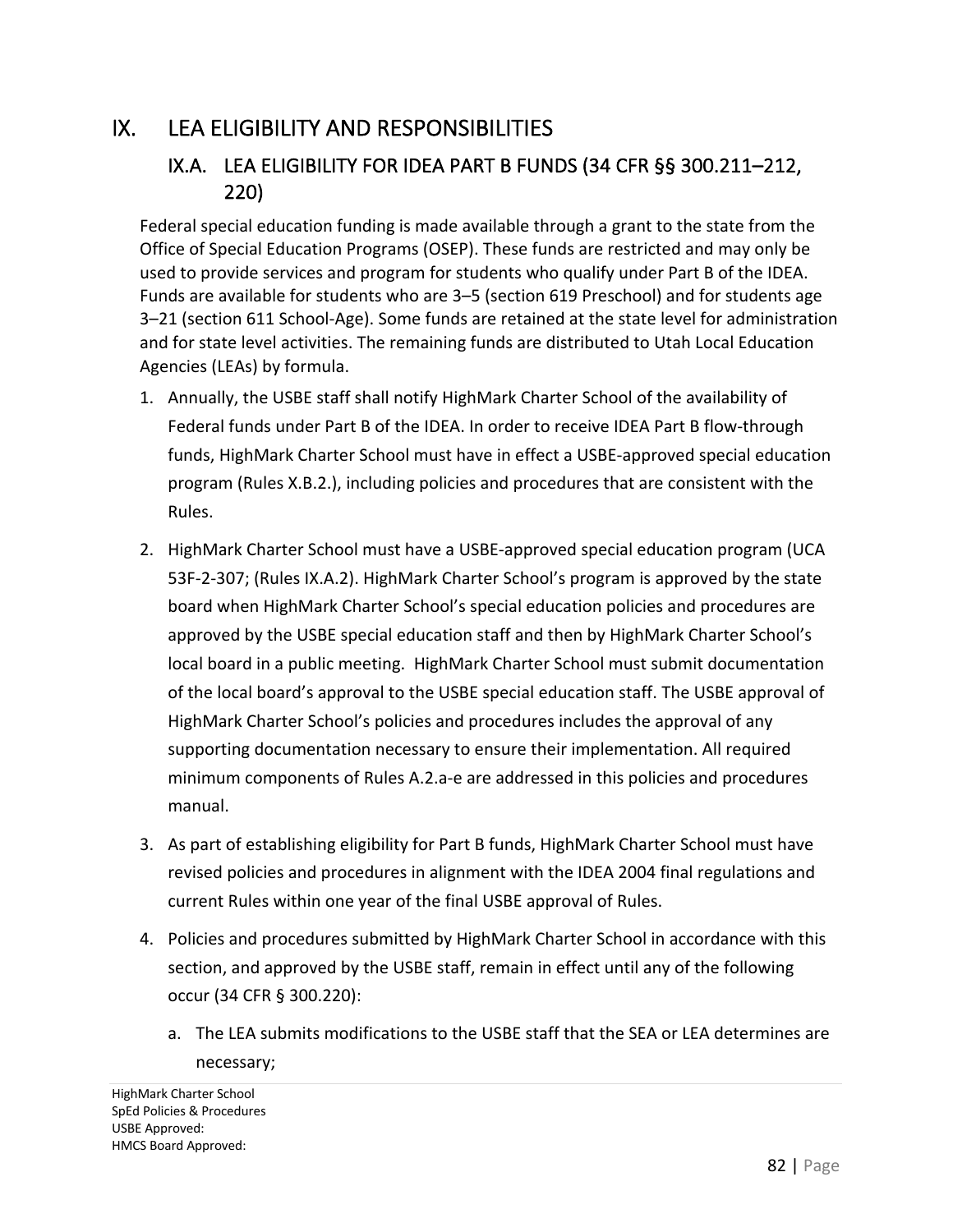- (1) The provisions of the Rules apply to any modifications in an LEA's policies and procedures in the same manner and to the same extent as the LEA's original policies and procedures.
- b. The USBE staff gives the LEA notice of a new interpretation of the IDEA by Federal or State courts, or a change in Federal statute; or
- c. There is an official finding of noncompliance with Federal or State law or regulations that requires a change in the LEA's policy and procedures.
- 5. HighMark Charter School must have on file with the USBE staff information to demonstrate that it will make available to parents of students with disabilities or adult students and to the general public all documents relating to the eligibility of the LEA under Part B of the IDEA (34 CFR § 300.212).
- 6. HighMark Charter School creates annual improvement goals based on the State Performance Plan (SPP) and Annual Performance Report (APR) Indicators to improve outcomes for students with disabilities (Rules IX.A.2.d(2)(r)).
- 7. HighMark Charter School collects and provides additional information which the USBE may require in order to meet Federal reporting requirements, including suspension and expulsion rates, LRE environments, disproportionality data, personnel information, and others (Rules IX.A.2.e).

# IX.B. USE OF PART B FEDERAL FUNDS BY THE LEA (34 CFR §§ 300.200–206, 208)

- 1. HighMark Charter School submits a plan that provides assurances to the USBE that HighMark Charter School meets each of the conditions in Rules IX.B (34 CFR § 300.200).
- 2. HighMark Charter School has in effect policies, procedures, and programs that are consistent with the State policies and procedures established in the Rules (34 CFR § 300.201).
- 3. Use of amounts (34 CFR § 300.202).

HighMark Charter School has on file with the USBE staff information to demonstrate that amounts provided to the LEA under Part B of the IDEA:

a. Will be expended in accordance with the applicable provision of the Rules.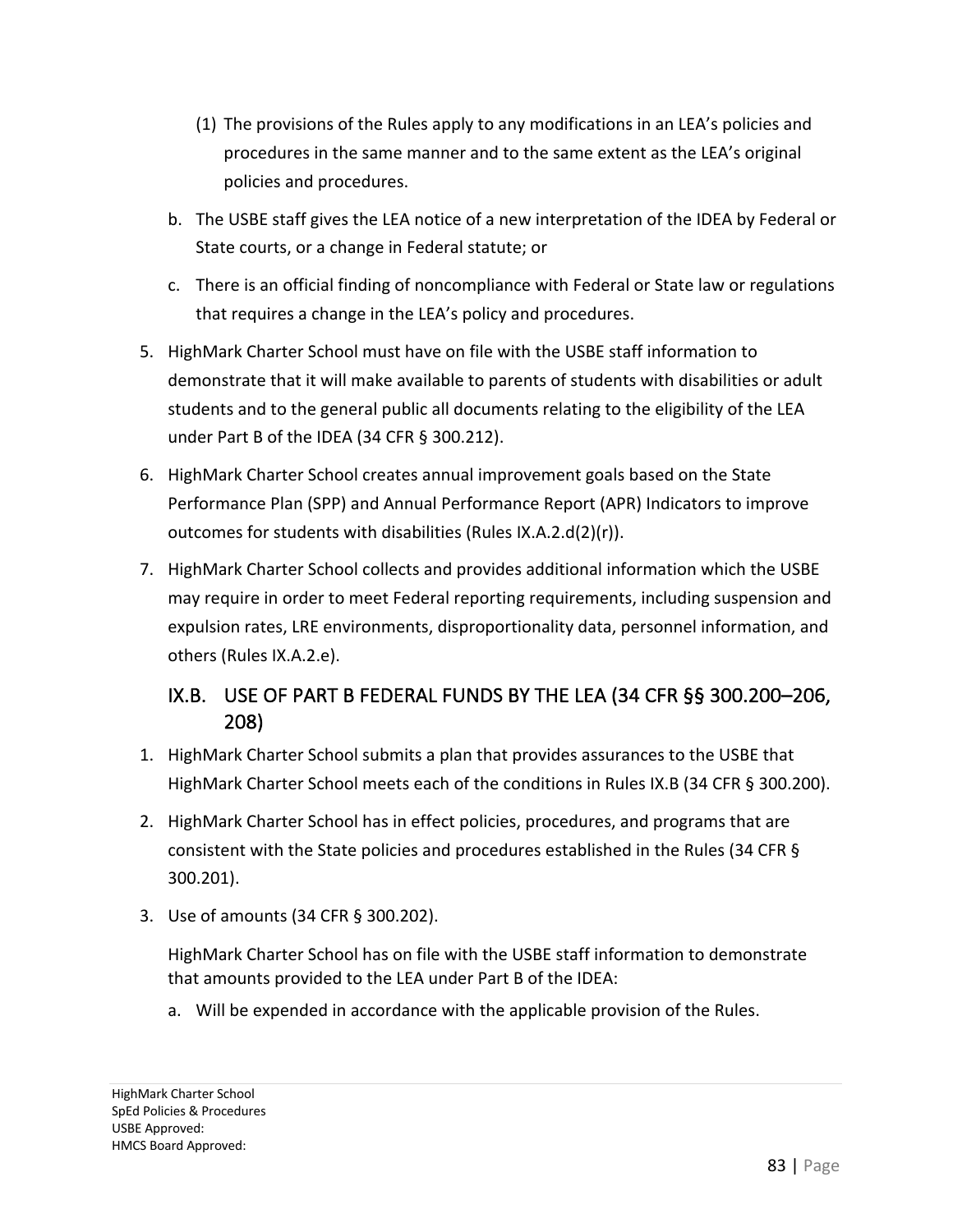- b. Will be used only to pay the excess costs of providing special education and related services to students with disabilities consistent with the Rules; and
- c. Will be used to supplement State, local, and other Federal funds and not to supplant those funds.
- 4. The excess cost requirement prevents HighMark Charter School from using funds provided under Part B of the IDEA to pay for all of the costs directly attributable to the education of a student with a disability.
- 5. HighMark Charter School meets the excess cost requirement if it has spent at least a minimum average amount for the education of its students with disabilities before funds under Part B of the IDEA are used.
- 6. Maintenance of effort (34 CFR § 300.203).
	- a. Eligibility standard.
		- (1) For purposes of establishing HighMark Charter School's eligibility for an award for a fiscal year, the USBE must determine that HighMark Charter School budgets for the education of students with disabilities for at least the same amount, from at least one of the following sources, as HighMark Charter School spent for that purpose from the same source for the most recent fiscal year for which information is available:
			- (a) Local funds only;
			- (b) The combination of State and local funds;
			- (c) Local funds only on a per capita basis; or
			- (d) The combination of State and local funds on a per capita basis.
		- (2) When determining the amount of funds that HighMark Charter School must budget to meet the requirement in paragraph Rules IX.B.6.a.(1), HighMark Charter School may take into consideration, to the extent the information is available, the exceptions and adjustment provided in 34 CFR §§ 300.204 and 300.205 that HighMark Charter School:
			- (a) Took in the intervening year or years between the most recent fiscal year for which information is available and the fiscal year for which HighMark Charter School is budgeting; and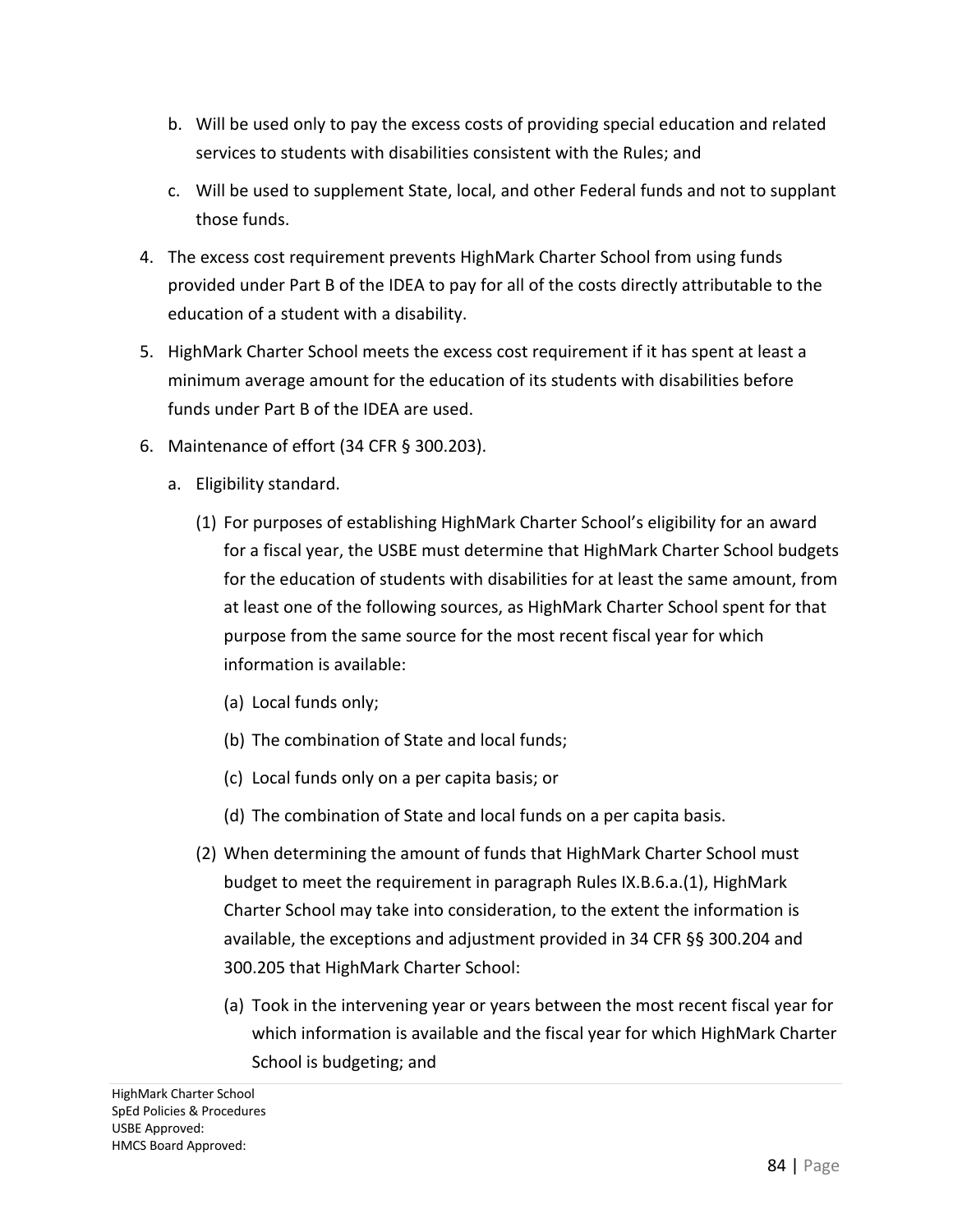- (b) Reasonably expects to take in the fiscal year for which HighMark Charter School is budgeting.
- (3) Expenditures made from funds provided by the Federal government for which the SEA is required to account to the Federal government or for which HighMark Charter School is required to account to the Federal government directly or through the USBE may not be considered in determining whether HighMark Charter School meets the standard in Rules IX.B.6.a.(1).
- b. Compliance standard.
	- (1) Except as provided in 34 CFR §§ 300.204 and 300.205, funds provided to HighMark Charter School under Part B of the IDEA will not be used to reduce the level of expenditures for the education of students with disabilities made by the LEA from local funds below the level of those expenditures for the preceding fiscal year.
	- (2) HighMark Charter School meets this standard if it does not reduce the level of expenditures for the education of students with disabilities made by HighMark Charter School from at least one of the following sources below the level of those expenditures from the same source for the preceding fiscal year, except as provided in 34 CFR §§ 300.204 and 300.205:
		- (a) Local funds only;
		- (b) The combination of State and local funds;
		- (c) Local funds only on a per capita basis; or
		- (d) The combination of State and local funds on a per capita basis.
	- (3) Expenditures made from funds provided by the Federal government for which the SEA is required to account to the Federal government or for which HighMark Charter School is required to account to the Federal government directly or through the USBE may not be considered in determining whether HighMark Charter School meets the standard of Rules IX.B.6.b.(1) and IX.B.6.b.(2).
- c. Subsequent years.
	- (1) If, in the fiscal year beginning on July 1, 2013 or July 1, 2014, HighMark Charter School fails to meet the requirements of 34 CFR § 300.203 in effect at that time,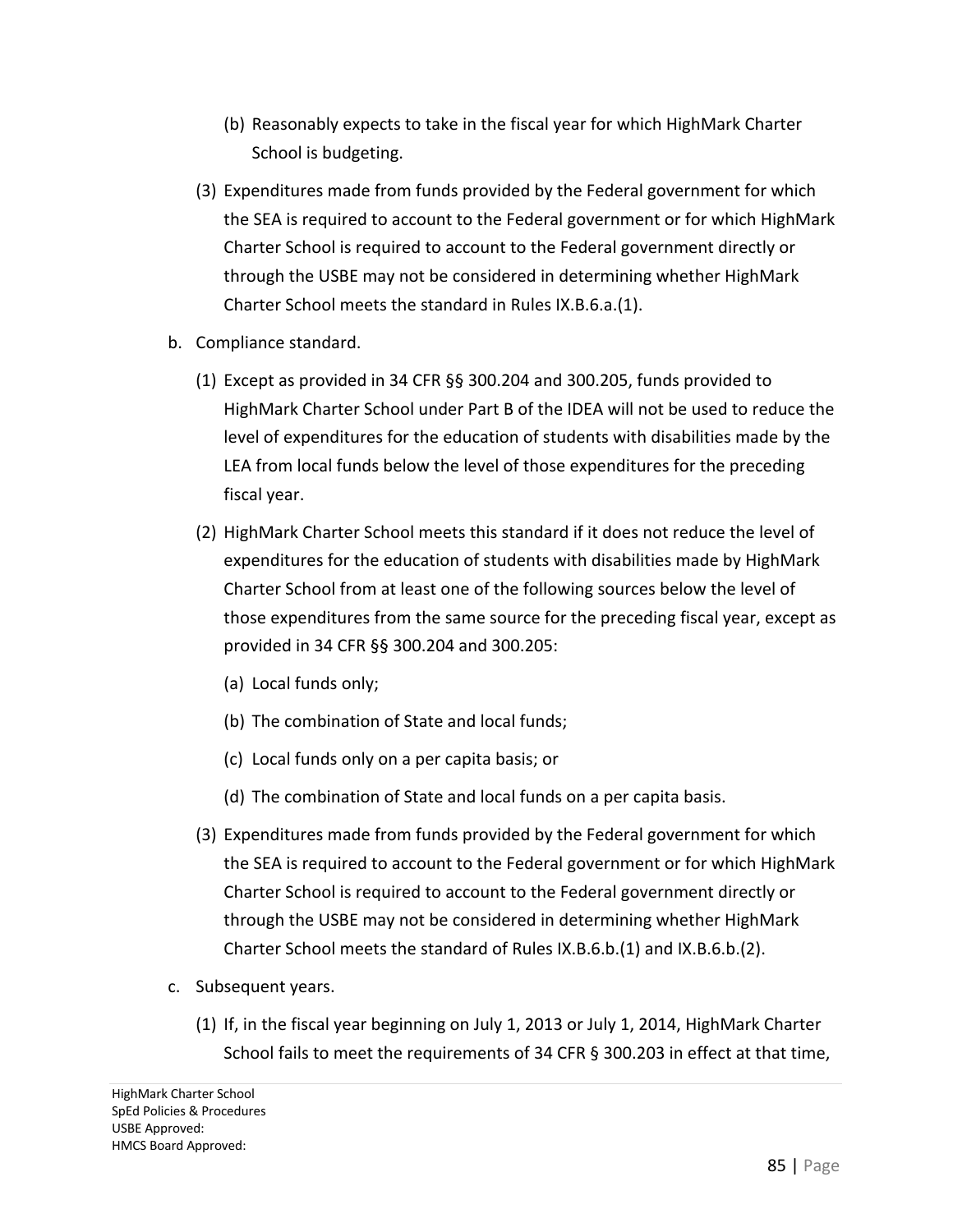the level of expenditures required of HighMark Charter School for the fiscal year subsequent to the year of the failure is the amount that would have been required in the absence of that failure, not HighMark Charter School's reduced level of expenditures.

- (2) If, in any fiscal year beginning on or after July 1, 2015, HighMark Charter School fails to meet the requirement of Rules IX.B.6.b.(2)(a) or IX.B.6.b.(2)(c) and HighMark Charter School is relying on local funds only, or local funds only on a per capita basis, to meet the requirements of the Rules IX.B.6.a or IX.B.6.b, the level of expenditures required of HighMark Charter School for the fiscal year subsequent to the year of the failure is the amount that would have been required under Rules IX.B.6.b.(2)(a) or IX.B.6.b.(2)(c) in the absence of that failure, not HighMark Charter School's reduced level of expenditures.
- (3) If, in any fiscal year beginning on or after July 1, 2015, HighMark Charter School fails to meet the requirement of Rules IX.B.6.b.(2)(b) or IX.B.6.b.(2)(d) and HighMark Charter School is relying on the combination of State and local funds, or the combination of State and local funds on a per capita basis, to meet the requirements of Rules IX.B.6.a or IX.B.6.b, the level of expenditures required of HighMark Charter School for the fiscal year subsequent to the year of the failure is the amount that would have been required under Rules IX.B.6.b.(2)(b) or IX.B.6.b.(2)(d) in the absence of that failure, not HighMark Charter School's reduced level of expenditures.
- d. Consequence of failure to maintain effort.
	- (1) If HighMark Charter School fails to maintain its level of expenditures for the education of students with disabilities in accordance with Rules IX.B.6.b, the USBE is liable in a recovery action under section 452 of the General Education Provisions Act (20 USC § 1234a) to return to the Department, using non-Federal funds, an amount equal to the amount by which HighMark Charter School failed to maintain its level of expenditures in accordance with Rules IX.B.6.b. in that fiscal year, or the amount of HighMark Charter School's Part B subgrant in that fiscal year, whichever is lower.
	- (2) If the USBE is required to return funds to the Department because of HighMark Charter School's failure to meet the Maintenance of Effort requirement, the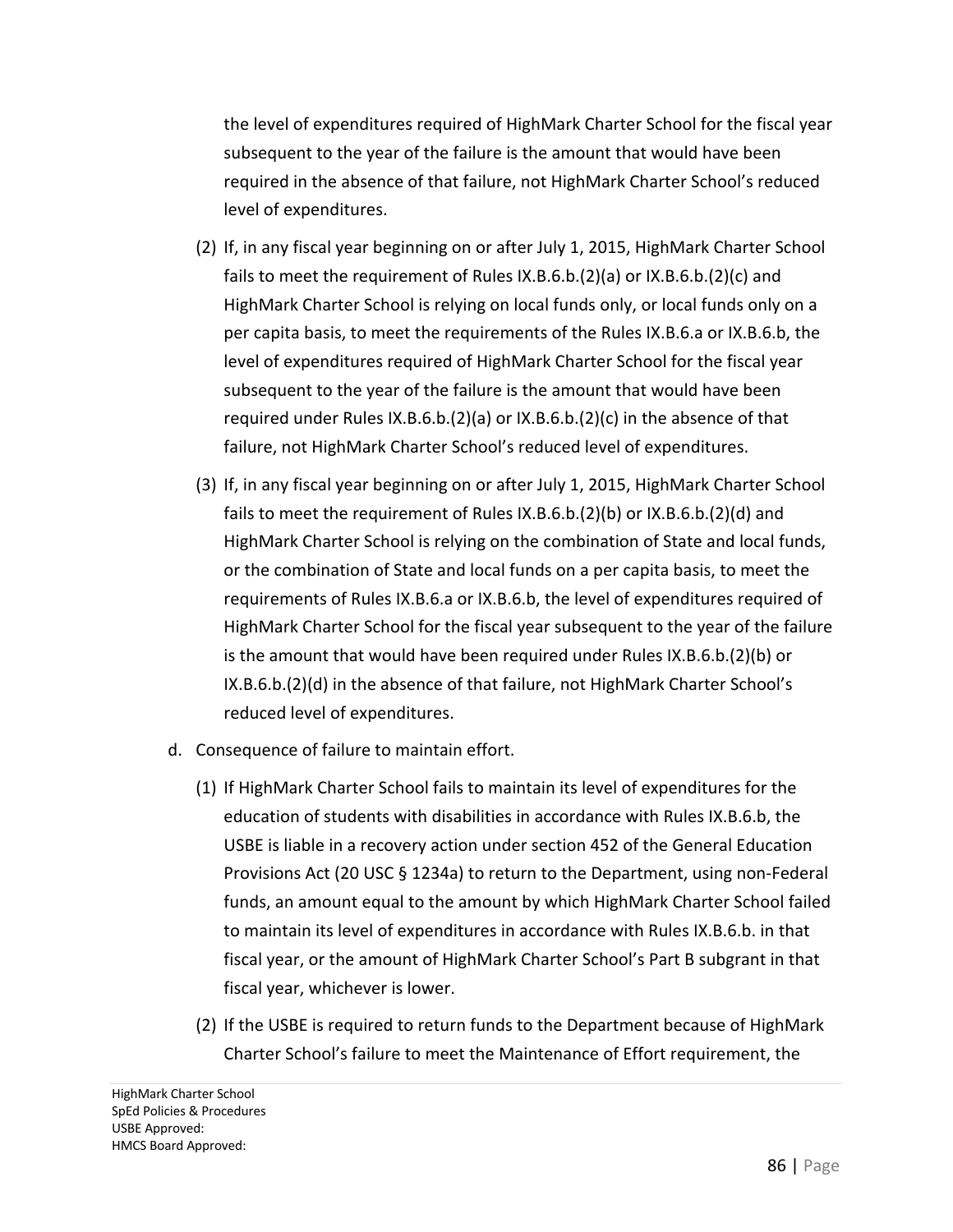USBE shall reduce the amount provided to HighMark Charter School's Minimum School Program (MSP) Basic Program on a 1/12 basis.

7. Exception to maintenance of effort (34 CFR § 300.204).

HighMark Charter School may reduce the level of expenditures by HighMark Charter School under Part B of the IDEA below the level of those expenditures for the preceding fiscal year if the reduction is attributable to any of the following:

- a. The voluntary departure, by retirement or otherwise, or departure for just cause, of special education or related services personnel.
- b. A decrease in the enrollment of students with disabilities.
- c. The termination of the obligation of HighMark Charter School, consistent with this part, to provide a program of special education to a particular student with a disability that is an exceptionally costly program, as determined by the USBE staff, because the student:
	- (1) Has left the jurisdiction of HighMark Charter School;
	- (2) Has reached the age at which the obligation of HighMark Charter School to provide a FAPE to the student has terminated; or
	- (3) No longer needs the program of special education.
- d. The termination of costly expenditures for long-term purchases, such as the acquisition of equipment or the construction of school facilities.
- e. The assumption of cost by the high-cost (i.e., Intensive Services fund) fund operated by the USBE staff.
- 8. Adjustment to local fiscal efforts in certain fiscal years (34 CFR § 300.205).
	- a. For any fiscal year for which the allocation received by HighMark Charter School under Part B of the IDEA exceeds the amount the LEA received for the previous fiscal year, HighMark Charter School may reduce the level of expenditures otherwise required by maintenance of efforts requirements by not more than 50 percent of the amount of that excess.
	- b. Use of amounts to carry out activities under ESEA/ESSA.

If HighMark Charter School exercises the authority to reduce the level of expenditures due to an increase in Part B funds, HighMark Charter School must use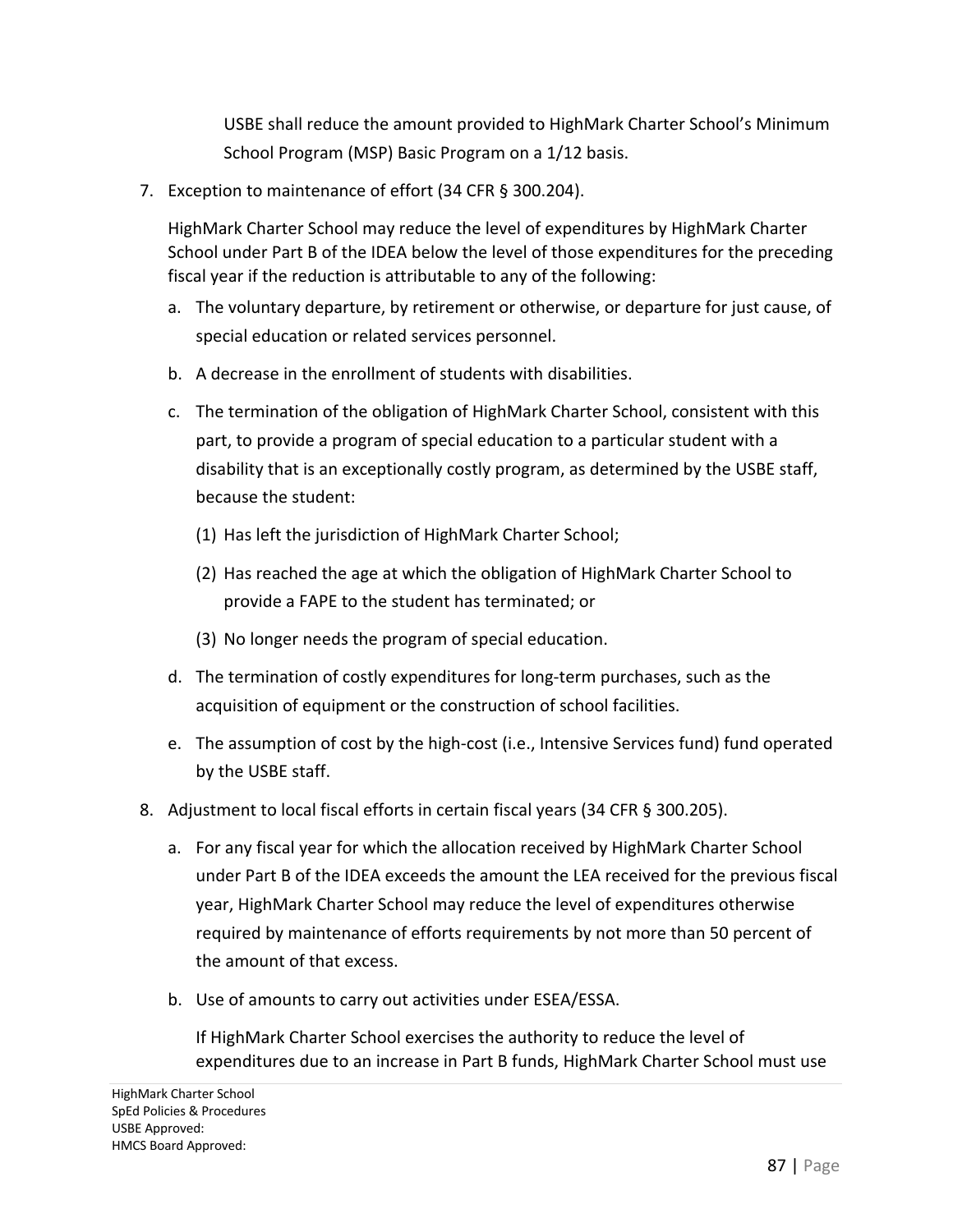an amount of local funds equal to the reduction in expenditures to carry out activities that could be supported with funds under the ESEA/ESSA, regardless of whether HighMark Charter School is using funds under the ESEA/ESSA for those activities.

- c. The USBE staff must prohibit HighMark Charter School from reducing the level of expenditures for a fiscal year, if the USBE staff determines that:
	- (1) HighMark Charter School is unable to establish and maintain programs of FAPE that meet the requirements of Part B of the IDEA, or
	- (2) The USBE staff has taken action against HighMark Charter School under Section 616 of the IDEA and subpart F of the regulations (Monitoring, Technical Assistance, and Enforcement).
- d. The amount of funds expended by HighMark Charter School for mandatory or voluntary Coordinated Early Intervening Services (CEIS) shall count toward the maximum amount of expenditures that HighMark Charter School may reduce under the requirements of this section.
- 9. If the USBE staff determines that HighMark Charter School is not meeting the requirements of the Rules, the USBE staff may prohibit HighMark Charter School from treating funds received under Part B of the IDEA as local funds under this section for any fiscal year, but only if it is authorized to do so by the State constitution or State statute.
- 10. School-wide programs under Title I of the ESEA/ESSA (34 CFR § 300.206).
	- a. HighMark Charter School may use funds received under Part B of the IDEA for any fiscal year to carry out a school-wide program under section 1114 of the ESEA/ESSA, except that the amount used in any school-wide program may not exceed the amount received by the LEA under Part B of the IDEA for that fiscal year:
		- (1) Divided by the number of students with disabilities in the jurisdiction of the LEA; and
		- (2) Multiplied by the number of students with disabilities participating in the schoolwide program.
	- b. The funds described in this section must be considered as Federal Part B funds for purposes of the calculations required for excess costs and supplanting.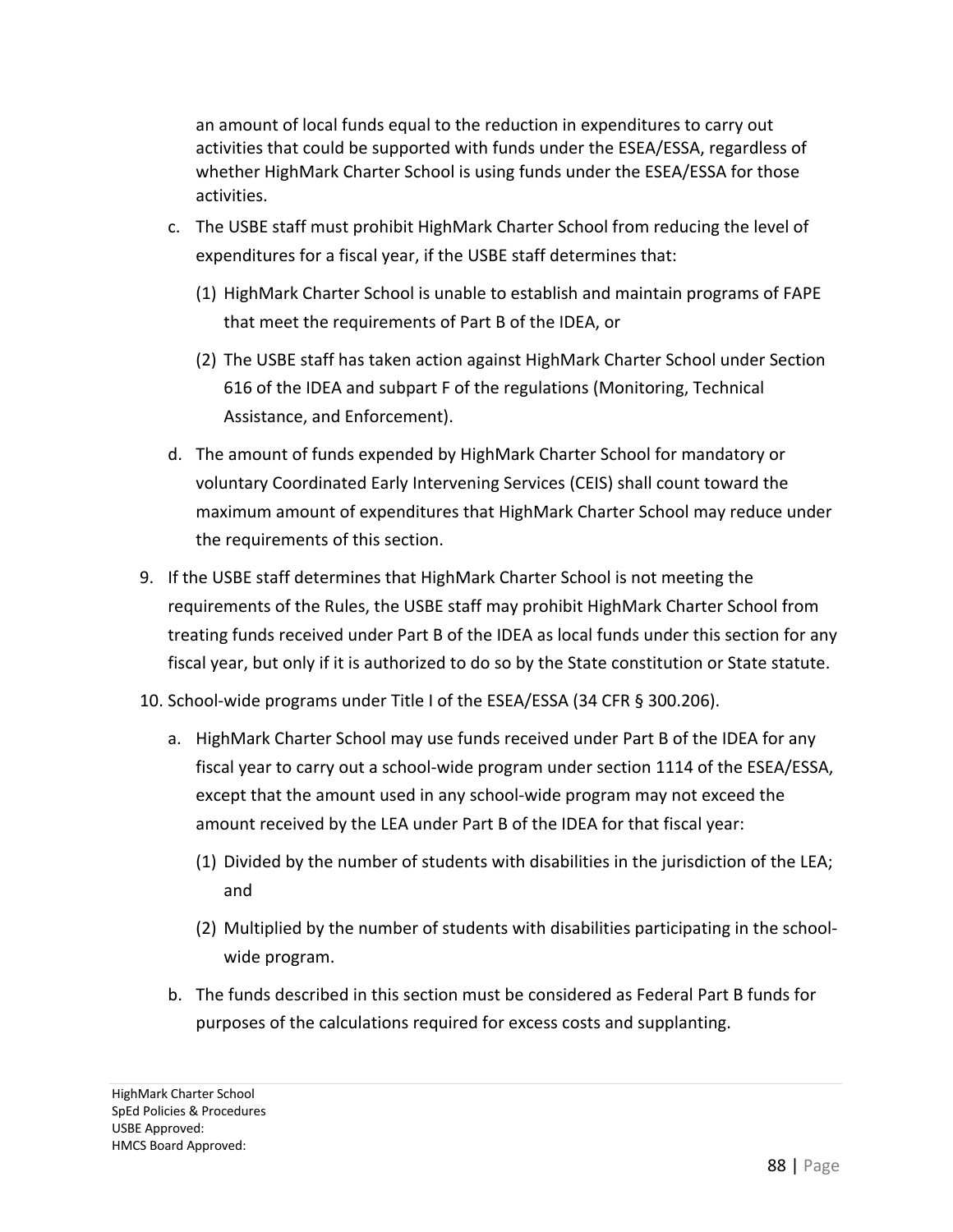- c. The funds may be used without regard to the requirements of 34 CFR § 300.202(a)(1) of the IDEA.
- d. All other requirements of Part B of the IDEA must be met by HighMark Charter School using Part B funds for school-wide programs under section 1114 of the ESEA/ESSA, including ensuring that students with disabilities in school-wide program schools:
	- (1) Receive services in accordance with a properly developed IEP; and
	- (2) Are afforded all the rights and services guaranteed to students with disabilities under Part B of the IDEA.

#### IX.C. CHARTER SCHOOLS AND THEIR STUDENTS (34 CFR § 300.209; RULES  $IX.C.$

- 1. Students with disabilities ages 5 through 21 who attend public charter schools and their parent(s) or adult students retain all rights under Part B of the IDEA and Rules.
- 2. HighMark Charter School receives funding under Part B or State special education funding and is responsible for ensuring that all of the requirements of Part B of the IDEA and Rules are met. HighMark Charter School may not refer potential or enrolled students with disabilities back to their school district of residence due to a disability, child find, or need for special education and related services, including placements.
- 3. Nothing in Rules prohibit school districts and charter schools from developing a Memorandum of Understanding (MOU) to address student specific needs and/or placements.

#### IX.D. COORDINATED EARLY INTERVENING SERVICES (CEIS) (34 CFR § 300.226; RULES IX.D.)

1. HighMark Charter School may not use more than 15 percent of the amount HighMark Charter School receives under Part B of the IDEA for any fiscal year, less any amount reduced by the LEA pursuant to maintenance of effort, if any, in combination with other amounts (which may include amounts other than education funds), to develop and implement coordinated early intervening services (CEIS), which may include interagency financing structures, for students in kindergarten through grade 12 (with a particular emphasis on students in kindergarten through grade three) who are not currently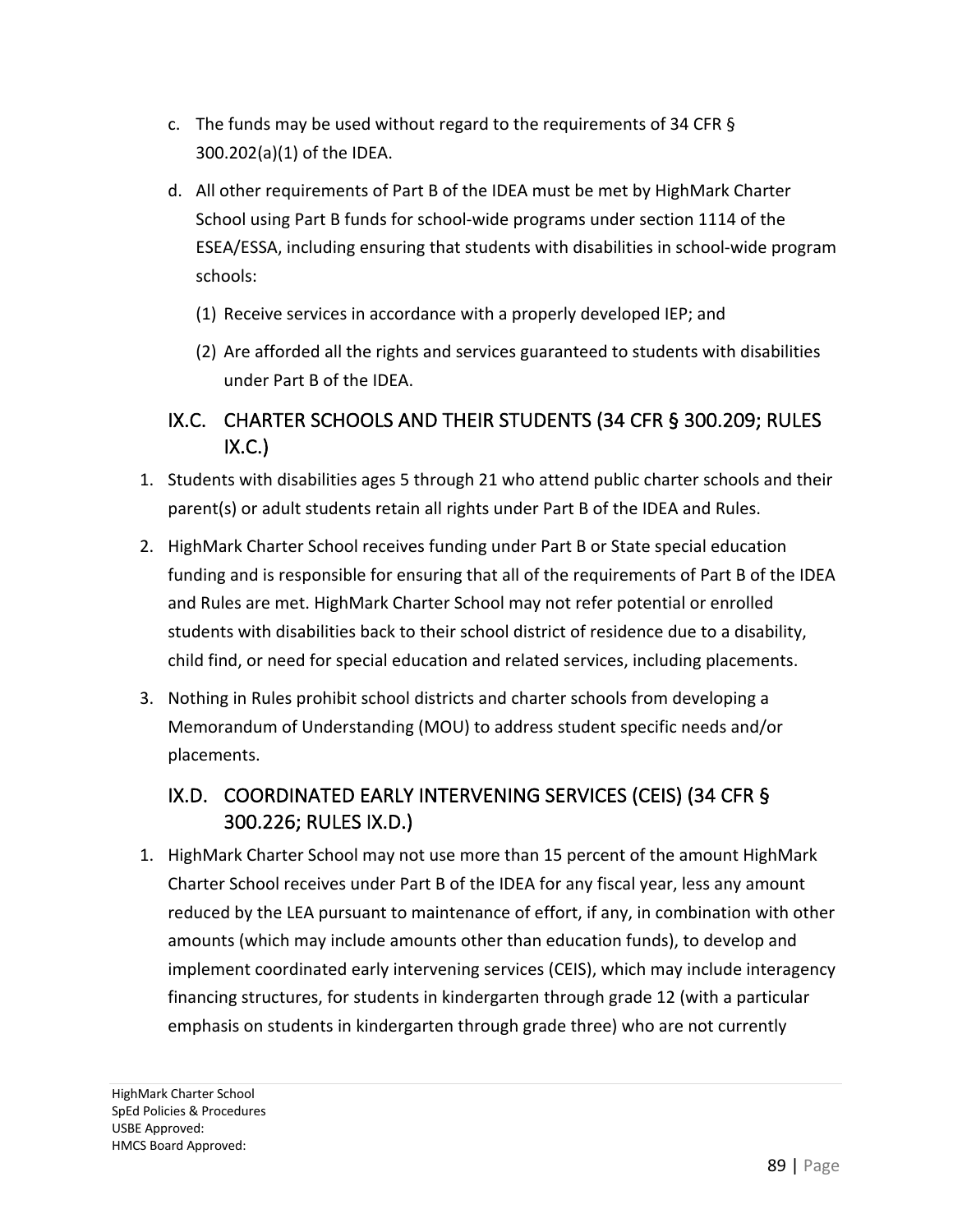identified as needing special education or related services, but who need additional academic and behavioral support to succeed in a general education environment.

- 2. In implementing CEIS, HighMark Charter School may carry out activities that include:
	- a. Professional learning (which may be provided by entities other than LEAs) for teachers and other school staff to enable such personnel to deliver scientifically based academic and behavior interventions, including scientifically based literacy instruction, and, where appropriate, instruction on the use of adaptive and instructional software; and
	- b. Providing educational and behavioral evaluations, services, and supports, including scientifically based literacy instruction.
- 3. CEIS may not be used to limit or create a right to FAPE under Part B of the IDEA or to delay appropriate evaluation of a student suspected of having a disability.
- 4. HighMark Charter School must annually report to the USBE staff on:
	- a. The number of students served under this section who received early intervening services; and
	- b. The number of students served under this section who received early intervening services and subsequently receive special education and related services under Part B of the IDEA during the preceding two-year period.
- 5. Funds made available to carry out this section may be used to carry out coordinated early intervening services aligned with activities funded by, and carried out under, the ESEA/ESSA if those funds are used to supplement, and not supplant, funds made available under the ESEA/ESSA for the activities and services assisted under this section. LEAs should refer to the USBE CEIS Technical Assistance for additional information.

# IX.E. PERSONNEL DEVELOPMENT (34 CFR § 300.207; RULES IX.E.)

- 1. HighMark Charter School must ensure that all personnel necessary to carry out Part B of the IDEA are appropriately and adequately prepared, subject to the requirements related to personnel qualifications and section 2122 of the ESEA/ESSA, as well as 34 CFR § 300.156; R277-504, R277-506, R277-520, and R277-524.
- 2. Paraeducators, when used to carry out Part B of the IDEA, must be appropriately trained and supervised, and utilized in accordance with USBE Paraeducator Standards.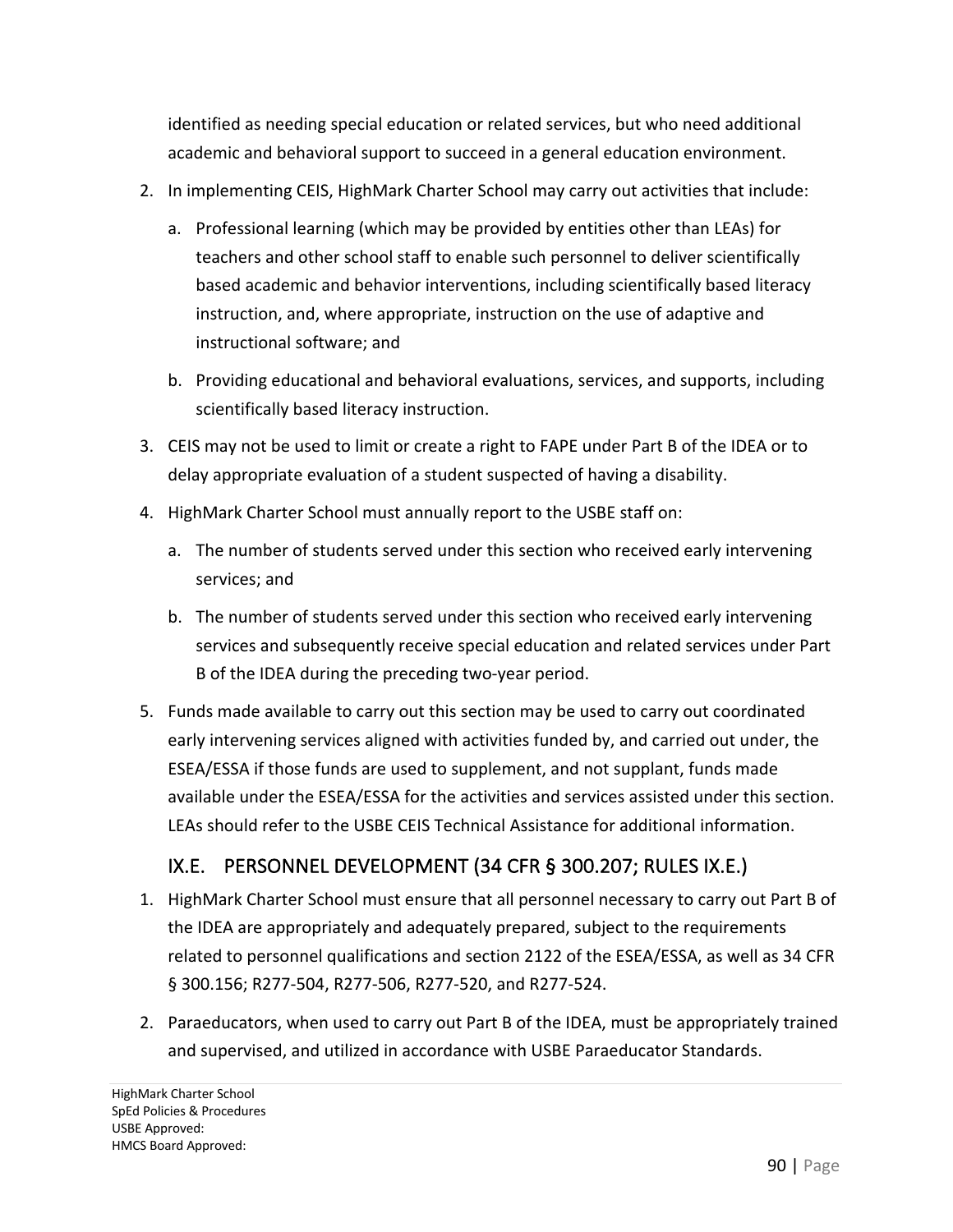3. HighMark Charter School shall provide documentation of paraeducator training and supervision to USBE staff upon request.

# IX.F. LEA PROVISION OF FAPE (34 CFR § 300.101; RULES IX.G.)

1. HighMark Charter School will oversee the caseload of each special educator (including psychologists, social workers, speech-language pathologists, occupational therapists, physical therapists, adapted PE specialists, and any other related servers) to ensure that a free appropriate public education is available to all eligible students with disabilities

# IX.G. ROUTINE CHECKING OF HEARING AIDS AND EXTERNAL COMPONENTS OF SURGICALLY IMPLANTED MEDICAL DEVICES (34 CFR § 300.113; RULES IX.H.)

- 1. Hearing aids. HighMark Charter School must ensure that hearing aids worn in school by students with hearing loss, including deafness, are functioning properly.
- 2. External components of surgically implanted medical devices.
	- a. Subject to Rules IX.H.2.b, each public agency must ensure that the external components of surgically implanted medical devices are functioning properly.
	- b. For a student with a surgically implanted medical device who is receiving special education and related services, HighMark Charter School is not responsible for the post-surgical maintenance, programming, or replacement of the medical device that has been surgically implanted (or of an external component of the surgically implanted medical device).

# IX.H. EDUCATOR LICENSE REQUIREMENTS (R277-504; R277-506; R277-520; RULES IX.I.)

Professionals providing services to students with disabilities must hold a Utah Professional Educator License or Endorsement in the area in which they provide services. This includes special education teachers, speech/language pathologists, school psychologists, school social workers, and other professionals. Physical and occupational therapists must hold appropriate Utah licensure. The charter school administration shall be responsible for the evaluation of the appropriateness of licenses and endorsements when assigning staff members. HighMark Charter School refers to the USBE Teaching, Leadership, and Paraeducator Standards.

1. *Special Education (K–12) License* area of concentration means the license required for teaching students with disabilities in kindergarten through grade 12. Special Education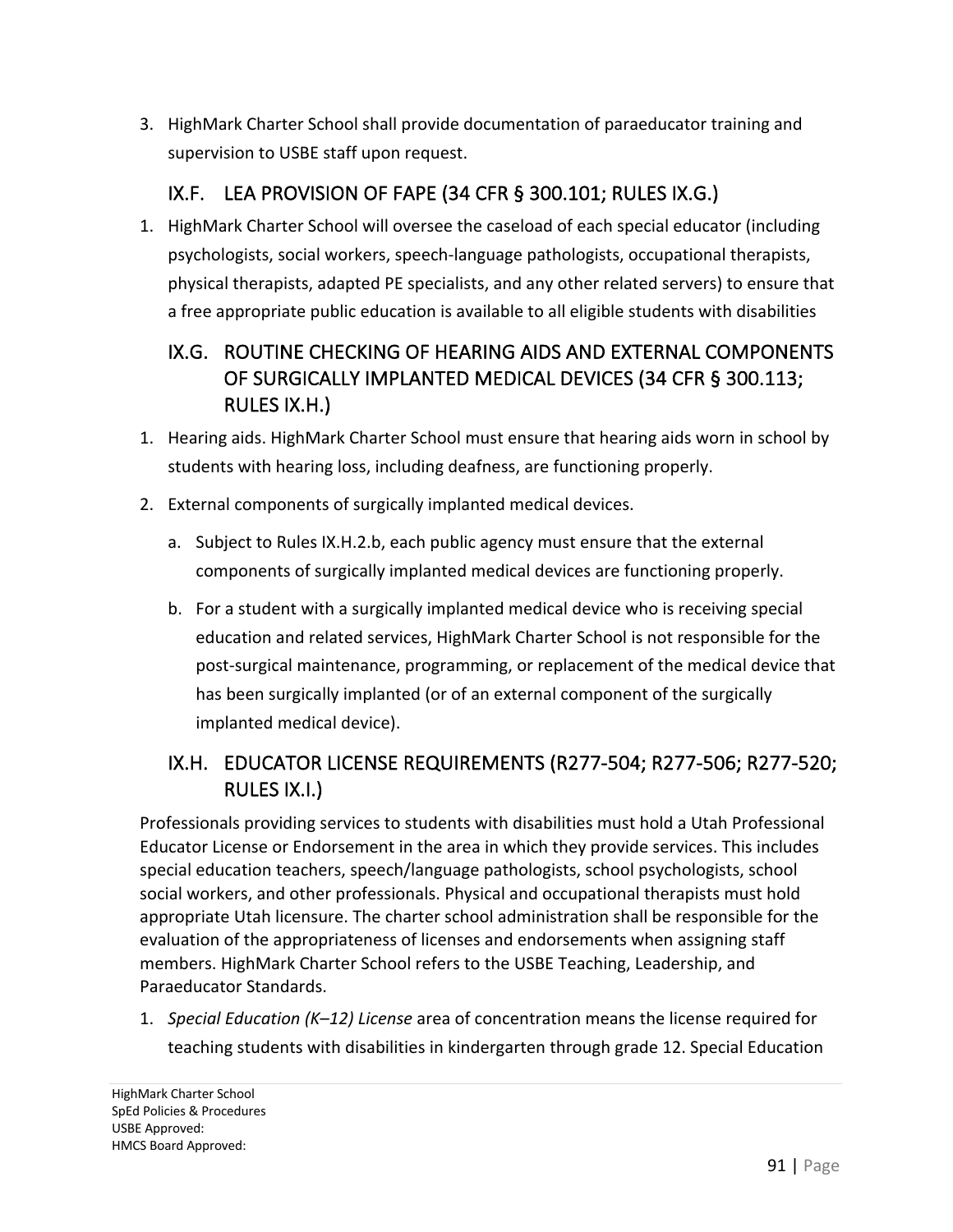areas of concentration carry endorsements in at least one of the following areas (R277- 504-2(13)(a)):

- a. Mild/Moderate Disabilities,
- b. Severe Disabilities,
- c. Deaf and Hard of Hearing,
- d. Blind and Visually Impaired, and
- e. Deafblind.
- 2. Teachers providing services to the single category of Speech Language Impairment must hold the appropriate license, endorsement, or area of concentration in the category of Speech Language Impairment (R277-506).
- 3. Teachers assigned to teach academic subjects in elementary and secondary special education programs must, in addition to their special education license, meet the standards for personnel under the USBE and the ESEA/ESSA.
- 4. School social workers and school psychologists providing services to students with disabilities must be licensed by the USBE (R277-506).
- 5. Individuals providing psychological evaluation services for students with disabilities must hold a Utah education license for school psychologists or State licensure and meet the assessment publisher's criteria for administration (R277-506).

#### IX.I. PURCHASE OF INSTRUCTIONAL MATERIALS IN ACCESSIBLE FORMATS (34 CFR § 300.210; RULES IX.J.)

- 1. HighMark Charter School chooses to coordinate with the National Instructional Materials Access Center (NIMAC), when purchasing print instructional materials, and must acquire those instructional materials in the same manner, and subject to the same conditions as the USBE under Rules VIII.W.
- 2. Nothing in this section relieves HighMark Charter School of its responsibility to ensure that students with disabilities who need instructional materials in accessible formats but are not included under the definition of blind or other persons with print disabilities or who need materials that cannot be produced from NIMAS files, receive those instructional materials in a timely manner.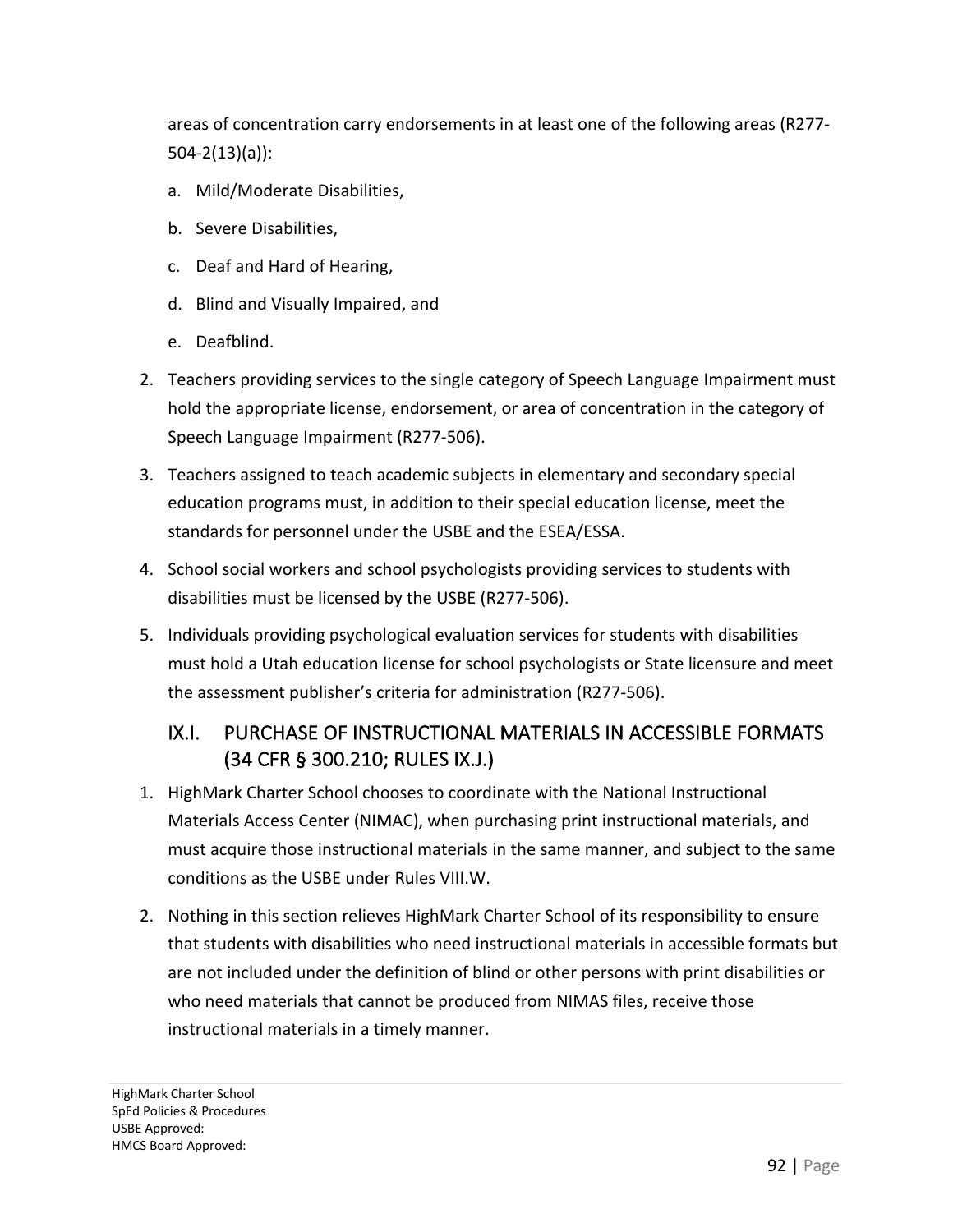3. For all purposes of this section, the USBE defines timely manner as follows: the SEA and LEAs must take reasonable steps to provide instructional materials in accessible formats to students with disabilities who need those instructional materials at the same time as other students receive instructional materials.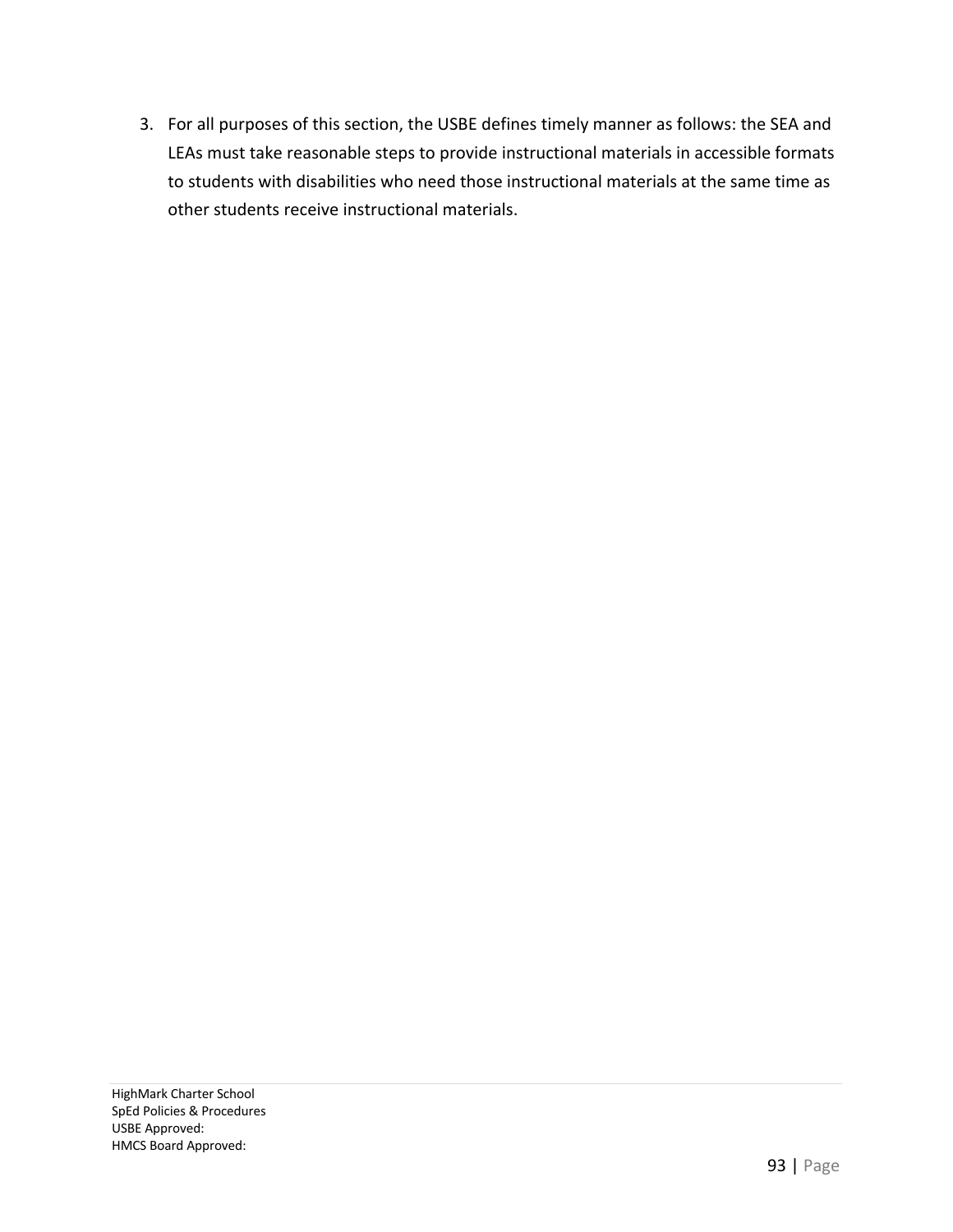# X. SPECIAL EDUCATION FUNDING (RULES X.)

As the State Education Agency (SEA), the USBE has a responsibility under both Federal and State law to monitor implementation of the IDEA by LEAs through a system of general supervision that improves educational results and functional outcomes and ensures that public agencies meet program requirements. The special education program that is funded both from federal and state funds and it is critical to understand the similarities and differences of these funding sources.

"Federal special education funds" means funds paid to the State under IDEA Part B for the purposes of special education.

"State special education funds" means state funds appropriated to public education for the purposes of special education.

Federal special education funds are calculated, allocated, and classified differently than state special education funds. Rules X outline the regulations, restrictions, and allowable costs and activities applicable to each funding source; some requirements are the same for both funding sources and some provisions apply only to one or the other.

# X.A. STATE SPECIAL EDUCATION FUNDS GENERALLY (RULES X.A.)

- 1. State special education funds may be spent only for direct costs, as outlined in Rules. Direct costs are those elements of cost which can be easily, obviously, and conveniently identified with specific special education activities or programs, as distinguished from those costs incurred for several different activities or programs and whose elements are not readily identifiable with specific special education activities.
- 2. State special education funds are appropriated to the Minimum School Program (MSP) and provide restricted (categorical) monies that must be spent for the education of students with disabilities.

# X.B. ALLOCATION OF STATE SPECIAL EDUCATION FUNDS FOR PROGRAMS FOR STUDENTS WITH DISABILITIES (UCA 53F-2-307; R277-479; RULES X.B.3.)

1. HighMark Charter School must be current with the Utah Program Improvement Planning System (UPIPS) monitoring requirements, including correction of noncompliance within one year of notification, annual Corrective Action Plan (CAP) and Program Improvement Plan (PIP) reports, and desk audit submissions to be eligible for State special education funds.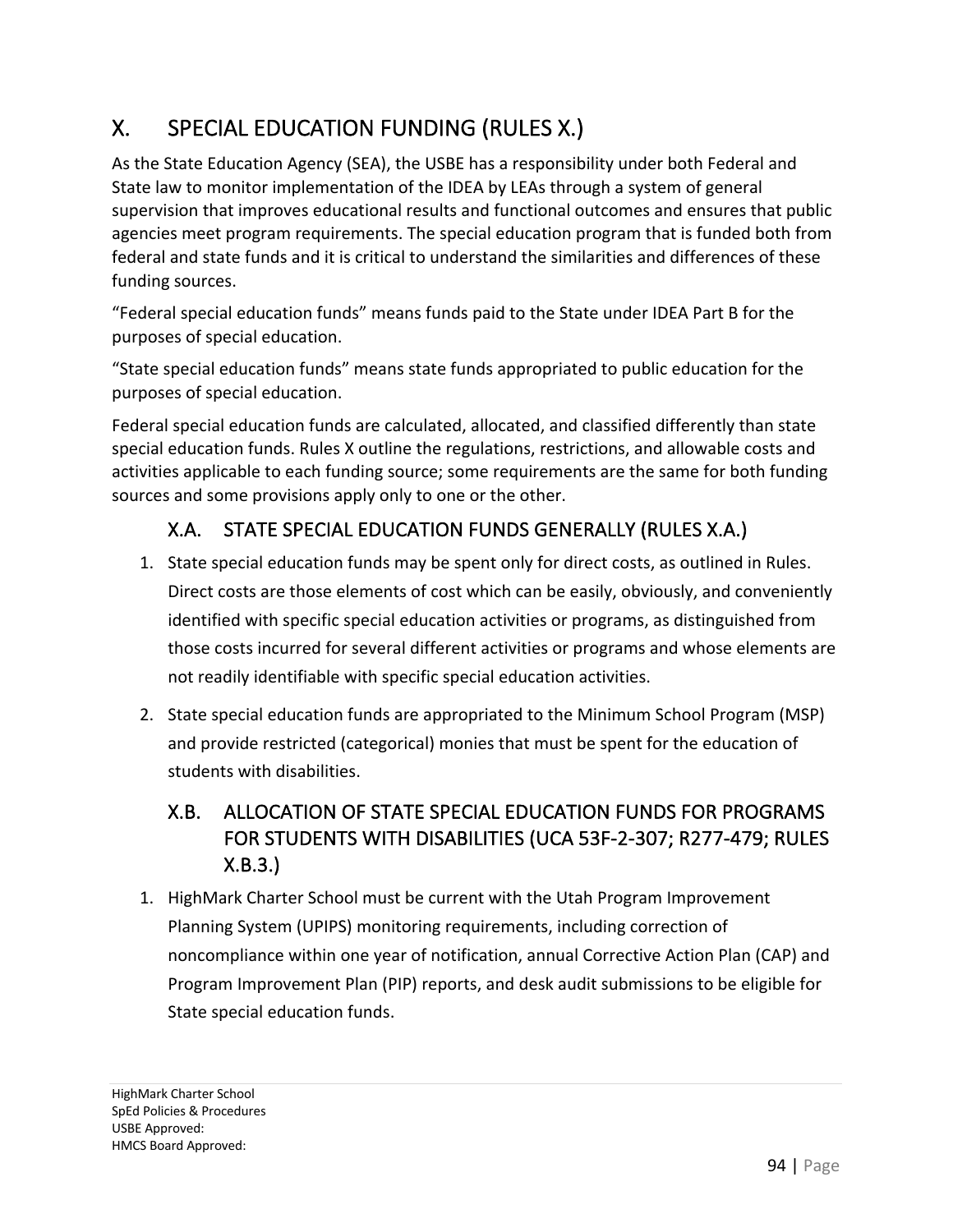# X.C. SPECIAL EDUCATION ADD-ON ALLOWABLE USE (FUND 1205) (UCA 53F-2-307(1); RULES X.C.)

1. HighMark Charter School will use Special Education add-on funds in accordance with Rules X.B. and to cover the direct costs of providing special education to students with disabilities.

# X.D. SPECIAL EDUCATION SELF-CONTAINED ALLOWABLE USE (FUND 1210) (UCA 53F-2-307(3); RULES X.E.)

- 1. "Self-contained" means a public-school student with an IEP or a youth in custody/care (YIC) who receives 180 minutes or more of special education or YIC services during a typical school day per R277-419-2(35).
- 2. HighMark Charter School will use Special Education Self-Contained funds only for direct costs attributable to the cost of the special education of students with disabilities whose placement is a special class or self-contained environment.

#### X.E. STATE SPECIAL EDUCATION IMPACT AID ALLOWABLE USE (FUND 1225) (UCA 53F-2-307(1); RULES X.I.)

- 1. HighMark Charter School will use state special education funds for direct costs attributable to the cost of administering the special education program as follows:
	- a. Costs for students in state custody (prisons, detention facilities, and the state hospital)
	- b. Additional costs attributable for services to students with low-incidence disabilities

# X.F. STATE SPECIAL EDUCATION EXTENDED SCHOOL YEAR (ESY) ALLOWABLE USE (FUND 1220) (UCA 53F-2-308(2); RULES X.K.)

1. HighMark Charter School will use state special education funds for direct costs attributable to the cost of extended year services (ESY) provided to students with disabilities, determined by the student's IEP team to require ESY in order to receive a FAPE and in accordance with R277-751.

# X.G. STATE EXTENDED SCHOOL YEAR STIPEND FOR SPECIAL EDUCATORS (EYSE) ALLOWABLE USE (FUND 1278) (UCA 53F-2-310; RULES X.M.)

1. HighMark Charter School will use state special education funds for salaries and allowable benefits of Special Education Teachers, or Speech Language Pathologists who

provide eligible services under R277-525-2.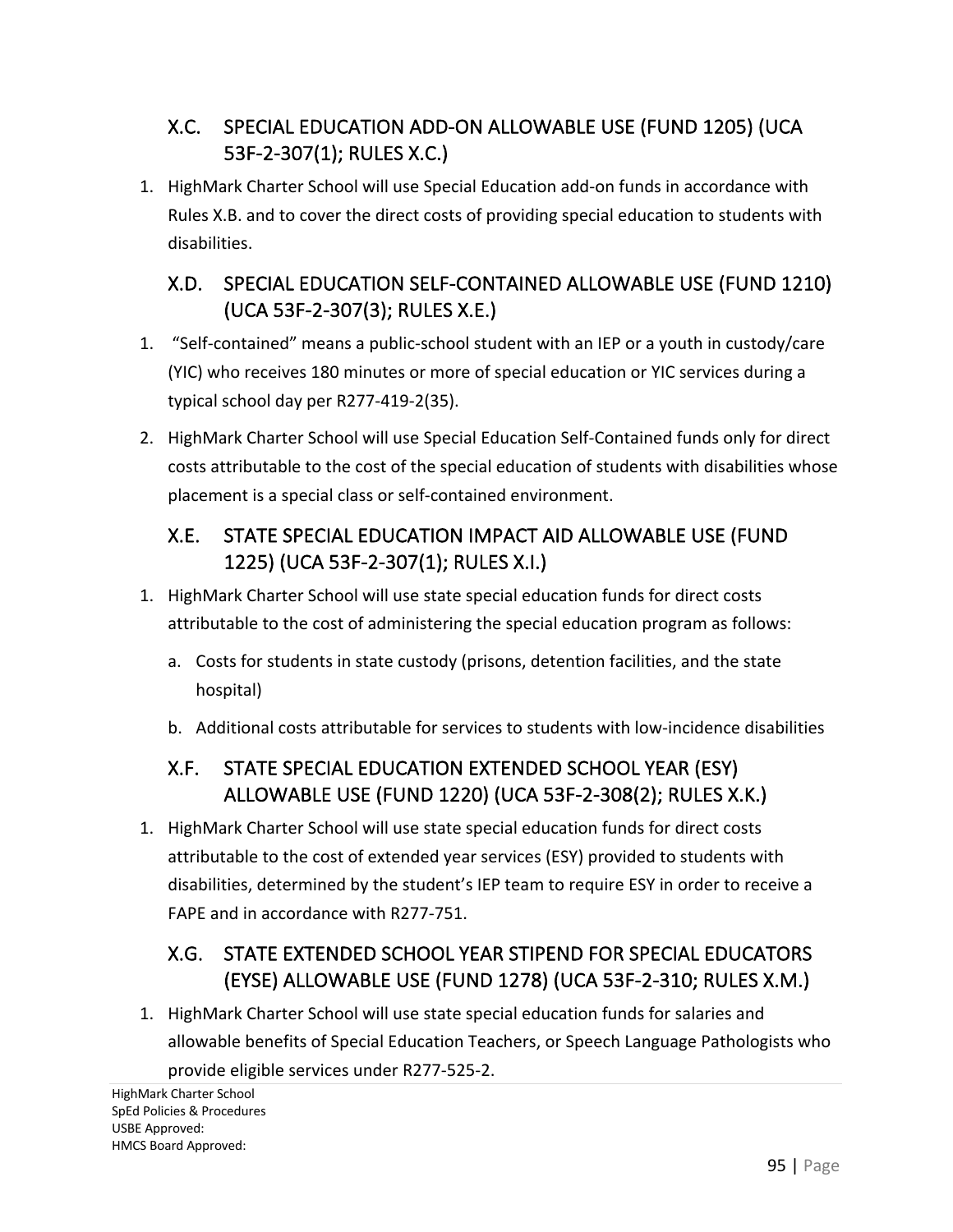2. A special educator receiving a stipend shall: (a) work an additional day beyond the number of days contracted with the special educator's school district or school for each daily stipend; (b) schedule the additional days of work before or after the school year; and (c) use the additional days of work to perform duties related to the IEP process, including: administering student assessments, conducting IEP meetings, writing IEP's, conferring with parent(s) or adult students, and preparing and maintaining records.

#### X.H. STATE SPECIAL EDUCATION INTENSIVE SERVICES ALLOWABLE USE (FUND 1230) (UCA 53F-2-309(1); RULES X.O.)

- 1. HighMark Charter School will use state special education funds for direct costs attributable to the cost of implementing IEPs for students with disabilities.
- 2. Cost of services to a student with a disability must be in excess of three times the annual average per pupil expenditure (APPE) as calculated by USBE Financial Operations.
- 3. Costs must meet the eligibility requirements outlined in R277-752.

#### X.I. STATE SPECIAL EDUCATION FUNDS ALLOWABLE USE. (RULES X.P.)

- 1. As stated in X.B., state special education funds may be spent only for direct costs, as outlined in the Rules. Direct costs are those elements of cost which can be easily, obviously, and conveniently identified with specific special education activities or programs, as distinguished from those costs incurred for several different activities or programs and whose elements are not readily identifiable with specific special education activities. (Rules X.A.1.).
- 2. HighMark Charter School will use state special education funds for the costs of providing for specially designed instruction, related services, and supplementary aids and services provided in a regular class or other education-related setting to a student with a disability in accordance with the IEP of the student.
- 3. HighMark Charter School will use state special education funds for the costs of including peer models in IEP services that require a peer model.
- 4. HighMark Charter School will use state special education funds for the costs of providing co-teaching, in which both a licensed general educator and licensed special education teacher plan and provide specially designed instruction.
- 5. HighMark Charter School follows the allowable use of state special education funds as listed in Rules X.P.6.